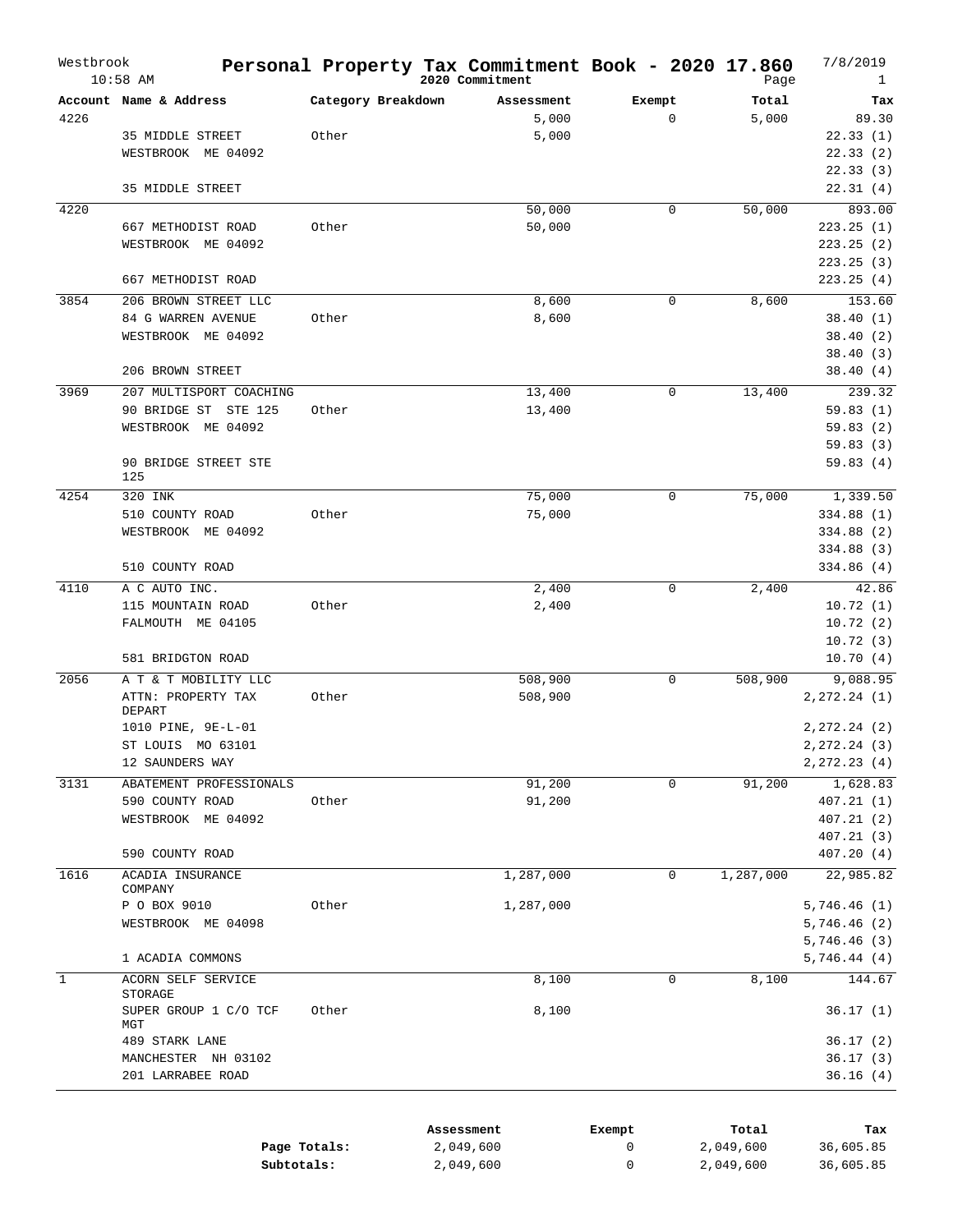| Westbrook | $10:58$ AM                           |                    | Personal Property Tax Commitment Book - 2020 17.860<br>2020 Commitment |             | Page      | 7/8/2019<br>2          |
|-----------|--------------------------------------|--------------------|------------------------------------------------------------------------|-------------|-----------|------------------------|
|           | Account Name & Address               | Category Breakdown | Assessment                                                             | Exempt      | Total     | Tax                    |
| 1717      | ADALIA                               |                    | 1,500                                                                  | $\mathbf 0$ | 1,500     | 26.79                  |
|           | TRISTA CONLEY                        | Other              | 1,500                                                                  |             |           | 6.70(1)                |
|           | 11 SARATOGA LANE                     |                    |                                                                        |             |           | 6.70(2)                |
|           | SCARBOROUGH ME 04074                 |                    |                                                                        |             |           | 6.70(3)                |
|           | 506 MAIN STREET                      |                    |                                                                        |             |           | 6.69(4)                |
| 3472      | ADVANCE STORES COMPANY               |                    | 42,500                                                                 | $\mathbf 0$ | 42,500    | 759.05                 |
|           | <b>INC</b>                           |                    |                                                                        |             |           |                        |
|           | RYAN LLC                             | Other              | 42,500                                                                 |             |           | 189.77 (1)             |
|           | PO BOX 56607                         |                    |                                                                        |             |           | 189.76(2)              |
|           | ATLANTA GA 30343                     |                    |                                                                        |             |           | 189.76(3)              |
|           | 100 MAIN STREET                      |                    |                                                                        |             |           | 189.76(4)              |
| 1939      | ADW ARCHITECTURAL DOORS<br>& WIND    |                    | 85,200                                                                 | 0           | 85,200    | 1,521.67               |
|           | PG PROGLASS                          | Other              | 85,200                                                                 |             |           | 380.42 (1)             |
|           | CONSTRUCTION-                        |                    |                                                                        |             |           |                        |
|           | P O BOX 910                          |                    |                                                                        |             |           | 380.42 (2)             |
|           | WESTBROOK ME 04098-910               |                    |                                                                        |             |           | 380.42(3)              |
|           | 865 SPRING STREET                    |                    |                                                                        |             |           | 380.41(4)              |
| 3883      | AIR TEMP INC                         |                    | 33,200                                                                 | 0           | 33,200    | 592.95                 |
|           | 20 THOMAS DRIVE                      | Other              | 33,200                                                                 |             |           | 148.24(1)              |
|           | WESTBROOK ME 04092                   |                    |                                                                        |             |           | 148.24 (2)             |
|           |                                      |                    |                                                                        |             |           | 148.24(3)              |
|           | 20 THOMAS DRIVE                      |                    |                                                                        |             |           | 148.23(4)              |
| 3793      | ALL ABOUT EXTERIORS                  |                    | 5,700                                                                  | $\mathbf 0$ | 5,700     | 101.80                 |
|           | DBA WINDOW WORLD                     | Other              | 5,700                                                                  |             |           | 25.45(1)               |
|           | 510 COUNTY RD                        |                    |                                                                        |             |           | 25.45(2)               |
|           | WESTBROOK ME 04092                   |                    |                                                                        |             |           | 25.45(3)               |
|           | 510 COUNTY ROAD                      |                    |                                                                        |             |           | 25.45(4)               |
| 3670      | ALLIANCE REALTY                      |                    | 3,900                                                                  | 0           | 3,900     | 69.65                  |
|           | 290 BRIDGTON ROAD                    | Other              | 3,900                                                                  |             |           | 17.42(1)               |
|           | WESTBROOK ME 04092                   |                    |                                                                        |             |           | 17.41(2)               |
|           |                                      |                    |                                                                        |             |           | 17.41(3)               |
|           | 290 BRIDGTON ROAD                    |                    |                                                                        |             |           | 17.41(4)               |
| 2524      | AMATO'S ITALIAN                      |                    | 134,300                                                                | 0           | 134,300   | 2,398.60               |
|           | SANDWICH SHOPS                       |                    |                                                                        |             |           |                        |
|           | 312 ST JOHN STREET                   | Other              | 134,300                                                                |             |           | 599.65(1)              |
|           | PORTLAND ME 04102                    |                    |                                                                        |             |           | 599.65 (2)             |
|           | 120 MAIN STREET                      |                    |                                                                        |             |           | 599.65(3)<br>599.65(4) |
|           |                                      |                    |                                                                        |             |           |                        |
| 4175      | AMAZING DJ MUSIC LLC                 |                    | 22,000                                                                 | 0           | 22,000    | 392.92                 |
|           | 90 BRIDGE STREET                     | Other              | 22,000                                                                 |             |           | 98.23 (1)              |
|           | SUITE 436                            |                    |                                                                        |             |           | 98.23(2)               |
|           | WESTBROOK ME 04092                   |                    |                                                                        |             |           | 98.23 (3)              |
|           | 90 BRIDGE STREET                     |                    |                                                                        |             |           | 98.23 (4)              |
| 885       | AMERICAN CARPENTRY<br><b>SERVICE</b> |                    | 2,600                                                                  | 0           | 2,600     | 46.44                  |
|           | THEODORE R PITAS                     | Other              | 2,600                                                                  |             |           | 11.61(1)               |
|           | 3 ORCHARD CIRCLE                     |                    |                                                                        |             |           | 11.61(2)               |
|           | WESTBROOK ME                         |                    |                                                                        |             |           | 11.61(3)               |
|           | 04092-3651                           |                    |                                                                        |             |           |                        |
|           | 3 ORCHARD CIRCLE                     |                    |                                                                        |             |           | 11.61(4)               |
| 928       | AMERICAN MESSAGING<br>SERVICES       |                    | 150,400                                                                | 0           | 150,400   | 2,686.14               |
|           | PO BOX 478                           | Other              | 150,400                                                                |             |           | 671.54 (1)             |
|           | COLLEYVILLE TX 76034                 |                    |                                                                        |             |           | 671.54(2)              |
|           |                                      |                    |                                                                        |             |           | 671.54 (3)             |
|           | 100 LARRABEE ROAD                    |                    |                                                                        |             |           | 671.52(4)              |
|           |                                      |                    | Assessment                                                             | Exempt      | Total     | Tax                    |
|           | Page Totals:                         |                    | 481,300                                                                | 0           | 481,300   | 8,596.01               |
|           | Subtotals:                           |                    | 2,530,900                                                              | 0           | 2,530,900 | 45,201.86              |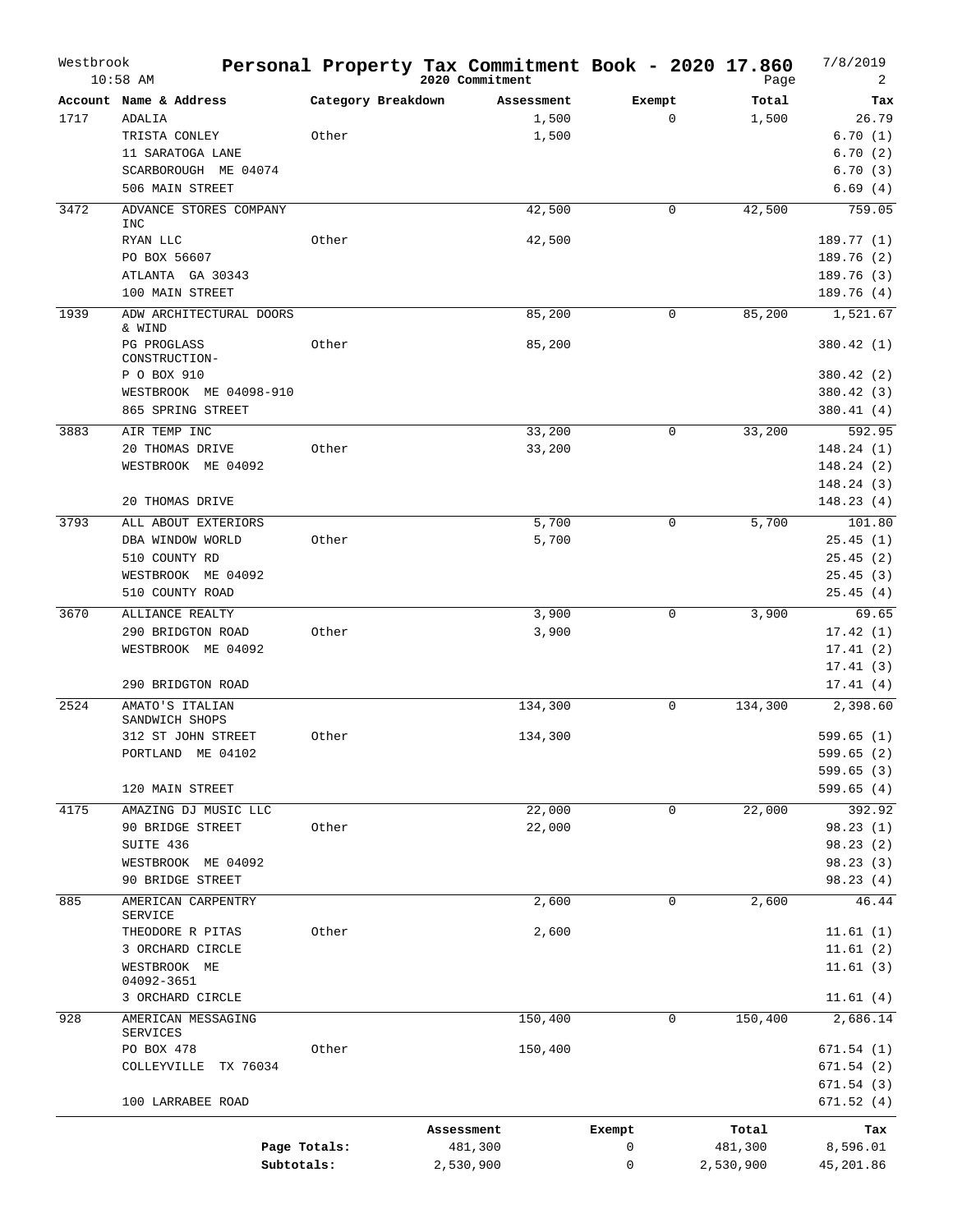| Westbrook | $10:58$ AM                       |                    | Personal Property Tax Commitment Book - 2020 17.860<br>2020 Commitment |             | Page    | 7/8/2019<br>3 |
|-----------|----------------------------------|--------------------|------------------------------------------------------------------------|-------------|---------|---------------|
|           | Account Name & Address           | Category Breakdown | Assessment                                                             | Exempt      | Total   | Tax           |
| 4208      | AMERICAN ROOTS                   |                    | 100,000                                                                | $\mathbf 0$ | 100,000 | 1,786.00      |
|           | 90 BRIDGE STREET                 | Other              | 100,000                                                                |             |         | 446.50(1)     |
|           | SUITE 401                        |                    |                                                                        |             |         | 446.50 (2)    |
|           | WESTBROOK ME 04092               |                    |                                                                        |             |         | 446.50 (3)    |
|           | 90 BRIDGE STREET                 |                    |                                                                        |             |         | 446.50 (4)    |
| 4185      | AMERIGAS PROPANE LP              |                    | 1,100                                                                  | 0           | 1,100   | 19.65         |
|           | PO BOX 798                       | Other              | 1,100                                                                  |             |         | 4.92(1)       |
|           | VALLEY FORGE PA 19482            |                    |                                                                        |             |         | 4.91(2)       |
|           |                                  |                    |                                                                        |             |         | 4.91(3)       |
|           | VARIOUS                          |                    |                                                                        |             |         | 4.91(4)       |
| 4047      | AMY CURRIE                       |                    | 3,000                                                                  | 0           | 3,000   | 53.58         |
|           | 72 PINECREST RD                  | Other              | 3,000                                                                  |             |         | 13.40(1)      |
|           | PORTLAND<br>ME 04102             |                    |                                                                        |             |         | 13.40(2)      |
|           |                                  |                    |                                                                        |             |         | 13.40(3)      |
|           | 90 BRIDGE STREET STE<br>339      |                    |                                                                        |             |         | 13.38(4)      |
| 3676      | AMY TRUE PHOTOGRAPHY             |                    | 4,200                                                                  | 0           | 4,200   | 75.01         |
|           | 7 INDEPENDCE WAY                 | Other              | 4,200                                                                  |             |         | 18.76(1)      |
|           | FALMOUTH ME 04105                |                    |                                                                        |             |         | 18.75(2)      |
|           |                                  |                    |                                                                        |             |         | 18.75(3)      |
|           | 90 BRIDGE STREET STE             |                    |                                                                        |             |         | 18.75(4)      |
|           | 437                              |                    |                                                                        |             |         |               |
| 3977      | ANANIA MEDIA INC.                |                    | 1,200                                                                  | $\mathbf 0$ | 1,200   | 21.43         |
|           | 90 BRIDGE STREET STE<br>312      | Other              | 1,200                                                                  |             |         | 5.36(1)       |
|           | WESTBROOK ME 04092               |                    |                                                                        |             |         | 5.36(2)       |
|           |                                  |                    |                                                                        |             |         | 5.36(3)       |
|           | 90 BRIDGE STREET STE<br>312      |                    |                                                                        |             |         | 5.35(4)       |
| 1788      | ANDERSON-WATKINS ASSOC<br>INC    |                    | 7,900                                                                  | $\mathbf 0$ | 7,900   | 141.09        |
|           | 31 CENTRAL STREET                | Other              | 7,900                                                                  |             |         | 35.28(1)      |
|           | WESTBROOK ME 04092               |                    |                                                                        |             |         | 35.27(2)      |
|           |                                  |                    |                                                                        |             |         | 35.27(3)      |
|           | 31 CENTRAL STREET                |                    |                                                                        |             |         | 35.27(4)      |
| 299       | ANGELONE'S WESTBROOK             |                    | 13,900                                                                 | 0           | 13,900  | 248.25        |
|           | MARIA LEO                        | Other              | 13,900                                                                 |             |         | 62.07(1)      |
|           | 768 MAIN STREET                  |                    |                                                                        |             |         | 62.06(2)      |
|           | WESTBROOK ME 04092               |                    |                                                                        |             |         | 62.06(3)      |
|           | 768 MAIN STREET                  |                    |                                                                        |             |         | 62.06(4)      |
| 3878      | ANIMAL HOUSE WESTBROOK<br>INC    |                    | 4,400                                                                  | $\Omega$    | 4,400   | 78.58         |
|           | 11 MAIN STREET                   | Other              | 4,400                                                                  |             |         | 19.65(1)      |
|           | WESTBROOK ME 04092               |                    |                                                                        |             |         | 19.65(2)      |
|           |                                  |                    |                                                                        |             |         | 19.65(3)      |
|           | 11 MAIN STREET                   |                    |                                                                        |             |         | 19.63(4)      |
| 1697      | APPLETON GARDENS<br>APARTMENTS   |                    | 15,000                                                                 | 0           | 15,000  | 267.90        |
|           | C/O REALTY RESOURCES<br>MGMT     | Other              | 15,000                                                                 |             |         | 66.99(1)      |
|           | 247 COMMERCIAL STREET<br>SUITE A |                    |                                                                        |             |         | 66.97(2)      |
|           | ROCKPORT ME 04856                |                    |                                                                        |             |         | 66.97(3)      |
|           | 231 NEW GORHAM ROAD              |                    |                                                                        |             |         | 66.97 (4)     |

|              | Assessment | Exempt | Total     | Tax       |
|--------------|------------|--------|-----------|-----------|
| Page Totals: | 150,700    |        | 150,700   | 2,691.49  |
| Subtotals:   | 2,681,600  |        | 2,681,600 | 47,893.35 |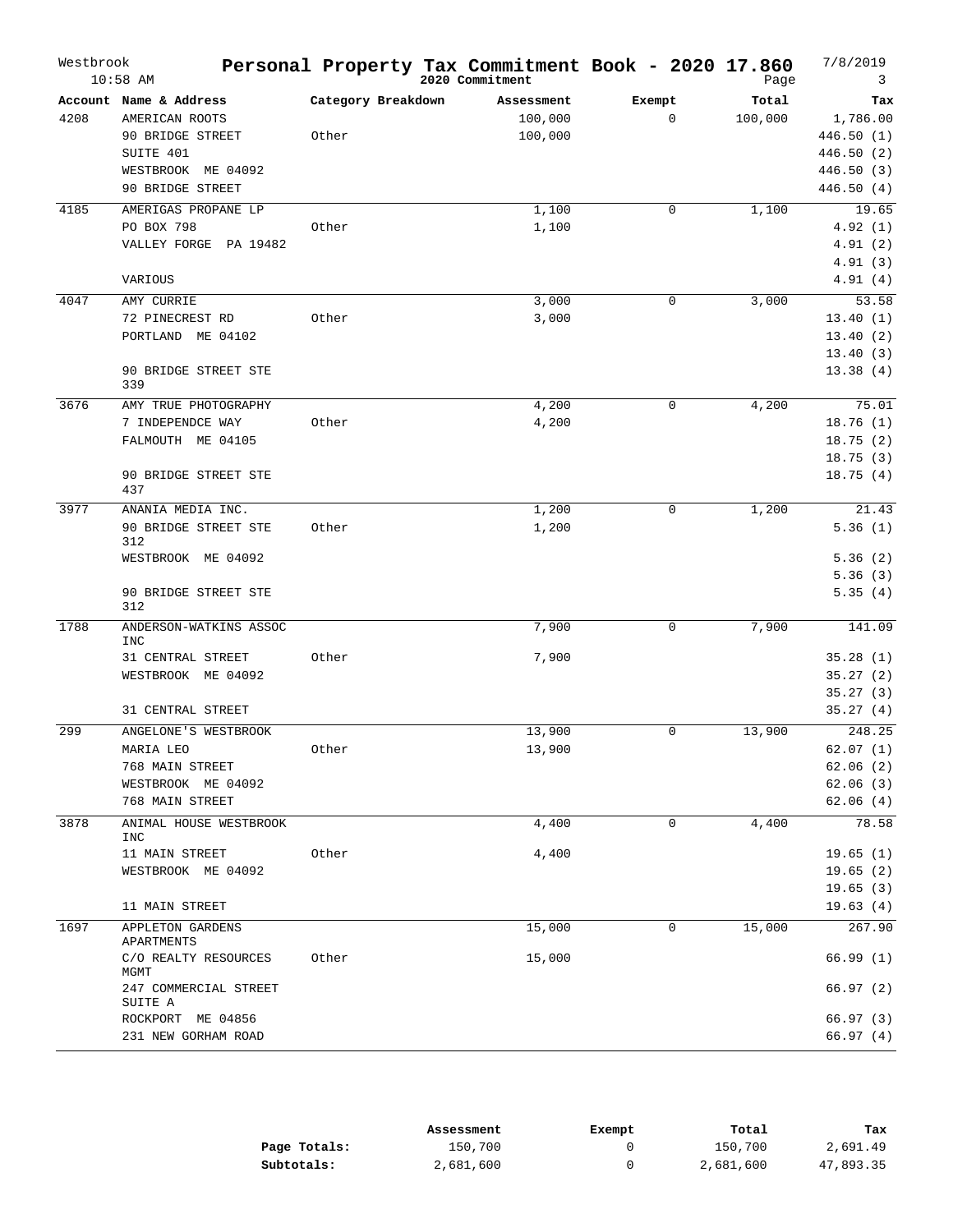| Westbrook | $10:58$ AM                             |                    | 2020 Commitment | Personal Property Tax Commitment Book - 2020 17.860 | Page    | 7/8/2019<br>4        |
|-----------|----------------------------------------|--------------------|-----------------|-----------------------------------------------------|---------|----------------------|
|           | Account Name & Address                 | Category Breakdown | Assessment      | Exempt                                              | Total   | Tax                  |
| 4130      | ARAMARK REFRESHMENT<br><b>SERVICES</b> |                    | 21,600          | $\mathbf 0$                                         | 21,600  | 385.78               |
|           | PO BOX 30286                           | Other              | 21,600          |                                                     |         | 96.45(1)             |
|           | PHILADELPHIA PA 19103                  |                    |                 |                                                     |         | 96.45(2)             |
|           |                                        |                    |                 |                                                     |         | 96.45(3)             |
|           | VARIOUS                                |                    |                 |                                                     |         | 96.43(4)             |
| 3644      | ARCHITECTURAL                          |                    | 306,600         | $\mathbf 0$                                         | 306,600 | 5,475.88             |
|           | WOODWORKERS DBA                        |                    |                 |                                                     |         |                      |
|           | FURNITUREA                             | Other              | 306,600         |                                                     |         | 1,368.97(1)          |
|           | PO BOX 8613                            |                    |                 |                                                     |         | 1,368.97(2)          |
|           | PORTLAND ME 04104                      |                    |                 |                                                     |         | 1,368.97(3)          |
|           | 15 SAUNDERS WAY                        |                    |                 |                                                     |         | 1,368.97(4)          |
| 1427      | ARMORY APARTMENTS LLC                  |                    | 11,300          | $\mathbf 0$                                         | 11,300  | 201.82               |
|           | 901 MAIN STREET #8                     | Other              | 11,300          |                                                     |         | 50.46(1)             |
|           | WESTBROOK ME 04092                     |                    |                 |                                                     |         | 50.46(2)             |
|           |                                        |                    |                 |                                                     |         | 50.46(3)             |
|           | 901 MAIN STREET                        |                    |                 |                                                     |         | 50.44(4)             |
| 4260      | ARMSON USA                             |                    | 5,000           | $\mathbf 0$                                         | 5,000   | 89.30                |
|           | 28 STROUDWATER STREET                  | Other              | 5,000           |                                                     |         | 22.33(1)             |
|           | WESTBROOK ME 04092                     |                    |                 |                                                     |         | 22.33(2)             |
|           |                                        |                    |                 |                                                     |         | 22.33(3)             |
|           | 28 STROUDWATER STREET                  |                    |                 |                                                     |         | 22.31(4)             |
| 3608      | ARNOLD WOOD LLC                        |                    | 3,200           | 0                                                   | 3,200   | 57.15                |
|           | DBA H A STILES CO                      | Other              | 3,200           |                                                     |         | 14.29(1)             |
|           | PO BOX 779                             |                    |                 |                                                     |         | 14.29(2)             |
|           | WESTBROOK ME 04098                     |                    |                 |                                                     |         | 14.29(3)             |
|           | 386 BRIDGTON ROAD                      |                    |                 |                                                     |         | 14.28(4)             |
| 1719      | ARTEL INC                              |                    | 64,600          | 0                                                   | 64,600  | 1,153.76             |
|           | C/O CORINN KEBLINSKY                   | Other              | 64,600          |                                                     |         | 288.44(1)            |
|           | 25 BRADLEY DRIVE                       |                    |                 |                                                     |         | 288.44(2)            |
|           | WESTBROOK ME                           |                    |                 |                                                     |         | 288.44(3)            |
|           | 04092-2013                             |                    |                 |                                                     |         |                      |
|           | 25 BRADLEY DRIVE                       |                    |                 |                                                     |         | 288.44(4)            |
| 1665      | ARTHUR GARY SCHOOL OF                  |                    | 10,600          | 0                                                   | 10,600  | 189.32               |
|           | REAL EST<br>396 CUMBERLAND STREET      | Other              | 10,600          |                                                     |         | 47.33 (1)            |
|           | WESTBROOK ME 04092                     |                    |                 |                                                     |         | 47.33(2)             |
|           |                                        |                    |                 |                                                     |         | 47.33 (3)            |
|           | 396 CUMBERLAND STREET                  |                    |                 |                                                     |         | 47.33 (4)            |
|           |                                        |                    |                 |                                                     |         |                      |
| 2037      | ASML US INC                            |                    | 7,400           | 0                                                   | 7,400   | 132.16               |
|           | 6115 CAMP BOWIE BLVD<br>SUITE 152      | Other              | 7,400           |                                                     |         | 33.04(1)             |
|           | FORT WORTH TX 76116                    |                    |                 |                                                     |         | 33.04(2)<br>33.04(3) |
|           | 590 COUNTY ROAD                        |                    |                 |                                                     |         | 33.04(4)             |
|           |                                        |                    |                 |                                                     |         |                      |
| 3024      | AT & T CORP                            |                    | 600             | 0                                                   | 600     | 10.72                |
|           | 1010 PINE<br>9E L 01                   | Other              | 600             |                                                     |         | 2.68(1)<br>2.68(2)   |
|           | ST LOUIS MO 63101                      |                    |                 |                                                     |         | 2.68(3)              |
|           | 27 MAIN STREET                         |                    |                 |                                                     |         | 2.68(4)              |
|           |                                        |                    |                 |                                                     |         |                      |
| 305       | ATLANTIC COAST RADIO,<br><b>LLC</b>    |                    | 17,900          | $\mathbf 0$                                         | 17,900  | 319.69               |
|           | DBA -<br>WJAB-AM                       | Other              | 17,900          |                                                     |         | 79.93 (1)            |
|           | 779 WARREN AVENUE                      |                    |                 |                                                     |         | 79.92 (2)            |
|           | PORTLAND ME 04103                      |                    |                 |                                                     |         | 79.92(3)             |
|           | CONANT STREET-ANTENNA'S                |                    |                 |                                                     |         | 79.92 (4)            |
|           |                                        |                    |                 |                                                     |         |                      |
|           |                                        |                    | Assessment      | Exempt                                              | Total   | Tax                  |
|           |                                        | Page Totals:       | 448,800         | 0                                                   | 448,800 | 8,015.58             |

**Subtotals:** 3,130,400

0 3,130,400 55,908.93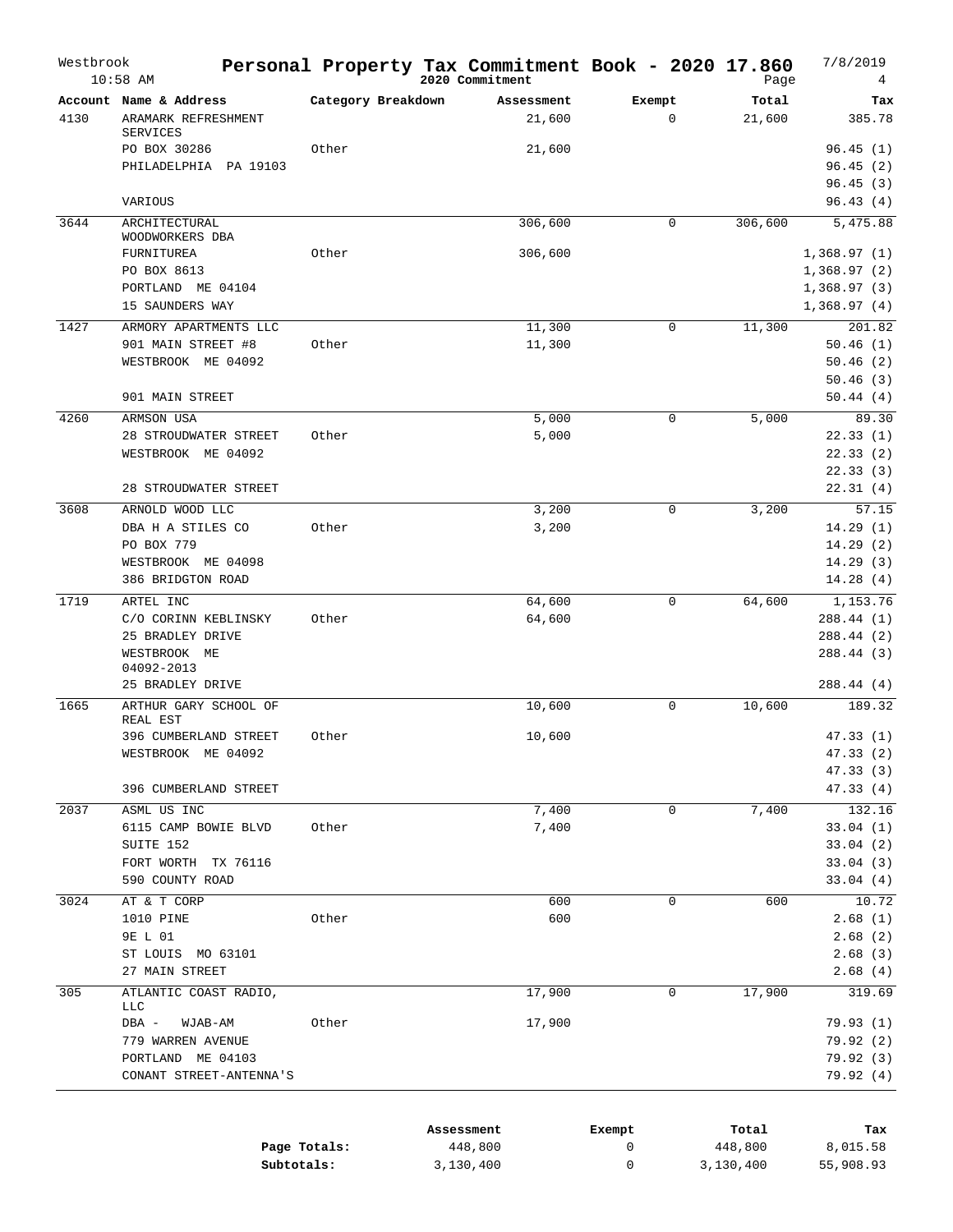|      | Account Name & Address            |                    |            |             |         |            |
|------|-----------------------------------|--------------------|------------|-------------|---------|------------|
|      |                                   | Category Breakdown | Assessment | Exempt      | Total   | Tax        |
| 3529 | ATLANTIC LIMOUSINE &<br>YACHT     |                    | 3,900      | $\mathbf 0$ | 3,900   | 69.65      |
|      | JOHN VEIT                         | Other              | 3,900      |             |         | 17.42(1)   |
|      | PO BOX 1249                       |                    |            |             |         | 17.41(2)   |
|      | WESTBROOK ME 04092                |                    |            |             |         | 17.41(3)   |
|      | 39 EISENHOWER DRIVE               |                    |            |             |         | 17.41(4)   |
| 3038 | ATLANTIC PLYWOOD CORP             |                    | 35,200     | 0           | 35,200  | 628.67     |
|      | 8 ROESSLER ROAD                   | Other              | 35,200     |             |         | 157.17(1)  |
|      | WOBURN MA 01801                   |                    |            |             |         | 157.17(2)  |
|      |                                   |                    |            |             |         | 157.17(3)  |
|      | 640 SACO STREET                   |                    |            |             |         | 157.16(4)  |
| 3494 | ATLANTIC TRANSPORT                |                    | 79,700     | 0           | 79,700  | 1,423.44   |
|      | 84G WARREN AVENUE                 | Other              | 79,700     |             |         | 355.86(1)  |
|      | WESTBROOK ME 04092                |                    |            |             |         | 355.86(2)  |
|      |                                   |                    |            |             |         | 355.86(3)  |
|      | 84 WARREN AVENUE UNIT G           |                    |            |             |         | 355.86(4)  |
| 4031 | ATM NEW ENGLAND                   |                    | 2,000      | 0           | 2,000   | 35.72      |
|      | PO BOX 748                        | Other              | 2,000      |             |         | 8.93(1)    |
|      | GORHAM ME 04038                   |                    |            |             |         | 8.93(2)    |
|      |                                   |                    |            |             |         | 8.93(3)    |
|      | VARIOUS                           |                    |            |             |         | 8.93(4)    |
| 2504 | AUBURN CONCRETE                   |                    | 196,600    | $\mathbf 0$ | 196,600 | 3,511.28   |
|      | R A CUMMINGS, INC                 | Other              | 196,600    |             |         | 877.82 (1) |
|      | P O BOX 1747                      |                    |            |             |         | 877.82 (2) |
|      | AUBURN ME 04211-1747              |                    |            |             |         | 877.82 (3) |
|      | 93 SCOTT DRIVE                    |                    |            |             |         | 877.82 (4) |
| 3868 | AUTO SOUND INC                    |                    | 2,300      | 0           | 2,300   | 41.08      |
|      | 109 WASHINGTON ST                 | Other              | 2,300      |             |         | 10.27(1)   |
|      | PLAINVILLE MA 02762               |                    |            |             |         | 10.27(2)   |
|      |                                   |                    |            |             |         | 10.27(3)   |
|      | 120 MAIN STREET                   |                    |            |             |         | 10.27(4)   |
| 3824 | AVITA OF STROUDWATER              |                    | 22,900     | 0           | 22,900  | 408.99     |
|      | 113 LANDING ROAD                  | Other              | 22,900     |             |         | 102.25(1)  |
|      | WESTBROOK ME 04092                |                    |            |             |         | 102.25(2)  |
|      |                                   |                    |            |             |         | 102.25(3)  |
|      | 113 LANDING ROAD                  |                    |            |             |         | 102.24(4)  |
| 4129 | AW STRENGTH &<br>CONDITIONING LLC |                    | 2,300      | 0           | 2,300   | 41.08      |
|      | 17 MAYFIELD DRIVE                 | Other              | 2,300      |             |         | 10.27(1)   |
|      | WESTBROOK ME 04092                |                    |            |             |         | 10.27(2)   |
|      |                                   |                    |            |             |         | 10.27(3)   |
|      | 14 CUMBERLAND STREET              |                    |            |             |         | 10.27(4)   |
| 3964 | B & B TOWING LLC                  |                    | 2,100      | 0           | 2,100   | 37.51      |
|      | 40 TERMINAL STREET                | Other              | 2,100      |             |         | 9.38(1)    |
|      | WESTBROOK ME 04092                |                    |            |             |         | 9.38(2)    |
|      |                                   |                    |            |             |         | 9.38(3)    |
|      | 40 TERMINAL STREET                |                    |            |             |         | 9.37(4)    |
| 3895 | BAGALA WINDOW WORKS               |                    | 1,000      | 0           | 1,000   | 17.86      |
|      | 677 MAIN STREET                   | Other              | 1,000      |             |         | 4.47(1)    |
|      | WESTBROOK ME 04092                |                    |            |             |         | 4.47(2)    |
|      |                                   |                    |            |             |         | 4.47(3)    |
|      | 677 MAIN STREET                   |                    |            |             |         | 4.45(4)    |

|              | Assessment | Exempt | Total     | Tax       |
|--------------|------------|--------|-----------|-----------|
| Page Totals: | 348,000    |        | 348,000   | 6,215.28  |
| Subtotals:   | 3,478,400  |        | 3,478,400 | 62,124.21 |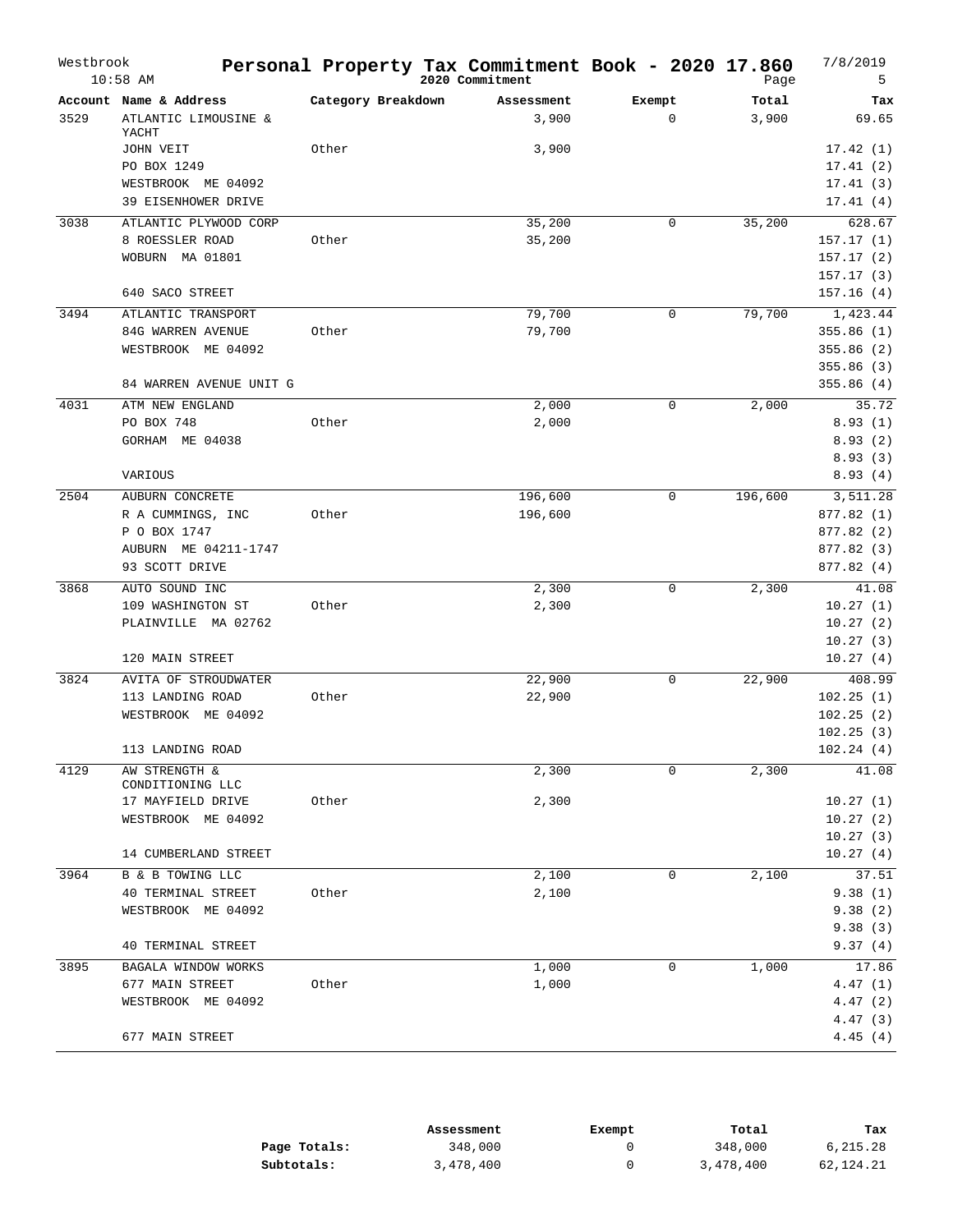| Westbrook | $10:58$ AM                                                                                           |                             | Personal Property Tax Commitment Book - 2020 17.860<br>2020 Commitment |                       | Page            | 7/8/2019<br>6                                                      |
|-----------|------------------------------------------------------------------------------------------------------|-----------------------------|------------------------------------------------------------------------|-----------------------|-----------------|--------------------------------------------------------------------|
| 25        | Account Name & Address<br>BAILEY SIGN INC<br>9 THOMAS DRIVE<br>WESTBROOK ME<br>04092-2340            | Category Breakdown<br>Other | Assessment<br>25,000<br>25,000                                         | Exempt<br>$\mathbf 0$ | Total<br>25,000 | Tax<br>446.50<br>111.63(1)<br>111.63(2)                            |
|           | 19 THOMAS DRIVE                                                                                      |                             |                                                                        |                       |                 | 111.63(3)<br>111.61(4)                                             |
| 4076      | BANGOR RADIATOR LLC<br>4 DELTA DRIVE UNIT 4-1<br>WESTBROOK ME 04092<br>4 DELTA DRIVE BLDG 4          | Other                       | 8,300<br>8,300                                                         | 0                     | 8,300           | 148.24<br>37.06(1)<br>37.06(2)<br>37.06(3)                         |
| 3932      | BANK OF AMERICA<br>101 N TRYON STREET<br>$NC1-001-03-80$<br>CHARLOTTE NC 28255<br>27 MAIN STREET     | Other                       | 7,000<br>7,000                                                         | 0                     | 7,000           | 37.06(4)<br>125.02<br>31.26(1)<br>31.26(2)<br>31.26(3)<br>31.24(4) |
| 136       | BANK OF AMERICA NA<br>$NC1-001-03-80$<br>101 N TRYON STREET<br>CHARLOTTE NC 28255<br>849 MAIN STREET | Other                       | 129,000<br>129,000                                                     | 0                     | 129,000         | 2,303.94<br>575.99(1)<br>575.99(2)<br>575.99(3)<br>575.97(4)       |
| 3080      | BANK OF AMERICA NA<br>$NC1-001-03-80$<br>10 N TRYON STREET<br>CHARLOTTE NC 28255<br>1 MAIN STREET    | Other                       | 66,000<br>66,000                                                       | $\mathbf 0$           | 66,000          | 1,178.76<br>294.69(1)<br>294.69(2)<br>294.69(3)<br>294.69 (4)      |
| 4107      | BATES , RONNIE<br>4 WARREN AVENUE STE 4<br>WESTBROOK ME 04092<br>4 WARREN AVENUE                     | Other                       | 24,200<br>24,200                                                       | 0                     | 24,200          | 432.21<br>108.06(1)<br>108.05(2)<br>108.05(3)<br>108.05(4)         |
| 3882      | BENOIT, GREGORY DBA<br>12 ROCHESTER STREET<br>WESTBROOK ME 04092<br>12 ROCHESTER STREET              | Other                       | 9,200<br>9,200                                                         | $\mathbf 0$           | 9,200           | 164.31<br>41.08(1)<br>41.08(2)<br>41.08(3)<br>41.07(4)             |
| 4238      | BERGERON TREE SERVICE<br>53 CENTRAL STREET<br>WESTBROOK ME 04092<br>53 CENTRAL STREET                | Other                       | 50,000<br>50,000                                                       | 0                     | 50,000          | 893.00<br>223.25(1)<br>223.25(2)<br>223.25 (3)<br>223.25(4)        |
| 3967      | BERNIES AUTO REPAIR<br>517 MAIN STREET<br>WESTBROOK ME 04092<br>517 MAIN STREET                      | Other                       | 6,100<br>6,100                                                         | 0                     | 6,100           | 108.95<br>27.24(1)<br>27.24(2)<br>27.24 (3)<br>27.23(4)            |
| 3402      | BI-OREGON<br>15 SAUNDERS WAY<br>SUITE 500-E<br>WESTBROOK ME 04092<br>15 SAUNDERS WAY                 | Other                       | 10,500<br>10,500                                                       | 0                     | 10,500          | 187.53<br>46.89(1)<br>46.88(2)<br>46.88(3)<br>46.88(4)             |

|              | Assessment | Exempt | Total     | Tax       |
|--------------|------------|--------|-----------|-----------|
| Page Totals: | 335,300    |        | 335,300   | 5,988.46  |
| Subtotals:   | 3,813,700  |        | 3,813,700 | 68,112.67 |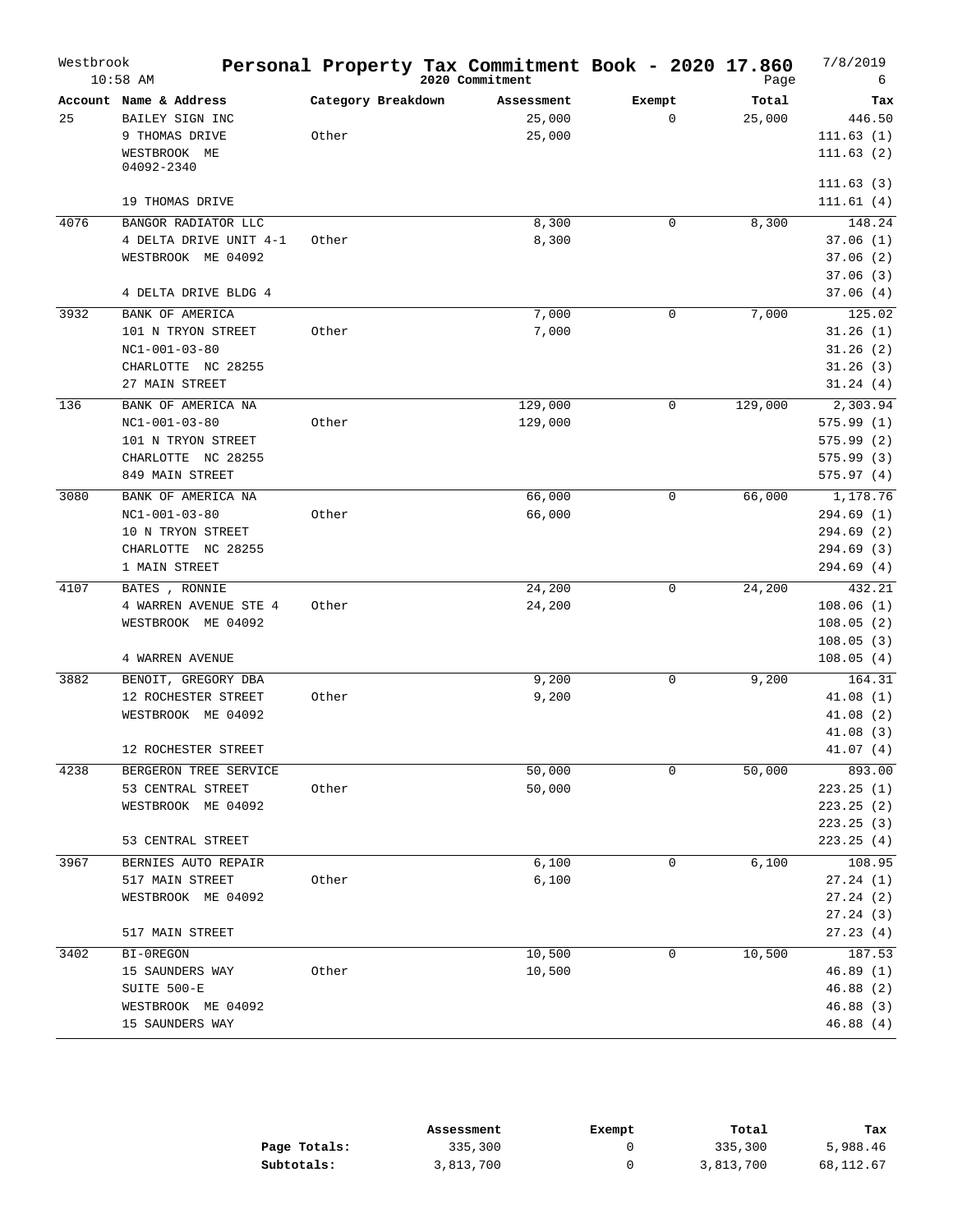| Westbrook | $10:58$ AM                                |                    | Personal Property Tax Commitment Book - 2020 17.860<br>2020 Commitment |             | Page       | 7/8/2019<br>7 |
|-----------|-------------------------------------------|--------------------|------------------------------------------------------------------------|-------------|------------|---------------|
|           | Account Name & Address                    | Category Breakdown | Assessment                                                             | Exempt      | Total      | Tax           |
| 46        | BIG APPLE FOOD STORE                      |                    | 112,500                                                                | $\mathbf 0$ | 112,500    | 2,009.25      |
|           | C N BROWN COMPANY                         | Other              | 112,500                                                                |             |            | 502.32(1)     |
|           | P O BOX 200                               |                    |                                                                        |             |            | 502.31(2)     |
|           | SOUTH PARIS<br>ME 04281                   |                    |                                                                        |             |            | 502.31(3)     |
|           | 782 MAIN STREET                           |                    |                                                                        |             |            | 502.31(4)     |
| 4066      | BIG FIN POKE                              |                    | 16,500                                                                 | 0           | 16,500     | 294.69        |
|           | 855 MAIN STREET                           | Other              | 16,500                                                                 |             |            | 73.68(1)      |
|           | WESTBROOK ME 04092                        |                    |                                                                        |             |            | 73.67(2)      |
|           |                                           |                    |                                                                        |             |            | 73.67(3)      |
|           | 855 MAIN STREET                           |                    |                                                                        |             |            | 73.67(4)      |
| 1999      | BILL DODGE COLLISION                      |                    | 323,000                                                                | 0           | 323,000    | 5,768.78      |
|           | CENTER                                    |                    |                                                                        |             |            |               |
|           | P O BOX 9567                              | Other              | 323,000                                                                |             |            | 1,442.20(1)   |
|           | WESTBROOK ME 04098                        |                    |                                                                        |             |            | 1,442.20(2)   |
|           |                                           |                    |                                                                        |             |            | 1,442.20(3)   |
|           | 3 SAUNDERS WAY                            |                    |                                                                        |             |            | 1,442.18(4)   |
| 1997      | BILL DODGE INFINITI                       |                    | 375,100                                                                | $\mathbf 0$ | 375,100    | 6,699.29      |
|           | P O BOX 9567                              | Other              | 375,100                                                                |             |            | 1,674.83(1)   |
|           | WESTBROOK ME 04098                        |                    |                                                                        |             |            | 1,674.82(2)   |
|           |                                           |                    |                                                                        |             |            | 1,674.82(3)   |
|           | 1 SAUNDERS WAY                            |                    |                                                                        |             |            | 1,674.82(4)   |
| 1998      | BILL DODGE KIA                            |                    | 290,400                                                                | $\mathbf 0$ | 290,400    | 5,186.54      |
|           | P O BOX 9567                              | Other              | 290,400                                                                |             |            | 1,296.64(1)   |
|           | WESTBROOK ME                              |                    |                                                                        |             |            | 1, 296.64(2)  |
|           | 04098-5067                                |                    |                                                                        |             |            |               |
|           | 3 SAUNDERS WAY                            |                    |                                                                        |             |            | 1, 296.64(3)  |
|           |                                           |                    |                                                                        |             |            | 1,296.62(4)   |
| 882       | BILL DODGE PREOWNED<br>SUPERCENTE         |                    | 242,000                                                                | $\mathbf 0$ | 242,000    | 4,322.12      |
|           | P O BOX 9567                              | Other              | 242,000                                                                |             |            | 1,080.53(1)   |
|           | WESTBROOK ME                              |                    |                                                                        |             |            | 1,080.53(2)   |
|           | 04098-5067                                |                    |                                                                        |             |            |               |
|           |                                           |                    |                                                                        |             |            | 1,080.53(3)   |
|           | 5 SAUNDERS WAY                            |                    |                                                                        |             |            | 1,080.53(4)   |
| 4229      | BINNIE MEDIA                              |                    | 170,500                                                                | $\mathbf 0$ | 170,500    | 3,045.13      |
|           | 4 CHURCH STREET                           | Other              | 170,500                                                                |             |            | 761.29 (1)    |
|           | CONCORD NH 03301                          |                    |                                                                        |             |            | 761.28 (2)    |
|           |                                           |                    |                                                                        |             |            | 761.28 (3)    |
|           | <b>30 THOMAS DRIVE</b>                    |                    |                                                                        |             |            | 761.28(4)     |
| 2258      | BIO MEDICAL                               |                    | 109,700                                                                | $\mathbf 0$ | 109,700    | 1,959.24      |
|           | APPLICATIONS OF ME                        |                    |                                                                        |             |            |               |
|           | FMC DIALYSIS SERVICES                     | Other              | 109,700                                                                |             |            | 489.81 (1)    |
|           | CASCO BA                                  |                    |                                                                        |             |            |               |
|           | 14400 METCALF AVE                         |                    |                                                                        |             |            | 489.81 (2)    |
|           | OVERLAND PARK KS 66223<br>1 CHABOT STREET |                    |                                                                        |             |            | 489.81 (3)    |
|           |                                           |                    |                                                                        |             |            | 489.81 (4)    |
| 4196      | BIOMERIEUX INC                            |                    | 59,200                                                                 | 0           | 59,200     | 1,057.31      |
|           | 100 RUDOLPHE STREET                       | Other              | 59,200                                                                 |             |            | 264.33(1)     |
|           | DURHAM NC 27712                           |                    |                                                                        |             |            | 264.33(2)     |
|           |                                           |                    |                                                                        |             |            | 264.33 (3)    |
|           | VARIOUS                                   |                    |                                                                        |             |            | 264.32 (4)    |
| 2596      | BISSON TRANSPORTATION<br>INC              |                    | 5,110,300                                                              | 0           | 5,110,300  | 91,269.96     |
|           | 329 BATH ROAD STE 2                       | Other              | 5,110,300                                                              |             |            | 22,817.49 (1) |
|           | BRUNSWICK ME 04011                        |                    |                                                                        |             |            | 22,817.49 (2) |
|           |                                           |                    |                                                                        |             |            | 22,817.49 (3) |
|           | 85 EISENHOWER DRIVE                       |                    |                                                                        |             |            | 22,817.49 (4) |
|           |                                           |                    |                                                                        |             |            |               |
|           |                                           |                    | Assessment                                                             | Exempt      | Total      | Tax           |
|           | Page Totals:                              |                    | 6,809,200                                                              | 0           | 6,809,200  | 121,612.31    |
|           | Subtotals:                                |                    | 10,622,900                                                             | 0           | 10,622,900 | 189,724.98    |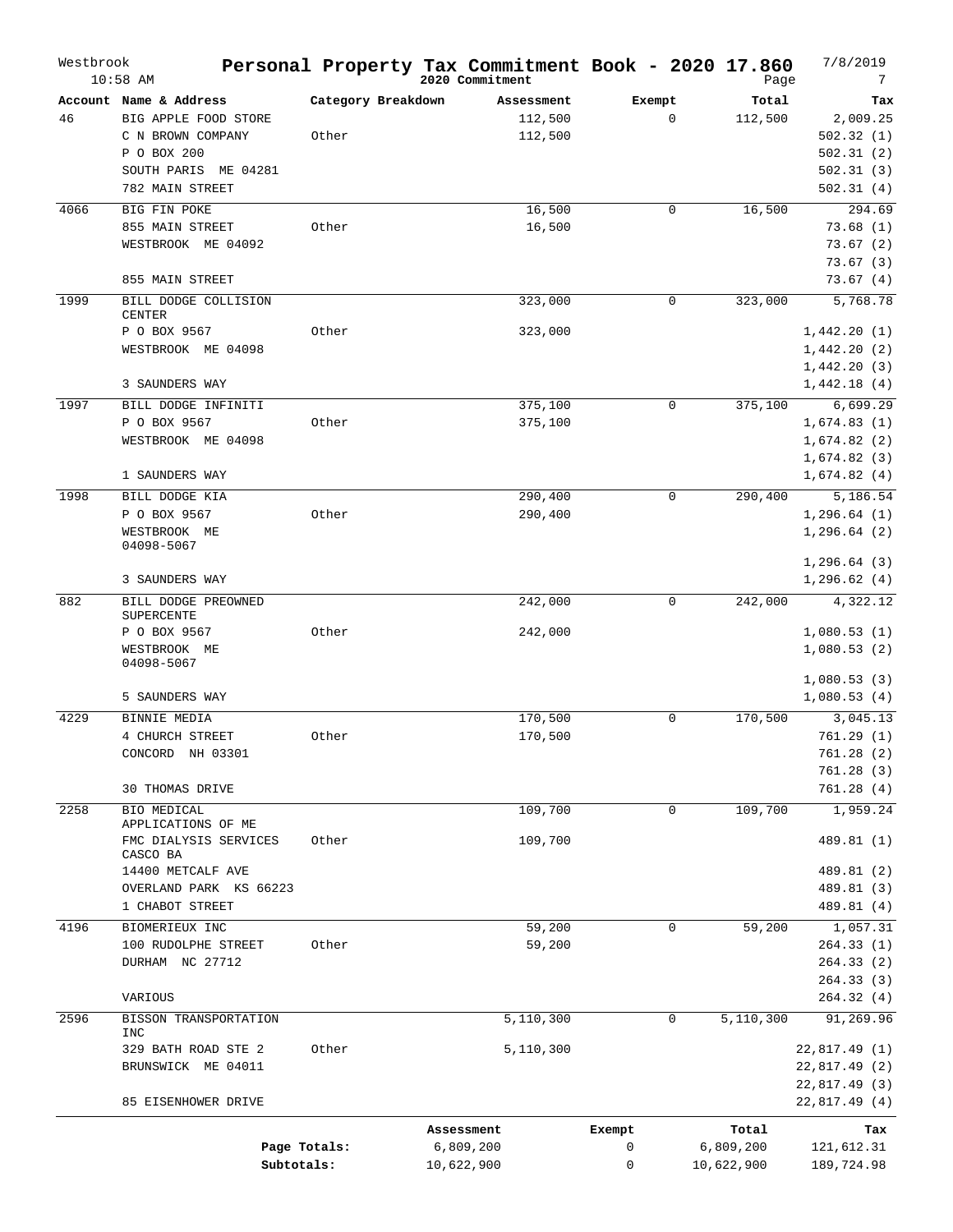| Westbrook | $10:58$ AM                        |                    | Personal Property Tax Commitment Book - 2020 17.860<br>2020 Commitment |              | Page    | 7/8/2019<br>8          |
|-----------|-----------------------------------|--------------------|------------------------------------------------------------------------|--------------|---------|------------------------|
|           | Account Name & Address            | Category Breakdown | Assessment                                                             | Exempt       | Total   | Tax                    |
| 1382      | BLACK BEAR TAXIDERMY              |                    | 2,300                                                                  | $\mathbf{0}$ | 2,300   | 41.08                  |
|           | CRAIG S ANDERSON                  | Other              | 2,300                                                                  |              |         | 10.27(1)               |
|           | 44 LONGLEY ROAD                   |                    |                                                                        |              |         | 10.27(2)               |
|           | WESTBROOK ME 04092                |                    |                                                                        |              |         | 10.27(3)               |
|           | 44 LONGLEY ROAD                   |                    |                                                                        |              |         | 10.27(4)               |
| 3902      | <b>BLACK DINAH</b>                |                    | 3,000                                                                  | $\mathbf 0$  | 3,000   | 53.58                  |
|           | CHOCOLATIERS                      |                    |                                                                        |              |         |                        |
|           | 869 MAIN STREET                   | Other              | 3,000                                                                  |              |         | 13.40(1)               |
|           | WESTBROOK ME 04092                |                    |                                                                        |              |         | 13.40(2)               |
|           |                                   |                    |                                                                        |              |         | 13.40(3)               |
|           | 869 MAIN STREET                   |                    |                                                                        |              |         | 13.38(4)               |
| 39        | BLACKIE'S GARAGE                  |                    | 1,300                                                                  | 0            | 1,300   | 23.22                  |
|           | 735 BRIDGTON ROAD                 | Other              | 1,300                                                                  |              |         | 5.81(1)                |
|           | WESTBROOK ME<br>04092-2340        |                    |                                                                        |              |         | 5.81(2)                |
|           |                                   |                    |                                                                        |              |         | 5.81(3)                |
|           | 735 BRIDGTON ROAD                 |                    |                                                                        |              |         | 5.79(4)                |
| 3242      | BLAKE HURLEY MACCALLUM<br>AND     |                    | 12,100                                                                 | $\mathbf 0$  | 12,100  | 216.11                 |
|           | CONLEY LLC                        | Other              | 12,100                                                                 |              |         | 54.03(1)               |
|           | 344 MAIN STREET                   |                    |                                                                        |              |         | 54.03(2)               |
|           | WESTBROOK ME 04092                |                    |                                                                        |              |         | 54.03(3)               |
|           | 344 MAIN STREET                   |                    |                                                                        |              |         | 54.02(4)               |
| 4202      | <b>BLAZES BURGERS</b>             |                    | 1,700                                                                  | $\mathbf 0$  | 1,700   | 30.36                  |
|           | 39 CLIFFORD STREET                | Other              | 1,700                                                                  |              |         | 7.59(1)                |
|           | WESTBROOK ME 04092                |                    |                                                                        |              |         | 7.59(2)                |
|           |                                   |                    |                                                                        |              |         | 7.59(3)                |
|           | 650 MAIN STREET                   |                    |                                                                        |              |         | 7.59(4)                |
| 40        | BLUE ROCK INDUSTRIES              |                    | 155,300                                                                | 0            | 155,300 | 2,773.66               |
|           | 737 SPRING STREET                 | Other              | 155,300                                                                |              |         | 693.42 (1)             |
|           | PO BOX 1046                       |                    |                                                                        |              |         | 693.42 (2)             |
|           | WESTBROOK ME                      |                    |                                                                        |              |         | 693.42 (3)             |
|           | 04098-1046                        |                    |                                                                        |              |         |                        |
|           | 737 SPRING STREET                 |                    |                                                                        |              |         | 693.40 (4)             |
| 3963      | BMW OF WESTBROOK                  |                    | 387,200                                                                | $\mathbf 0$  | 387,200 | 6,915.39               |
|           | PO BOX 9567                       | Other              | 387,200                                                                |              |         | 1,728.85(1)            |
|           | WESTBROOK ME 04098                |                    |                                                                        |              |         | 1,728.85 (2)           |
|           |                                   |                    |                                                                        |              |         | 1,728.85(3)            |
|           | 7 SAUNDERS WAY                    |                    |                                                                        |              |         | 1,728.84(4)            |
| 2081      | BORN, GREG CONSULTING             |                    | 1,800                                                                  | 0            | 1,800   | 32.15                  |
|           | 1030 BRIDGTON ROAD                | Other              | 1,800                                                                  |              |         | 8.04(1)                |
|           | WESTBROOK ME 04092                |                    |                                                                        |              |         | 8.04(2)                |
|           |                                   |                    |                                                                        |              |         | 8.04(3)                |
|           | 1030 BRIDGTON ROAD                |                    |                                                                        |              |         | 8.03(4)                |
| 4003      | BP                                |                    | 3,400                                                                  | 0            | 3,400   | 60.72                  |
|           | 11 VALLEE SQUARE                  | Other              | 3,400                                                                  |              |         | 15.18(1)               |
|           | WESTBROOK ME 04092                |                    |                                                                        |              |         | 15.18(2)               |
|           | 11 VALLEE SQUARE                  |                    |                                                                        |              |         | 15.18(3)<br>15.18(4)   |
| 42        |                                   |                    |                                                                        |              |         |                        |
|           | BRACKETT MACHINE INC<br>P O BOX 7 | Other              | 188,500<br>188,500                                                     | 0            | 188,500 | 3,366.61<br>841.66 (1) |
|           | WESTBROOK ME 04098                |                    |                                                                        |              |         | 841.65 (2)             |
|           |                                   |                    |                                                                        |              |         | 841.65 (3)             |
|           | 355 SACO STREET                   |                    |                                                                        |              |         | 841.65 (4)             |
|           |                                   |                    |                                                                        |              |         |                        |

|              | Assessment | Exempt | Total      | Tax        |
|--------------|------------|--------|------------|------------|
| Page Totals: | 756,600    |        | 756,600    | 13,512.88  |
| Subtotals:   | 11,379,500 |        | 11,379,500 | 203,237.86 |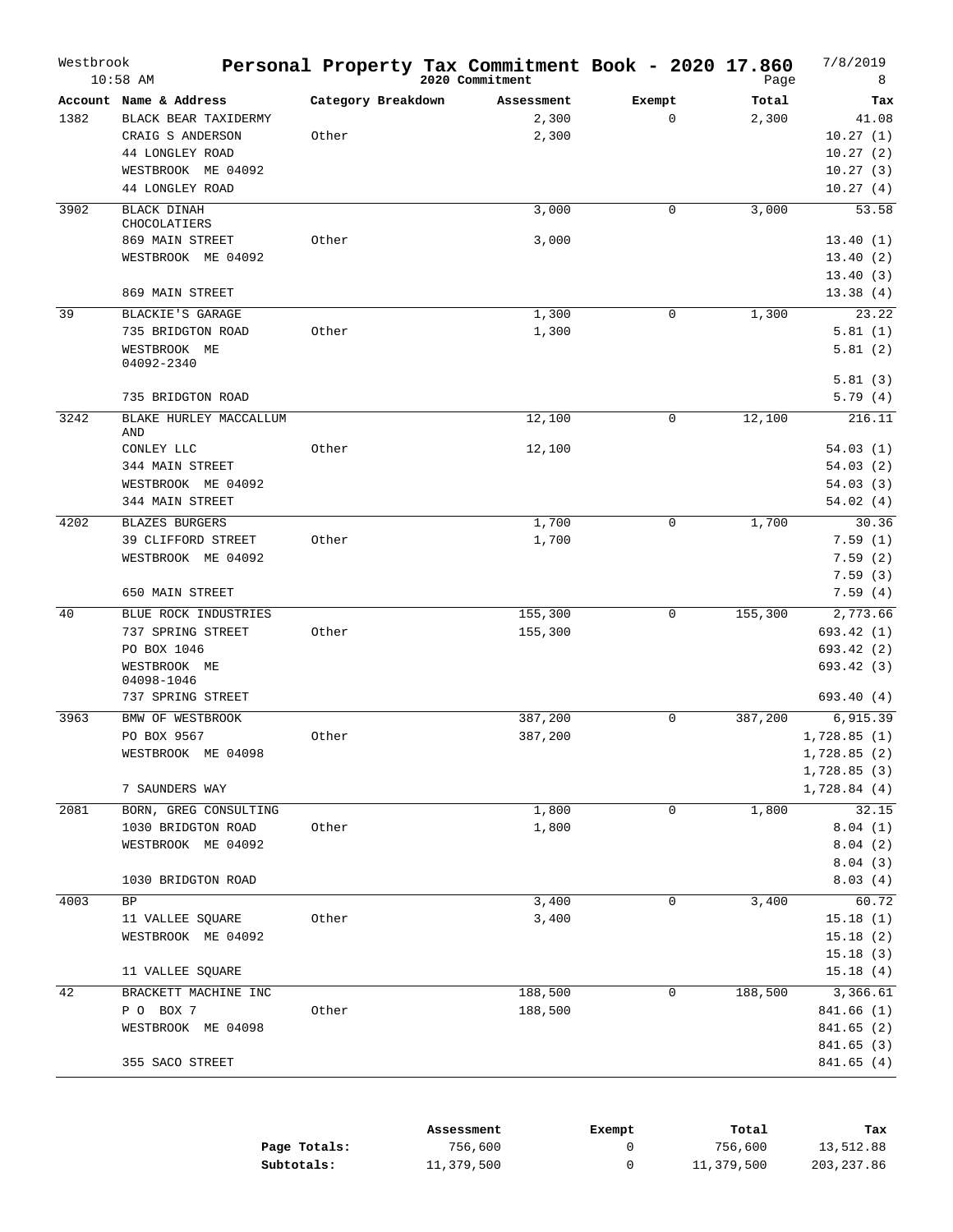| Westbrook | $10:58$ AM                                                    |                    | Personal Property Tax Commitment Book - 2020 17.860<br>2020 Commitment |             | Page           | 7/8/2019<br>9           |
|-----------|---------------------------------------------------------------|--------------------|------------------------------------------------------------------------|-------------|----------------|-------------------------|
| 4093      | Account Name & Address<br>BREAKWATER TECHNOLOGY<br><b>INC</b> | Category Breakdown | Assessment<br>3,000                                                    | Exempt<br>0 | Total<br>3,000 | Tax<br>53.58            |
|           | 23 BRIDGTON ROAD                                              | Other              | 3,000                                                                  |             |                | 13.40(1)                |
|           | WESTBROOK ME 04092                                            |                    |                                                                        |             |                | 13.40(2)                |
|           |                                                               |                    |                                                                        |             |                | 13.40(3)                |
|           | 23 BRIDGTON ROAD                                              |                    |                                                                        |             |                | 13.38(4)                |
| 2624      | BRIDGTON ROAD<br>PROPERTIES                                   |                    | 9,200                                                                  | 0           | 9,200          | 164.31                  |
|           | 45 BRIDGTON ROAD                                              | Other              | 9,200                                                                  |             |                | 41.08(1)                |
|           | WESTBROOK ME 04092                                            |                    |                                                                        |             |                | 41.08(2)                |
|           |                                                               |                    |                                                                        |             |                | 41.08(3)                |
|           | 45 BRIDGTON ROAD                                              |                    |                                                                        |             |                | 41.07(4)                |
| 445       | BROADDUS, ANDREW L,<br><b>ATTORNEY</b>                        |                    | 16,100                                                                 | 0           | 16,100         | 287.55                  |
|           | 706 MAIN STREET                                               | Other              | 16,100                                                                 |             |                | 71.89(1)                |
|           | WESTBROOK ME 04092                                            |                    |                                                                        |             |                | 71.89(2)                |
|           |                                                               |                    |                                                                        |             |                | 71.89(3)                |
|           | 706 MAIN STREET                                               |                    |                                                                        |             |                | 71.88(4)                |
| 3851      | BROADWAY GARDENS INC                                          |                    | 16,300                                                                 | 0           | 16,300         | 291.12                  |
|           | 1640 BROADWAY<br>SOUTH PORTLAND<br>ME                         | Other              | 16,300                                                                 |             |                | 72.78(1)<br>72.78(2)    |
|           | 04106                                                         |                    |                                                                        |             |                |                         |
|           |                                                               |                    |                                                                        |             |                | 72.78(3)                |
|           | 610 BRIDGTON ROAD                                             |                    |                                                                        |             |                | 72.78(4)                |
| 3965      | BROWN ST HOLDINGS                                             |                    | 1,700                                                                  | 0           | 1,700          | 30.36                   |
|           | 963 MAIN STREET<br>SUITE 1                                    | Other              | 1,700                                                                  |             |                | 7.59(1)<br>7.59(2)      |
|           | WESTBROOK ME 04092                                            |                    |                                                                        |             |                | 7.59(3)                 |
|           | 963 MAIN STREET                                               |                    |                                                                        |             |                | 7.59(4)                 |
| 361       | BRUCE DOUGHTY DBA                                             |                    | 11,300                                                                 | 0           | 11,300         | 201.82                  |
|           | STATE FARM INSURANCE                                          | Other              | 11,300                                                                 |             |                | 50.46(1)                |
|           | 723 MAIN STREET                                               |                    |                                                                        |             |                | 50.46(2)                |
|           | WESTBROOK ME 04092                                            |                    |                                                                        |             |                | 50.46(3)                |
|           | 723 MAIN STREET                                               |                    |                                                                        |             |                | 50.44(4)<br>308.98      |
| 2285      | BSC INDUSTRIES<br>50 ENERGY DRIVE                             | Other              | 17,300<br>17,300                                                       | 0           | 17,300         | 77.25(1)                |
|           | CANTON MA 02021                                               |                    |                                                                        |             |                | 77.25(2)                |
|           |                                                               |                    |                                                                        |             |                | 77.25(3)                |
|           | 79 BRADLEY DRIVE                                              |                    |                                                                        |             |                | 77.23(4)                |
| 970       | BSP TRANSPORT INC                                             |                    | 84,100                                                                 | 0           | 84,100         | 1,502.03                |
|           | P O BOX 1387                                                  | Other              | 84,100                                                                 |             |                | 375.51(1)               |
|           | LONDONDERRY NH<br>03053-1387                                  |                    |                                                                        |             |                | 375.51(2)               |
|           |                                                               |                    |                                                                        |             |                | 375.51(3)               |
|           | 65 EISENHOWER DRIVE                                           |                    |                                                                        |             |                | 375.50(4)               |
| 530       | BURNS, E A FENCING INC                                        |                    | 31,100                                                                 | $\mathbf 0$ | 31,100         | 555.45                  |
|           | PETER LEVECQUE                                                | Other              | 31,100                                                                 |             |                | 138.87(1)               |
|           | P O BOX 395<br>WESTBROOK ME 04098-395                         |                    |                                                                        |             |                | 138.86(2)<br>138.86 (3) |
|           | 14 ROCHESTER STREET                                           |                    |                                                                        |             |                | 138.86(4)               |
| 235       | BWE LLC                                                       |                    | 566,100                                                                | $\mathbf 0$ | 566,100        | 10,110.55               |
|           | DBA BRENNTAG LUBRICANTS<br>NORTHE                             | Other              | 566,100                                                                |             |                | 2,527.64(1)             |
|           | 1064 GOFFS FALLS RD                                           |                    |                                                                        |             |                | 2,527.64(2)             |
|           | MANCHESTER NH 03103                                           |                    |                                                                        |             |                | 2,527.64(3)             |
|           | 605 COUNTY ROAD                                               |                    |                                                                        |             |                | 2,527.63(4)             |
|           |                                                               |                    | Assessment                                                             | Exempt      | Total          | Tax                     |
|           |                                                               | Page Totals:       | 756,200                                                                | 0           | 756,200        | 13,505.75               |
|           | Subtotals:                                                    |                    | 12, 135, 700                                                           | 0           | 12, 135, 700   | 216,743.61              |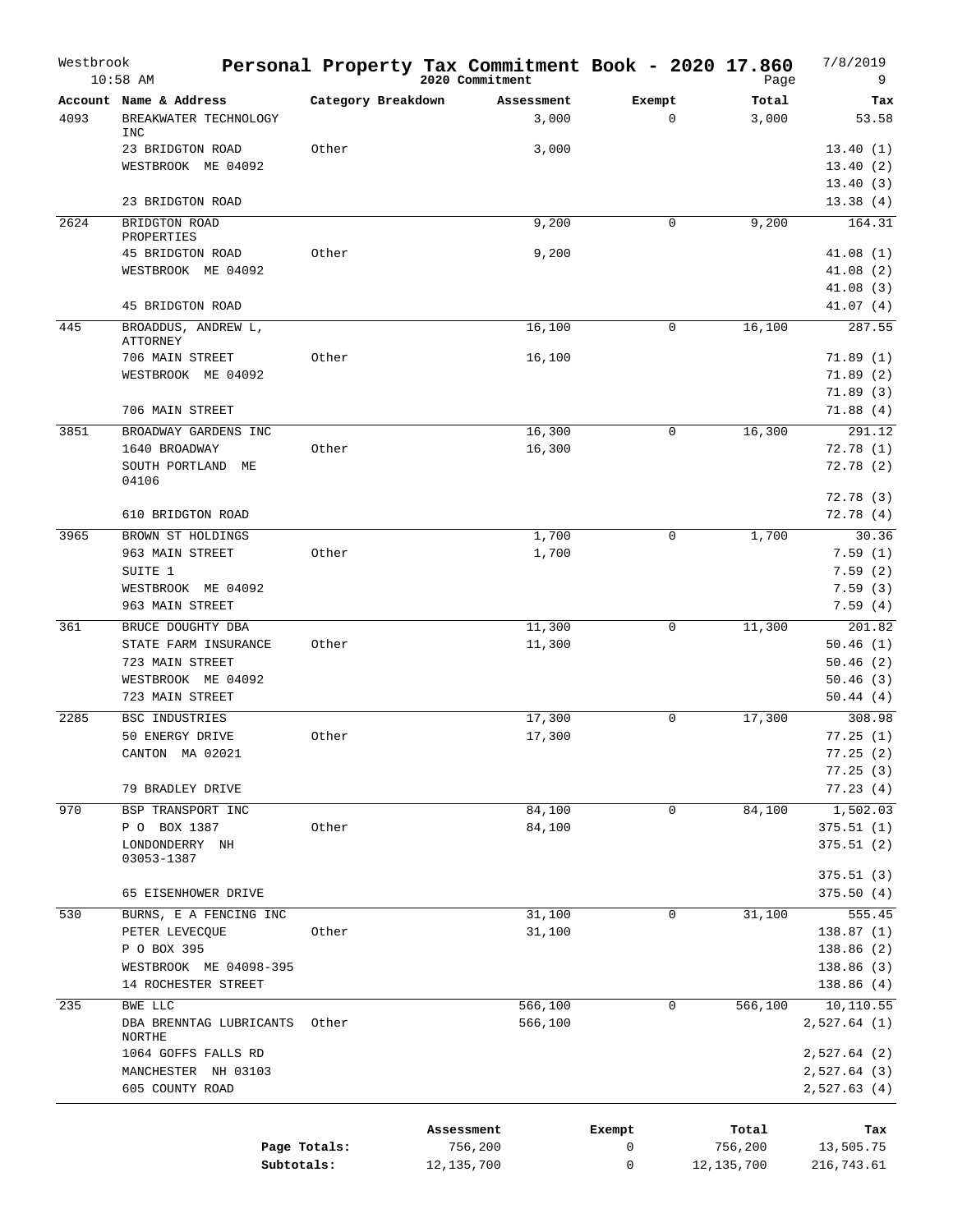| Westbrook | $10:58$ AM                                   |                    | Personal Property Tax Commitment Book - 2020 17.860<br>2020 Commitment |             | Page   | 7/8/2019<br>10         |
|-----------|----------------------------------------------|--------------------|------------------------------------------------------------------------|-------------|--------|------------------------|
|           | Account Name & Address                       | Category Breakdown | Assessment                                                             | Exempt      | Total  | Tax                    |
| 1033      | BWE, LLC                                     |                    | 1,900                                                                  | $\mathbf 0$ | 1,900  | 33.93                  |
|           | ATTN: TERRY GUSTAVSON                        | Other              | 1,900                                                                  |             |        | 8.49(1)                |
|           | 1064 GOFFS FALLS ROAD                        |                    |                                                                        |             |        | 8.48(2)                |
|           | MANCHESTER NH 03103                          |                    |                                                                        |             |        | 8.48(3)                |
|           | VARIOUS                                      |                    |                                                                        |             |        | 8.48(4)                |
| 3940      | C BRIGGS PROPERTY<br>MANAGEMENT              |                    | 8,000                                                                  | $\mathbf 0$ | 8,000  | 142.88                 |
|           | 316 BRIDGE STREET                            | Other              | 8,000                                                                  |             |        | 35.72(1)               |
|           | WESTBROOK ME 04092                           |                    |                                                                        |             |        | 35.72(2)               |
|           |                                              |                    |                                                                        |             |        | 35.72(3)               |
|           | 316 BRIDGE STREET                            |                    |                                                                        |             |        | 35.72(4)               |
| 3734      | C N WOOD NORTH, INC                          |                    | 46,000                                                                 | 0           | 46,000 | 821.56                 |
|           | 200 MERRIMACK STREET                         | Other              | 46,000                                                                 |             |        | 205.39(1)              |
|           | WOBURN MA 01801                              |                    |                                                                        |             |        | 205.39(2)              |
|           | 84 WARREN AVENUE UNIT B                      |                    |                                                                        |             |        | 205.39(3)<br>205.39(4) |
|           | CAMPBELLS ELECTRIC INC                       |                    |                                                                        |             | 3,800  |                        |
| 3045      | 272 AUSTIN STREET                            | Other              | 3,800<br>3,800                                                         | $\mathbf 0$ |        | 67.87<br>16.97(1)      |
|           | WESTBROOK ME 04092                           |                    |                                                                        |             |        | 16.97(2)               |
|           |                                              |                    |                                                                        |             |        | 16.97(3)               |
|           | 272 AUSTIN STREET                            |                    |                                                                        |             |        | 16.96(4)               |
| 4084      | CAMPFIRE STUDIOS                             |                    | 3,900                                                                  | 0           | 3,900  | 69.65                  |
|           | 90 BRIDGE STREET STE<br>226                  | Other              | 3,900                                                                  |             |        | 17.42(1)               |
|           | WESTBROOK ME 04092                           |                    |                                                                        |             |        | 17.41(2)               |
|           |                                              |                    |                                                                        |             |        | 17.41(3)               |
|           | 90 BRIDGE ST STE 226                         |                    |                                                                        |             |        | 17.41(4)               |
| 4299      | CANON BUSINESS PROCESS<br><b>SERVICE</b>     |                    | 4,400                                                                  | $\mathbf 0$ | 4,400  | 78.58                  |
|           | 261 MADISON AVE. FL 3                        | Other              | 4,400                                                                  |             |        | 19.65(1)               |
|           | NEW YORK NY 10016-3906                       |                    |                                                                        |             |        | 19.65(2)               |
|           |                                              |                    |                                                                        |             |        | 19.65(3)               |
|           | VARIOUS                                      |                    |                                                                        |             |        | 19.63(4)               |
| 2469      | CAP QUALITY CARE, INC                        |                    | 22,500                                                                 | 0           | 22,500 | 401.85                 |
|           | 4 DELTA DRIVE                                | Other              | 22,500                                                                 |             |        | 100.47(1)              |
|           | BUILDING 1                                   |                    |                                                                        |             |        | 100.46(2)              |
|           | WESTBROOK ME 04092<br>4 DELTA DRIVE BLDG 1   |                    |                                                                        |             |        | 100.46(3)              |
|           |                                              |                    |                                                                        |             |        | 100.46(4)              |
| 3710      | CARDTRONICS USA INC<br>C/O HARDING & CARBONE | Other              | 7,300<br>7,300                                                         | 0           | 7,300  | 130.38<br>32.60(1)     |
|           | INC<br>1235 NORTH LOOP WEST,                 |                    |                                                                        |             |        | 32.60(2)               |
|           | STE 205<br>HOUSTON TX 77008                  |                    |                                                                        |             |        | 32.60(3)               |
|           | VARIOUS                                      |                    |                                                                        |             |        | 32.58(4)               |
| 4163      | CAROL CARRIUOLO                              |                    | 1,100                                                                  | $\mathbf 0$ | 1,100  | 19.65                  |
|           | 90 BRIDGE STREET                             | Other              | 1,100                                                                  |             |        | 4.92(1)                |
|           | SUITE 320                                    |                    |                                                                        |             |        | 4.91(2)                |
|           | WESTBROOK ME 04092                           |                    |                                                                        |             |        | 4.91(3)                |
|           | 90 BRIDGE STREET                             |                    |                                                                        |             |        | 4.91(4)                |
| 1906      | CARPET SPECIALIST                            |                    | 3,200                                                                  | 0           | 3,200  | 57.15                  |
|           | WILLIAM FOYE                                 | Other              | 3,200                                                                  |             |        | 14.29(1)               |
|           | P O BOX 344                                  |                    |                                                                        |             |        | 14.29 (2)              |
|           | WESTBROOK ME 04098                           |                    |                                                                        |             |        | 14.29(3)               |
|           |                                              |                    |                                                                        |             |        |                        |

|              | Assessment | Exempt | Total      | Tax        |
|--------------|------------|--------|------------|------------|
| Page Totals: | 102,100    |        | 102,100    | 1,823.50   |
| Subtotals:   | 12,237,800 |        | 12,237,800 | 218,567.11 |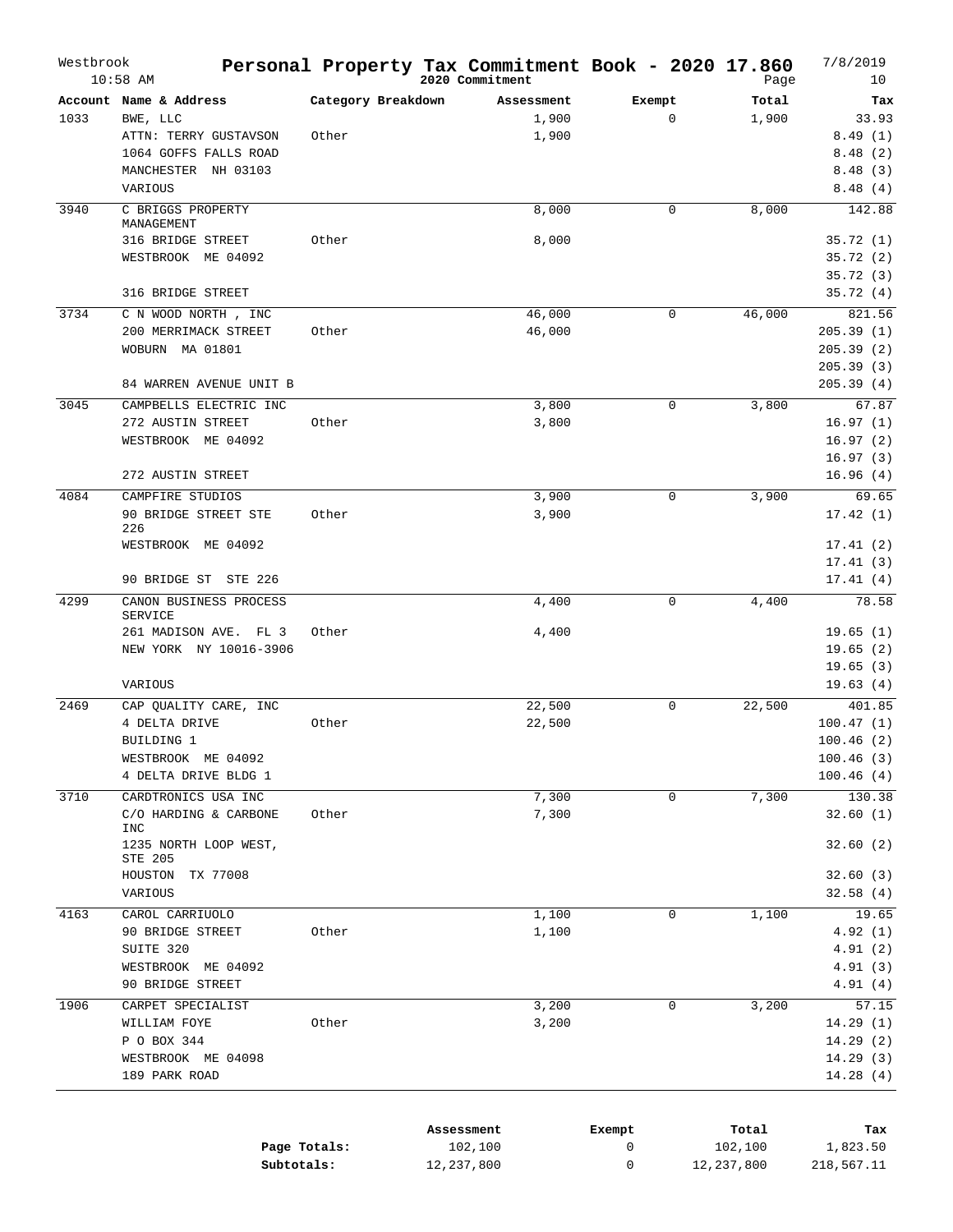| Westbrook | $10:58$ AM                                                  | Personal Property Tax Commitment Book - 2020 17.860 | 2020 Commitment       |                      |             |             | Page             | 7/8/2019<br>11          |
|-----------|-------------------------------------------------------------|-----------------------------------------------------|-----------------------|----------------------|-------------|-------------|------------------|-------------------------|
| 54        | Account Name & Address<br>CARTER CHEMICALS &<br>SERVICES IN | Category Breakdown                                  |                       | Assessment<br>32,900 | Exempt      | $\mathbf 0$ | Total<br>32,900  | Tax<br>587.59           |
|           | 55 WARREN AVENUE                                            | Other                                               |                       | 32,900               |             |             |                  | 146.90(1)               |
|           | WESTBROOK ME 04092                                          |                                                     |                       |                      |             |             |                  | 146.90(2)               |
|           |                                                             |                                                     |                       |                      |             |             |                  | 146.90(3)               |
|           | 55 WARREN AVENUE                                            |                                                     |                       |                      |             |             |                  | 146.89(4)               |
| 3842      | CARTERS                                                     |                                                     |                       | 48,900               |             | $\mathbf 0$ | 48,900           | 873.35                  |
|           | C/O RYAN LLC                                                | Other                                               |                       | 48,900               |             |             |                  | 218.34(1)               |
|           | PO BOX 4900<br>SCOTTSDALE AZ 85261                          |                                                     |                       |                      |             |             |                  | 218.34(2)<br>218.34 (3) |
|           | 11 MAIN STREET                                              |                                                     |                       |                      |             |             |                  | 218.33(4)               |
| 2388      | CASA NOVELLO                                                |                                                     |                       | 22,900               |             | 0           | 22,900           | 408.99                  |
|           | GARY MANOOGIAN                                              | Other                                               |                       | 22,900               |             |             |                  | 102.25(1)               |
|           | 694 MAIN STREET                                             |                                                     |                       |                      |             |             |                  | 102.25(2)               |
|           | WESTBROOK ME 04092                                          |                                                     |                       |                      |             |             |                  | 102.25(3)               |
|           | 694 MAIN STREET                                             |                                                     |                       |                      |             |             |                  | 102.24(4)               |
| 4240      | CASCO BAY CLEANING CO<br>700 EAST BRIDGE STREET             | Other                                               |                       | 2,000<br>2,000       |             | 0           | 2,000            | 35.72<br>8.93(1)        |
|           | WESTBROOK ME 04092                                          |                                                     |                       |                      |             |             |                  | 8.93(2)                 |
|           |                                                             |                                                     |                       |                      |             |             |                  | 8.93(3)                 |
|           | 700 EAST BRIDGE STREET                                      |                                                     |                       |                      |             |             |                  | 8.93(4)                 |
| 3640      | CASCO BAY FOOD BEVERAGE                                     |                                                     |                       | 15,100               |             | $\mathbf 0$ | 15,100           | 269.69                  |
|           | 9 SARATOGA ST                                               | Other                                               |                       | 15,100               |             |             |                  | 67.43(1)                |
|           | LEWISTON ME 04240                                           |                                                     |                       |                      |             |             |                  | 67.42(2)                |
|           |                                                             |                                                     |                       |                      |             |             |                  | 67.42(3)                |
|           | VARIOUS                                                     |                                                     |                       |                      |             |             |                  | 67.42(4)                |
| 3829      | CASS AGENCY<br>PO BOX 1233                                  | Other                                               |                       | 1,200<br>1,200       |             | 0           | 1,200            | 21.43<br>5.36(1)        |
|           | WESTBROOK ME                                                |                                                     |                       |                      |             |             |                  | 5.36(2)                 |
|           | 04098-1233                                                  |                                                     |                       |                      |             |             |                  |                         |
|           |                                                             |                                                     |                       |                      |             |             |                  | 5.36(3)                 |
|           | 201 MAIN STREET                                             |                                                     |                       |                      |             |             |                  | 5.35(4)                 |
| 2497      | CATALINA MARKETING<br>CORPORATION                           |                                                     |                       | 1,900                |             | 0           | 1,900            | 33.93                   |
|           | PO BOX 829                                                  | Other                                               |                       | 1,900                |             |             |                  | 8.49(1)                 |
|           | COLLEYVILLE TX 76034                                        |                                                     |                       |                      |             |             |                  | 8.48(2)                 |
|           |                                                             |                                                     |                       |                      |             |             |                  | 8.48(3)                 |
|           | VARIOUS                                                     |                                                     |                       |                      |             |             |                  | 8.48(4)                 |
| 4145      | CATALYST FOR CHANGE<br>WEAR                                 |                                                     |                       | 1,100                |             | 0           | 1,100            | 19.65                   |
|           | 90 BRIDGE STREET                                            | Other                                               |                       | 1,100                |             |             |                  | 4.92(1)                 |
|           | SUITE 341                                                   |                                                     |                       |                      |             |             |                  | 4.91(2)                 |
|           | WESTBROOK ME 04092                                          |                                                     |                       |                      |             |             |                  | 4.91(3)                 |
|           | 90 BRIDGE STREET                                            |                                                     |                       |                      |             |             |                  | 4.91(4)                 |
| 525       | CAVALLARO AUTO REPAIR<br>INC.                               |                                                     |                       | 25,300               |             | 0           | 25,300           | 451.86                  |
|           | DBA: THE MUFFLER SHOP                                       | Other                                               |                       | 25,300               |             |             |                  | 112.97(1)               |
|           | 959 MAIN STREET                                             |                                                     |                       |                      |             |             |                  | 112.97(2)               |
|           | WESTBROOK ME 04092                                          |                                                     |                       |                      |             |             |                  | 112.97(3)               |
|           | 959 MAIN STREET                                             |                                                     |                       |                      |             |             |                  | 112.95(4)               |
| 1807      | CCB INC -CONSOLIDATED<br>CONSTRUC                           |                                                     |                       | 365,300              |             | 0           | 365,300          | 6,524.26                |
|           | & BUILDERS AKA KCS INC                                      | Other                                               |                       | 365,300              |             |             |                  | 1,631.07(1)             |
|           | 65 BRADLEY DRIVE                                            |                                                     |                       |                      |             |             |                  | 1,631.07(2)             |
|           | WESTBROOK ME 04092                                          |                                                     |                       |                      |             |             |                  | 1,631.07(3)             |
|           | 65 BRADLEY DRIVE                                            |                                                     |                       |                      |             |             |                  | 1,631.05(4)             |
|           |                                                             |                                                     |                       |                      |             |             |                  |                         |
|           |                                                             | Page Totals:                                        | Assessment<br>516,600 |                      | Exempt<br>0 |             | Total<br>516,600 | Tax<br>9,226.47         |
|           | Subtotals:                                                  |                                                     | 12,754,400            |                      | 0           |             | 12,754,400       | 227,793.58              |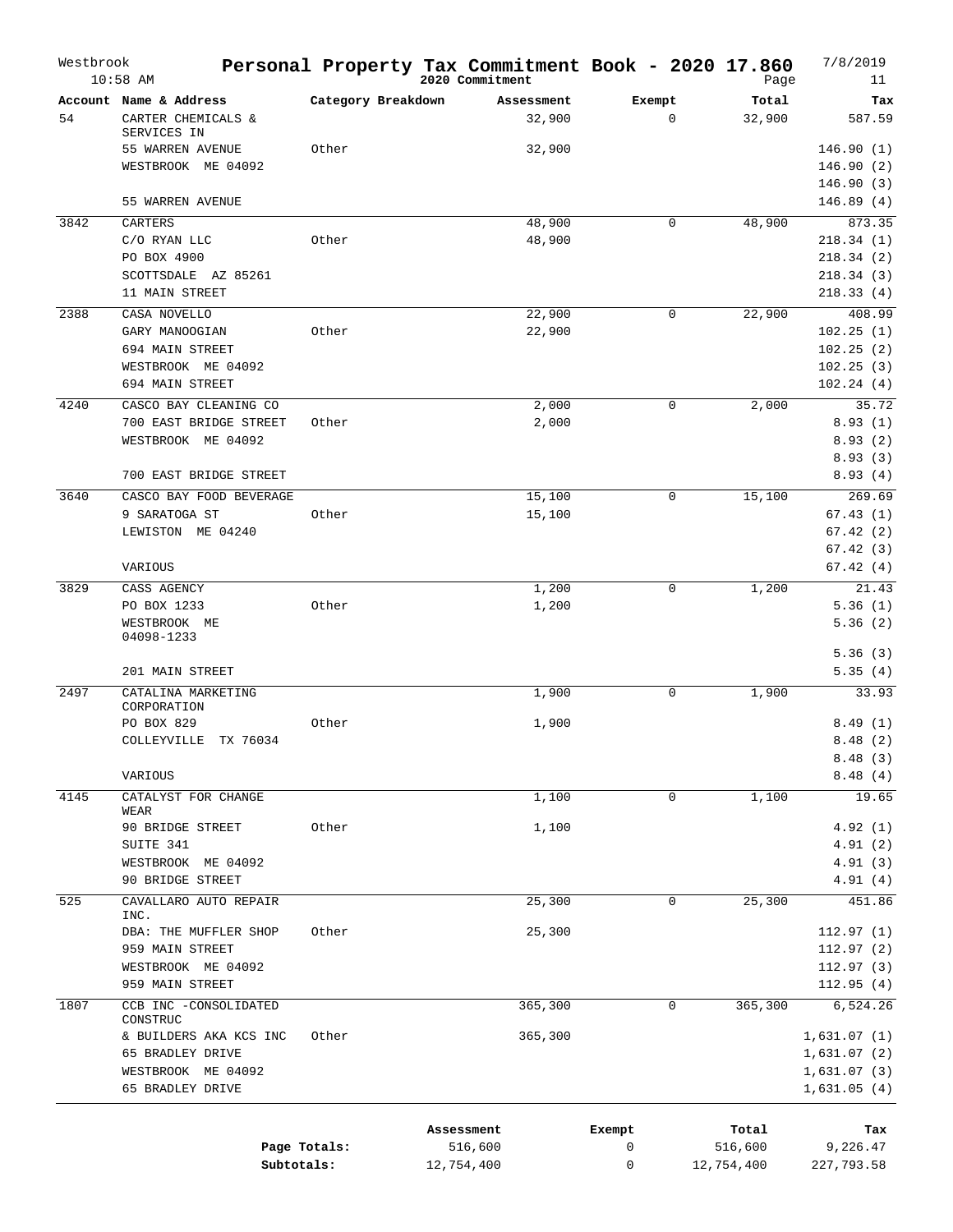| Westbrook | $10:58$ AM                      |                    | Personal Property Tax Commitment Book - 2020 17.860<br>2020 Commitment |             | Page    | 7/8/2019<br>12         |
|-----------|---------------------------------|--------------------|------------------------------------------------------------------------|-------------|---------|------------------------|
|           | Account Name & Address          | Category Breakdown | Assessment                                                             | Exempt      | Total   | Tax                    |
| 3834      | CDK GLOBAL LLC                  |                    | 10,700                                                                 | $\mathbf 0$ | 10,700  | 191.10                 |
|           | C/O ADVANTAX                    | Other              | 10,700                                                                 |             |         | 47.78 (1)              |
|           | 200 W RIVER DR                  |                    |                                                                        |             |         | 47.78 (2)              |
|           | SAINT CHARLES<br>IL 60174       |                    |                                                                        |             |         | 47.78 (3)              |
|           | VARIOUS                         |                    |                                                                        |             |         | 47.76 (4)              |
| 4242      | CENTER FOR INTEGRATIVE          |                    | 3,100                                                                  | $\mathbf 0$ | 3,100   | 55.37                  |
|           | AND                             |                    |                                                                        |             |         |                        |
|           | 689 HOGAN ROAD                  | Other              | 3,100                                                                  |             |         | 13.85(1)               |
|           | BANGOR ME 04401                 |                    |                                                                        |             |         | 13.84(2)               |
|           |                                 |                    |                                                                        |             |         | 13.84(3)               |
|           | 740 STROUDWATER STREET          |                    |                                                                        |             |         | 13.84(4)               |
| 3596      | CENTRAL TRANSPORT LLC           |                    | 30,400                                                                 | 0           | 30,400  | 542.94                 |
|           | 12225 STEPHENS ROAD             | Other              | 30,400                                                                 |             |         | 135.74(1)              |
|           | WARREN MI 48089-2010            |                    |                                                                        |             |         | 135.74(2)              |
|           |                                 |                    |                                                                        |             |         | 135.74(3)              |
|           | 50 BRADLEY DRIVE                |                    |                                                                        |             |         | 135.72(4)              |
| 3530      | CENTURY 21 NORTH EAST<br>REALTY |                    | 1,900                                                                  | $\mathbf 0$ | 1,900   | 33.93                  |
|           | ATTN: ANIELA RICCI              | Other              | 1,900                                                                  |             |         | 8.49(1)                |
|           | PO BOX 356                      |                    |                                                                        |             |         | 8.48(2)                |
|           | WINDHAM NH 03087                |                    |                                                                        |             |         | 8.48(3)                |
|           | 547 MAIN STREET                 |                    |                                                                        |             |         | 8.48(4)                |
| 62        | CHADWICK-BAROSS INC             |                    | 433,100                                                                | $\mathbf 0$ | 433,100 | 7,735.17               |
|           | 160 WARREN AVENUE               | Other              | 433,100                                                                |             |         | 1,933.80(1)            |
|           | WESTBROOK ME 04092              |                    |                                                                        |             |         | 1,933.79(2)            |
|           |                                 |                    |                                                                        |             |         | 1,933.79(3)            |
|           | 160 WARREN AVENUE               |                    |                                                                        |             |         | 1,933.79(4)            |
| 3777      | CHG MERIDIAN USA                |                    | 158,200                                                                | $\mathbf 0$ | 158,200 | 2,825.45               |
|           | DBA CHG MERIDIAN US             | Other              | 158,200                                                                |             |         | 706.37(1)              |
|           | CORP<br>7303 SE LAKE ROAD       |                    |                                                                        |             |         | 706.36(2)              |
|           | PORTLAND<br>OR 97267            |                    |                                                                        |             |         | 706.36(3)              |
|           | VARIOUS                         |                    |                                                                        |             |         | 706.36(4)              |
| 3206      | CHINA VILLA CHINESE             |                    | 26,300                                                                 | 0           | 26,300  | 469.72                 |
|           | RESTAURANT                      |                    |                                                                        |             |         |                        |
|           | 910 MAIN STREET                 | Other              | 26,300                                                                 |             |         | 117.43(1)              |
|           | WESTBROOK ME 04092              |                    |                                                                        |             |         | 117.43(2)              |
|           |                                 |                    |                                                                        |             |         | 117.43(3)              |
|           | 910 MAIN STREET                 |                    |                                                                        |             |         | 117.43(4)              |
| 3672      | CHIPOTLE MEXICAN GRILL          |                    | 75,000                                                                 | 0           | 75,000  | 1,339.50               |
|           | C/O MARVIN F POER & CO          | Other              | 75,000                                                                 |             |         | 334.88 (1)             |
|           | PO BOX 52427                    |                    |                                                                        |             |         | 334.88 (2)             |
|           | ATLANTA GA 30355                |                    |                                                                        |             |         | 334.88 (3)             |
|           | 11 MAIN STREET                  |                    |                                                                        |             |         | 334.86 (4)             |
| 3987      | CHRISTOS ZOULAMIS DBA           |                    | 32,200                                                                 | 0           | 32,200  | 575.09                 |
|           | BIG PAPOUS KITCHEN              | Other              | 32,200                                                                 |             |         | 143.78(1)              |
|           | 28 STROUDWATER STREET           |                    |                                                                        |             |         | 143.77 (2)             |
|           | WESTBROOK ME 04092              |                    |                                                                        |             |         | 143.77 (3)             |
|           | 28 STROUDWATER STREET           |                    |                                                                        |             |         | 143.77 (4)             |
| 70        | CIMINO, C M INC                 |                    | 28,300                                                                 | 0           | 28,300  | 505.44                 |
|           | 3 WARREN AVENUE                 | Other              | 28,300                                                                 |             |         | 126.36(1)              |
|           | WESTBROOK ME 04092              |                    |                                                                        |             |         | 126.36(2)              |
|           |                                 |                    |                                                                        |             |         | 126.36(3)<br>126.36(4) |
|           | 3 WARREN AVENUE                 |                    |                                                                        |             |         |                        |

|              | Assessment | Exempt | Total      | тах        |
|--------------|------------|--------|------------|------------|
| Page Totals: | 799,200    |        | 799,200    | 14,273.71  |
| Subtotals:   | 13,553,600 |        | 13,553,600 | 242,067.29 |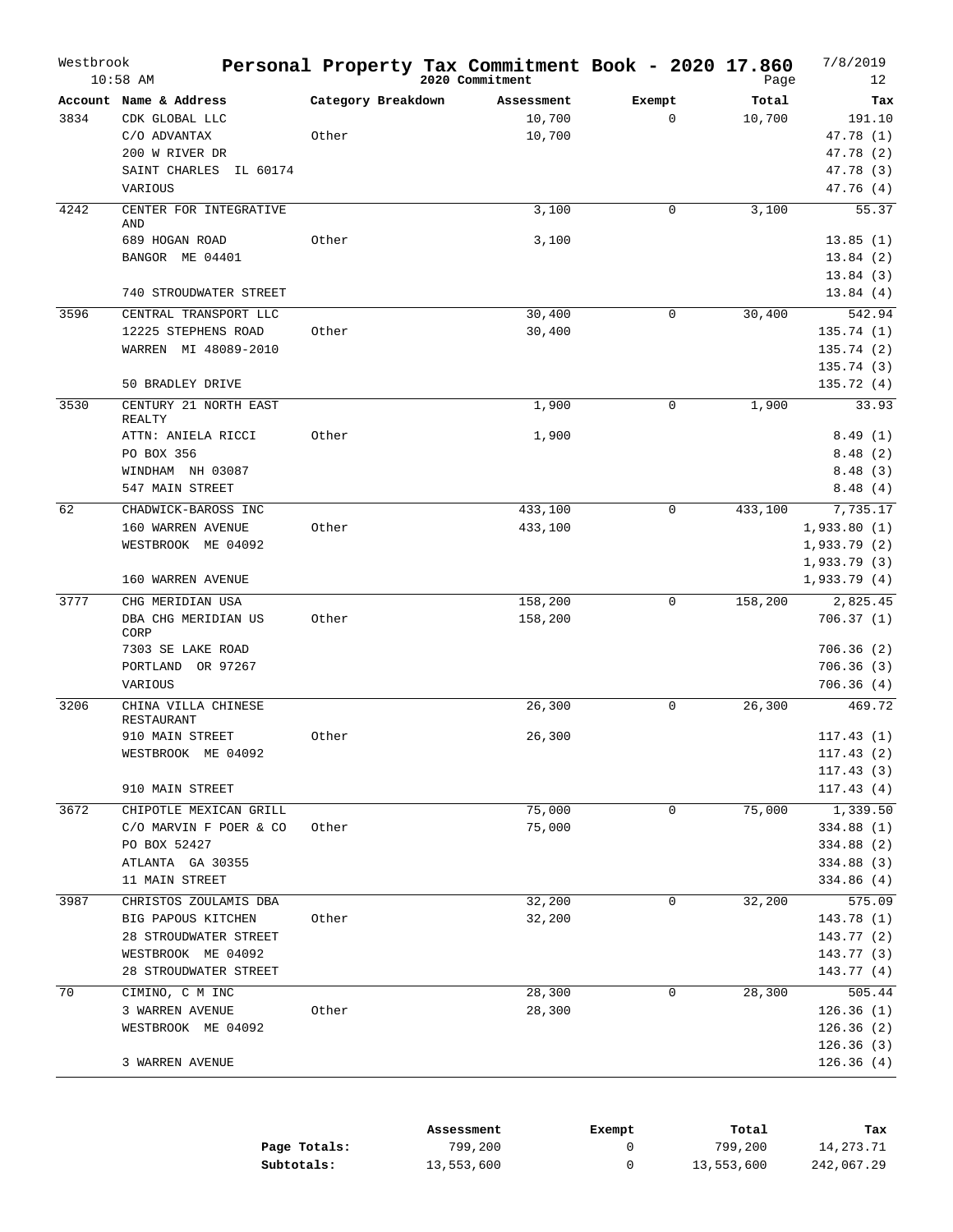| Account Name & Address<br>Category Breakdown<br>Total<br>Exempt<br>Tax<br>Assessment<br>84,400<br>$\mathbf{0}$<br>422<br>CINTAS CORPORATION -758<br>84,400<br>1,507.38<br>ATT: ACCOUNTING<br>Other<br>84,400<br>376.85(1)<br>ASSISTANT 90C<br>6800 CINTAS BOULEVARD<br>376.85(2)<br>MASON OH 45040<br>376.85(3)<br>88 SPILLER DRIVE<br>376.83(4)<br>582.24<br>3629<br>CISCO SYSTEMS CAPITAL<br>32,600<br>32,600<br>$\mathbf 0$<br>CORP<br>32,600<br>C/O PROPERTY TAX<br>Other<br>145.56(1)<br>ALLIANCE INC<br>PO BOX 311746<br>145.56 (2)<br>NEW BRAUNFELS<br>TX 78131<br>145.56(3)<br>145.56(4)<br>VARIOUS<br>4275<br>144.67<br>CLARKIES GRAPHIC DESIGN<br>8,100<br>$\mathbf 0$<br>8,100<br>8,100<br>671 DUCK POND ROAD<br>Other<br>36.17(1)<br>WESTBROOK ME 04092<br>36.17(2)<br>36.17(3)<br>671 DUCK POND ROAD<br>36.16(4)<br>893<br>368,700<br>368,700<br>6,584.98<br>CLASSIC BUICK-GMC TRUCK<br>0<br>INC<br>P O BOX 9567<br>Other<br>368,700<br>1,646.25(1)<br>1,646.25(2)<br>WESTBROOK ME<br>04098-5067<br>1,646.25(3)<br>1,646.23(4)<br>2 SAUNDERS WAY<br>3996<br>21,400<br>382.20<br>CLASSIC CARPET CARE LLC<br>$\mathbf 0$<br>21,400<br>PO BOX 45<br>Other<br>21,400<br>95.55(1)<br>WESTBROOK ME 04098<br>95.55(2)<br>95.55(3)<br>95.55(4)<br>546 CUMBERLAND STREET<br>4009<br>9,100<br>$\mathbf 0$<br>9,100<br>162.53<br>CLSS LLC DBA BLUE MANGO<br>VEG BU<br>C/O CONSTANTINO LALLO<br>Other<br>9,100<br>40.64(1)<br>21 COUNTY ROAD<br>40.63(2)<br>WESTBROOK ME 04092<br>40.63(3)<br>40.63(4)<br>21 COUNTY ROAD<br>7,100<br>126.81<br>2385<br>COASTAL OSTEOPATHIC<br>7,100<br>$\Omega$<br><b>CENTER</b><br>7,100<br>TIMOTHY JAMES MANAHAN,<br>Other<br>31.71(1)<br>D<br>201 MAIN STREET SUITE B<br>31.70(2)<br>WESTBROOK ME 04092<br>31.70(3)<br>201 MAIN STREET<br>31.70(4)<br>76<br>COCA-COLA BOTTLING CO<br>33,800<br>$\mathbf 0$<br>33,800<br>603.67<br>OF NNE<br>C/O PROPERTY TAX DEPT<br>Other<br>33,800<br>150.92(1)<br>BEDFORD NH 03110<br>150.92(2)<br>150.92(3)<br>VARIOUS<br>150.91(4)<br>3232<br>3,700<br>0<br>3,700<br>COINSTAR ASSET HOLDINGS<br>66.08<br><b>LLC</b><br>C/O ALTUS GROUP US INC<br>Other<br>3,700<br>16.52(1)<br>POBOX 72210<br>16.52(2)<br>PHOENIX AZ 85050-4242<br>16.52(3)<br>16.52(4)<br>VARIOUS | Westbrook | $10:58$ AM | Personal Property Tax Commitment Book - 2020 17.860<br>2020 Commitment | Page | 7/8/2019<br>13 |
|---------------------------------------------------------------------------------------------------------------------------------------------------------------------------------------------------------------------------------------------------------------------------------------------------------------------------------------------------------------------------------------------------------------------------------------------------------------------------------------------------------------------------------------------------------------------------------------------------------------------------------------------------------------------------------------------------------------------------------------------------------------------------------------------------------------------------------------------------------------------------------------------------------------------------------------------------------------------------------------------------------------------------------------------------------------------------------------------------------------------------------------------------------------------------------------------------------------------------------------------------------------------------------------------------------------------------------------------------------------------------------------------------------------------------------------------------------------------------------------------------------------------------------------------------------------------------------------------------------------------------------------------------------------------------------------------------------------------------------------------------------------------------------------------------------------------------------------------------------------------------------------------------------------------------------------------------------------------------------------------------------------------------------------------------------------------------------------------------------------------------------------------------------------------------------------------------------------------------------------------|-----------|------------|------------------------------------------------------------------------|------|----------------|
|                                                                                                                                                                                                                                                                                                                                                                                                                                                                                                                                                                                                                                                                                                                                                                                                                                                                                                                                                                                                                                                                                                                                                                                                                                                                                                                                                                                                                                                                                                                                                                                                                                                                                                                                                                                                                                                                                                                                                                                                                                                                                                                                                                                                                                             |           |            |                                                                        |      |                |
|                                                                                                                                                                                                                                                                                                                                                                                                                                                                                                                                                                                                                                                                                                                                                                                                                                                                                                                                                                                                                                                                                                                                                                                                                                                                                                                                                                                                                                                                                                                                                                                                                                                                                                                                                                                                                                                                                                                                                                                                                                                                                                                                                                                                                                             |           |            |                                                                        |      |                |
|                                                                                                                                                                                                                                                                                                                                                                                                                                                                                                                                                                                                                                                                                                                                                                                                                                                                                                                                                                                                                                                                                                                                                                                                                                                                                                                                                                                                                                                                                                                                                                                                                                                                                                                                                                                                                                                                                                                                                                                                                                                                                                                                                                                                                                             |           |            |                                                                        |      |                |
|                                                                                                                                                                                                                                                                                                                                                                                                                                                                                                                                                                                                                                                                                                                                                                                                                                                                                                                                                                                                                                                                                                                                                                                                                                                                                                                                                                                                                                                                                                                                                                                                                                                                                                                                                                                                                                                                                                                                                                                                                                                                                                                                                                                                                                             |           |            |                                                                        |      |                |
|                                                                                                                                                                                                                                                                                                                                                                                                                                                                                                                                                                                                                                                                                                                                                                                                                                                                                                                                                                                                                                                                                                                                                                                                                                                                                                                                                                                                                                                                                                                                                                                                                                                                                                                                                                                                                                                                                                                                                                                                                                                                                                                                                                                                                                             |           |            |                                                                        |      |                |
|                                                                                                                                                                                                                                                                                                                                                                                                                                                                                                                                                                                                                                                                                                                                                                                                                                                                                                                                                                                                                                                                                                                                                                                                                                                                                                                                                                                                                                                                                                                                                                                                                                                                                                                                                                                                                                                                                                                                                                                                                                                                                                                                                                                                                                             |           |            |                                                                        |      |                |
|                                                                                                                                                                                                                                                                                                                                                                                                                                                                                                                                                                                                                                                                                                                                                                                                                                                                                                                                                                                                                                                                                                                                                                                                                                                                                                                                                                                                                                                                                                                                                                                                                                                                                                                                                                                                                                                                                                                                                                                                                                                                                                                                                                                                                                             |           |            |                                                                        |      |                |
|                                                                                                                                                                                                                                                                                                                                                                                                                                                                                                                                                                                                                                                                                                                                                                                                                                                                                                                                                                                                                                                                                                                                                                                                                                                                                                                                                                                                                                                                                                                                                                                                                                                                                                                                                                                                                                                                                                                                                                                                                                                                                                                                                                                                                                             |           |            |                                                                        |      |                |
|                                                                                                                                                                                                                                                                                                                                                                                                                                                                                                                                                                                                                                                                                                                                                                                                                                                                                                                                                                                                                                                                                                                                                                                                                                                                                                                                                                                                                                                                                                                                                                                                                                                                                                                                                                                                                                                                                                                                                                                                                                                                                                                                                                                                                                             |           |            |                                                                        |      |                |
|                                                                                                                                                                                                                                                                                                                                                                                                                                                                                                                                                                                                                                                                                                                                                                                                                                                                                                                                                                                                                                                                                                                                                                                                                                                                                                                                                                                                                                                                                                                                                                                                                                                                                                                                                                                                                                                                                                                                                                                                                                                                                                                                                                                                                                             |           |            |                                                                        |      |                |
|                                                                                                                                                                                                                                                                                                                                                                                                                                                                                                                                                                                                                                                                                                                                                                                                                                                                                                                                                                                                                                                                                                                                                                                                                                                                                                                                                                                                                                                                                                                                                                                                                                                                                                                                                                                                                                                                                                                                                                                                                                                                                                                                                                                                                                             |           |            |                                                                        |      |                |
|                                                                                                                                                                                                                                                                                                                                                                                                                                                                                                                                                                                                                                                                                                                                                                                                                                                                                                                                                                                                                                                                                                                                                                                                                                                                                                                                                                                                                                                                                                                                                                                                                                                                                                                                                                                                                                                                                                                                                                                                                                                                                                                                                                                                                                             |           |            |                                                                        |      |                |
|                                                                                                                                                                                                                                                                                                                                                                                                                                                                                                                                                                                                                                                                                                                                                                                                                                                                                                                                                                                                                                                                                                                                                                                                                                                                                                                                                                                                                                                                                                                                                                                                                                                                                                                                                                                                                                                                                                                                                                                                                                                                                                                                                                                                                                             |           |            |                                                                        |      |                |
|                                                                                                                                                                                                                                                                                                                                                                                                                                                                                                                                                                                                                                                                                                                                                                                                                                                                                                                                                                                                                                                                                                                                                                                                                                                                                                                                                                                                                                                                                                                                                                                                                                                                                                                                                                                                                                                                                                                                                                                                                                                                                                                                                                                                                                             |           |            |                                                                        |      |                |
|                                                                                                                                                                                                                                                                                                                                                                                                                                                                                                                                                                                                                                                                                                                                                                                                                                                                                                                                                                                                                                                                                                                                                                                                                                                                                                                                                                                                                                                                                                                                                                                                                                                                                                                                                                                                                                                                                                                                                                                                                                                                                                                                                                                                                                             |           |            |                                                                        |      |                |
|                                                                                                                                                                                                                                                                                                                                                                                                                                                                                                                                                                                                                                                                                                                                                                                                                                                                                                                                                                                                                                                                                                                                                                                                                                                                                                                                                                                                                                                                                                                                                                                                                                                                                                                                                                                                                                                                                                                                                                                                                                                                                                                                                                                                                                             |           |            |                                                                        |      |                |
|                                                                                                                                                                                                                                                                                                                                                                                                                                                                                                                                                                                                                                                                                                                                                                                                                                                                                                                                                                                                                                                                                                                                                                                                                                                                                                                                                                                                                                                                                                                                                                                                                                                                                                                                                                                                                                                                                                                                                                                                                                                                                                                                                                                                                                             |           |            |                                                                        |      |                |
|                                                                                                                                                                                                                                                                                                                                                                                                                                                                                                                                                                                                                                                                                                                                                                                                                                                                                                                                                                                                                                                                                                                                                                                                                                                                                                                                                                                                                                                                                                                                                                                                                                                                                                                                                                                                                                                                                                                                                                                                                                                                                                                                                                                                                                             |           |            |                                                                        |      |                |
|                                                                                                                                                                                                                                                                                                                                                                                                                                                                                                                                                                                                                                                                                                                                                                                                                                                                                                                                                                                                                                                                                                                                                                                                                                                                                                                                                                                                                                                                                                                                                                                                                                                                                                                                                                                                                                                                                                                                                                                                                                                                                                                                                                                                                                             |           |            |                                                                        |      |                |
|                                                                                                                                                                                                                                                                                                                                                                                                                                                                                                                                                                                                                                                                                                                                                                                                                                                                                                                                                                                                                                                                                                                                                                                                                                                                                                                                                                                                                                                                                                                                                                                                                                                                                                                                                                                                                                                                                                                                                                                                                                                                                                                                                                                                                                             |           |            |                                                                        |      |                |
|                                                                                                                                                                                                                                                                                                                                                                                                                                                                                                                                                                                                                                                                                                                                                                                                                                                                                                                                                                                                                                                                                                                                                                                                                                                                                                                                                                                                                                                                                                                                                                                                                                                                                                                                                                                                                                                                                                                                                                                                                                                                                                                                                                                                                                             |           |            |                                                                        |      |                |
|                                                                                                                                                                                                                                                                                                                                                                                                                                                                                                                                                                                                                                                                                                                                                                                                                                                                                                                                                                                                                                                                                                                                                                                                                                                                                                                                                                                                                                                                                                                                                                                                                                                                                                                                                                                                                                                                                                                                                                                                                                                                                                                                                                                                                                             |           |            |                                                                        |      |                |
|                                                                                                                                                                                                                                                                                                                                                                                                                                                                                                                                                                                                                                                                                                                                                                                                                                                                                                                                                                                                                                                                                                                                                                                                                                                                                                                                                                                                                                                                                                                                                                                                                                                                                                                                                                                                                                                                                                                                                                                                                                                                                                                                                                                                                                             |           |            |                                                                        |      |                |
|                                                                                                                                                                                                                                                                                                                                                                                                                                                                                                                                                                                                                                                                                                                                                                                                                                                                                                                                                                                                                                                                                                                                                                                                                                                                                                                                                                                                                                                                                                                                                                                                                                                                                                                                                                                                                                                                                                                                                                                                                                                                                                                                                                                                                                             |           |            |                                                                        |      |                |
|                                                                                                                                                                                                                                                                                                                                                                                                                                                                                                                                                                                                                                                                                                                                                                                                                                                                                                                                                                                                                                                                                                                                                                                                                                                                                                                                                                                                                                                                                                                                                                                                                                                                                                                                                                                                                                                                                                                                                                                                                                                                                                                                                                                                                                             |           |            |                                                                        |      |                |
|                                                                                                                                                                                                                                                                                                                                                                                                                                                                                                                                                                                                                                                                                                                                                                                                                                                                                                                                                                                                                                                                                                                                                                                                                                                                                                                                                                                                                                                                                                                                                                                                                                                                                                                                                                                                                                                                                                                                                                                                                                                                                                                                                                                                                                             |           |            |                                                                        |      |                |
|                                                                                                                                                                                                                                                                                                                                                                                                                                                                                                                                                                                                                                                                                                                                                                                                                                                                                                                                                                                                                                                                                                                                                                                                                                                                                                                                                                                                                                                                                                                                                                                                                                                                                                                                                                                                                                                                                                                                                                                                                                                                                                                                                                                                                                             |           |            |                                                                        |      |                |
|                                                                                                                                                                                                                                                                                                                                                                                                                                                                                                                                                                                                                                                                                                                                                                                                                                                                                                                                                                                                                                                                                                                                                                                                                                                                                                                                                                                                                                                                                                                                                                                                                                                                                                                                                                                                                                                                                                                                                                                                                                                                                                                                                                                                                                             |           |            |                                                                        |      |                |
|                                                                                                                                                                                                                                                                                                                                                                                                                                                                                                                                                                                                                                                                                                                                                                                                                                                                                                                                                                                                                                                                                                                                                                                                                                                                                                                                                                                                                                                                                                                                                                                                                                                                                                                                                                                                                                                                                                                                                                                                                                                                                                                                                                                                                                             |           |            |                                                                        |      |                |
|                                                                                                                                                                                                                                                                                                                                                                                                                                                                                                                                                                                                                                                                                                                                                                                                                                                                                                                                                                                                                                                                                                                                                                                                                                                                                                                                                                                                                                                                                                                                                                                                                                                                                                                                                                                                                                                                                                                                                                                                                                                                                                                                                                                                                                             |           |            |                                                                        |      |                |
|                                                                                                                                                                                                                                                                                                                                                                                                                                                                                                                                                                                                                                                                                                                                                                                                                                                                                                                                                                                                                                                                                                                                                                                                                                                                                                                                                                                                                                                                                                                                                                                                                                                                                                                                                                                                                                                                                                                                                                                                                                                                                                                                                                                                                                             |           |            |                                                                        |      |                |
|                                                                                                                                                                                                                                                                                                                                                                                                                                                                                                                                                                                                                                                                                                                                                                                                                                                                                                                                                                                                                                                                                                                                                                                                                                                                                                                                                                                                                                                                                                                                                                                                                                                                                                                                                                                                                                                                                                                                                                                                                                                                                                                                                                                                                                             |           |            |                                                                        |      |                |
|                                                                                                                                                                                                                                                                                                                                                                                                                                                                                                                                                                                                                                                                                                                                                                                                                                                                                                                                                                                                                                                                                                                                                                                                                                                                                                                                                                                                                                                                                                                                                                                                                                                                                                                                                                                                                                                                                                                                                                                                                                                                                                                                                                                                                                             |           |            |                                                                        |      |                |
|                                                                                                                                                                                                                                                                                                                                                                                                                                                                                                                                                                                                                                                                                                                                                                                                                                                                                                                                                                                                                                                                                                                                                                                                                                                                                                                                                                                                                                                                                                                                                                                                                                                                                                                                                                                                                                                                                                                                                                                                                                                                                                                                                                                                                                             |           |            |                                                                        |      |                |
|                                                                                                                                                                                                                                                                                                                                                                                                                                                                                                                                                                                                                                                                                                                                                                                                                                                                                                                                                                                                                                                                                                                                                                                                                                                                                                                                                                                                                                                                                                                                                                                                                                                                                                                                                                                                                                                                                                                                                                                                                                                                                                                                                                                                                                             |           |            |                                                                        |      |                |
|                                                                                                                                                                                                                                                                                                                                                                                                                                                                                                                                                                                                                                                                                                                                                                                                                                                                                                                                                                                                                                                                                                                                                                                                                                                                                                                                                                                                                                                                                                                                                                                                                                                                                                                                                                                                                                                                                                                                                                                                                                                                                                                                                                                                                                             |           |            |                                                                        |      |                |

|              | Assessment | Exempt | Total      | Tax        |
|--------------|------------|--------|------------|------------|
| Page Totals: | 568,900    |        | 568,900    | 10,160.56  |
| Subtotals:   | 14,122,500 |        | 14,122,500 | 252,227.85 |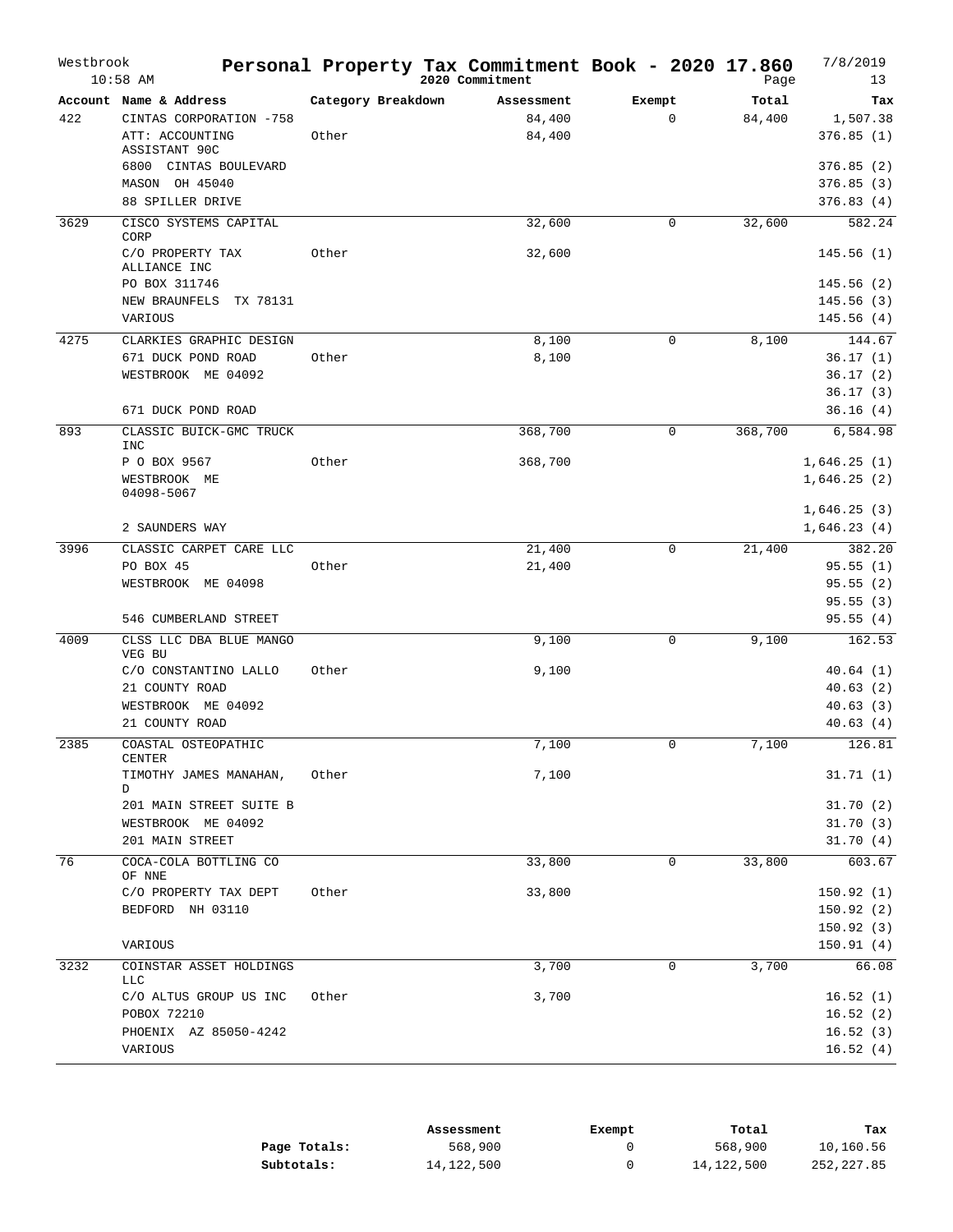| Westbrook | $10:58$ AM                             |                    | Personal Property Tax Commitment Book - 2020 17.860<br>2020 Commitment |        |             | Page    | 7/8/2019<br>14       |
|-----------|----------------------------------------|--------------------|------------------------------------------------------------------------|--------|-------------|---------|----------------------|
|           | Account Name & Address                 | Category Breakdown | Assessment                                                             | Exempt |             | Total   | Tax                  |
| 4300      | COMMERCE BANK                          |                    | 14,400                                                                 |        | $\mathbf 0$ | 14,400  | 257.18               |
|           | 200 WEST RIVER DR                      | Other              | 14,400                                                                 |        |             |         | 64.30(1)             |
|           | C/O ADVANTX                            |                    |                                                                        |        |             |         | 64.30(2)             |
|           | SAINT CHARLES<br>IL 60174              |                    |                                                                        |        |             |         | 64.30(3)             |
|           | VARIOUS                                |                    |                                                                        |        |             |         | 64.28(4)             |
| 2357      | COMMON CENSUS INC                      |                    | 45,100                                                                 |        | $\Omega$    | 45,100  | 805.49               |
|           | 90 BRIDGE STREET SUITE<br>105          | Other              | 45,100                                                                 |        |             |         | 201.38(1)            |
|           | WESTBROOK ME 04092                     |                    |                                                                        |        |             |         | 201.37(2)            |
|           |                                        |                    |                                                                        |        |             |         | 201.37 (3)           |
|           | 90 BRIDGE STREET STE<br>105            |                    |                                                                        |        |             |         | 201.37(4)            |
| 3971      | COMMUNICATIONS<br>TECHNOLOGIES IN      |                    | 2,900                                                                  |        | $\mathbf 0$ | 2,900   | 51.79                |
|           | 188 INTERNATIONAL BLVD                 | Other              | 2,900                                                                  |        |             |         | 12.95(1)             |
|           | <b>GLENDALE HEIGHTS</b><br>IL<br>60139 |                    |                                                                        |        |             |         | 12.95(2)             |
|           |                                        |                    |                                                                        |        |             |         | 12.95(3)             |
|           | 90 BRIDGE STREET<br>STE<br>338         |                    |                                                                        |        |             |         | 12.94(4)             |
| 200       | CONIFER INDUSTRIES INC                 |                    | 159,500                                                                |        | 0           | 159,500 | 2,848.67             |
|           | DBA KENTUCKY FRIED<br>CHICKE           | Other              | 159,500                                                                |        |             |         | 712.17 (1)           |
|           | P O BOX 500                            |                    |                                                                        |        |             |         | 712.17(2)            |
|           | NEW GLOUCESTER ME<br>04260             |                    |                                                                        |        |             |         | 712.17(3)            |
|           | 140 MAIN STREET                        |                    |                                                                        |        |             |         | 712.16(4)            |
| 4237      | CONNECTIVITY GROUP                     |                    | 5,000                                                                  |        | 0           | 5,000   | 89.30                |
|           | 1 KAREN DRIVE                          | Other              | 5,000                                                                  |        |             |         | 22.33(1)             |
|           | WESTBROOK ME 04092                     |                    |                                                                        |        |             |         | 22.33(2)             |
|           |                                        |                    |                                                                        |        |             |         | 22.33(3)             |
|           | 1 KAREN DRIVE                          |                    |                                                                        |        |             |         | 22.31(4)             |
| 3931      | CONOPCO INC.                           |                    | 10,500                                                                 |        | 0           | 10,500  | 187.53               |
|           | PO BOX 339                             | Other              | 10,500                                                                 |        |             |         | 46.89(1)             |
|           | ISELIN NJ 08830                        |                    |                                                                        |        |             |         | 46.88(2)             |
|           | VARIOUS                                |                    |                                                                        |        |             |         | 46.88(3)<br>46.88(4) |
|           |                                        |                    |                                                                        |        |             |         |                      |
| 1759      | CONSOLIDATED<br>COMMUNICATIONS OF      |                    | 11,000                                                                 |        | 0           | 11,000  | 196.46               |
|           | 770 ELM STREET 2ND FL                  | Other              | 11,000                                                                 |        |             |         | 49.12 (1)            |
|           | MANCHESTER NH 03101                    |                    |                                                                        |        |             |         | 49.12 (2)            |
|           |                                        |                    |                                                                        |        |             |         | 49.12 (3)            |
|           | VARIOUS                                |                    |                                                                        |        |             |         | 49.10 (4)            |
| 4142      | CONVENIENT MD                          |                    | 550,000                                                                |        | 0           | 550,000 | 9,823.00             |
|           | 950 MAIN STREET                        | Other              | 550,000                                                                |        |             |         | 2,455.75(1)          |
|           | WESTBROOK ME 04092                     |                    |                                                                        |        |             |         | 2,455.75 (2)         |
|           |                                        |                    |                                                                        |        |             |         | 2,455.75 (3)         |
|           | 950 MAIN STREET                        |                    |                                                                        |        |             |         | 2,455.75 (4)         |
| 3813      | CORE & MAIN                            |                    | 64,700                                                                 |        | 0           | 64,700  | 1,155.54             |
|           | PO BOX 460069                          | Other              | 64,700                                                                 |        |             |         | 288.89 (1)           |
|           | DEPT 905                               |                    |                                                                        |        |             |         | 288.89 (2)           |
|           | HOUSTON TX 77056                       |                    |                                                                        |        |             |         | 288.89 (3)           |
|           | 29 EISENHOWER DRIVE                    |                    |                                                                        |        |             |         | 288.87 (4)           |

|              | Assessment | Exempt | Total      | Tax        |
|--------------|------------|--------|------------|------------|
| Page Totals: | 863,100    |        | 863,100    | 15,414.96  |
| Subtotals:   | 14,985,600 |        | 14,985,600 | 267,642.81 |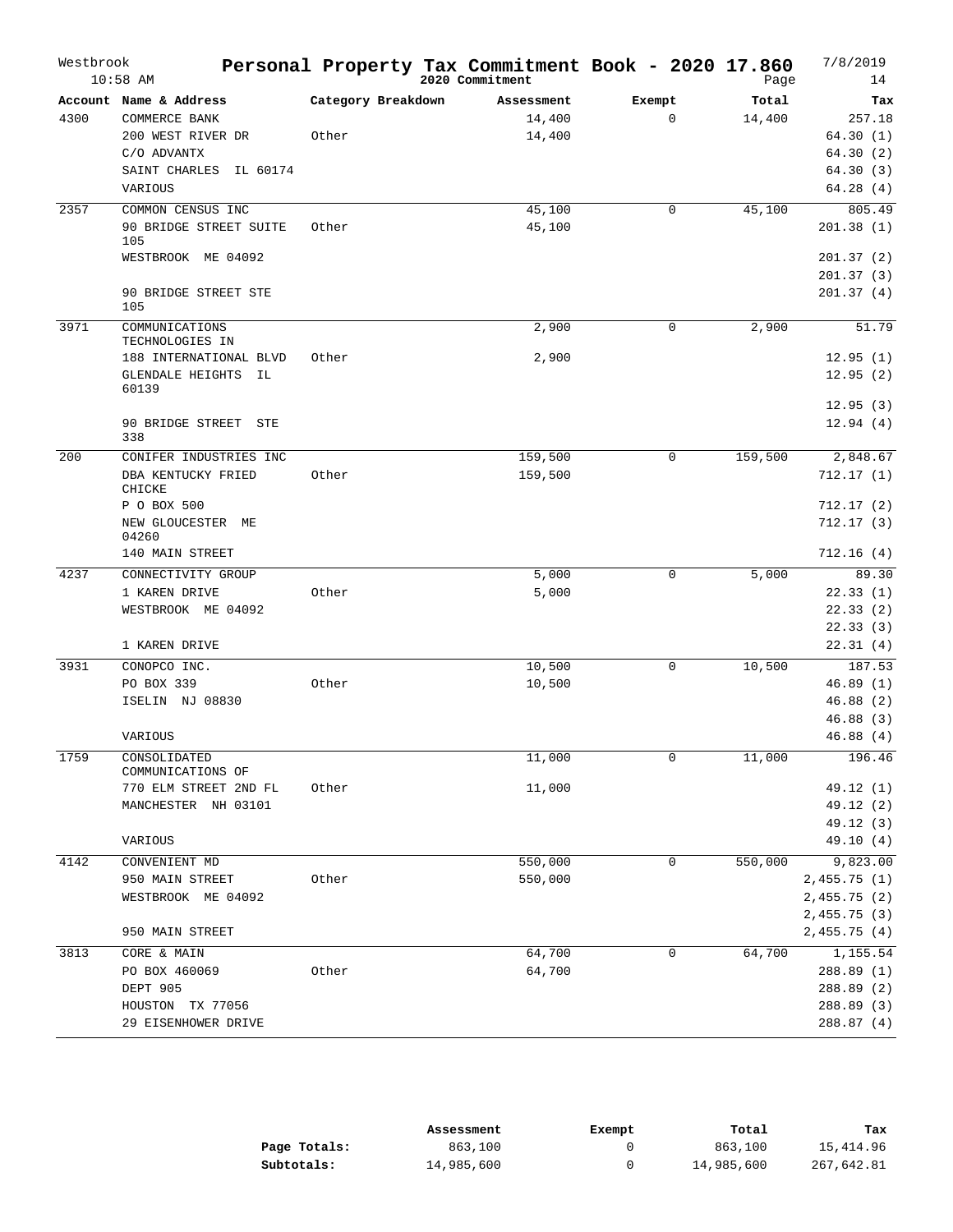| Westbrook | $10:58$ AM                       |                    | Personal Property Tax Commitment Book - 2020 17.860<br>2020 Commitment |             | Page         | 7/8/2019<br>15 |
|-----------|----------------------------------|--------------------|------------------------------------------------------------------------|-------------|--------------|----------------|
|           | Account Name & Address           | Category Breakdown | Assessment                                                             | Exempt      | Total        | Tax            |
| 4112      | CORE-MARK NEW ENGLAND            |                    | 6,800                                                                  | $\mathbf 0$ | 6,800        | 121.45         |
|           | 47 MARKET STREET                 | Other              | 6,800                                                                  |             |              | 30.37(1)       |
|           | GARDINER ME 04345                |                    |                                                                        |             |              | 30.36(2)       |
|           |                                  |                    |                                                                        |             |              | 30.36(3)       |
|           | VARIOUS                          |                    |                                                                        |             |              | 30.36(4)       |
| 3178      | COREY ELECTRIC, INC              |                    | 4,600                                                                  | $\mathbf 0$ | 4,600        | 82.16          |
|           | STEPHEN COREY                    | Other              | 4,600                                                                  |             |              | 20.54(1)       |
|           | 609 MAIN STREET SUITE 3          |                    |                                                                        |             |              | 20.54(2)       |
|           | WESTBROOK ME 04092               |                    |                                                                        |             |              | 20.54(3)       |
|           | 609 MAIN STREET                  |                    |                                                                        |             |              | 20.54(4)       |
|           |                                  |                    |                                                                        |             |              |                |
| 92        | CORSETTI'S                       |                    | 62,600                                                                 | $\mathbf 0$ | 62,600       | 1,118.04       |
|           | 125 BRIDGTON ROAD                | Other              | 62,600                                                                 |             |              | 279.51(1)      |
|           | WESTBROOK ME 04092               |                    |                                                                        |             |              | 279.51(2)      |
|           |                                  |                    |                                                                        |             |              | 279.51(3)      |
|           | 125 BRIDGTON ROAD                |                    |                                                                        |             |              | 279.51(4)      |
| 3717      | COVIDIEN LP                      |                    | 5,000                                                                  | 0           | 5,000        | 89.30          |
|           | 15 HAMPSHIRE ST                  | Other              | 5,000                                                                  |             |              | 22.33(1)       |
|           | MANSFIELD MA 02048               |                    |                                                                        |             |              | 22.33(2)       |
|           |                                  |                    |                                                                        |             |              | 22.33(3)       |
|           | VARIOUS                          |                    |                                                                        |             |              | 22.31(4)       |
| 2429      | CREATIVE OFFICE                  |                    | 78,900                                                                 | 0           | 78,900       | 1,409.15       |
|           | INTERIORS INC                    |                    |                                                                        |             |              |                |
|           | DBA CREATIVE OFFICE              | Other              | 78,900                                                                 |             |              | 352.29(1)      |
|           | PAVILION<br>ONE DESIGN CTR PLACE |                    |                                                                        |             |              | 352.29(2)      |
|           | STE 734                          |                    |                                                                        |             |              |                |
|           | BOSTON MA 02210                  |                    |                                                                        |             |              | 352.29(3)      |
|           | 40 BRADLEY DRIVE                 |                    |                                                                        |             |              | 352.28(4)      |
| 3564      | CREDERE ASSOCIATES LLC           |                    | 32,700                                                                 | 0           | 32,700       | 584.02         |
|           | C/O JENN TAIANI                  | Other              | 32,700                                                                 |             |              | 146.01(1)      |
|           | 776 MAIN ST                      |                    |                                                                        |             |              | 146.01(2)      |
|           | WESTBROOK ME 04092               |                    |                                                                        |             |              | 146.01(3)      |
|           | 776 MAIN STREET                  |                    |                                                                        |             |              | 145.99 (4)     |
|           |                                  |                    |                                                                        |             |              |                |
| 3015      | CROWN CREDIT COMPANY             |                    | 2,900                                                                  | 0           | 2,900        | 51.79          |
|           | 44 SOUTH WASHINGTON<br>STREET    | Other              | 2,900                                                                  |             |              | 12.95(1)       |
|           | NEW BREMEN OH 45869              |                    |                                                                        |             |              | 12.95(2)       |
|           |                                  |                    |                                                                        |             |              | 12.95(3)       |
|           | VARIOUS                          |                    |                                                                        |             |              | 12.94(4)       |
| 1659      |                                  |                    |                                                                        |             |              |                |
|           | CROWN EQUIPMENT<br>CORPORATION   |                    | 29,300                                                                 | 0           | 29,300       | 523.30         |
|           | DBA CROWN LIFT TRUCKS            | Other              | 29,300                                                                 |             |              | 130.84 (1)     |
|           | 44 SOUTH WASHINGTON ST           |                    |                                                                        |             |              | 130.82(2)      |
|           | NEW BREMEN OH                    |                    |                                                                        |             |              | 130.82(3)      |
|           | 45869-1247                       |                    |                                                                        |             |              |                |
|           | 82 SCOTT DRIVE                   |                    |                                                                        |             |              | 130.82(4)      |
| 4257      | CROWN LINEN SERVICE INC          |                    | 36,100                                                                 | $\mathbf 0$ | 36,100       | 644.75         |
|           | 15 TECHNOLOGY WAY                | Other              | 36,100                                                                 |             |              | 161.19(1)      |
|           | NASHUA NH 03060                  |                    |                                                                        |             |              | 161.19(2)      |
|           |                                  |                    |                                                                        |             |              | 161.19(3)      |
|           | 17 PATRICK DRIVE                 |                    |                                                                        |             |              | 161.18(4)      |
| 4011      | CSC SERVICEWORKS INC             |                    | 10,900                                                                 | $\mathbf 0$ | 10,900       | 194.67         |
|           | C/O RYAN TAX COMPLIANCE          | Other              | 10,900                                                                 |             |              | 48.67 (1)      |
|           | PO BOX 460049                    |                    |                                                                        |             |              | 48.67 (2)      |
|           | HOUSTON TX 77056                 |                    |                                                                        |             |              | 48.67 (3)      |
|           | VARIOUS                          |                    |                                                                        |             |              | 48.66 (4)      |
|           |                                  |                    |                                                                        |             |              |                |
|           |                                  |                    |                                                                        |             |              |                |
|           |                                  |                    | Assessment                                                             | Exempt      | Total        | Tax            |
|           |                                  | Page Totals:       | 269,800                                                                | 0           | 269,800      | 4,818.63       |
|           |                                  | Subtotals:         | 15, 255, 400                                                           | 0           | 15, 255, 400 | 272,461.44     |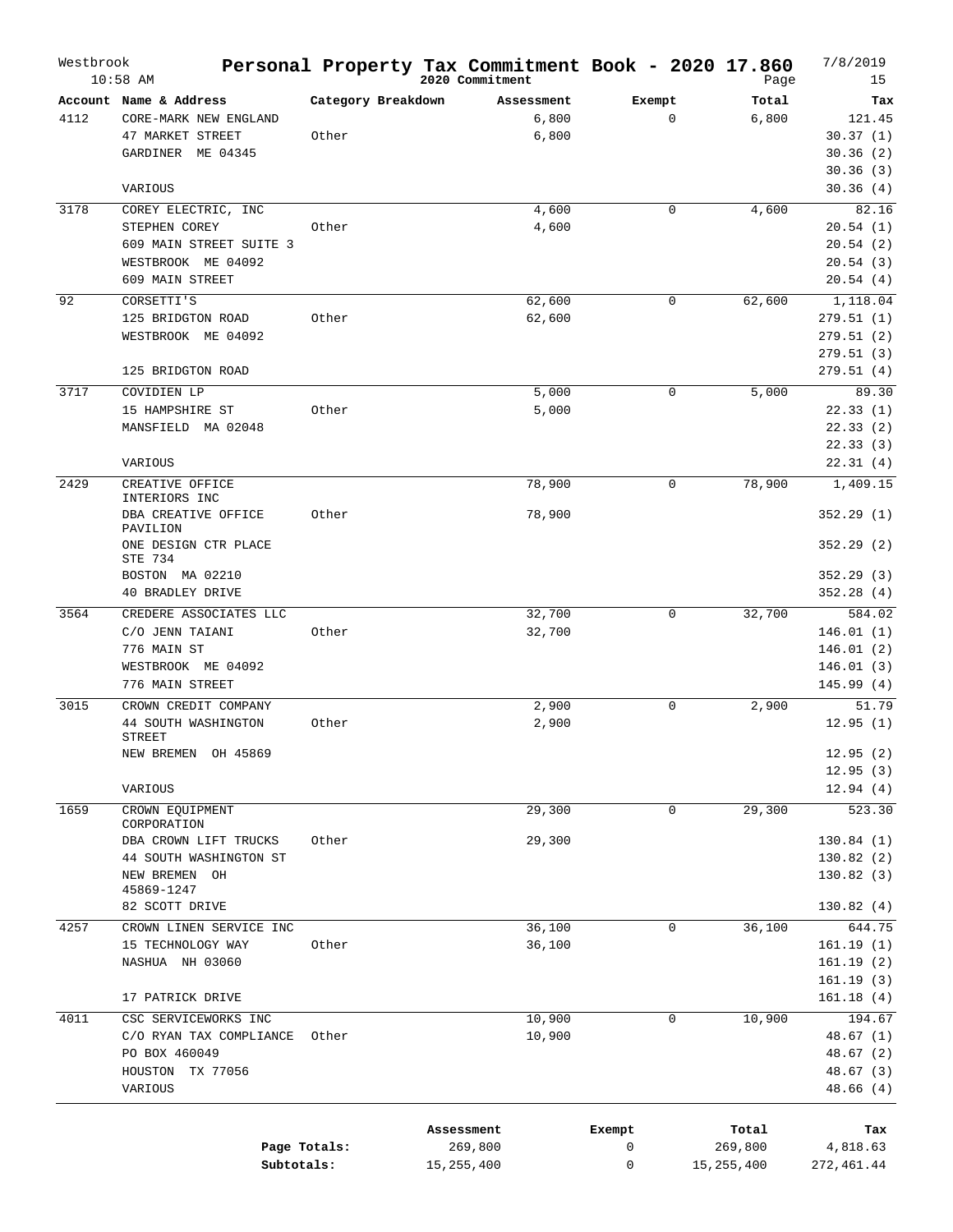| Westbrook | $10:58$ AM                                                                                                      |                             | Personal Property Tax Commitment Book - 2020 17.860<br>2020 Commitment |        |                       | Page           | 7/8/2019<br>16                                                        |
|-----------|-----------------------------------------------------------------------------------------------------------------|-----------------------------|------------------------------------------------------------------------|--------|-----------------------|----------------|-----------------------------------------------------------------------|
| 3247      | Account Name & Address<br>CSI LEASING INC<br>ATTN PROPERTY TAX<br>DEPARTMENT                                    | Category Breakdown<br>Other | Assessment<br>2,000<br>2,000                                           |        | Exempt<br>$\mathbf 0$ | Total<br>2,000 | Tax<br>35.72<br>8.93(1)                                               |
|           | 9990 OLD OLIVE STREET<br>ROAD 101<br>ST LOUIS<br>MO 63141-5904<br>VARIOUS                                       |                             |                                                                        |        |                       |                | 8.93(2)<br>8.93(3)<br>8.93(4)                                         |
| 3749      | C-STARS OF MAINE<br>90 BRIDGE STREET<br>SUITE 120<br>WESTBROOK ME 04092<br>90 BRIDGE STREET                     | Other                       | 3,500<br>3,500                                                         |        | $\mathbf 0$           | 3,500          | 62.51<br>15.63(1)<br>15.63(2)<br>15.63(3)<br>15.62(4)                 |
| 97        | CUMBERLAND FARMS INC<br>#5565<br>ATTN: TAX DEPT<br>165 FLANDERS ROAD<br>WESTBOROUGH MA 01581<br>730 MAIN STREET | Other                       | 65,800<br>65,800                                                       |        | $\mathbf 0$           | 65,800         | 1,175.19<br>293.80(1)<br>293.80 (2)<br>293.80 (3)<br>293.79 (4)       |
| 2619      | <b>CURVES</b><br>DORI FLYNN<br>24 BRIDGTON ROAD STE<br>10<br>WESTBROOK ME 04092<br>24 BRIDGTON ROAD             | Other                       | 9,600<br>9,600                                                         |        | $\mathbf 0$           | 9,600          | 171.46<br>42.87(1)<br>42.87(2)<br>42.87(3)<br>42.85(4)                |
| 101       | CVS HEALTH CORPORATION<br>C/O ALTUS GROUP US INC<br>PO BOX 71130<br>PHOENIX AZ 85050<br>870 MAIN STREET         | Other                       | 86,700<br>86,700                                                       |        | $\mathbf 0$           | 86,700         | 1,548.46<br>387.12 (1)<br>387.12 (2)<br>387.12(3)<br>387.10(4)        |
| 4113      | <b>D L PETERSON TRUST</b><br>PO BOX 13085<br>BALTIMORE MD 21203<br>39 THOMAS DRIVE                              | Other                       | 11,800<br>11,800                                                       |        | $\mathsf 0$           | 11,800         | 210.75<br>52.69(1)<br>52.69(2)<br>52.69(3)<br>52.68(4)                |
| 1990      | D&D WOODWORKS<br>C/O RICHARD BAILLARGEON<br>6 LAFFIN DRIVE<br>WESTBROOK ME 04092<br>6 LAFFIN DRIVE              | Other                       | 2,500<br>2,500                                                         |        | 0                     | 2,500          | 44.65<br>11.17(1)<br>11.16(2)<br>11.16(3)<br>11.16(4)                 |
| 1059      | D&G MACHINE PRODUCTS<br><b>INC</b><br>50 EISENHOWER DRIVE<br>WESTBROOK ME 04092<br>50 EISENHOWER DRIVE          | Other                       | 2,126,000<br>2,126,000                                                 |        | 0                     | 2,126,000      | 37,970.36<br>9,492.59(1)<br>9,492.59(2)<br>9,492.59(3)<br>9,492.59(4) |
| 3570      | D. M. BLACK INC DBA<br>674 BRIDGTON ROAD<br>WESTBROOK ME 04092<br>674 BRIDGTON ROAD                             | Other                       | 121,300<br>121,300                                                     |        | $\mathbf 0$           | 121,300        | 2,166.42<br>541.61(1)<br>541.61 (2)<br>541.61(3)<br>541.59 (4)        |
| 290       | DAIRY QUEEN<br>PATTEN ENTERPRISES, INC<br>272 MAIN STREET<br>WESTBROOK ME 04092<br>272 MAIN STREET              | Other                       | 64,500<br>64,500                                                       |        | $\mathbf 0$           | 64,500         | 1,151.97<br>288.00 (1)<br>287.99 (2)<br>287.99 (3)<br>287.99 (4)      |
|           |                                                                                                                 |                             | Assessment                                                             | Exempt |                       | Total          | Tax                                                                   |

|              | ADDEDDIEIIL | LACIINU | TOLAT      | 1 an       |
|--------------|-------------|---------|------------|------------|
| Page Totals: | 2,493,700   |         | 2,493,700  | 44,537.49  |
| Subtotals:   | 17,749,100  |         | 17,749,100 | 316,998.93 |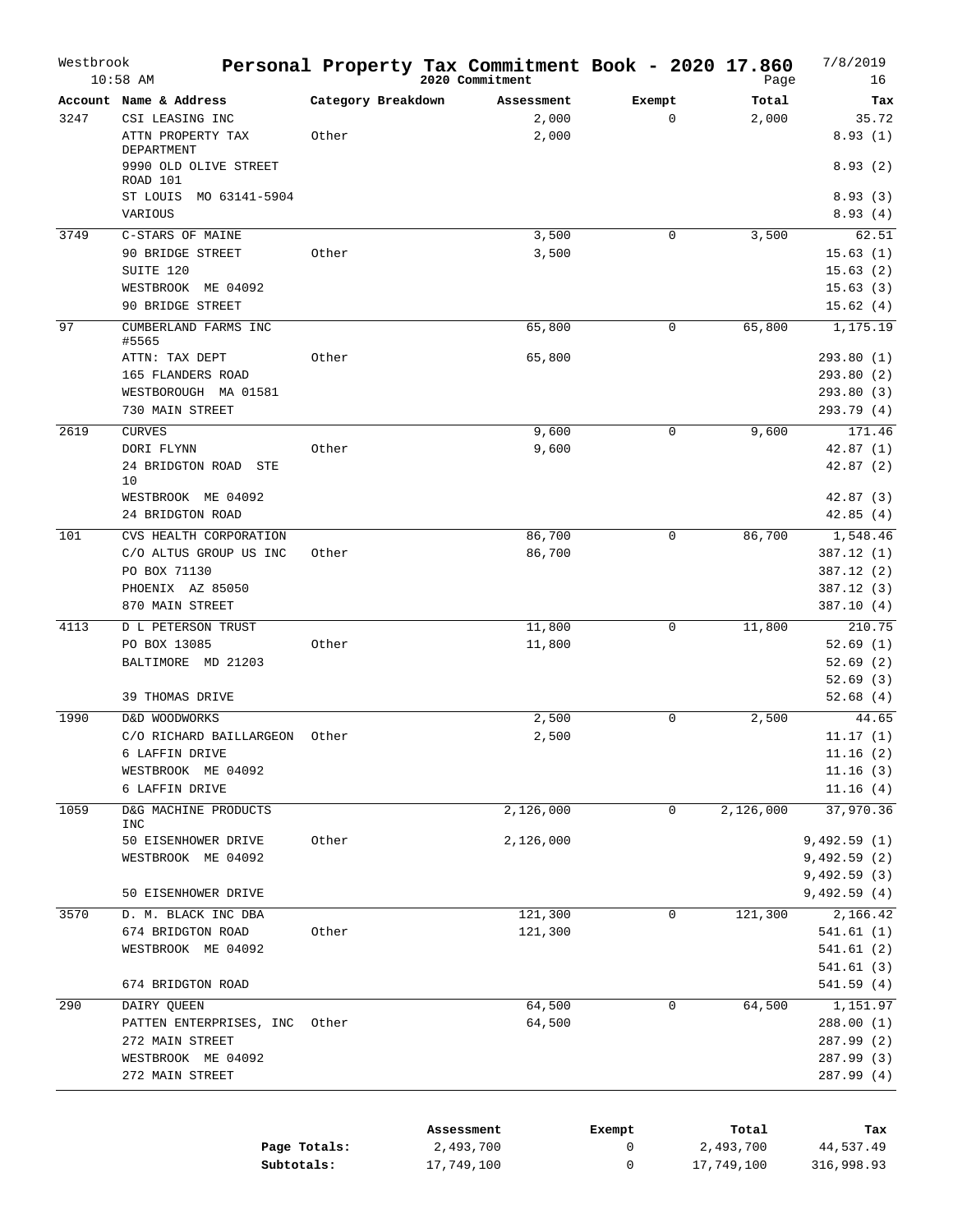| Westbrook | $10:58$ AM                                                          |                             | Personal Property Tax Commitment Book - 2020 17.860<br>2020 Commitment |                       | Page            | 7/8/2019<br>17             |
|-----------|---------------------------------------------------------------------|-----------------------------|------------------------------------------------------------------------|-----------------------|-----------------|----------------------------|
| 79        | Account Name & Address<br>DAVID COLLINS DBA<br>COLLINS ELECTRIC AND | Category Breakdown<br>Other | Assessment<br>12,800<br>12,800                                         | Exempt<br>$\mathbf 0$ | Total<br>12,800 | Tax<br>228.61<br>57.16(1)  |
|           | <b>ALARM</b><br>570 BRIDGE STREET<br>WESTBROOK ME<br>04092-2340     |                             |                                                                        |                       |                 | 57.15(2)<br>57.15(3)       |
|           | 570 BRIDGE STREET                                                   |                             |                                                                        |                       |                 | 57.15(4)                   |
| 3891      | DAVID GORMLEY                                                       |                             | 20,100                                                                 | $\mathbf 0$           | 20,100          | 358.99                     |
|           | 14 LEWIS STREET                                                     | Other                       | 20,100                                                                 |                       |                 | 89.75 (1)                  |
|           | WESTBROOK ME 04092                                                  |                             |                                                                        |                       |                 | 89.75(2)                   |
|           |                                                                     |                             |                                                                        |                       |                 | 89.75(3)                   |
|           | 14 LEWIS STREET                                                     |                             |                                                                        |                       |                 | 89.74 (4)                  |
| 1657      | DAVINA'S DESIGN                                                     |                             | 4,900                                                                  | $\mathbf 0$           | 4,900           | 87.51                      |
|           | DAVINA BURRELL                                                      | Other                       | 4,900                                                                  |                       |                 | 21.88(1)                   |
|           | 406 MAIN STREET                                                     |                             |                                                                        |                       |                 | 21.88(2)                   |
|           | WESTBROOK ME 04092                                                  |                             |                                                                        |                       |                 | 21.88(3)                   |
|           | 406 MAIN STREET                                                     |                             |                                                                        |                       |                 | 21.87(4)                   |
| 4267      | DAVO TECHNOLOGIES                                                   |                             | 13,100                                                                 | $\mathbf 0$           | 13,100          | 233.97                     |
|           | 90 BRIDGE STREET                                                    | Other                       | 13,100                                                                 |                       |                 | 58.50(1)                   |
|           | SUITE 300                                                           |                             |                                                                        |                       |                 | 58.49(2)                   |
|           | WESTBROOK ME 04092<br>90 BRIDGE STREET                              |                             |                                                                        |                       |                 | 58.49(3)<br>58.49(4)       |
| 4016      | DE LAGE LANDEN                                                      |                             | 7,500                                                                  | $\mathbf 0$           | 7,500           | 133.95                     |
|           | FINANCIAL<br>SERVICES, INC ATTN:                                    | Other                       | 7,500                                                                  |                       |                 | 33.49(1)                   |
|           | CORP TAX<br>1111 OLD EAGLE SCHOOL<br><b>ROAD</b>                    |                             |                                                                        |                       |                 | 33.49(2)                   |
|           | WAYNE PA 19087                                                      |                             |                                                                        |                       |                 | 33.49(3)                   |
|           | VARIOUS                                                             |                             |                                                                        |                       |                 | 33.48(4)                   |
| 3890      | DE SANTOS MENS GROOMING                                             |                             | 8,600                                                                  | $\mathbf 0$           | 8,600           | 153.60                     |
|           | 26 HILLCREST DRIVE                                                  | Other                       | 8,600                                                                  |                       |                 | 38.40(1)                   |
|           | BRUNSWICK ME 04011                                                  |                             |                                                                        |                       |                 | 38.40(2)                   |
|           |                                                                     |                             |                                                                        |                       |                 | 38.40(3)                   |
|           | 917 MAIN STREET                                                     |                             |                                                                        |                       |                 | 38.40 (4)                  |
| 706       | DEAD RIVER COMPANY                                                  |                             | 805,900                                                                | 0                     | 805,900         | 14,393.37                  |
|           | 82 RUNNING HILL RD STE<br>400                                       | Other                       | 805,900                                                                |                       |                 | 3,598.35(1)                |
|           | SOUTH PORTLAND ME<br>04106                                          |                             |                                                                        |                       |                 | 3,598.34(2)                |
|           | 14 TERMINAL STREET                                                  |                             |                                                                        |                       |                 | 3,598.34(3)<br>3,598.34(4) |
| 2103      | DECOSTE, WILLIAM G                                                  |                             | 2,000                                                                  | $\mathbf 0$           | 2,000           | 35.72                      |
|           | ATTORNEY AT LAW                                                     | Other                       | 2,000                                                                  |                       |                 | 8.93(1)                    |
|           | P O BOX 561                                                         |                             |                                                                        |                       |                 | 8.93(2)                    |
|           | WESTBROOK ME 04098-561<br>471 BROOK STREET                          |                             |                                                                        |                       |                 | 8.93(3)<br>8.93(4)         |
| 840       | DEHLER ANIMAL CLINIC                                                |                             | 72,800                                                                 | 0                     | 72,800          | 1,300.21                   |
|           | ATTENTION KAREN<br><b>BILODEAU</b>                                  | Other                       | 72,800                                                                 |                       |                 | 325.06(1)                  |
|           | 91 LARRABEE ROAD                                                    |                             |                                                                        |                       |                 | 325.05 (2)                 |
|           | WESTBROOK ME 04092                                                  |                             |                                                                        |                       |                 | 325.05(3)                  |
|           | 91 LARRABEE ROAD                                                    |                             |                                                                        |                       |                 | 325.05(4)                  |

|              | Assessment | Exempt | Total      | Tax        |
|--------------|------------|--------|------------|------------|
| Page Totals: | 947,700    |        | 947,700    | 16,925.93  |
| Subtotals:   | 18,696,800 |        | 18,696,800 | 333,924.86 |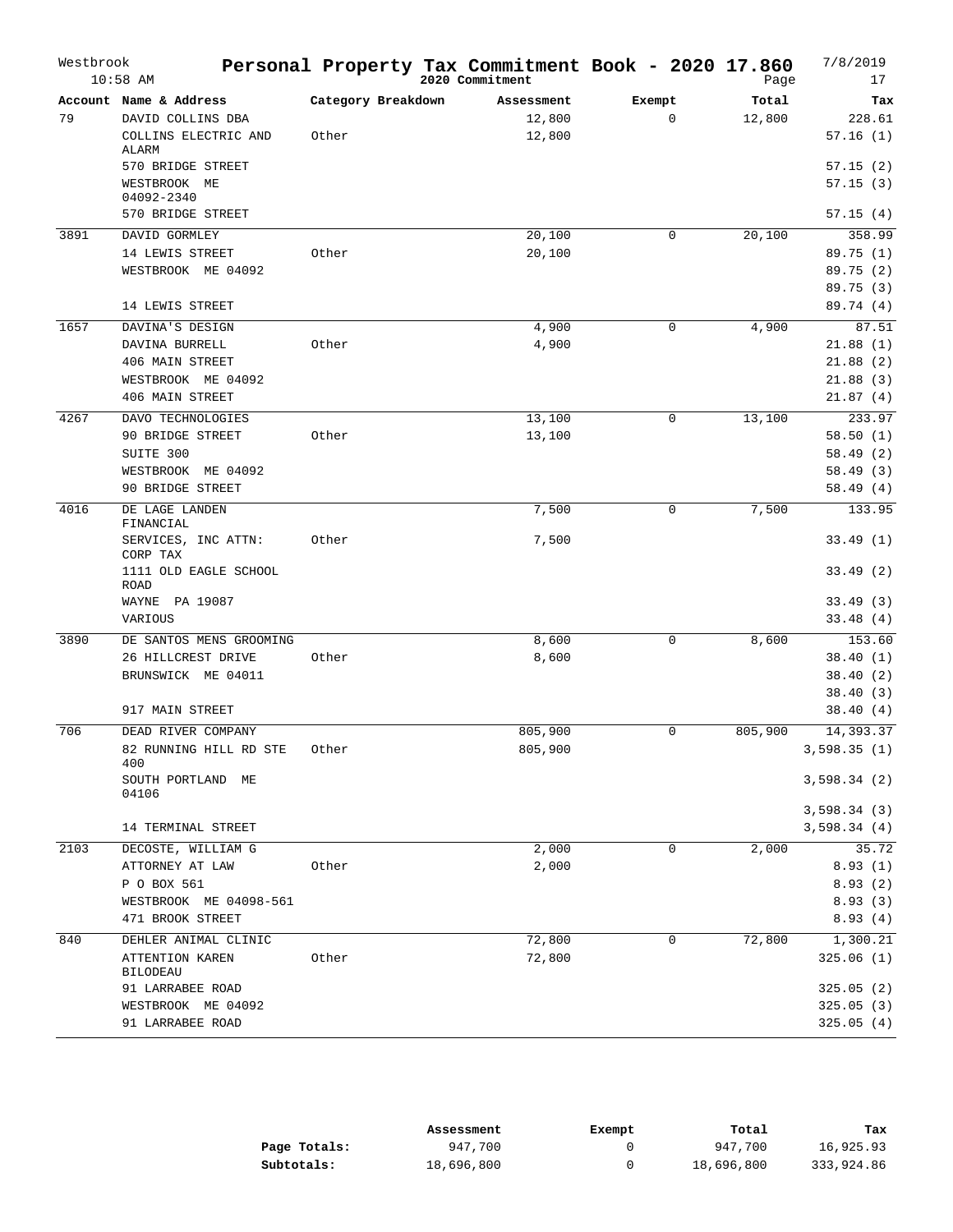| Westbrook | $10:58$ AM                            |                    | Personal Property Tax Commitment Book - 2020 17.860<br>2020 Commitment |             | Page             | 7/8/2019<br>18       |
|-----------|---------------------------------------|--------------------|------------------------------------------------------------------------|-------------|------------------|----------------------|
|           | Account Name & Address                | Category Breakdown | Assessment                                                             | Exempt      | Total            | Tax                  |
| 3626      | DELL EQUIPMENT FUNDING<br>LP          |                    | 25,800                                                                 | 0           | 25,800           | 460.79               |
|           | ATTN: PROPERTY TAX DEPT               | Other              | 25,800                                                                 |             |                  | 115.20(1)            |
|           | ONE DELL WAY RR1-35                   |                    |                                                                        |             |                  | 115.20(2)            |
|           | ROUND ROCK TX 78682                   |                    |                                                                        |             |                  | 115.20(3)            |
|           | VARIOUS                               |                    |                                                                        |             |                  | 115.19(4)            |
| 4054      | DELUCA LLC DBA BREALU<br>CAFE         |                    | 17,800                                                                 | 0           | 17,800           | 317.91               |
|           | 9 CUMBERLAND STREET                   | Other              | 17,800                                                                 |             |                  | 79.48(1)             |
|           | WESTBROOK ME 04092                    |                    |                                                                        |             |                  | 79.48(2)             |
|           |                                       |                    |                                                                        |             |                  | 79.48(3)             |
|           | 9 CUMBERLAND STREET                   |                    |                                                                        |             |                  | 79.47 (4)            |
| 3531      | DENNYMIKES CUE STUFF<br><b>INC</b>    |                    | 8,200                                                                  | $\mathbf 0$ | 8,200            | 146.45               |
|           | PO BOX 256                            | Other              | 8,200                                                                  |             |                  | 36.62(1)             |
|           | YORK ME 03909                         |                    |                                                                        |             |                  | 36.61(2)             |
|           |                                       |                    |                                                                        |             |                  | 36.61(3)             |
|           | 55 BRADLEY DRIVE                      |                    |                                                                        |             |                  | 36.61(4)             |
| 4020      | DENT WIZARD<br>INTERNATIONAL CORP     |                    | 11,500                                                                 | 0           | 11,500           | 205.39               |
|           | 4710 EARTH CITY<br>EXPRESSWAY         | Other              | 11,500                                                                 |             |                  | 51.35(1)             |
|           | BRIDGETON MO 63044                    |                    |                                                                        |             |                  | 51.35(2)             |
|           |                                       |                    |                                                                        |             |                  | 51.35(3)             |
|           | 140 LARRABEE ROAD                     |                    |                                                                        |             |                  | 51.34(4)             |
| 3957      | DENTAL DYNAMICS                       |                    | 7,500                                                                  | 0           | 7,500            | 133.95               |
|           | 50 PARK ROAD STE 5                    | Other              | 7,500                                                                  |             |                  | 33.49(1)             |
|           | WESTBROOK ME 04092                    |                    |                                                                        |             |                  | 33.49(2)             |
|           | 50 PARK RD STE 5                      |                    |                                                                        |             |                  | 33.49(3)<br>33.48(4) |
|           |                                       |                    |                                                                        |             |                  |                      |
| 477       | DESMOND & RAND P A                    |                    | 19,100                                                                 | 0           | 19,100           | 341.13               |
|           | 55 STROUDWATER STREET<br>WESTBROOK ME | Other              | 19,100                                                                 |             |                  | 85.29(1)<br>85.28(2) |
|           | 04092-4033                            |                    |                                                                        |             |                  | 85.28(3)             |
|           | 55 STROUDWATER STREET                 |                    |                                                                        |             |                  | 85.28(4)             |
| 4172      | DEVTA DOOLAN JEWELRY                  |                    | 2,200                                                                  | 0           | 2,200            | 39.29                |
|           | <b>INC</b>                            |                    |                                                                        |             |                  |                      |
|           | PO BOX 17593                          | Other              | 2,200                                                                  |             |                  | 9.83(1)              |
|           | PORTLAND ME 04112                     |                    |                                                                        |             |                  | 9.82(2)              |
|           |                                       |                    |                                                                        |             |                  | 9.82(3)              |
|           | 90 BRIDGE STREET                      |                    |                                                                        |             |                  | 9.82(4)              |
| 3909      | DIAMANTE, ROBERT                      |                    | 2,300                                                                  | 0           | 2,300            | 41.08                |
|           | DBA BERLIAN ARTS                      | Other              | 2,300                                                                  |             |                  | 10.27(1)             |
|           | PO BOX 812                            |                    |                                                                        |             |                  | 10.27(2)             |
|           | WESTBROOK ME 04098                    |                    |                                                                        |             |                  | 10.27(3)             |
|           | 90 BRIDGE STREET 415                  |                    |                                                                        |             |                  | 10.27(4)             |
| 473       | DIGBY'S VARIETY                       |                    | 13,300                                                                 | 0           | 13,300           | 237.54               |
|           | C/O MATTHEW TOMPKINS                  | Other              | 13,300                                                                 |             |                  | 59.39(1)             |
|           | 16 WILLIAM STREET                     |                    |                                                                        |             |                  | 59.39(2)             |
|           | WESTBROOK ME 04092                    |                    |                                                                        |             |                  | 59.39(3)             |
|           | 110 NEW GORHAM ROAD                   |                    |                                                                        |             |                  | 59.37(4)             |
| 918       | DIRECT PERSONNEL LLC                  |                    | 10,700                                                                 | 0           | 10,700           | 191.10               |
|           | PO BOX 546                            | Other              | 10,700                                                                 |             |                  | 47.78 (1)            |
|           | BRUNSWICK ME 04011                    |                    |                                                                        |             |                  | 47.78 (2)            |
|           |                                       |                    |                                                                        |             |                  | 47.78 (3)            |
|           | 91 LARRABEE ROAD                      |                    |                                                                        |             |                  | 47.76 (4)            |
|           |                                       | Page Totals:       | Assessment<br>118,400                                                  | Exempt<br>0 | Total<br>118,400 | Tax<br>2,114.63      |
|           | Subtotals:                            |                    | 18,815,200                                                             | 0           | 18,815,200       | 336,039.49           |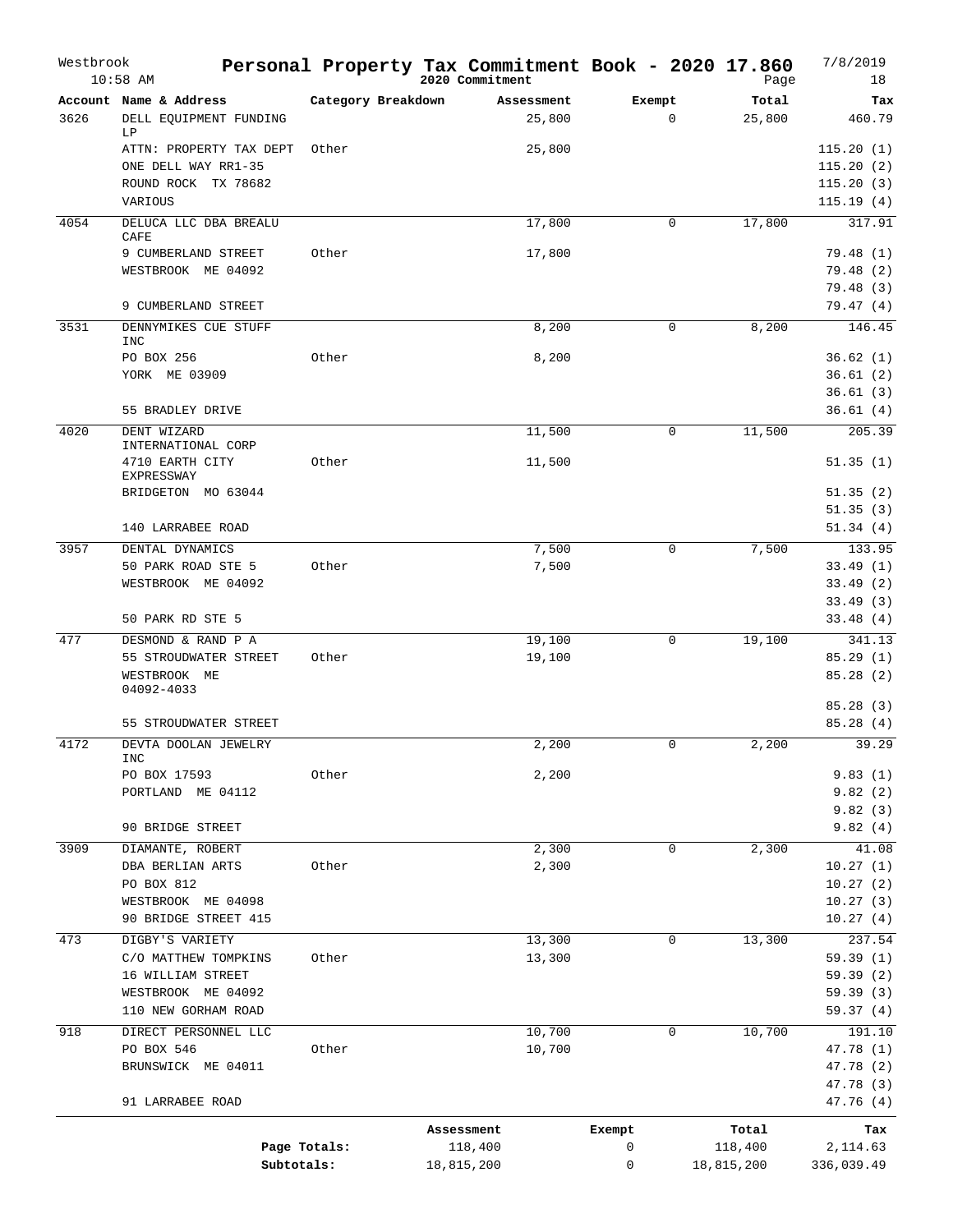| Account Name & Address<br>Category Breakdown<br>Total<br>Exempt<br>Tax<br>Assessment<br>42,000<br>$\mathbf 0$<br>3235<br>DIRECTV LLC<br>42,000<br>750.12<br>Other<br>42,000<br>187.53(1)<br>PROPERTY TAX<br>1010 PINE 9E-L-01<br>187.53(2)<br>ST LOUIS<br>MO 63101<br>187.53(3)<br>187.53(4)<br>VARIOUS<br>110<br>DIRENZO & SONS COMPANY<br>27,000<br>$\mathbf 0$<br>27,000<br>482.22<br>56 ROCHESTER STREET<br>Other<br>27,000<br>120.56(1)<br>WESTBROOK ME 04092<br>120.56(2)<br>120.56(3)<br>56 ROCHESTER STREET<br>120.54(4)<br>4198<br>66,500<br>1,187.69<br>DIRIGO DRYWALL<br>$\mathbf 0$<br>66,500<br>296.93(1)<br>607 BRIDGTON ROAD<br>Other<br>66,500<br>WESTBROOK ME 04092<br>296.92 (2)<br>296.92 (3)<br>607 BRIDGTON ROAD<br>296.92 (4)<br>2379<br>DISH NETWORK LLC<br>14,100<br>$\mathbf 0$<br>251.83<br>14,100<br>P O BOX 6623<br>Other<br>14,100<br>62.96(1)<br>ENGLEWOOD CO 80155<br>62.96(2)<br>62.96(3)<br>62.95(4)<br>VARIOUS<br>2528<br>10,200<br>10,200<br>182.17<br>DISTRIBUTOR CORPORATION<br>0<br>ATTN: AC<br>Other<br>10,200<br>45.55(1)<br>767 EASTERN AVENUE<br>45.54 (2)<br>MALDEN MA 02148<br>45.54 (3)<br>4 THOMAS DRIVE<br>45.54(4)<br>3788<br>3,400<br>3,400<br>60.72<br>DOG-A-HOLICK LLC<br>0<br>LACI BARNETT<br>Other<br>3,400<br>15.18(1)<br>625 BRIDGTON ROAD<br>15.18(2)<br>WESTBROOK ME 04092<br>15.18(3)<br>625 BRIDGTON ROAD<br>15.18(4)<br>2249<br>21,300<br>$\mathsf 0$<br>21,300<br>380.42<br>DOLPHIN INVESTMENTS LLC<br>DR STEVEN R BRIER<br>Other<br>21,300<br>95.11(1)<br>95.11(2)<br>76 MAQUOIT DRIVE<br>FREEPORT ME 04032-6320<br>95.11(3)<br>101 COUNTY ROAD<br>95.09(4)<br>2,400<br>0<br>2,400<br>42.86<br>3069<br>DONALD BOUCHER<br>2,400<br>DBA FREDS COFFEE CO<br>10.72(1)<br>Other<br>112 WASHINGTON STREET<br>10.72(2)<br>OAKLAND<br>ME 04963<br>10.72(3)<br>VARIOUS<br>10.70(4)<br>3663<br>45,400<br>810.84<br>DOOR SYSTEMS INC<br>0<br>45,400<br>PO BOX 511<br>Other<br>45,400<br>202.71 (1)<br>FRAMINGHAM MA<br>202.71 (2)<br>01704-0511<br>202.71 (3)<br>4 THOMAS DRIVE<br>202.71(4)<br>3584<br>319.69<br>DOUGHBOYS DELI<br>17,900<br>0<br>17,900<br>TINA DOHERTY<br>Other<br>17,900<br>79.93(1)<br>57 BRIDGE STREET<br>79.92(2)<br>WESTBROOK ME 04092<br>79.92(3)<br>79.92(4)<br>57 BRIDGE STREET | Westbrook | $10:58$ AM |  | Personal Property Tax Commitment Book - 2020 17.860<br>2020 Commitment |  | Page | 7/8/2019<br>19 |
|---------------------------------------------------------------------------------------------------------------------------------------------------------------------------------------------------------------------------------------------------------------------------------------------------------------------------------------------------------------------------------------------------------------------------------------------------------------------------------------------------------------------------------------------------------------------------------------------------------------------------------------------------------------------------------------------------------------------------------------------------------------------------------------------------------------------------------------------------------------------------------------------------------------------------------------------------------------------------------------------------------------------------------------------------------------------------------------------------------------------------------------------------------------------------------------------------------------------------------------------------------------------------------------------------------------------------------------------------------------------------------------------------------------------------------------------------------------------------------------------------------------------------------------------------------------------------------------------------------------------------------------------------------------------------------------------------------------------------------------------------------------------------------------------------------------------------------------------------------------------------------------------------------------------------------------------------------------------------------------------------------------------------------------------------------------------------------------------------------------------------------------------------------------------------------------------------------------------------------------------------------------|-----------|------------|--|------------------------------------------------------------------------|--|------|----------------|
|                                                                                                                                                                                                                                                                                                                                                                                                                                                                                                                                                                                                                                                                                                                                                                                                                                                                                                                                                                                                                                                                                                                                                                                                                                                                                                                                                                                                                                                                                                                                                                                                                                                                                                                                                                                                                                                                                                                                                                                                                                                                                                                                                                                                                                                               |           |            |  |                                                                        |  |      |                |
|                                                                                                                                                                                                                                                                                                                                                                                                                                                                                                                                                                                                                                                                                                                                                                                                                                                                                                                                                                                                                                                                                                                                                                                                                                                                                                                                                                                                                                                                                                                                                                                                                                                                                                                                                                                                                                                                                                                                                                                                                                                                                                                                                                                                                                                               |           |            |  |                                                                        |  |      |                |
|                                                                                                                                                                                                                                                                                                                                                                                                                                                                                                                                                                                                                                                                                                                                                                                                                                                                                                                                                                                                                                                                                                                                                                                                                                                                                                                                                                                                                                                                                                                                                                                                                                                                                                                                                                                                                                                                                                                                                                                                                                                                                                                                                                                                                                                               |           |            |  |                                                                        |  |      |                |
|                                                                                                                                                                                                                                                                                                                                                                                                                                                                                                                                                                                                                                                                                                                                                                                                                                                                                                                                                                                                                                                                                                                                                                                                                                                                                                                                                                                                                                                                                                                                                                                                                                                                                                                                                                                                                                                                                                                                                                                                                                                                                                                                                                                                                                                               |           |            |  |                                                                        |  |      |                |
|                                                                                                                                                                                                                                                                                                                                                                                                                                                                                                                                                                                                                                                                                                                                                                                                                                                                                                                                                                                                                                                                                                                                                                                                                                                                                                                                                                                                                                                                                                                                                                                                                                                                                                                                                                                                                                                                                                                                                                                                                                                                                                                                                                                                                                                               |           |            |  |                                                                        |  |      |                |
|                                                                                                                                                                                                                                                                                                                                                                                                                                                                                                                                                                                                                                                                                                                                                                                                                                                                                                                                                                                                                                                                                                                                                                                                                                                                                                                                                                                                                                                                                                                                                                                                                                                                                                                                                                                                                                                                                                                                                                                                                                                                                                                                                                                                                                                               |           |            |  |                                                                        |  |      |                |
|                                                                                                                                                                                                                                                                                                                                                                                                                                                                                                                                                                                                                                                                                                                                                                                                                                                                                                                                                                                                                                                                                                                                                                                                                                                                                                                                                                                                                                                                                                                                                                                                                                                                                                                                                                                                                                                                                                                                                                                                                                                                                                                                                                                                                                                               |           |            |  |                                                                        |  |      |                |
|                                                                                                                                                                                                                                                                                                                                                                                                                                                                                                                                                                                                                                                                                                                                                                                                                                                                                                                                                                                                                                                                                                                                                                                                                                                                                                                                                                                                                                                                                                                                                                                                                                                                                                                                                                                                                                                                                                                                                                                                                                                                                                                                                                                                                                                               |           |            |  |                                                                        |  |      |                |
|                                                                                                                                                                                                                                                                                                                                                                                                                                                                                                                                                                                                                                                                                                                                                                                                                                                                                                                                                                                                                                                                                                                                                                                                                                                                                                                                                                                                                                                                                                                                                                                                                                                                                                                                                                                                                                                                                                                                                                                                                                                                                                                                                                                                                                                               |           |            |  |                                                                        |  |      |                |
|                                                                                                                                                                                                                                                                                                                                                                                                                                                                                                                                                                                                                                                                                                                                                                                                                                                                                                                                                                                                                                                                                                                                                                                                                                                                                                                                                                                                                                                                                                                                                                                                                                                                                                                                                                                                                                                                                                                                                                                                                                                                                                                                                                                                                                                               |           |            |  |                                                                        |  |      |                |
|                                                                                                                                                                                                                                                                                                                                                                                                                                                                                                                                                                                                                                                                                                                                                                                                                                                                                                                                                                                                                                                                                                                                                                                                                                                                                                                                                                                                                                                                                                                                                                                                                                                                                                                                                                                                                                                                                                                                                                                                                                                                                                                                                                                                                                                               |           |            |  |                                                                        |  |      |                |
|                                                                                                                                                                                                                                                                                                                                                                                                                                                                                                                                                                                                                                                                                                                                                                                                                                                                                                                                                                                                                                                                                                                                                                                                                                                                                                                                                                                                                                                                                                                                                                                                                                                                                                                                                                                                                                                                                                                                                                                                                                                                                                                                                                                                                                                               |           |            |  |                                                                        |  |      |                |
|                                                                                                                                                                                                                                                                                                                                                                                                                                                                                                                                                                                                                                                                                                                                                                                                                                                                                                                                                                                                                                                                                                                                                                                                                                                                                                                                                                                                                                                                                                                                                                                                                                                                                                                                                                                                                                                                                                                                                                                                                                                                                                                                                                                                                                                               |           |            |  |                                                                        |  |      |                |
|                                                                                                                                                                                                                                                                                                                                                                                                                                                                                                                                                                                                                                                                                                                                                                                                                                                                                                                                                                                                                                                                                                                                                                                                                                                                                                                                                                                                                                                                                                                                                                                                                                                                                                                                                                                                                                                                                                                                                                                                                                                                                                                                                                                                                                                               |           |            |  |                                                                        |  |      |                |
|                                                                                                                                                                                                                                                                                                                                                                                                                                                                                                                                                                                                                                                                                                                                                                                                                                                                                                                                                                                                                                                                                                                                                                                                                                                                                                                                                                                                                                                                                                                                                                                                                                                                                                                                                                                                                                                                                                                                                                                                                                                                                                                                                                                                                                                               |           |            |  |                                                                        |  |      |                |
|                                                                                                                                                                                                                                                                                                                                                                                                                                                                                                                                                                                                                                                                                                                                                                                                                                                                                                                                                                                                                                                                                                                                                                                                                                                                                                                                                                                                                                                                                                                                                                                                                                                                                                                                                                                                                                                                                                                                                                                                                                                                                                                                                                                                                                                               |           |            |  |                                                                        |  |      |                |
|                                                                                                                                                                                                                                                                                                                                                                                                                                                                                                                                                                                                                                                                                                                                                                                                                                                                                                                                                                                                                                                                                                                                                                                                                                                                                                                                                                                                                                                                                                                                                                                                                                                                                                                                                                                                                                                                                                                                                                                                                                                                                                                                                                                                                                                               |           |            |  |                                                                        |  |      |                |
|                                                                                                                                                                                                                                                                                                                                                                                                                                                                                                                                                                                                                                                                                                                                                                                                                                                                                                                                                                                                                                                                                                                                                                                                                                                                                                                                                                                                                                                                                                                                                                                                                                                                                                                                                                                                                                                                                                                                                                                                                                                                                                                                                                                                                                                               |           |            |  |                                                                        |  |      |                |
|                                                                                                                                                                                                                                                                                                                                                                                                                                                                                                                                                                                                                                                                                                                                                                                                                                                                                                                                                                                                                                                                                                                                                                                                                                                                                                                                                                                                                                                                                                                                                                                                                                                                                                                                                                                                                                                                                                                                                                                                                                                                                                                                                                                                                                                               |           |            |  |                                                                        |  |      |                |
|                                                                                                                                                                                                                                                                                                                                                                                                                                                                                                                                                                                                                                                                                                                                                                                                                                                                                                                                                                                                                                                                                                                                                                                                                                                                                                                                                                                                                                                                                                                                                                                                                                                                                                                                                                                                                                                                                                                                                                                                                                                                                                                                                                                                                                                               |           |            |  |                                                                        |  |      |                |
|                                                                                                                                                                                                                                                                                                                                                                                                                                                                                                                                                                                                                                                                                                                                                                                                                                                                                                                                                                                                                                                                                                                                                                                                                                                                                                                                                                                                                                                                                                                                                                                                                                                                                                                                                                                                                                                                                                                                                                                                                                                                                                                                                                                                                                                               |           |            |  |                                                                        |  |      |                |
|                                                                                                                                                                                                                                                                                                                                                                                                                                                                                                                                                                                                                                                                                                                                                                                                                                                                                                                                                                                                                                                                                                                                                                                                                                                                                                                                                                                                                                                                                                                                                                                                                                                                                                                                                                                                                                                                                                                                                                                                                                                                                                                                                                                                                                                               |           |            |  |                                                                        |  |      |                |
|                                                                                                                                                                                                                                                                                                                                                                                                                                                                                                                                                                                                                                                                                                                                                                                                                                                                                                                                                                                                                                                                                                                                                                                                                                                                                                                                                                                                                                                                                                                                                                                                                                                                                                                                                                                                                                                                                                                                                                                                                                                                                                                                                                                                                                                               |           |            |  |                                                                        |  |      |                |
|                                                                                                                                                                                                                                                                                                                                                                                                                                                                                                                                                                                                                                                                                                                                                                                                                                                                                                                                                                                                                                                                                                                                                                                                                                                                                                                                                                                                                                                                                                                                                                                                                                                                                                                                                                                                                                                                                                                                                                                                                                                                                                                                                                                                                                                               |           |            |  |                                                                        |  |      |                |
|                                                                                                                                                                                                                                                                                                                                                                                                                                                                                                                                                                                                                                                                                                                                                                                                                                                                                                                                                                                                                                                                                                                                                                                                                                                                                                                                                                                                                                                                                                                                                                                                                                                                                                                                                                                                                                                                                                                                                                                                                                                                                                                                                                                                                                                               |           |            |  |                                                                        |  |      |                |
|                                                                                                                                                                                                                                                                                                                                                                                                                                                                                                                                                                                                                                                                                                                                                                                                                                                                                                                                                                                                                                                                                                                                                                                                                                                                                                                                                                                                                                                                                                                                                                                                                                                                                                                                                                                                                                                                                                                                                                                                                                                                                                                                                                                                                                                               |           |            |  |                                                                        |  |      |                |
|                                                                                                                                                                                                                                                                                                                                                                                                                                                                                                                                                                                                                                                                                                                                                                                                                                                                                                                                                                                                                                                                                                                                                                                                                                                                                                                                                                                                                                                                                                                                                                                                                                                                                                                                                                                                                                                                                                                                                                                                                                                                                                                                                                                                                                                               |           |            |  |                                                                        |  |      |                |
|                                                                                                                                                                                                                                                                                                                                                                                                                                                                                                                                                                                                                                                                                                                                                                                                                                                                                                                                                                                                                                                                                                                                                                                                                                                                                                                                                                                                                                                                                                                                                                                                                                                                                                                                                                                                                                                                                                                                                                                                                                                                                                                                                                                                                                                               |           |            |  |                                                                        |  |      |                |
|                                                                                                                                                                                                                                                                                                                                                                                                                                                                                                                                                                                                                                                                                                                                                                                                                                                                                                                                                                                                                                                                                                                                                                                                                                                                                                                                                                                                                                                                                                                                                                                                                                                                                                                                                                                                                                                                                                                                                                                                                                                                                                                                                                                                                                                               |           |            |  |                                                                        |  |      |                |
|                                                                                                                                                                                                                                                                                                                                                                                                                                                                                                                                                                                                                                                                                                                                                                                                                                                                                                                                                                                                                                                                                                                                                                                                                                                                                                                                                                                                                                                                                                                                                                                                                                                                                                                                                                                                                                                                                                                                                                                                                                                                                                                                                                                                                                                               |           |            |  |                                                                        |  |      |                |
|                                                                                                                                                                                                                                                                                                                                                                                                                                                                                                                                                                                                                                                                                                                                                                                                                                                                                                                                                                                                                                                                                                                                                                                                                                                                                                                                                                                                                                                                                                                                                                                                                                                                                                                                                                                                                                                                                                                                                                                                                                                                                                                                                                                                                                                               |           |            |  |                                                                        |  |      |                |
|                                                                                                                                                                                                                                                                                                                                                                                                                                                                                                                                                                                                                                                                                                                                                                                                                                                                                                                                                                                                                                                                                                                                                                                                                                                                                                                                                                                                                                                                                                                                                                                                                                                                                                                                                                                                                                                                                                                                                                                                                                                                                                                                                                                                                                                               |           |            |  |                                                                        |  |      |                |
|                                                                                                                                                                                                                                                                                                                                                                                                                                                                                                                                                                                                                                                                                                                                                                                                                                                                                                                                                                                                                                                                                                                                                                                                                                                                                                                                                                                                                                                                                                                                                                                                                                                                                                                                                                                                                                                                                                                                                                                                                                                                                                                                                                                                                                                               |           |            |  |                                                                        |  |      |                |
|                                                                                                                                                                                                                                                                                                                                                                                                                                                                                                                                                                                                                                                                                                                                                                                                                                                                                                                                                                                                                                                                                                                                                                                                                                                                                                                                                                                                                                                                                                                                                                                                                                                                                                                                                                                                                                                                                                                                                                                                                                                                                                                                                                                                                                                               |           |            |  |                                                                        |  |      |                |
|                                                                                                                                                                                                                                                                                                                                                                                                                                                                                                                                                                                                                                                                                                                                                                                                                                                                                                                                                                                                                                                                                                                                                                                                                                                                                                                                                                                                                                                                                                                                                                                                                                                                                                                                                                                                                                                                                                                                                                                                                                                                                                                                                                                                                                                               |           |            |  |                                                                        |  |      |                |
|                                                                                                                                                                                                                                                                                                                                                                                                                                                                                                                                                                                                                                                                                                                                                                                                                                                                                                                                                                                                                                                                                                                                                                                                                                                                                                                                                                                                                                                                                                                                                                                                                                                                                                                                                                                                                                                                                                                                                                                                                                                                                                                                                                                                                                                               |           |            |  |                                                                        |  |      |                |
|                                                                                                                                                                                                                                                                                                                                                                                                                                                                                                                                                                                                                                                                                                                                                                                                                                                                                                                                                                                                                                                                                                                                                                                                                                                                                                                                                                                                                                                                                                                                                                                                                                                                                                                                                                                                                                                                                                                                                                                                                                                                                                                                                                                                                                                               |           |            |  |                                                                        |  |      |                |
|                                                                                                                                                                                                                                                                                                                                                                                                                                                                                                                                                                                                                                                                                                                                                                                                                                                                                                                                                                                                                                                                                                                                                                                                                                                                                                                                                                                                                                                                                                                                                                                                                                                                                                                                                                                                                                                                                                                                                                                                                                                                                                                                                                                                                                                               |           |            |  |                                                                        |  |      |                |
|                                                                                                                                                                                                                                                                                                                                                                                                                                                                                                                                                                                                                                                                                                                                                                                                                                                                                                                                                                                                                                                                                                                                                                                                                                                                                                                                                                                                                                                                                                                                                                                                                                                                                                                                                                                                                                                                                                                                                                                                                                                                                                                                                                                                                                                               |           |            |  |                                                                        |  |      |                |
|                                                                                                                                                                                                                                                                                                                                                                                                                                                                                                                                                                                                                                                                                                                                                                                                                                                                                                                                                                                                                                                                                                                                                                                                                                                                                                                                                                                                                                                                                                                                                                                                                                                                                                                                                                                                                                                                                                                                                                                                                                                                                                                                                                                                                                                               |           |            |  |                                                                        |  |      |                |
|                                                                                                                                                                                                                                                                                                                                                                                                                                                                                                                                                                                                                                                                                                                                                                                                                                                                                                                                                                                                                                                                                                                                                                                                                                                                                                                                                                                                                                                                                                                                                                                                                                                                                                                                                                                                                                                                                                                                                                                                                                                                                                                                                                                                                                                               |           |            |  |                                                                        |  |      |                |
|                                                                                                                                                                                                                                                                                                                                                                                                                                                                                                                                                                                                                                                                                                                                                                                                                                                                                                                                                                                                                                                                                                                                                                                                                                                                                                                                                                                                                                                                                                                                                                                                                                                                                                                                                                                                                                                                                                                                                                                                                                                                                                                                                                                                                                                               |           |            |  |                                                                        |  |      |                |
|                                                                                                                                                                                                                                                                                                                                                                                                                                                                                                                                                                                                                                                                                                                                                                                                                                                                                                                                                                                                                                                                                                                                                                                                                                                                                                                                                                                                                                                                                                                                                                                                                                                                                                                                                                                                                                                                                                                                                                                                                                                                                                                                                                                                                                                               |           |            |  |                                                                        |  |      |                |
|                                                                                                                                                                                                                                                                                                                                                                                                                                                                                                                                                                                                                                                                                                                                                                                                                                                                                                                                                                                                                                                                                                                                                                                                                                                                                                                                                                                                                                                                                                                                                                                                                                                                                                                                                                                                                                                                                                                                                                                                                                                                                                                                                                                                                                                               |           |            |  |                                                                        |  |      |                |
|                                                                                                                                                                                                                                                                                                                                                                                                                                                                                                                                                                                                                                                                                                                                                                                                                                                                                                                                                                                                                                                                                                                                                                                                                                                                                                                                                                                                                                                                                                                                                                                                                                                                                                                                                                                                                                                                                                                                                                                                                                                                                                                                                                                                                                                               |           |            |  |                                                                        |  |      |                |
|                                                                                                                                                                                                                                                                                                                                                                                                                                                                                                                                                                                                                                                                                                                                                                                                                                                                                                                                                                                                                                                                                                                                                                                                                                                                                                                                                                                                                                                                                                                                                                                                                                                                                                                                                                                                                                                                                                                                                                                                                                                                                                                                                                                                                                                               |           |            |  |                                                                        |  |      |                |
|                                                                                                                                                                                                                                                                                                                                                                                                                                                                                                                                                                                                                                                                                                                                                                                                                                                                                                                                                                                                                                                                                                                                                                                                                                                                                                                                                                                                                                                                                                                                                                                                                                                                                                                                                                                                                                                                                                                                                                                                                                                                                                                                                                                                                                                               |           |            |  |                                                                        |  |      |                |
|                                                                                                                                                                                                                                                                                                                                                                                                                                                                                                                                                                                                                                                                                                                                                                                                                                                                                                                                                                                                                                                                                                                                                                                                                                                                                                                                                                                                                                                                                                                                                                                                                                                                                                                                                                                                                                                                                                                                                                                                                                                                                                                                                                                                                                                               |           |            |  |                                                                        |  |      |                |
|                                                                                                                                                                                                                                                                                                                                                                                                                                                                                                                                                                                                                                                                                                                                                                                                                                                                                                                                                                                                                                                                                                                                                                                                                                                                                                                                                                                                                                                                                                                                                                                                                                                                                                                                                                                                                                                                                                                                                                                                                                                                                                                                                                                                                                                               |           |            |  |                                                                        |  |      |                |
|                                                                                                                                                                                                                                                                                                                                                                                                                                                                                                                                                                                                                                                                                                                                                                                                                                                                                                                                                                                                                                                                                                                                                                                                                                                                                                                                                                                                                                                                                                                                                                                                                                                                                                                                                                                                                                                                                                                                                                                                                                                                                                                                                                                                                                                               |           |            |  |                                                                        |  |      |                |
|                                                                                                                                                                                                                                                                                                                                                                                                                                                                                                                                                                                                                                                                                                                                                                                                                                                                                                                                                                                                                                                                                                                                                                                                                                                                                                                                                                                                                                                                                                                                                                                                                                                                                                                                                                                                                                                                                                                                                                                                                                                                                                                                                                                                                                                               |           |            |  |                                                                        |  |      |                |

|              | Assessment | Exempt | Total      | тах        |
|--------------|------------|--------|------------|------------|
| Page Totals: | 250,200    |        | 250,200    | 4,468.56   |
| Subtotals:   | 19,065,400 |        | 19,065,400 | 340,508.05 |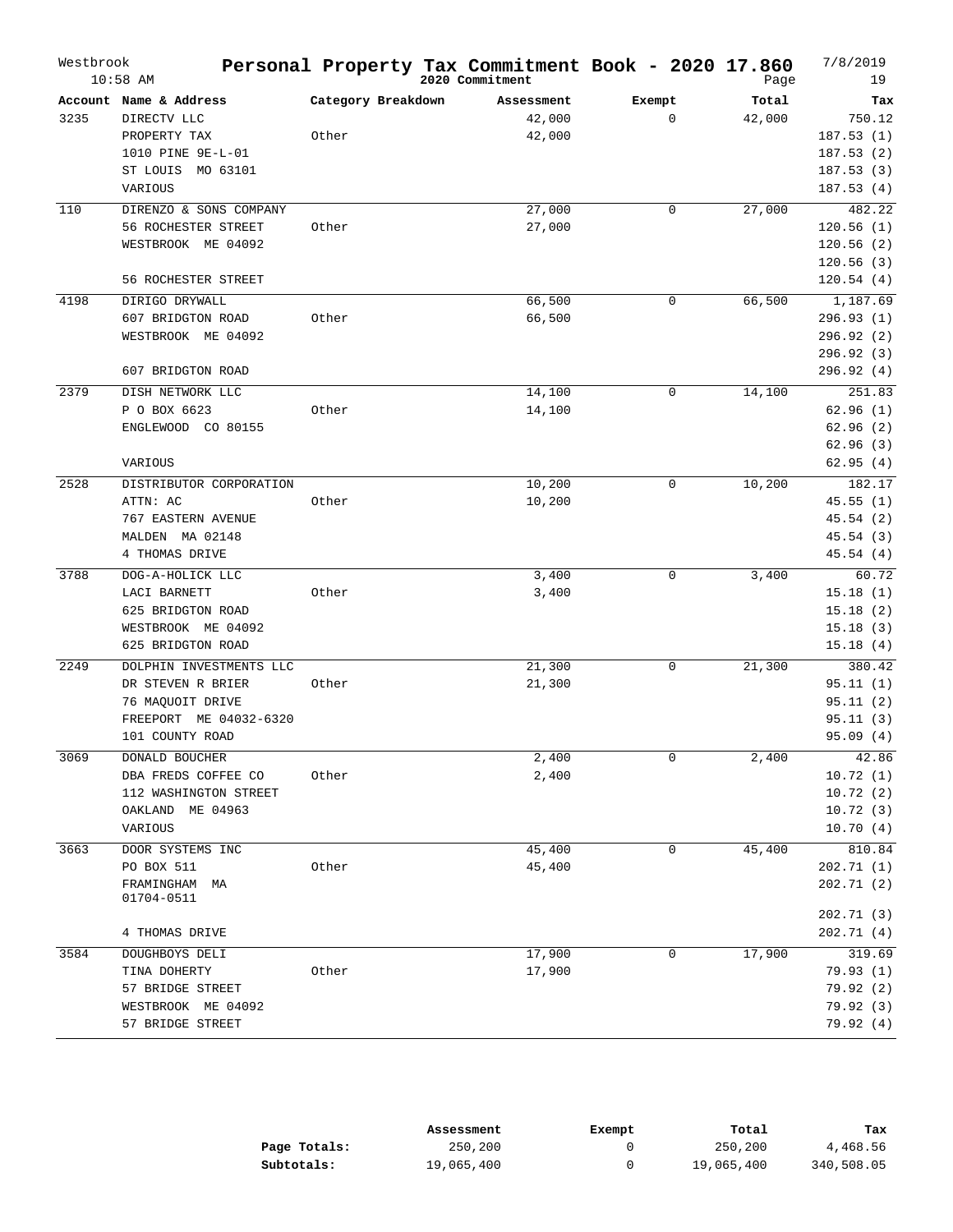| Westbrook | $10:58$ AM                           |                    | Personal Property Tax Commitment Book - 2020 17.860<br>2020 Commitment |             | Page   | 7/8/2019<br>20 |
|-----------|--------------------------------------|--------------------|------------------------------------------------------------------------|-------------|--------|----------------|
|           | Account Name & Address               | Category Breakdown | Assessment                                                             | Exempt      | Total  | Tax            |
| 3816      | DOUGLAS MCDANIEL CAMPO               |                    | 3,600                                                                  | $\mathbf 0$ | 3,600  | 64.30          |
|           | & SCHOOLS LLC                        | Other              | 3,600                                                                  |             |        | 16.08(1)       |
|           | 90 BRIDGE STREET STE<br>100          |                    |                                                                        |             |        | 16.08(2)       |
|           | WESTBROOK ME 04092                   |                    |                                                                        |             |        | 16.08(3)       |
|           | 90 BRIDGE STREET STE<br>100          |                    |                                                                        |             |        | 16.06(4)       |
| 4139      | DRAGONFLY WELLNESS<br><b>STUDIO</b>  |                    | 2,200                                                                  | $\mathbf 0$ | 2,200  | 39.29          |
|           | 688 MAIN STREET                      | Other              | 2,200                                                                  |             |        | 9.83(1)        |
|           | SUITE 4                              |                    |                                                                        |             |        | 9.82(2)        |
|           | WESTBROOK ME 04092                   |                    |                                                                        |             |        | 9.82(3)        |
|           | <b>688 MAIN STREET</b>               |                    |                                                                        |             |        | 9.82(4)        |
| 3081      | DROUIN & DROUIN INC DBA              |                    | 31,800                                                                 | 0           | 31,800 | 567.95         |
|           | STOCKHOUSE BAR                       | Other              | 31,800                                                                 |             |        | 141.99(1)      |
|           | 506 MAIN STREET                      |                    |                                                                        |             |        | 141.99 (2)     |
|           | WESTBROOK ME 04092                   |                    |                                                                        |             |        | 141.99 (3)     |
|           | 506 MAIN STREET                      |                    |                                                                        |             |        | 141.98 (4)     |
| 3409      | DROUIN DANCE CENTER LLC              |                    | 6,500                                                                  | 0           | 6,500  | 116.09         |
|           | DANIELLE DROUIN                      | Other              | 6,500                                                                  |             |        | 29.03(1)       |
|           | PO BOX 815                           |                    |                                                                        |             |        | 29.02(2)       |
|           | WESTBROOK ME 04092                   |                    |                                                                        |             |        | 29.02(3)       |
|           | 90 BRIDGE STREET STE<br>227          |                    |                                                                        |             |        | 29.02(4)       |
| 3030      | DS SERVICES OF AMERICA<br><b>INC</b> |                    | 4,100                                                                  | $\mathbf 0$ | 4,100  | 73.23          |
|           | 2300 WINDY RIDGE PKW SE              | Other              | 4,100                                                                  |             |        | 18.31(1)       |
|           | SUITE 500N                           |                    |                                                                        |             |        | 18.31(2)       |
|           | ATLANTA GA 30339-5665                |                    |                                                                        |             |        | 18.31(3)       |
|           | VARIOUS                              |                    |                                                                        |             |        | 18.30(4)       |
| 3978      | DUCK POND VARIETY                    |                    | 21,400                                                                 | 0           | 21,400 | 382.20         |
|           | <b>JOSH GELSTON</b>                  | Other              | 21,400                                                                 |             |        | 95.55(1)       |
|           | 1275 BRIDGTON ROAD                   |                    |                                                                        |             |        | 95.55(2)       |
|           | WESTBROOK ME 04092                   |                    |                                                                        |             |        | 95.55(3)       |
|           | 1275 BRIDGTON ROAD                   |                    |                                                                        |             |        | 95.55(4)       |
| 3067      | DUNKIN DONUTS COUNTY<br><b>ROAD</b>  |                    | 40,500                                                                 | 0           | 40,500 | 723.33         |
|           | GORHAM DISTRIBUTION                  | Other              | 40,500                                                                 |             |        | 180.84 (1)     |
|           | 65 GRAY ROAD STOP 4                  |                    |                                                                        |             |        | 180.83(2)      |
|           | FALMOUTH ME 04105                    |                    |                                                                        |             |        | 180.83(3)      |
|           | 73 COUNTY ROAD                       |                    |                                                                        |             |        | 180.83(4)      |
| 3060      | DYNAMAX                              |                    | 2,600                                                                  | 0           | 2,600  | 46.44          |
|           | MATTHEW ISRAELSON                    | Other              | 2,600                                                                  |             |        | 11.61(1)       |
|           | 120 MAIN STREET                      |                    |                                                                        |             |        | 11.61(2)       |
|           | WESTBROOK ME 04092                   |                    |                                                                        |             |        | 11.61(3)       |
|           | 120 MAIN STREET                      |                    |                                                                        |             |        | 11.61(4)       |
| 3986      | DYNAMICS OF NATURE LLC               |                    | 1,000                                                                  | 0           | 1,000  | 17.86          |
|           | 90 BRIDGE STREET STE                 | Other              | 1,000                                                                  |             |        | 4.47(1)        |
|           | 325                                  |                    |                                                                        |             |        |                |
|           | WESTBROOK ME 04092                   |                    |                                                                        |             |        | 4.47(2)        |
|           |                                      |                    |                                                                        |             |        | 4.47(3)        |
|           | 90 BRIDGE STREET STE<br>325          |                    |                                                                        |             |        | 4.45(4)        |

|              | Assessment | Exempt | Total      | Tax        |
|--------------|------------|--------|------------|------------|
| Page Totals: | 113,700    |        | 113,700    | 2,030.69   |
| Subtotals:   | 19,179,100 |        | 19,179,100 | 342,538.74 |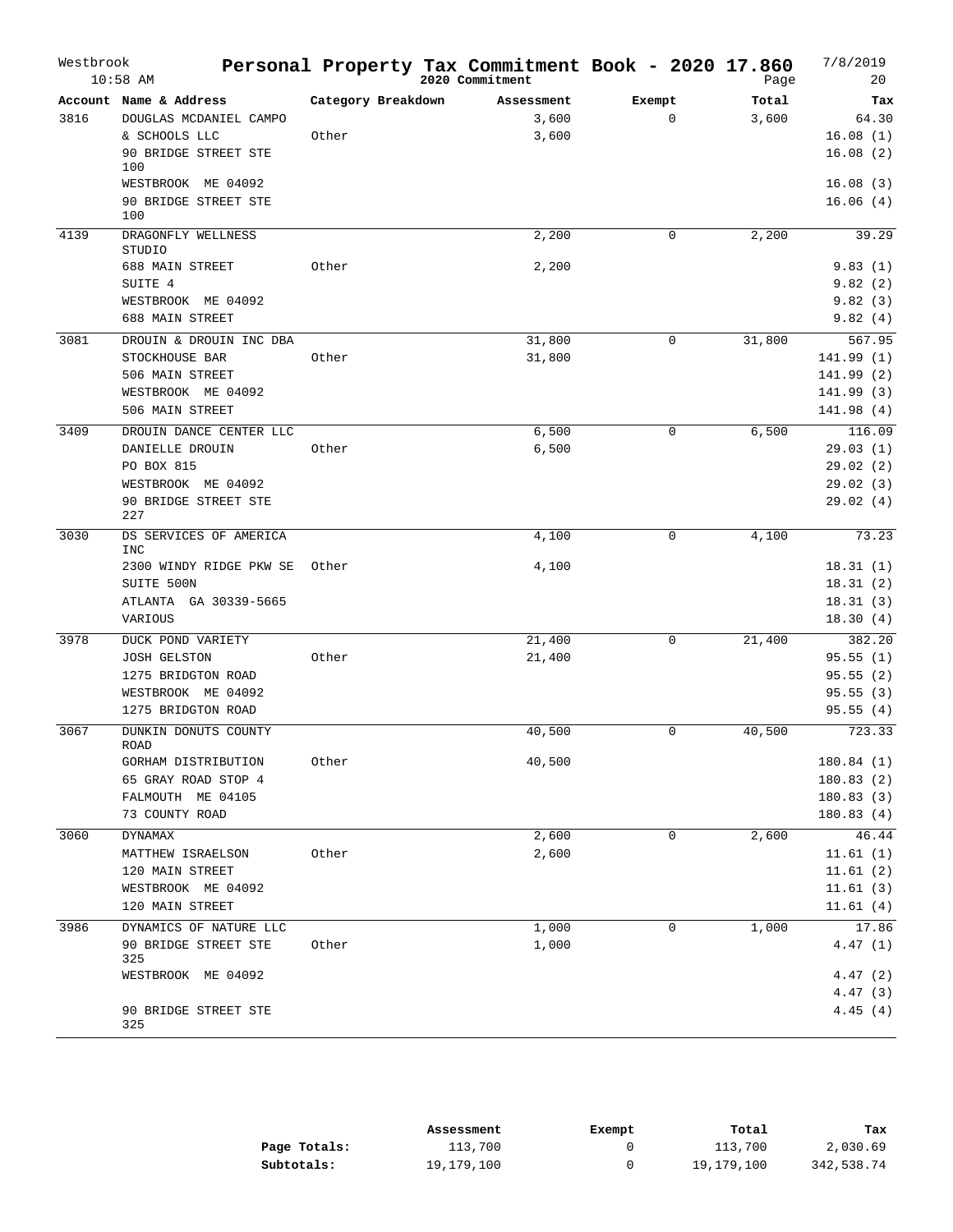| Westbrook | $10:58$ AM                                         |                    | Personal Property Tax Commitment Book - 2020 17.860<br>2020 Commitment |             | Page       | 7/8/2019<br>21                |
|-----------|----------------------------------------------------|--------------------|------------------------------------------------------------------------|-------------|------------|-------------------------------|
|           | Account Name & Address                             | Category Breakdown | Assessment                                                             | Exempt      | Total      | Tax                           |
| 1849      | E & L INC<br>EDD CABRAL ACCOUNTING<br>918 MAIN ST  | Other              | 3,500<br>3,500                                                         | $\mathbf 0$ | 3,500      | 62.51<br>15.63(1)<br>15.63(2) |
|           | WESTBROOK ME 04092<br>918 MAIN STREET              |                    |                                                                        |             |            | 15.63(3)<br>15.62(4)          |
| 1663      | E. S. BOULOS COMPANY                               |                    | 175,700                                                                | 0           | 175,700    | 3,138.00                      |
|           | 1701 GOLF ROAD, STE<br>$3 - 1012$                  | Other              | 175,700                                                                |             |            | 784.50 (1)                    |
|           | ROLLING MEADOWS IL<br>60008-4210                   |                    |                                                                        |             |            | 784.50(2)<br>784.50(3)        |
|           | 45 BRADLEY DRIVE                                   |                    |                                                                        |             |            | 784.50(4)                     |
| 3926      | E19                                                |                    | 1,300                                                                  | 0           | 1,300      | 23.22                         |
|           | C/O VENAS FIZZ HOUSE                               | Other              | 1,300                                                                  |             |            | 5.81(1)                       |
|           | 345 FORE STREET                                    |                    |                                                                        |             |            | 5.81(2)                       |
|           | PORTLAND<br>ME 04101                               |                    |                                                                        |             |            | 5.81(3)                       |
|           | 90 BRIDGE STREET STE<br>345                        |                    |                                                                        |             |            | 5.79(4)                       |
| 533       | EAGLES FRATERNAL ORDER<br>ΟF                       |                    | 66,200                                                                 | 0           | 66,200     | 1,182.33                      |
|           | WESTBROOK ARIE NO 2977                             | Other              | 66,200                                                                 |             |            | 295.59(1)                     |
|           | 89 SACO ST                                         |                    |                                                                        |             |            | 295.58(2)                     |
|           | WESTBROOK ME 04092                                 |                    |                                                                        |             |            | 295.58(3)                     |
|           | 89 SACO STREET                                     |                    |                                                                        |             |            | 295.58(4)                     |
| 3993      | EAST BRANCH DELIVERY<br><b>SERVICE</b>             |                    | 4,900                                                                  | $\mathbf 0$ | 4,900      | 87.51                         |
|           | 253 WASHINGTON ST                                  | Other              | 4,900                                                                  |             |            | 21.88(1)                      |
|           | AUBURN ME 04211                                    |                    |                                                                        |             |            | 21.88(2)                      |
|           | 4 DELTA DRIVE                                      |                    |                                                                        |             |            | 21.88(3)<br>21.87(4)          |
| 3517      | EAST COAST BUILDERS                                |                    | 6,100                                                                  | 0           | 6,100      | 108.95                        |
|           | ROBERT MAYNARD                                     | Other              | 6,100                                                                  |             |            | 27.24(1)                      |
|           | 125 HARDY ROAD                                     |                    |                                                                        |             |            | 27.24(2)                      |
|           | WESTBROOK ME 04092                                 |                    |                                                                        |             |            | 27.24(3)                      |
|           | 125 HARDY ROAD                                     |                    |                                                                        |             |            | 27.23(4)                      |
| 3865      | EAST COAST CONSTRUCTION<br>MANAGE                  |                    | 17,200                                                                 | 0           | 17,200     | 307.19                        |
|           | 207 LARRABEE RD UNIT 3                             | Other              | 17,200                                                                 |             |            | 76.80(1)                      |
|           | WESTBROOK ME 04092                                 |                    |                                                                        |             |            | 76.80(2)                      |
|           |                                                    |                    |                                                                        |             |            | 76.80(3)                      |
|           | 207 LARRABEE ROAD                                  |                    |                                                                        |             |            | 76.79 (4)                     |
| 2221      | EASTERN BEARINGS, INC                              |                    | 1,800                                                                  | 0           | 1,800      | 32.15                         |
|           | 158 LEXINGTON STREET                               | Other              | 1,800                                                                  |             |            | 8.04(1)                       |
|           | WALTHAM MA 02452                                   |                    |                                                                        |             |            | 8.04(2)                       |
|           | 30 THOMAS DRIVE                                    |                    |                                                                        |             |            | 8.04(3)<br>8.03(4)            |
| 2153      |                                                    |                    | 129,900                                                                | 0           | 129,900    |                               |
|           | EASTERN EXCAVATION<br>ATTENTION: ROBERT<br>PLUMMER | Other              | 129,900                                                                |             |            | 2,320.01<br>580.01(1)         |
|           | 81 COUNTY ROAD                                     |                    |                                                                        |             |            | 580.00(2)                     |
|           | WESTBROOK ME 04092                                 |                    |                                                                        |             |            | 580.00(3)                     |
|           | 81 COUNTY ROAD                                     |                    |                                                                        |             |            | 580.00(4)                     |
| 3812      | ED DICKHAUT DBA                                    |                    | 36,300                                                                 | 0           | 36,300     | 648.32                        |
|           | CASCO BAY WIRELESS                                 | Other              | 36,300                                                                 |             |            | 162.08(1)                     |
|           | 11 MAIN STREET                                     |                    |                                                                        |             |            | 162.08(2)                     |
|           | WESTBROOK ME 04092                                 |                    |                                                                        |             |            | 162.08(3)                     |
|           | 11 MAIN STREET                                     |                    |                                                                        |             |            | 162.08(4)                     |
|           |                                                    |                    | Assessment                                                             | Exempt      | Total      | Tax                           |
|           |                                                    | Page Totals:       | 442,900                                                                | 0           | 442,900    | 7,910.19                      |
|           | Subtotals:                                         |                    | 19,622,000                                                             | 0           | 19,622,000 | 350,448.93                    |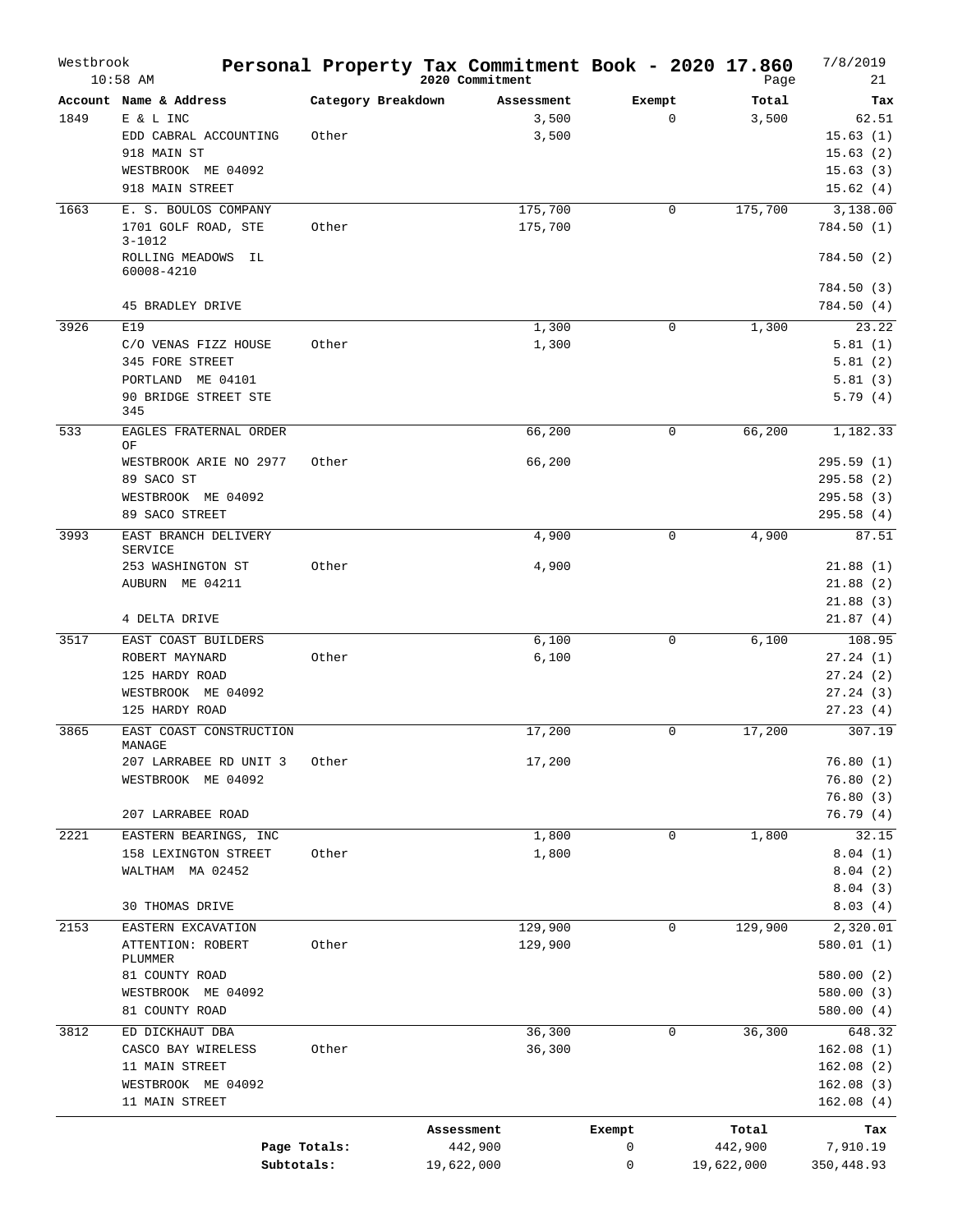| Westbrook | $10:58$ AM                        |                    | Personal Property Tax Commitment Book - 2020 17.860<br>2020 Commitment |             | Page       | 7/8/2019<br>22       |
|-----------|-----------------------------------|--------------------|------------------------------------------------------------------------|-------------|------------|----------------------|
|           | Account Name & Address            | Category Breakdown | Assessment                                                             | Exempt      | Total      | Tax                  |
| 2333      | ED WOLAK - SATURN<br>ASSOCIATES I |                    | 34,000                                                                 | $\mathbf 0$ | 34,000     | 607.24               |
|           | DBA DUNKIN DONUTS                 | Other              | 34,000                                                                 |             |            | 151.81(1)            |
|           | 65 GRAY ROAD STOP 4               |                    |                                                                        |             |            | 151.81(2)            |
|           | FALMOUTH ME 04105-2057            |                    |                                                                        |             |            | 151.81(3)            |
|           | 29 MAIN STREET                    |                    |                                                                        |             |            | 151.81(4)            |
| 737       | ED WOLAK - SATURN<br>ASSOCIATES,  |                    | 62,700                                                                 | 0           | 62,700     | 1,119.82             |
|           | DBA DUNKIN DONUTS                 | Other              | 62,700                                                                 |             |            | 279.96(1)            |
|           | 65 GRAY ROAD #4                   |                    |                                                                        |             |            | 279.96 (2)           |
|           | FALMOUTH ME 04105-2027            |                    |                                                                        |             |            | 279.96 (3)           |
|           | 742 MAIN STREET                   |                    |                                                                        |             |            | 279.94 (4)           |
| 1362      | ED WOLAK - SATURN                 |                    | 36,200                                                                 | 0           | 36,200     | 646.53               |
|           | ASSSOCIATES,                      |                    |                                                                        |             |            |                      |
|           | DBA DUNKIN DONUTS                 | Other              | 36,200                                                                 |             |            | 161.64(1)            |
|           | 65 GRAY ROAD STOP 4               |                    |                                                                        |             |            | 161.63(2)            |
|           | FALMOUTH ME 04105-2027            |                    |                                                                        |             |            | 161.63(3)            |
|           | 24 BRIDGTON ROAD                  |                    |                                                                        |             |            | 161.63(4)            |
| 124       | ED'S BATTERIES                    |                    | 2,800                                                                  | 0           | 2,800      | 50.01                |
|           | VICKIE MATTHEWS                   | Other              | 2,800                                                                  |             |            | 12.51(1)             |
|           | 334 SPRING STREET                 |                    |                                                                        |             |            | 12.50(2)             |
|           | WESTBROOK ME                      |                    |                                                                        |             |            | 12.50(3)             |
|           | 04092-3915                        |                    |                                                                        |             |            |                      |
|           | 334 SPRING STREET                 |                    |                                                                        |             |            | 12.50(4)             |
| 1914      | EDWARD D JONES & CO LP            |                    | 2,400                                                                  | 0           | 2,400      | 42.86                |
|           | TAX REPORTING #06658              | Other              | 2,400                                                                  |             |            | 10.72(1)             |
|           | PO BOX 66528                      |                    |                                                                        |             |            | 10.72(2)             |
|           | ST LOUIS MO 63166-6528            |                    |                                                                        |             |            | 10.72(3)             |
|           | 869 MAIN STREET                   |                    |                                                                        |             |            | 10.70(4)             |
| 4252      | EFFICIENCY MAINE TRUST            |                    | 2,000                                                                  | 0           | 2,000      | 35.72                |
|           | 201 MAIN STREET                   | Other              | 2,000                                                                  |             |            | 8.93(1)              |
|           | SUITE 7                           |                    |                                                                        |             |            | 8.93(2)              |
|           | WESTBROOK ME 04092                |                    |                                                                        |             |            | 8.93(3)              |
|           | 201 MAIN STREET                   |                    |                                                                        |             |            | 8.93(4)              |
|           |                                   |                    |                                                                        |             |            |                      |
| 4281      | ELAVON INC                        | Other              | 1,500                                                                  | $\mathbf 0$ | 1,500      | 26.79                |
|           | 2 CONCOURSE PARKWAY               |                    | 1,500                                                                  |             |            | 6.70(1)              |
|           | SUITE 800                         |                    |                                                                        |             |            | 6.70(2)              |
|           | ATLANTA GA 30328                  |                    |                                                                        |             |            | 6.70(3)              |
|           | VARIOUS                           |                    |                                                                        |             |            | 6.69(4)              |
| 3606      | ELITE ALL STARS OF<br>MAINE       |                    | 8,500                                                                  | 0           | 8,500      | 151.81               |
|           | 73A BRADLEY DRIVE                 | Other              | 8,500                                                                  |             |            | 37.96(1)             |
|           | WESTBROOK ME 04092                |                    |                                                                        |             |            | 37.95(2)             |
|           |                                   |                    |                                                                        |             |            | 37.95(3)             |
|           | 73 BRADLEY DRIVE                  |                    |                                                                        |             |            | 37.95(4)             |
|           |                                   |                    |                                                                        |             |            |                      |
| 4164      | ELUSIVE PHOTOGRAPHY               |                    | 5,500                                                                  | 0           | 5,500      | 98.23                |
|           | 90 BRIDGE STREET                  | Other              | 5,500                                                                  |             |            | 24.56(1)             |
|           | SUITE 327                         |                    |                                                                        |             |            | 24.56(2)             |
|           | WESTBROOK ME 04092                |                    |                                                                        |             |            | 24.56(3)             |
|           | 90 BRIDGE STREET                  |                    |                                                                        |             |            | 24.55(4)             |
| 4236      | EMBRACE HOME LOANS                |                    | 20,600                                                                 | 0           | 20,600     | 367.92               |
|           | 25 ENTERPRISE CTR                 | Other              | 20,600                                                                 |             |            | 91.98(1)             |
|           | MIDDLETOWN RI                     |                    |                                                                        |             |            | 91.98(2)             |
|           | 02842-5201                        |                    |                                                                        |             |            |                      |
|           | 869 MAIN STREET                   |                    |                                                                        |             |            | 91.98(3)<br>91.98(4) |
|           |                                   |                    |                                                                        |             |            |                      |
|           |                                   |                    |                                                                        |             |            |                      |
|           |                                   |                    | Assessment                                                             | Exempt      | Total      | Tax                  |
|           |                                   | Page Totals:       | 176,200                                                                | 0           | 176,200    | 3,146.93             |
|           | Subtotals:                        |                    | 19,798,200                                                             | 0           | 19,798,200 | 353,595.86           |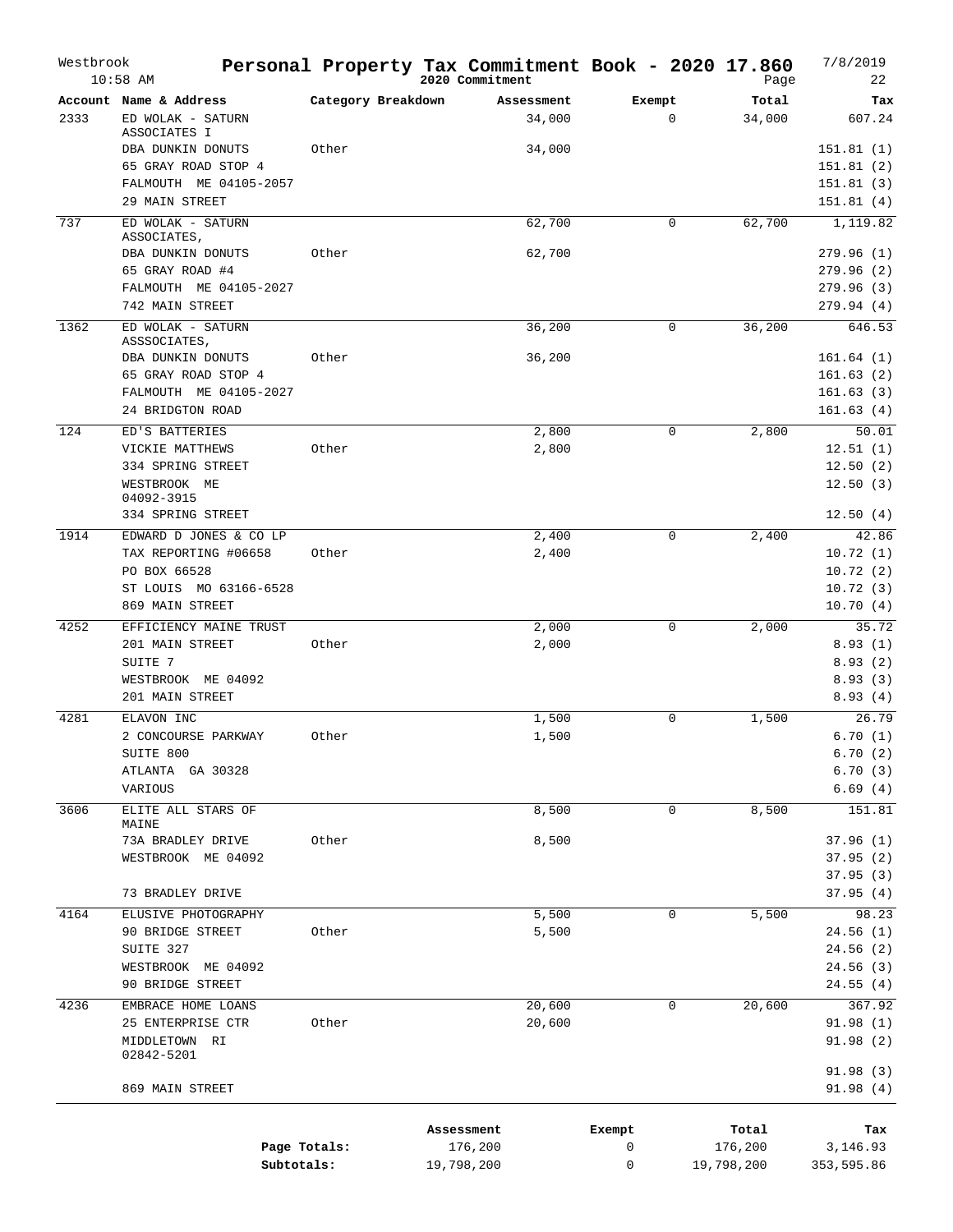| Westbrook | $10:58$ AM                                       |                    | Personal Property Tax Commitment Book - 2020 17.860<br>2020 Commitment |                       | Page           | 7/8/2019<br>23        |
|-----------|--------------------------------------------------|--------------------|------------------------------------------------------------------------|-----------------------|----------------|-----------------------|
| 2398      | Account Name & Address<br>EMERALD MANAGEMENT     | Category Breakdown | Assessment<br>4,600                                                    | Exempt<br>$\mathbf 0$ | Total<br>4,600 | Tax<br>82.16          |
|           | CORPORATION<br>DEBORAH K SHANGRAW<br>752 MAIN ST | Other              | 4,600                                                                  |                       |                | 20.54(1)<br>20.54(2)  |
|           | WESTBROOK ME 04092<br>752 MAIN STREET            |                    |                                                                        |                       |                | 20.54(3)<br>20.54(4)  |
| 4255      | ENSO LLC                                         |                    | 5,000                                                                  | 0                     | 5,000          | 89.30                 |
|           | 406 BRIDGTON ROAD                                | Other              | 5,000                                                                  |                       |                | 22.33(1)              |
|           | WESTBROOK ME 04092                               |                    |                                                                        |                       |                | 22.33(2)              |
|           |                                                  |                    |                                                                        |                       |                | 22.33(3)              |
|           | 406 BRIDGTON ROAD                                |                    |                                                                        |                       |                | 22.31(4)              |
| 973       | ENTERPRISE RENT-A-CAR<br>10 NAVIGATOR RD         | Other              | 113,200<br>113,200                                                     | 0                     | 113,200        | 2,021.75<br>505.44(1) |
|           | LONDONDERRY NH 03053                             |                    |                                                                        |                       |                | 505.44(2)             |
|           |                                                  |                    |                                                                        |                       |                | 505.44(3)             |
|           | 140 LARRABEE ROAD                                |                    |                                                                        |                       |                | 505.43(4)             |
| 3742      | ENVIROVANTAGE                                    |                    | 13,300                                                                 | 0                     | 13,300         | 237.54                |
|           | 629 CALEF HIGHWAY                                | Other              | 13,300                                                                 |                       |                | 59.39(1)              |
|           | EPPING NH 03042                                  |                    |                                                                        |                       |                | 59.39(2)              |
|           |                                                  |                    |                                                                        |                       |                | 59.39(3)              |
|           | 680 STROUDWATER STREET                           |                    |                                                                        |                       |                | 59.37(4)              |
| 3800      | ERIN FLETT<br>105 WOOD ROAD                      | Other              | 4,100<br>4,100                                                         | $\mathsf 0$           | 4,100          | 73.23                 |
|           | GORHAM ME 04038                                  |                    |                                                                        |                       |                | 18.31(1)<br>18.31(2)  |
|           |                                                  |                    |                                                                        |                       |                | 18.31(3)              |
|           | 90 BRIDGE STREET STE<br>440                      |                    |                                                                        |                       |                | 18.30(4)              |
| 131       | ERNIE'S CYCLE SHOP                               |                    | 4,700                                                                  | 0                     | 4,700          | 83.94                 |
|           | BRUCE J. WALLINGFORD                             | Other              | 4,700                                                                  |                       |                | 20.99(1)              |
|           | 105 CONANT STREET                                |                    |                                                                        |                       |                | 20.99(2)              |
|           | WESTBROOK ME 04092<br>105 CONANT STREET          |                    |                                                                        |                       |                | 20.99(3)<br>20.97(4)  |
|           |                                                  |                    |                                                                        | $\mathbf 0$           |                | 464.36                |
| 4045      | ESTETICA LLC<br>17 ASH STREET                    | Other              | 26,000<br>26,000                                                       |                       | 26,000         | 116.09(1)             |
|           | WESTBROOK ME 04092                               |                    |                                                                        |                       |                | 116.09(2)             |
|           |                                                  |                    |                                                                        |                       |                | 116.09(3)             |
|           | 17 ASH STREET                                    |                    |                                                                        |                       |                | 116.09(4)             |
| 3420      | EUPHORIA SALON SPA                               |                    | 2,800                                                                  | $\mathbf 0$           | 2,800          | 50.01                 |
|           | HOAI Q DOAN                                      | Other              | 2,800                                                                  |                       |                | 12.51(1)              |
|           | 51 MAIN STREET                                   |                    |                                                                        |                       |                | 12.50(2)              |
|           | WESTBROOK ME 04092<br>51 MAIN STREET             |                    |                                                                        |                       |                | 12.50(3)<br>12.50(4)  |
| 1891      | EVERGREEN BUILDING &                             |                    | 16,800                                                                 | 0                     | 16,800         | 300.05                |
|           | DESIGN IN                                        |                    |                                                                        |                       |                |                       |
|           | 185-C WARREN AVENUE                              | Other              | 16,800                                                                 |                       |                | 75.02(1)              |
|           | WESTBROOK ME 04092                               |                    |                                                                        |                       |                | 75.01(2)              |
|           | 185 WARREN AVENUE-C                              |                    |                                                                        |                       |                | 75.01(3)<br>75.01(4)  |
| 147       | EYE CARE & EYE WEAR CTR                          |                    | 143,200                                                                | 0                     | 143,200        | 2,557.55              |
|           | OF ME                                            |                    |                                                                        |                       |                |                       |
|           | DOUGLAS K. GAUUVREAU, O<br>D                     | Other              | 143,200                                                                |                       |                | 639.39(1)             |
|           | 151 MAIN STREET                                  |                    |                                                                        |                       |                | 639.39 (2)            |
|           | WESTBROOK ME 04092                               |                    |                                                                        |                       |                | 639.39(3)             |
|           | 151 MAIN STREET                                  |                    |                                                                        |                       |                | 639.38 (4)            |
|           |                                                  |                    |                                                                        |                       |                |                       |

|              | Assessment | Exempt | Total      | Tax        |
|--------------|------------|--------|------------|------------|
| Page Totals: | 333,700    |        | 333,700    | 5,959.89   |
| Subtotals:   | 20,131,900 |        | 20,131,900 | 359,555.75 |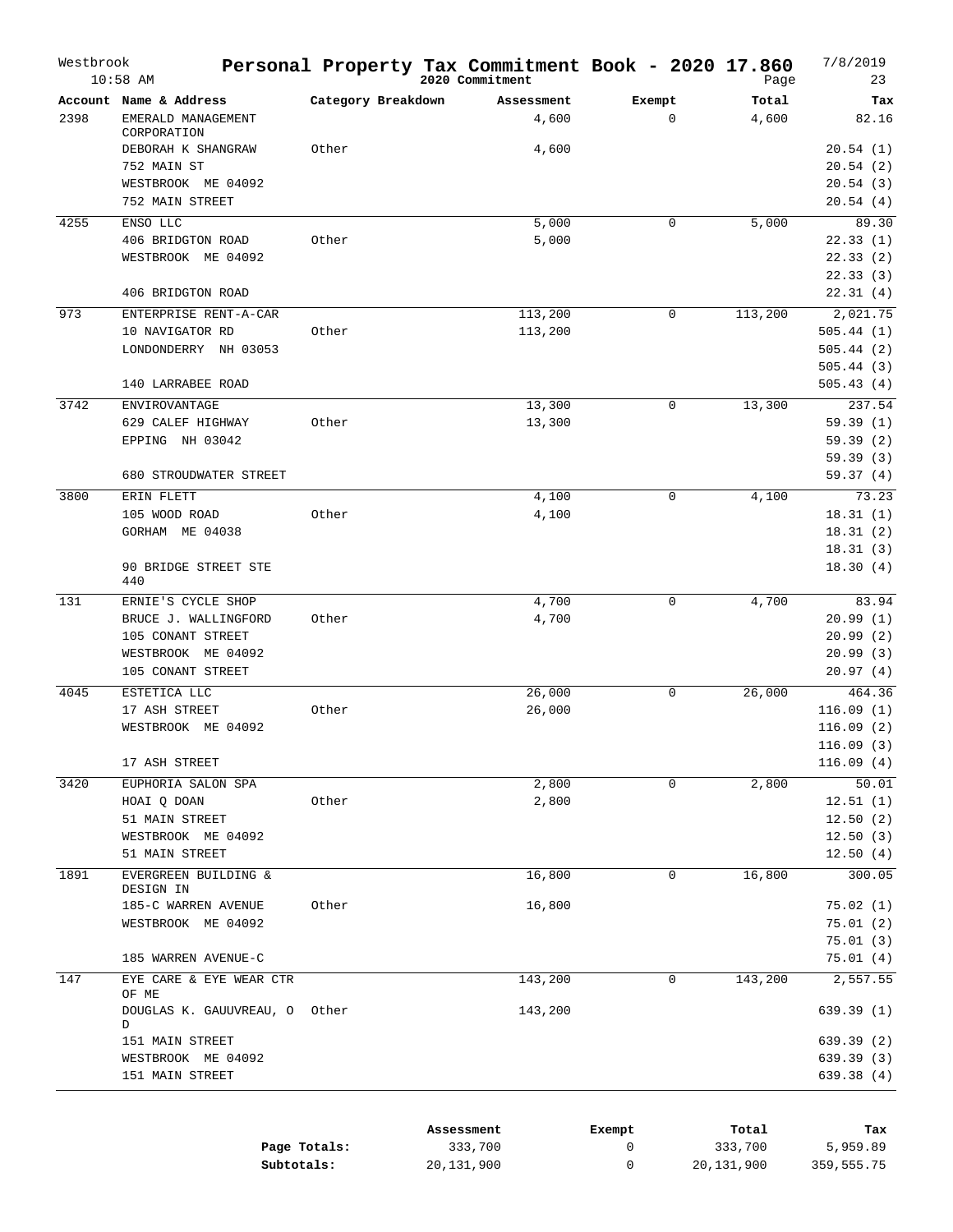| Westbrook | $10:58$ AM                                                                                   |                             | Personal Property Tax Commitment Book - 2020 17.860<br>2020 Commitment |                       | Page                           | 7/8/2019<br>24                                         |
|-----------|----------------------------------------------------------------------------------------------|-----------------------------|------------------------------------------------------------------------|-----------------------|--------------------------------|--------------------------------------------------------|
| 3897      | Account Name & Address<br>FAMILY AMUSEMENTS INC.<br>510 WARREN AVENUE<br>PORTLAND ME 04103   | Category Breakdown<br>Other | Assessment<br>91,400<br>91,400                                         | Exempt<br>$\mathbf 0$ | Total<br>91,400                | Tax<br>1,632.40<br>408.10(1)<br>408.10(2)<br>408.10(3) |
|           | 100 LARRABEE ROAD                                                                            |                             |                                                                        |                       |                                | 408.10(4)                                              |
| 2264      | FAMILY DOLLAR STORES,<br><b>INC</b>                                                          |                             | 78,300                                                                 | 0                     | 78,300                         | 1,398.44                                               |
|           | STORE # 23713<br>P.O. BOX 59365<br>SCHAUMBURG IL 60159<br>880 MAIN STREET                    | Other                       | 78,300                                                                 |                       |                                | 349.61(1)<br>349.61(2)<br>349.61(3)<br>349.61(4)       |
| 4151      | FAMILY SPORT AND SPINE                                                                       |                             | 3,700                                                                  | 0                     | 3,700                          | 66.08                                                  |
|           | <b>LLC</b><br>201 MAIN STREET<br>SUITE C<br>WESTBROOK ME 04092<br>201 MAIN STREET            | Other                       | 3,700                                                                  |                       |                                | 16.52(1)<br>16.52(2)<br>16.52(3)<br>16.52(4)           |
| 2415      | FD LLC                                                                                       |                             | 31,900                                                                 | 0                     | 31,900                         | 569.73                                                 |
|           | DBA FRIENDLY DISCOUNT<br>2 TREVINO CIRCLE<br>ANDOVER MA 01810<br>922 MAIN STREET             | Other                       | 31,900                                                                 |                       |                                | 142.44 (1)<br>142.43(2)<br>142.43(3)<br>142.43(4)      |
| 1595      | FEDERAL EXPRESS CORP                                                                         |                             | 2,600                                                                  | 0                     | 2,600                          | 46.44                                                  |
|           | V0585<br>C/O ALTUS GROUP US INC<br>21001 N. TATUM BLVD STE<br>$1630 - 6$<br>PHOENIX AZ 85050 | Other                       | 2,600                                                                  |                       |                                | 11.61(1)<br>11.61(2)<br>11.61(3)                       |
|           | DROP BOXES                                                                                   |                             |                                                                        |                       |                                | 11.61(4)                                               |
| 3401      | FINAL CUT<br>918 MAIN STREET<br>WESTBROOK ME 04092<br>918 MAIN STREET                        | Other                       | 4,000<br>4,000                                                         | $\mathbf 0$           | 4,000                          | 71.44<br>17.86(1)<br>17.86(2)<br>17.86(3)<br>17.86(4)  |
| 1445      | FIRST DATA MERCHANT                                                                          |                             | 6,300                                                                  | 0                     | 6,300                          | 112.52                                                 |
|           | SERVICES I<br>C/O RYAN LLC<br>PO BOX 4900<br>SCOTTSDALE AZ<br>85261-4900<br>VARIOUS          | Other                       | 6,300                                                                  |                       |                                | 28.13(1)<br>28.13(2)<br>28.13(3)<br>28.13(4)           |
| 3869      | FIRST FAMILY INSURANCE                                                                       |                             | 65,300                                                                 | $\mathbf 0$           | 65,300                         | 1,166.26                                               |
|           | 506 MAIN STREET<br>WESTBROOK ME 04092<br>506 MAIN STREET                                     | Other                       | 65,300                                                                 |                       |                                | 291.57(1)<br>291.57(2)<br>291.57(3)<br>291.55(4)       |
| 4104      | FLAHERTY GROUP                                                                               |                             | 11,000                                                                 | $\mathbf 0$           | 11,000                         | 196.46                                                 |
|           | 386 BRIDGTON ROAD<br>WESTBROOK ME 04092<br>386 BRIDGTON ROAD                                 | Other                       | 11,000                                                                 |                       |                                | 49.12 (1)<br>49.12 (2)<br>49.12 (3)<br>49.10 (4)       |
| 4055      | FOREST DEVELOPMENT LLC                                                                       |                             | 43,600                                                                 | 0                     | 43,600                         | 778.70                                                 |
|           | PO BOX 10426<br>PORTLAND ME 04104<br>84 WARREN AVENUE UNIT F                                 | Other                       | 43,600                                                                 |                       |                                | 194.68 (1)<br>194.68(2)<br>194.68(3)<br>194.66 (4)     |
|           |                                                                                              |                             |                                                                        |                       |                                |                                                        |
|           | Page Totals:<br>Subtotals:                                                                   |                             | Assessment<br>338,100<br>20,470,000                                    | Exempt<br>0<br>0      | Total<br>338,100<br>20,470,000 | Tax<br>6,038.47<br>365,594.22                          |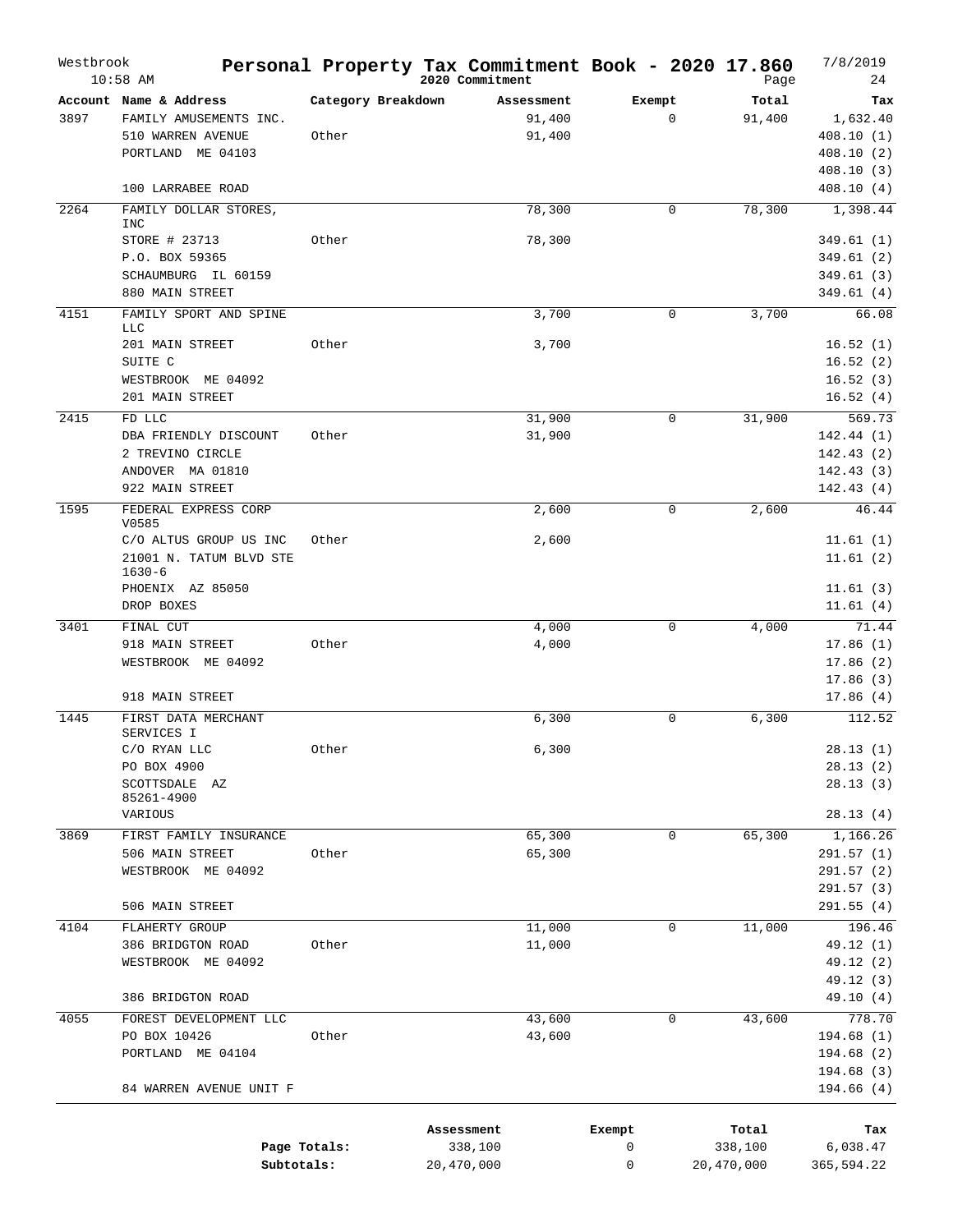| Westbrook | $10:58$ AM                             |                    | Personal Property Tax Commitment Book - 2020 17.860<br>2020 Commitment |             | Page         | 7/8/2019<br>25     |
|-----------|----------------------------------------|--------------------|------------------------------------------------------------------------|-------------|--------------|--------------------|
|           | Account Name & Address                 | Category Breakdown | Assessment                                                             | Exempt      | Total        | Tax                |
| 2303      | FRANCOEUR CONSTRUCTION<br><b>LLC</b>   |                    | 3,100                                                                  | $\mathbf 0$ | 3,100        | 55.37              |
|           | <b>JAMES FRANCOEUR</b>                 | Other              | 3,100                                                                  |             |              | 13.85(1)           |
|           | P O BOX 408                            |                    |                                                                        |             |              | 13.84(2)           |
|           | WESTBROOK ME 04098                     |                    |                                                                        |             |              | 13.84(3)           |
|           | 90 EAST BRIDGE STREET                  |                    |                                                                        |             |              | 13.84(4)           |
| 2598      | FREIGHTLINER OF MAINE                  |                    | 160,500                                                                | 0           | 160,500      | 2,866.53           |
|           | TRACY THIBODEAU                        | Other              | 160,500                                                                |             |              | 716.64(1)          |
|           | 422 PERRY ROAD                         |                    |                                                                        |             |              | 716.63(2)          |
|           | BANGOR ME 04401                        |                    |                                                                        |             |              | 716.63(3)          |
|           | 10 TERMINAL STREET                     |                    |                                                                        |             |              | 716.63(4)          |
| 1961      | FULL COURT PRESS INC                   |                    | 318,400                                                                | 0           | 318,400      | 5,686.62           |
|           | <b>JERRY SANDS</b>                     | Other              | 318,400                                                                |             |              | 1,421.66(1)        |
|           | 855 MAIN STREET STE 1                  |                    |                                                                        |             |              | 1,421.66(2)        |
|           | WESTBROOK ME 04092                     |                    |                                                                        |             |              | 1,421.66(3)        |
|           | 855 MAIN STREET                        |                    |                                                                        |             |              | 1,421.64(4)        |
|           |                                        |                    |                                                                        | 0           |              |                    |
| 3650      | GAFTEK LLC                             |                    | 2,900                                                                  |             | 2,900        | 51.79              |
|           | 160 PERRY ROAD                         | Other              | 2,900                                                                  |             |              | 12.95(1)           |
|           | BANGOR ME 04401                        |                    |                                                                        |             |              | 12.95(2)           |
|           |                                        |                    |                                                                        |             |              | 12.95(3)           |
| 1664      | 75 SCOTT DRIVE<br>GAGNE & SON CONCRETE |                    | 48,800                                                                 | $\mathbf 0$ | 48,800       | 12.94(4)<br>871.57 |
|           | BLOCK INC                              |                    |                                                                        |             |              |                    |
|           | 28 OLD RTE 27 RD                       | Other              | 48,800                                                                 |             |              | 217.90 (1)         |
|           | BELGRADE ME 04917-3708                 |                    |                                                                        |             |              | 217.89 (2)         |
|           |                                        |                    |                                                                        |             |              | 217.89 (3)         |
|           | 70 WARREN AVENUE                       |                    |                                                                        |             |              | 217.89(4)          |
| 3674      | GARAND AND ASSOCIATES<br>PA            |                    | 5,500                                                                  | $\Omega$    | 5,500        | 98.23              |
|           | 201 MAIN STREET                        | Other              | 5,500                                                                  |             |              | 24.56(1)           |
|           | SUITE A                                |                    |                                                                        |             |              | 24.56(2)           |
|           | WESTBROOK ME 04092                     |                    |                                                                        |             |              | 24.56(3)           |
|           | 201 MAIN STREET                        |                    |                                                                        |             |              | 24.55(4)           |
| 3159      | GATEWAY AUTO SALES                     |                    | 3,500                                                                  | 0           | 3,500        | 62.51              |
|           | 40 TERMINAL STREET                     | Other              | 3,500                                                                  |             |              | 15.63(1)           |
|           | WESTBROOK ME 04092                     |                    |                                                                        |             |              | 15.63(2)           |
|           |                                        |                    |                                                                        |             |              | 15.63(3)           |
|           | 696 STROUDWATER STREET                 |                    |                                                                        |             |              | 15.62(4)           |
| 4135      | GEIST STUDIO AND                       |                    | 5,500                                                                  | 0           | 5,500        | 98.23              |
|           | GALLERY                                |                    |                                                                        |             |              |                    |
|           | 90 BRIDGE STREET                       | Other              | 5,500                                                                  |             |              | 24.56(1)           |
|           | SUITE 434                              |                    |                                                                        |             |              | 24.56(2)           |
|           | WESTBROOK ME 04092                     |                    |                                                                        |             |              | 24.56(3)           |
|           | 90 BRIDGE STREET                       |                    |                                                                        |             |              | 24.55(4)           |
| 3404      | GENERAL LINEN SERVICE<br>CO INC        |                    | 20,000                                                                 | 0           | 20,000       | 357.20             |
|           | 75 CENTRE ROAD                         | Other              | 20,000                                                                 |             |              | 89.30 (1)          |
|           | SOMERSWORTH NH 03878                   |                    |                                                                        |             |              | 89.30 (2)          |
|           |                                        |                    |                                                                        |             |              | 89.30 (3)          |
|           | 88 SCOTT DRIVE                         |                    |                                                                        |             |              | 89.30 (4)          |
|           |                                        |                    |                                                                        |             |              |                    |
| 150       | GENUINE PARTS COMPANY<br><b>INC</b>    |                    | 1,113,200                                                              | 0           | 1,113,200    | 19,881.75          |
|           | DBA NAPA AUTO PARTS                    | Other              | 1,113,200                                                              |             |              | 4,970.44(1)        |
|           | PO BOX 4907                            |                    |                                                                        |             |              | 4,970.44 (2)       |
|           | NORCROSS GA 30091                      |                    |                                                                        |             |              | 4,970.44 (3)       |
|           | 180 LARRABEE ROAD                      |                    |                                                                        |             |              | 4,970.43(4)        |
|           |                                        |                    | Assessment                                                             | Exempt      | Total        | Tax                |
|           | Page Totals:                           |                    | 1,681,400                                                              | 0           | 1,681,400    | 30,029.80          |
|           | Subtotals:                             |                    | 22,151,400                                                             | 0           | 22, 151, 400 | 395,624.02         |
|           |                                        |                    |                                                                        |             |              |                    |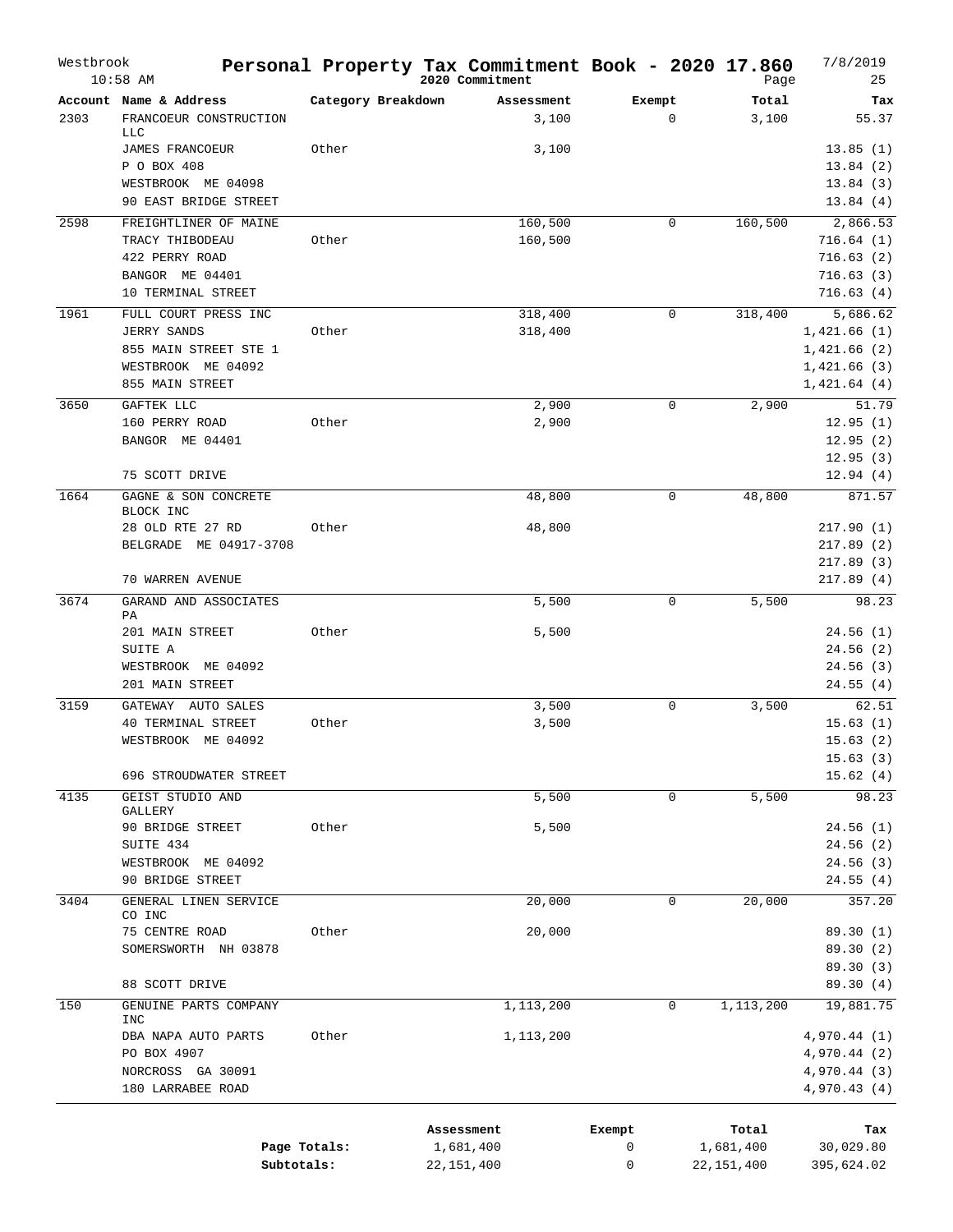| Westbrook | $10:58$ AM                               |                    | Personal Property Tax Commitment Book - 2020 17.860<br>2020 Commitment |             | Page    | 7/8/2019<br>26 |
|-----------|------------------------------------------|--------------------|------------------------------------------------------------------------|-------------|---------|----------------|
|           | Account Name & Address                   | Category Breakdown | Assessment                                                             | Exempt      | Total   | Tax            |
| 700       | GESSNER ENTERPRISES INC                  |                    | 43,400                                                                 | $\mathbf 0$ | 43,400  | 775.12         |
|           | MARK MOGREN                              | Other              | 43,400                                                                 |             |         | 193.78(1)      |
|           | 95 LARRABEE ROAD                         |                    |                                                                        |             |         | 193.78(2)      |
|           | WESTBROOK ME 04092                       |                    |                                                                        |             |         | 193.78(3)      |
|           | 95 LARRABEE ROAD                         |                    |                                                                        |             |         | 193.78(4)      |
| 1691      | GETCHELL BROTHERS INC                    |                    | 1,300                                                                  | $\mathbf 0$ | 1,300   | 23.22          |
|           | PO BOX 8                                 | Other              | 1,300                                                                  |             |         | 5.81(1)        |
|           | 1 UNION STREET                           |                    |                                                                        |             |         | 5.81(2)        |
|           | BREWER ME 04412-2017                     |                    |                                                                        |             |         | 5.81(3)        |
|           | VARIOUS                                  |                    |                                                                        |             |         | 5.79(4)        |
| 219       | GETTY REALTY CORP.                       |                    | 139,400                                                                | $\mathbf 0$ | 139,400 | 2,489.68       |
|           | TWO JERICHO PLAZA                        | Other              | 139,400                                                                |             |         | 622.42(1)      |
|           | SUITE 110                                |                    |                                                                        |             |         | 622.42(2)      |
|           | JERICHO NY 11753                         |                    |                                                                        |             |         | 622.42(3)      |
|           | 161 BRIDGTON ROAD                        |                    |                                                                        |             |         | 622.42(4)      |
| 4108      | GIA-BAO LLC                              |                    | 19,600                                                                 | 0           | 19,600  | 350.06         |
|           | 1 CUMBERLAND STREET                      | Other              | 19,600                                                                 |             |         | 87.52(1)       |
|           | WESTBROOK ME 04092                       |                    |                                                                        |             |         | 87.52(2)       |
|           |                                          |                    |                                                                        |             |         | 87.52(3)       |
|           | 1 CUMBERLAND STREET                      |                    |                                                                        |             |         | 87.50(4)       |
| 2274      | GLASS & MIRROR SERVICES<br>INC           |                    | 6,100                                                                  | $\mathbf 0$ | 6,100   | 108.95         |
|           | GERALD P GUITARD                         | Other              | 6,100                                                                  |             |         | 27.24(1)       |
|           | 47 BRIDGTON ROAD                         |                    |                                                                        |             |         | 27.24(2)       |
|           | WESTBROOK ME 04092                       |                    |                                                                        |             |         | 27.24(3)       |
|           | 47 BRIDGTON ROAD                         |                    |                                                                        |             |         | 27.23(4)       |
| 306       | GLASS OPERATING LLC                      |                    | 14,100                                                                 | 0           | 14,100  | 251.83         |
|           | DBA PORTLAND GLASS #357 Other            |                    | 14,100                                                                 |             |         | 62.96(1)       |
|           | PO BOX 3146                              |                    |                                                                        |             |         | 62.96(2)       |
|           | WACO TX 76707                            |                    |                                                                        |             |         | 62.96(3)       |
|           | 865 SPRING STREET                        |                    |                                                                        |             |         | 62.95(4)       |
| 1965      | <b>GLASS TECHNOLOGY</b><br>WINDSHIELD RE |                    | 2,300                                                                  | $\mathbf 0$ | 2,300   | 41.08          |
|           | DAVID E MARROTTE                         | Other              | 2,300                                                                  |             |         | 10.27(1)       |
|           | P O BOX 173                              |                    |                                                                        |             |         | 10.27(2)       |
|           | WESTBROOK ME 04098                       |                    |                                                                        |             |         | 10.27(3)       |
|           | MOBILE REPAIR                            |                    |                                                                        |             |         | 10.27(4)       |
| 2139      | GLB CONSTRUCTION                         |                    | 26,700                                                                 | $\mathbf 0$ | 26,700  | 476.86         |
|           | GEORGE BARSTOW III                       | Other              | 26,700                                                                 |             |         | 119.22(1)      |
|           | 235 CONANT STREET                        |                    |                                                                        |             |         | 119.22(2)      |
|           | WESTBROOK ME 04092                       |                    |                                                                        |             |         | 119.22(3)      |
|           | 235 CONANT STREET                        |                    |                                                                        |             |         | 119.20(4)      |
| 4297      | GLOBAL KEG RENTAL LLC                    |                    | 367,700                                                                | 0           | 367,700 | 6,567.12       |
|           | PO BOX 52307                             | Other              | 367,700                                                                |             |         | 1,641.78(1)    |
|           | ATLANTA GA 30355                         |                    |                                                                        |             |         | 1,641.78(2)    |
|           |                                          |                    |                                                                        |             |         | 1,641.78(3)    |
|           | VARIOUS                                  |                    |                                                                        |             |         | 1,641.78(4)    |
| 3708      | GM-DI LEASING<br>CORPORATION             |                    | 11,400                                                                 | 0           | 11,400  | 203.60         |
|           | C/O RYAN LLC DEPT # 851 Other            |                    | 11,400                                                                 |             |         | 50.90(1)       |
|           | PO BOX 460169                            |                    |                                                                        |             |         | 50.90(2)       |
|           | HOUSTON<br>TX 77056                      |                    |                                                                        |             |         | 50.90(3)       |
|           | VARIOUS                                  |                    |                                                                        |             |         | 50.90(4)       |
|           |                                          |                    |                                                                        |             |         |                |

|              | Assessment | Exempt | Total      | Tax        |
|--------------|------------|--------|------------|------------|
| Page Totals: | 632,000    |        | 632,000    | 11,287.52  |
| Subtotals:   | 22,783,400 |        | 22,783,400 | 406,911.54 |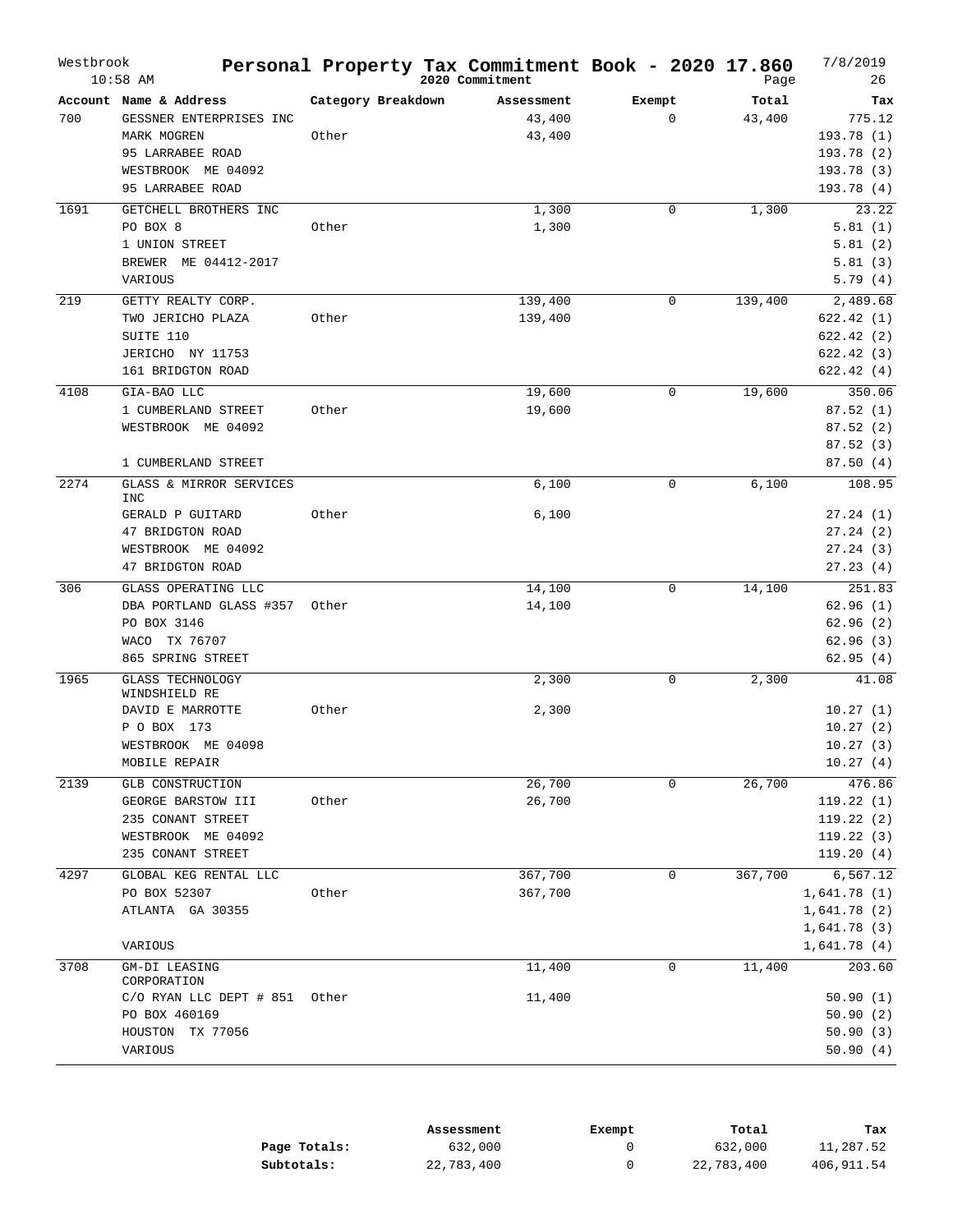| Account Name & Address<br>Category Breakdown<br>Total<br>Assessment<br>Exempt<br>Tax<br><b>GOLF GREEN LLC</b><br>29,600<br>$\mathbf 0$<br>29,600<br>528.66<br>4111<br>264 LOWER GUINEA ROAD<br>Other<br>29,600<br>132.17(1)<br>LEBANON ME 04027<br>132.17(2)<br>132.17(3)<br>216 LINCOLN STREET<br>132.15(4)<br>3864<br>GOOD PRICE AUTO GLASS<br>5,000<br>5,000<br>89.30<br>$\mathbf 0$<br>631 BRIDGTON RD<br>Other<br>5,000<br>22.33(1)<br>22.33(2)<br>WESTBROOK ME 04092<br>22.33(3)<br>22.31(4)<br>629 BRIDGTON ROAD<br>269.69<br>3379<br>15,100<br>15,100<br>GOOD THINGS VARIETY<br>0<br>67.43(1)<br>113 SACO STREET<br>Other<br>15,100<br>67.42(2)<br>WESTBROOK ME 04092<br>67.42(3)<br>113 SACO STREET<br>67.42(4)<br>3853<br>17.86<br>GOODFELLAS BARBER SHOP<br>1,000<br>0<br>1,000<br>4.47(1)<br>581 BRIDGTON ROAD<br>Other<br>1,000<br>WESTBROOK ME 04092<br>4.47(2)<br>4.47(3)<br>581 BRIDGTON ROAD<br>4.45(4)<br>154<br>14,789.87<br>GOODYEAR TIRE (FKA<br>828,100<br>0<br>828,100<br>WINGFOOT)<br>Other<br>828,100<br>3,697.47(1)<br>C/O RYAN LLC<br>PO BOX 4900 DEPT 220<br>3,697.47(2)<br>SCOTTSDALE AZ 85261<br>3,697.47(3)<br>39 THOMAS DRIVE<br>3,697.46(4)<br>3787<br>1,900<br>GORDON FLESCH COMPANY,<br>0<br>1,900<br>33.93<br><b>INC</b><br>2675 RESEARCH PARK<br>Other<br>1,900<br>8.49(1)<br>DRIVE<br>8.48(2)<br>MADISON WI 53711<br>8.48(3)<br>8.48(4)<br>VARIOUS<br>37,500<br>37,500<br>669.75<br>4287<br>GORHAM SAVINGS BANK<br>0<br>10 WENTWORTH DRIVE<br>Other<br>167.44(1)<br>37,500<br>GORHAM ME 04038<br>167.44(2)<br>167.44 (3)<br>167.43(4)<br>742 MAIN STREET<br>4216<br>GRANT PROPERTY SERVICES<br>3,700<br>0<br>3,700<br>66.08<br>1083 BRIDGTON RD<br>3,700<br>16.52(1)<br>Other<br>WESTBROOK ME 04092<br>16.52(2)<br>16.52(3)<br>6 DISTRICT DRIVE<br>16.52(4)<br>341<br>1,346.64<br>GRAYHAWK LEASING LLC<br>75,400<br>0<br>75,400<br>75,400<br>336.66(1)<br>1412 MAIN STREET<br>Other<br>SUITE 1500<br>336.66(2)<br>DALLAS TX 75202<br>336.66(3)<br>VARIOUS<br>336.66(4)<br>4049<br>GREAT FALLS MARKETING<br>62,200<br>1,110.89<br>0<br>62,200<br>LLC<br>62,200<br>121 MILL ST<br>277.73(1)<br>Other<br>AUBURN ME 04210<br>277.72 (2)<br>277.72 (3)<br>277.72 (4)<br>860 SPRING STREET | Westbrook | $10:58$ AM | Personal Property Tax Commitment Book - 2020 17.860<br>2020 Commitment | Page | 7/8/2019<br>27 |
|----------------------------------------------------------------------------------------------------------------------------------------------------------------------------------------------------------------------------------------------------------------------------------------------------------------------------------------------------------------------------------------------------------------------------------------------------------------------------------------------------------------------------------------------------------------------------------------------------------------------------------------------------------------------------------------------------------------------------------------------------------------------------------------------------------------------------------------------------------------------------------------------------------------------------------------------------------------------------------------------------------------------------------------------------------------------------------------------------------------------------------------------------------------------------------------------------------------------------------------------------------------------------------------------------------------------------------------------------------------------------------------------------------------------------------------------------------------------------------------------------------------------------------------------------------------------------------------------------------------------------------------------------------------------------------------------------------------------------------------------------------------------------------------------------------------------------------------------------------------------------------------------------------------------------------------------------------------------------------------------------------------------------------------------------------------------------------------------------------------------------------------------------------------------------------------------------------------------------|-----------|------------|------------------------------------------------------------------------|------|----------------|
|                                                                                                                                                                                                                                                                                                                                                                                                                                                                                                                                                                                                                                                                                                                                                                                                                                                                                                                                                                                                                                                                                                                                                                                                                                                                                                                                                                                                                                                                                                                                                                                                                                                                                                                                                                                                                                                                                                                                                                                                                                                                                                                                                                                                                            |           |            |                                                                        |      |                |
|                                                                                                                                                                                                                                                                                                                                                                                                                                                                                                                                                                                                                                                                                                                                                                                                                                                                                                                                                                                                                                                                                                                                                                                                                                                                                                                                                                                                                                                                                                                                                                                                                                                                                                                                                                                                                                                                                                                                                                                                                                                                                                                                                                                                                            |           |            |                                                                        |      |                |
|                                                                                                                                                                                                                                                                                                                                                                                                                                                                                                                                                                                                                                                                                                                                                                                                                                                                                                                                                                                                                                                                                                                                                                                                                                                                                                                                                                                                                                                                                                                                                                                                                                                                                                                                                                                                                                                                                                                                                                                                                                                                                                                                                                                                                            |           |            |                                                                        |      |                |
|                                                                                                                                                                                                                                                                                                                                                                                                                                                                                                                                                                                                                                                                                                                                                                                                                                                                                                                                                                                                                                                                                                                                                                                                                                                                                                                                                                                                                                                                                                                                                                                                                                                                                                                                                                                                                                                                                                                                                                                                                                                                                                                                                                                                                            |           |            |                                                                        |      |                |
|                                                                                                                                                                                                                                                                                                                                                                                                                                                                                                                                                                                                                                                                                                                                                                                                                                                                                                                                                                                                                                                                                                                                                                                                                                                                                                                                                                                                                                                                                                                                                                                                                                                                                                                                                                                                                                                                                                                                                                                                                                                                                                                                                                                                                            |           |            |                                                                        |      |                |
|                                                                                                                                                                                                                                                                                                                                                                                                                                                                                                                                                                                                                                                                                                                                                                                                                                                                                                                                                                                                                                                                                                                                                                                                                                                                                                                                                                                                                                                                                                                                                                                                                                                                                                                                                                                                                                                                                                                                                                                                                                                                                                                                                                                                                            |           |            |                                                                        |      |                |
|                                                                                                                                                                                                                                                                                                                                                                                                                                                                                                                                                                                                                                                                                                                                                                                                                                                                                                                                                                                                                                                                                                                                                                                                                                                                                                                                                                                                                                                                                                                                                                                                                                                                                                                                                                                                                                                                                                                                                                                                                                                                                                                                                                                                                            |           |            |                                                                        |      |                |
|                                                                                                                                                                                                                                                                                                                                                                                                                                                                                                                                                                                                                                                                                                                                                                                                                                                                                                                                                                                                                                                                                                                                                                                                                                                                                                                                                                                                                                                                                                                                                                                                                                                                                                                                                                                                                                                                                                                                                                                                                                                                                                                                                                                                                            |           |            |                                                                        |      |                |
|                                                                                                                                                                                                                                                                                                                                                                                                                                                                                                                                                                                                                                                                                                                                                                                                                                                                                                                                                                                                                                                                                                                                                                                                                                                                                                                                                                                                                                                                                                                                                                                                                                                                                                                                                                                                                                                                                                                                                                                                                                                                                                                                                                                                                            |           |            |                                                                        |      |                |
|                                                                                                                                                                                                                                                                                                                                                                                                                                                                                                                                                                                                                                                                                                                                                                                                                                                                                                                                                                                                                                                                                                                                                                                                                                                                                                                                                                                                                                                                                                                                                                                                                                                                                                                                                                                                                                                                                                                                                                                                                                                                                                                                                                                                                            |           |            |                                                                        |      |                |
|                                                                                                                                                                                                                                                                                                                                                                                                                                                                                                                                                                                                                                                                                                                                                                                                                                                                                                                                                                                                                                                                                                                                                                                                                                                                                                                                                                                                                                                                                                                                                                                                                                                                                                                                                                                                                                                                                                                                                                                                                                                                                                                                                                                                                            |           |            |                                                                        |      |                |
|                                                                                                                                                                                                                                                                                                                                                                                                                                                                                                                                                                                                                                                                                                                                                                                                                                                                                                                                                                                                                                                                                                                                                                                                                                                                                                                                                                                                                                                                                                                                                                                                                                                                                                                                                                                                                                                                                                                                                                                                                                                                                                                                                                                                                            |           |            |                                                                        |      |                |
|                                                                                                                                                                                                                                                                                                                                                                                                                                                                                                                                                                                                                                                                                                                                                                                                                                                                                                                                                                                                                                                                                                                                                                                                                                                                                                                                                                                                                                                                                                                                                                                                                                                                                                                                                                                                                                                                                                                                                                                                                                                                                                                                                                                                                            |           |            |                                                                        |      |                |
|                                                                                                                                                                                                                                                                                                                                                                                                                                                                                                                                                                                                                                                                                                                                                                                                                                                                                                                                                                                                                                                                                                                                                                                                                                                                                                                                                                                                                                                                                                                                                                                                                                                                                                                                                                                                                                                                                                                                                                                                                                                                                                                                                                                                                            |           |            |                                                                        |      |                |
|                                                                                                                                                                                                                                                                                                                                                                                                                                                                                                                                                                                                                                                                                                                                                                                                                                                                                                                                                                                                                                                                                                                                                                                                                                                                                                                                                                                                                                                                                                                                                                                                                                                                                                                                                                                                                                                                                                                                                                                                                                                                                                                                                                                                                            |           |            |                                                                        |      |                |
|                                                                                                                                                                                                                                                                                                                                                                                                                                                                                                                                                                                                                                                                                                                                                                                                                                                                                                                                                                                                                                                                                                                                                                                                                                                                                                                                                                                                                                                                                                                                                                                                                                                                                                                                                                                                                                                                                                                                                                                                                                                                                                                                                                                                                            |           |            |                                                                        |      |                |
|                                                                                                                                                                                                                                                                                                                                                                                                                                                                                                                                                                                                                                                                                                                                                                                                                                                                                                                                                                                                                                                                                                                                                                                                                                                                                                                                                                                                                                                                                                                                                                                                                                                                                                                                                                                                                                                                                                                                                                                                                                                                                                                                                                                                                            |           |            |                                                                        |      |                |
|                                                                                                                                                                                                                                                                                                                                                                                                                                                                                                                                                                                                                                                                                                                                                                                                                                                                                                                                                                                                                                                                                                                                                                                                                                                                                                                                                                                                                                                                                                                                                                                                                                                                                                                                                                                                                                                                                                                                                                                                                                                                                                                                                                                                                            |           |            |                                                                        |      |                |
|                                                                                                                                                                                                                                                                                                                                                                                                                                                                                                                                                                                                                                                                                                                                                                                                                                                                                                                                                                                                                                                                                                                                                                                                                                                                                                                                                                                                                                                                                                                                                                                                                                                                                                                                                                                                                                                                                                                                                                                                                                                                                                                                                                                                                            |           |            |                                                                        |      |                |
|                                                                                                                                                                                                                                                                                                                                                                                                                                                                                                                                                                                                                                                                                                                                                                                                                                                                                                                                                                                                                                                                                                                                                                                                                                                                                                                                                                                                                                                                                                                                                                                                                                                                                                                                                                                                                                                                                                                                                                                                                                                                                                                                                                                                                            |           |            |                                                                        |      |                |
|                                                                                                                                                                                                                                                                                                                                                                                                                                                                                                                                                                                                                                                                                                                                                                                                                                                                                                                                                                                                                                                                                                                                                                                                                                                                                                                                                                                                                                                                                                                                                                                                                                                                                                                                                                                                                                                                                                                                                                                                                                                                                                                                                                                                                            |           |            |                                                                        |      |                |
|                                                                                                                                                                                                                                                                                                                                                                                                                                                                                                                                                                                                                                                                                                                                                                                                                                                                                                                                                                                                                                                                                                                                                                                                                                                                                                                                                                                                                                                                                                                                                                                                                                                                                                                                                                                                                                                                                                                                                                                                                                                                                                                                                                                                                            |           |            |                                                                        |      |                |
|                                                                                                                                                                                                                                                                                                                                                                                                                                                                                                                                                                                                                                                                                                                                                                                                                                                                                                                                                                                                                                                                                                                                                                                                                                                                                                                                                                                                                                                                                                                                                                                                                                                                                                                                                                                                                                                                                                                                                                                                                                                                                                                                                                                                                            |           |            |                                                                        |      |                |
|                                                                                                                                                                                                                                                                                                                                                                                                                                                                                                                                                                                                                                                                                                                                                                                                                                                                                                                                                                                                                                                                                                                                                                                                                                                                                                                                                                                                                                                                                                                                                                                                                                                                                                                                                                                                                                                                                                                                                                                                                                                                                                                                                                                                                            |           |            |                                                                        |      |                |
|                                                                                                                                                                                                                                                                                                                                                                                                                                                                                                                                                                                                                                                                                                                                                                                                                                                                                                                                                                                                                                                                                                                                                                                                                                                                                                                                                                                                                                                                                                                                                                                                                                                                                                                                                                                                                                                                                                                                                                                                                                                                                                                                                                                                                            |           |            |                                                                        |      |                |
|                                                                                                                                                                                                                                                                                                                                                                                                                                                                                                                                                                                                                                                                                                                                                                                                                                                                                                                                                                                                                                                                                                                                                                                                                                                                                                                                                                                                                                                                                                                                                                                                                                                                                                                                                                                                                                                                                                                                                                                                                                                                                                                                                                                                                            |           |            |                                                                        |      |                |
|                                                                                                                                                                                                                                                                                                                                                                                                                                                                                                                                                                                                                                                                                                                                                                                                                                                                                                                                                                                                                                                                                                                                                                                                                                                                                                                                                                                                                                                                                                                                                                                                                                                                                                                                                                                                                                                                                                                                                                                                                                                                                                                                                                                                                            |           |            |                                                                        |      |                |
|                                                                                                                                                                                                                                                                                                                                                                                                                                                                                                                                                                                                                                                                                                                                                                                                                                                                                                                                                                                                                                                                                                                                                                                                                                                                                                                                                                                                                                                                                                                                                                                                                                                                                                                                                                                                                                                                                                                                                                                                                                                                                                                                                                                                                            |           |            |                                                                        |      |                |
|                                                                                                                                                                                                                                                                                                                                                                                                                                                                                                                                                                                                                                                                                                                                                                                                                                                                                                                                                                                                                                                                                                                                                                                                                                                                                                                                                                                                                                                                                                                                                                                                                                                                                                                                                                                                                                                                                                                                                                                                                                                                                                                                                                                                                            |           |            |                                                                        |      |                |
|                                                                                                                                                                                                                                                                                                                                                                                                                                                                                                                                                                                                                                                                                                                                                                                                                                                                                                                                                                                                                                                                                                                                                                                                                                                                                                                                                                                                                                                                                                                                                                                                                                                                                                                                                                                                                                                                                                                                                                                                                                                                                                                                                                                                                            |           |            |                                                                        |      |                |
|                                                                                                                                                                                                                                                                                                                                                                                                                                                                                                                                                                                                                                                                                                                                                                                                                                                                                                                                                                                                                                                                                                                                                                                                                                                                                                                                                                                                                                                                                                                                                                                                                                                                                                                                                                                                                                                                                                                                                                                                                                                                                                                                                                                                                            |           |            |                                                                        |      |                |
|                                                                                                                                                                                                                                                                                                                                                                                                                                                                                                                                                                                                                                                                                                                                                                                                                                                                                                                                                                                                                                                                                                                                                                                                                                                                                                                                                                                                                                                                                                                                                                                                                                                                                                                                                                                                                                                                                                                                                                                                                                                                                                                                                                                                                            |           |            |                                                                        |      |                |
|                                                                                                                                                                                                                                                                                                                                                                                                                                                                                                                                                                                                                                                                                                                                                                                                                                                                                                                                                                                                                                                                                                                                                                                                                                                                                                                                                                                                                                                                                                                                                                                                                                                                                                                                                                                                                                                                                                                                                                                                                                                                                                                                                                                                                            |           |            |                                                                        |      |                |
|                                                                                                                                                                                                                                                                                                                                                                                                                                                                                                                                                                                                                                                                                                                                                                                                                                                                                                                                                                                                                                                                                                                                                                                                                                                                                                                                                                                                                                                                                                                                                                                                                                                                                                                                                                                                                                                                                                                                                                                                                                                                                                                                                                                                                            |           |            |                                                                        |      |                |
|                                                                                                                                                                                                                                                                                                                                                                                                                                                                                                                                                                                                                                                                                                                                                                                                                                                                                                                                                                                                                                                                                                                                                                                                                                                                                                                                                                                                                                                                                                                                                                                                                                                                                                                                                                                                                                                                                                                                                                                                                                                                                                                                                                                                                            |           |            |                                                                        |      |                |
|                                                                                                                                                                                                                                                                                                                                                                                                                                                                                                                                                                                                                                                                                                                                                                                                                                                                                                                                                                                                                                                                                                                                                                                                                                                                                                                                                                                                                                                                                                                                                                                                                                                                                                                                                                                                                                                                                                                                                                                                                                                                                                                                                                                                                            |           |            |                                                                        |      |                |
|                                                                                                                                                                                                                                                                                                                                                                                                                                                                                                                                                                                                                                                                                                                                                                                                                                                                                                                                                                                                                                                                                                                                                                                                                                                                                                                                                                                                                                                                                                                                                                                                                                                                                                                                                                                                                                                                                                                                                                                                                                                                                                                                                                                                                            |           |            |                                                                        |      |                |
|                                                                                                                                                                                                                                                                                                                                                                                                                                                                                                                                                                                                                                                                                                                                                                                                                                                                                                                                                                                                                                                                                                                                                                                                                                                                                                                                                                                                                                                                                                                                                                                                                                                                                                                                                                                                                                                                                                                                                                                                                                                                                                                                                                                                                            |           |            |                                                                        |      |                |
|                                                                                                                                                                                                                                                                                                                                                                                                                                                                                                                                                                                                                                                                                                                                                                                                                                                                                                                                                                                                                                                                                                                                                                                                                                                                                                                                                                                                                                                                                                                                                                                                                                                                                                                                                                                                                                                                                                                                                                                                                                                                                                                                                                                                                            |           |            |                                                                        |      |                |
|                                                                                                                                                                                                                                                                                                                                                                                                                                                                                                                                                                                                                                                                                                                                                                                                                                                                                                                                                                                                                                                                                                                                                                                                                                                                                                                                                                                                                                                                                                                                                                                                                                                                                                                                                                                                                                                                                                                                                                                                                                                                                                                                                                                                                            |           |            |                                                                        |      |                |
|                                                                                                                                                                                                                                                                                                                                                                                                                                                                                                                                                                                                                                                                                                                                                                                                                                                                                                                                                                                                                                                                                                                                                                                                                                                                                                                                                                                                                                                                                                                                                                                                                                                                                                                                                                                                                                                                                                                                                                                                                                                                                                                                                                                                                            |           |            |                                                                        |      |                |
|                                                                                                                                                                                                                                                                                                                                                                                                                                                                                                                                                                                                                                                                                                                                                                                                                                                                                                                                                                                                                                                                                                                                                                                                                                                                                                                                                                                                                                                                                                                                                                                                                                                                                                                                                                                                                                                                                                                                                                                                                                                                                                                                                                                                                            |           |            |                                                                        |      |                |
|                                                                                                                                                                                                                                                                                                                                                                                                                                                                                                                                                                                                                                                                                                                                                                                                                                                                                                                                                                                                                                                                                                                                                                                                                                                                                                                                                                                                                                                                                                                                                                                                                                                                                                                                                                                                                                                                                                                                                                                                                                                                                                                                                                                                                            |           |            |                                                                        |      |                |
|                                                                                                                                                                                                                                                                                                                                                                                                                                                                                                                                                                                                                                                                                                                                                                                                                                                                                                                                                                                                                                                                                                                                                                                                                                                                                                                                                                                                                                                                                                                                                                                                                                                                                                                                                                                                                                                                                                                                                                                                                                                                                                                                                                                                                            |           |            |                                                                        |      |                |
|                                                                                                                                                                                                                                                                                                                                                                                                                                                                                                                                                                                                                                                                                                                                                                                                                                                                                                                                                                                                                                                                                                                                                                                                                                                                                                                                                                                                                                                                                                                                                                                                                                                                                                                                                                                                                                                                                                                                                                                                                                                                                                                                                                                                                            |           |            |                                                                        |      |                |
|                                                                                                                                                                                                                                                                                                                                                                                                                                                                                                                                                                                                                                                                                                                                                                                                                                                                                                                                                                                                                                                                                                                                                                                                                                                                                                                                                                                                                                                                                                                                                                                                                                                                                                                                                                                                                                                                                                                                                                                                                                                                                                                                                                                                                            |           |            |                                                                        |      |                |
|                                                                                                                                                                                                                                                                                                                                                                                                                                                                                                                                                                                                                                                                                                                                                                                                                                                                                                                                                                                                                                                                                                                                                                                                                                                                                                                                                                                                                                                                                                                                                                                                                                                                                                                                                                                                                                                                                                                                                                                                                                                                                                                                                                                                                            |           |            |                                                                        |      |                |
|                                                                                                                                                                                                                                                                                                                                                                                                                                                                                                                                                                                                                                                                                                                                                                                                                                                                                                                                                                                                                                                                                                                                                                                                                                                                                                                                                                                                                                                                                                                                                                                                                                                                                                                                                                                                                                                                                                                                                                                                                                                                                                                                                                                                                            |           |            |                                                                        |      |                |
|                                                                                                                                                                                                                                                                                                                                                                                                                                                                                                                                                                                                                                                                                                                                                                                                                                                                                                                                                                                                                                                                                                                                                                                                                                                                                                                                                                                                                                                                                                                                                                                                                                                                                                                                                                                                                                                                                                                                                                                                                                                                                                                                                                                                                            |           |            |                                                                        |      |                |
|                                                                                                                                                                                                                                                                                                                                                                                                                                                                                                                                                                                                                                                                                                                                                                                                                                                                                                                                                                                                                                                                                                                                                                                                                                                                                                                                                                                                                                                                                                                                                                                                                                                                                                                                                                                                                                                                                                                                                                                                                                                                                                                                                                                                                            |           |            |                                                                        |      |                |
|                                                                                                                                                                                                                                                                                                                                                                                                                                                                                                                                                                                                                                                                                                                                                                                                                                                                                                                                                                                                                                                                                                                                                                                                                                                                                                                                                                                                                                                                                                                                                                                                                                                                                                                                                                                                                                                                                                                                                                                                                                                                                                                                                                                                                            |           |            |                                                                        |      |                |

|              | Assessment | Exempt | Total      | тах        |
|--------------|------------|--------|------------|------------|
| Page Totals: | 1,059,500  |        | 1,059,500  | 18,922.67  |
| Subtotals:   | 23,842,900 |        | 23,842,900 | 425,834.21 |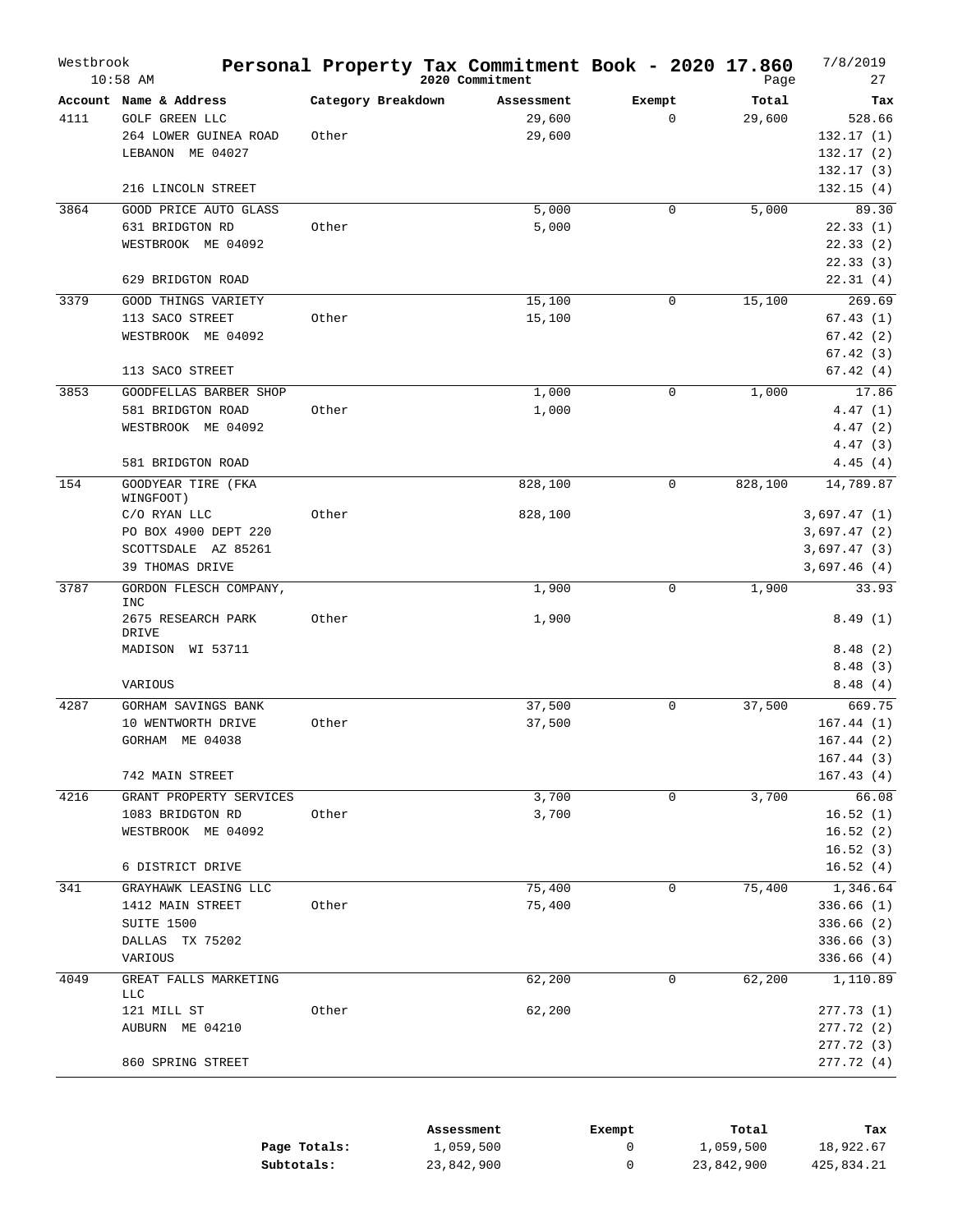| Westbrook | $10:58$ AM                               |                    | Personal Property Tax Commitment Book - 2020 17.860<br>2020 Commitment |             | Page   | 7/8/2019<br>28          |
|-----------|------------------------------------------|--------------------|------------------------------------------------------------------------|-------------|--------|-------------------------|
|           | Account Name & Address                   | Category Breakdown | Assessment                                                             | Exempt      | Total  | Tax                     |
| 4062      | GREAT SCOTT FAMILY<br><b>DINER</b>       |                    | 6,000                                                                  | $\mathbf 0$ | 6,000  | 107.16                  |
|           | 86 EMERSON DRIVE                         | Other              | 6,000                                                                  |             |        | 26.79(1)                |
|           | WINDHAM ME 04062                         |                    |                                                                        |             |        | 26.79(2)                |
|           |                                          |                    |                                                                        |             |        | 26.79(3)                |
|           | 1557 BRIDGTON ROAD                       |                    |                                                                        |             |        | 26.79(4)                |
| 1815      | GREATAMERICA FINANCIAL<br><b>SERVICE</b> |                    | 24,300                                                                 | 0           | 24,300 | 434.00                  |
|           | 625 1ST STREET SE                        | Other              | 24,300                                                                 |             |        | 108.50(1)               |
|           | CEDAR RAPIDS IA 52401                    |                    |                                                                        |             |        | 108.50(2)               |
|           |                                          |                    |                                                                        |             |        | 108.50(3)               |
|           | VARIOUS                                  |                    |                                                                        |             |        | 108.50(4)               |
| 3482      | GREATER PORTLAND<br>JAZZERCISE           |                    | 1,600                                                                  | $\mathbf 0$ | 1,600  | 28.58                   |
|           | WENDY LEBLANC                            | Other              | 1,600                                                                  |             |        | 7.15(1)                 |
|           | 11 ROBIN CIRCLE                          |                    |                                                                        |             |        | 7.15(2)                 |
|           | BIDDEFORD ME 04005                       |                    |                                                                        |             |        | 7.15(3)                 |
|           | 90 BRIDGE STREET STE<br>325              |                    |                                                                        |             |        | 7.13(4)                 |
| 1753      | GREATER PORTLAND SCHOOL<br>OF JUK        |                    | 3,900                                                                  | $\mathsf 0$ | 3,900  | 69.65                   |
|           | C/O JUKADO INC                           | Other              | 3,900                                                                  |             |        | 17.42(1)                |
|           | PO BOX 517                               |                    |                                                                        |             |        | 17.41(2)                |
|           | WESTBROOK ME 04098                       |                    |                                                                        |             |        | 17.41(3)                |
|           | 821 MAIN STREET                          |                    |                                                                        |             |        | 17.41(4)                |
| 158       | GUIDI'S RESTAURANT                       |                    | 9,600                                                                  | $\mathbf 0$ | 9,600  | 171.46                  |
|           | JOE DADIEGO                              | Other              | 9,600                                                                  |             |        | 42.87(1)                |
|           | 627 MAIN STREET                          |                    |                                                                        |             |        | 42.87(2)                |
|           | GORHAM ME 04038                          |                    |                                                                        |             |        | 42.87(3)                |
|           | 916 MAIN STREET                          |                    |                                                                        |             |        | 42.85(4)                |
| 4259      | GUN FX TACTICAL                          |                    | 5,000                                                                  | 0           | 5,000  | 89.30                   |
|           | 28 STROUDWATER STREET                    | Other              | 5,000                                                                  |             |        | 22.33(1)                |
|           | WESTBROOK ME 04092                       |                    |                                                                        |             |        | 22.33(2)                |
|           | 28 STROUDWATER STREET                    |                    |                                                                        |             |        | 22.33(3)<br>22.31(4)    |
|           |                                          |                    |                                                                        |             |        |                         |
| 3775      | H & K GOLF LLC                           |                    | 88,800<br>88,800                                                       | $\mathbf 0$ | 88,800 | 1,585.97                |
|           | 7 GOLDENROD LANE<br>FALMOUTH ME 04105    | Other              |                                                                        |             |        | 396.50 (1)<br>396.49(2) |
|           |                                          |                    |                                                                        |             |        | 396.49(3)               |
|           | 771 CUMBERLAND STREET                    |                    |                                                                        |             |        | 396.49(4)               |
| 2601      | H P HOOD LLC                             |                    | 32,400                                                                 | $\mathbf 0$ | 32,400 | 578.66                  |
|           | SIX KIMBALL LANE                         | Other              | 32,400                                                                 |             |        | 144.67(1)               |
|           | STE 400                                  |                    |                                                                        |             |        | 144.67 (2)              |
|           | LYNNFIELD MA<br>01940-2685               |                    |                                                                        |             |        | 144.67(3)               |
|           | 39 EISENHOWER DRIVE                      |                    |                                                                        |             |        | 144.65(4)               |
| 4133      | HAIRBUILDERS OF<br>PORTLAND              |                    | 5,500                                                                  | 0           | 5,500  | 98.23                   |
|           | 625 BRIDGTON ROAD                        | Other              | 5,500                                                                  |             |        | 24.56(1)                |
|           | SUITE A                                  |                    |                                                                        |             |        | 24.56(2)                |
|           | WESTBROOK ME 04092                       |                    |                                                                        |             |        | 24.56(3)                |
|           | 625 BRIDGTON ROAD                        |                    |                                                                        |             |        | 24.55(4)                |

|              | Assessment | Exempt | Total      | Tax        |
|--------------|------------|--------|------------|------------|
| Page Totals: | 177,100    |        | 177,100    | 3,163.01   |
| Subtotals:   | 24,020,000 |        | 24,020,000 | 428,997.22 |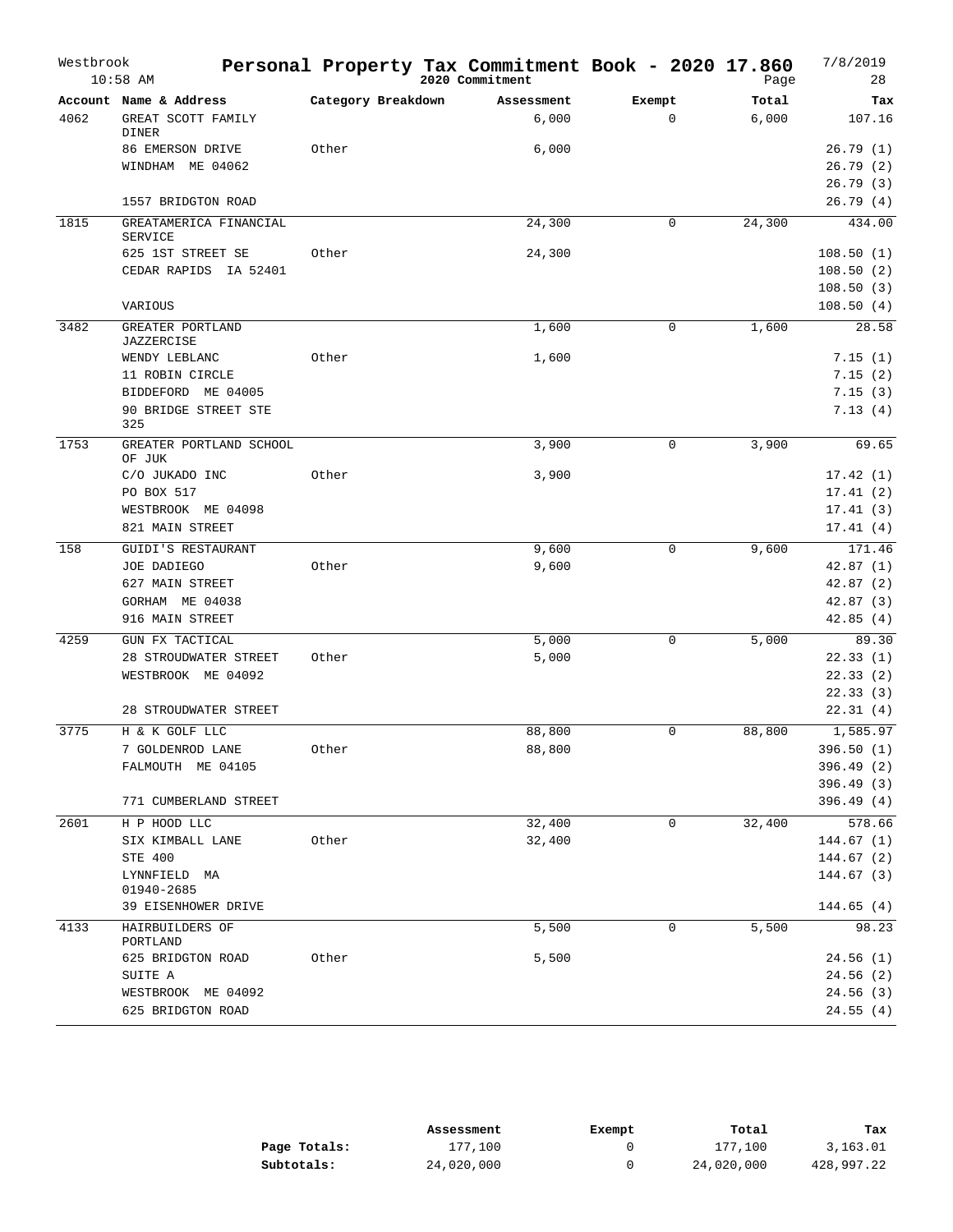| Westbrook | $10:58$ AM              |                    | Personal Property Tax Commitment Book - 2020 17.860<br>2020 Commitment |             | Page       | 7/8/2019<br>29 |
|-----------|-------------------------|--------------------|------------------------------------------------------------------------|-------------|------------|----------------|
|           | Account Name & Address  | Category Breakdown | Assessment                                                             | Exempt      | Total      | Tax            |
| 1454      | HALLMARK MARKETING      |                    | 13,900                                                                 | $\mathbf 0$ | 13,900     | 248.25         |
|           | CORPORATION             |                    |                                                                        |             |            |                |
|           | P O BOX 419479          | Other              | 13,900                                                                 |             |            | 62.07(1)       |
|           | TAX #407                |                    |                                                                        |             |            | 62.06(2)       |
|           | KANSAS CITY MO          |                    |                                                                        |             |            | 62.06(3)       |
|           | 64141-6479              |                    |                                                                        |             |            |                |
|           | VARIOUS                 |                    |                                                                        |             |            | 62.06(4)       |
| 1799      | HAM/WESTBROOK, LLC      |                    | 11,500                                                                 | 0           | 11,500     | 205.39         |
|           | C/O ARCAP, LC           | Other              | 11,500                                                                 |             |            | 51.35(1)       |
|           | PO BOX 1528             |                    |                                                                        |             |            | 51.35(2)       |
|           | CHESAPEAKE VA 23327     |                    |                                                                        |             |            | 51.35(3)       |
|           | 665 SACO STREET         |                    |                                                                        |             |            | 51.34(4)       |
| 2145      | HANDYMAN SERVICES       |                    | 49,300                                                                 | 0           | 49,300     | 880.50         |
|           | C/O DAVID CRIMMIN       | Other              | 49,300                                                                 |             |            | 220.13(1)      |
|           | 13 GRAY STREET          |                    |                                                                        |             |            | 220.13(2)      |
|           | WESTBROOK ME 04092      |                    |                                                                        |             |            | 220.13(3)      |
|           | 13 GRAY STREET          |                    |                                                                        |             |            | 220.11(4)      |
| 521       | HANNAFORD BROS CO #8223 |                    | 3,175,500                                                              | 0           | 3,175,500  | 56,714.43      |
|           | PROPERTY TAX DEPT       | Other              | 3,175,500                                                              |             |            | 14, 178.61(1)  |
|           | PO BOX 1330             |                    |                                                                        |             |            | 14, 178.61(2)  |
|           | SALISBURY NC            |                    |                                                                        |             |            | 14, 178.61 (3) |
|           | 28145-1330              |                    |                                                                        |             |            |                |
|           | 7 HANNAFORD DRIVE       |                    |                                                                        |             |            | 14, 178.60(4)  |
| 165       | HARCROS CHEMICALS INC   |                    | 10,000                                                                 | 0           | 10,000     | 178.60         |
|           | 5200 SPEAKER ROAD       | Other              | 10,000                                                                 |             |            | 44.65(1)       |
|           | KANSAS CITY KS 66106    |                    |                                                                        |             |            | 44.65 (2)      |
|           |                         |                    |                                                                        |             |            | 44.65(3)       |
|           | 50 LARRABEE ROAD        |                    |                                                                        |             |            | 44.65(4)       |
| 30        | HARMON'S BARTON'S       |                    | 32,200                                                                 | 0           | 32,200     | 575.09         |
|           | <b>FLOWERS</b>          |                    |                                                                        |             |            |                |
|           | STEPHEN BARTON          | Other              | 32,200                                                                 |             |            | 143.78 (1)     |
|           | 117 BROWN STREET        |                    |                                                                        |             |            | 143.77(2)      |
|           | WESTBROOK ME 04092      |                    |                                                                        |             |            | 143.77 (3)     |
|           | 117 BROWN STREET        |                    |                                                                        |             |            | 143.77(4)      |
| 1852      | HAVEN'S CANDIES         |                    | 60,400                                                                 | $\mathbf 0$ | 60,400     | 1,078.74       |
|           | ERIN COLLINS            | Other              | 60,400                                                                 |             |            | 269.69 (1)     |
|           | 87 COUNTY ROAD          |                    |                                                                        |             |            | 269.69 (2)     |
|           | WESTBROOK ME 04092      |                    |                                                                        |             |            | 269.69(3)      |
|           | 87 COUNTY ROAD          |                    |                                                                        |             |            | 269.67(4)      |
| 3935      | HEARST- ARGYLE          |                    | 225,700                                                                | 0           | 225,700    | 4,031.00       |
|           | TELEVISION INC          |                    |                                                                        |             |            |                |
|           | C/O FANDL LLC           | Other              | 225,700                                                                |             |            | 1,007.75(1)    |
|           | 170 E RIDGEWOOD AVE     |                    |                                                                        |             |            | 1,007.75(2)    |
|           | RUDGEWOOD NJ 07450      |                    |                                                                        |             |            | 1,007.75(3)    |
|           | 4 LEDGEVIEW DRIVE       |                    |                                                                        |             |            | 1,007.75(4)    |
| 3989      | HEPNER, GEORGE III      |                    | 2,000                                                                  | 0           | 2,000      | 35.72          |
|           | 850 MAIN STREET         | Other              | 2,000                                                                  |             |            | 8.93(1)        |
|           | WESTBROOK ME 04092      |                    |                                                                        |             |            | 8.93(2)        |
|           |                         |                    |                                                                        |             |            | 8.93(3)        |
|           | 850 MAIN STREET         |                    |                                                                        |             |            | 8.93(4)        |
| 4217      | HEWITTS HANDYMAN        |                    | 5,000                                                                  | $\mathbf 0$ | 5,000      | 89.30          |
|           | <b>SERVICE</b>          |                    |                                                                        |             |            |                |
|           | 57 SEAVEY STREET        | Other              | 5,000                                                                  |             |            | 22.33(1)       |
|           | WESTBROOK ME 04092      |                    |                                                                        |             |            | 22.33(2)       |
|           |                         |                    |                                                                        |             |            | 22.33(3)       |
|           | 57 SEAVEY STREET        |                    |                                                                        |             |            | 22.31(4)       |
|           |                         |                    |                                                                        |             |            |                |
|           |                         |                    | Assessment                                                             | Exempt      | Total      | Tax            |
|           |                         | Page Totals:       | 3,585,500                                                              | 0           | 3,585,500  | 64,037.02      |
|           | Subtotals:              |                    | 27,605,500                                                             | 0           | 27,605,500 | 493,034.24     |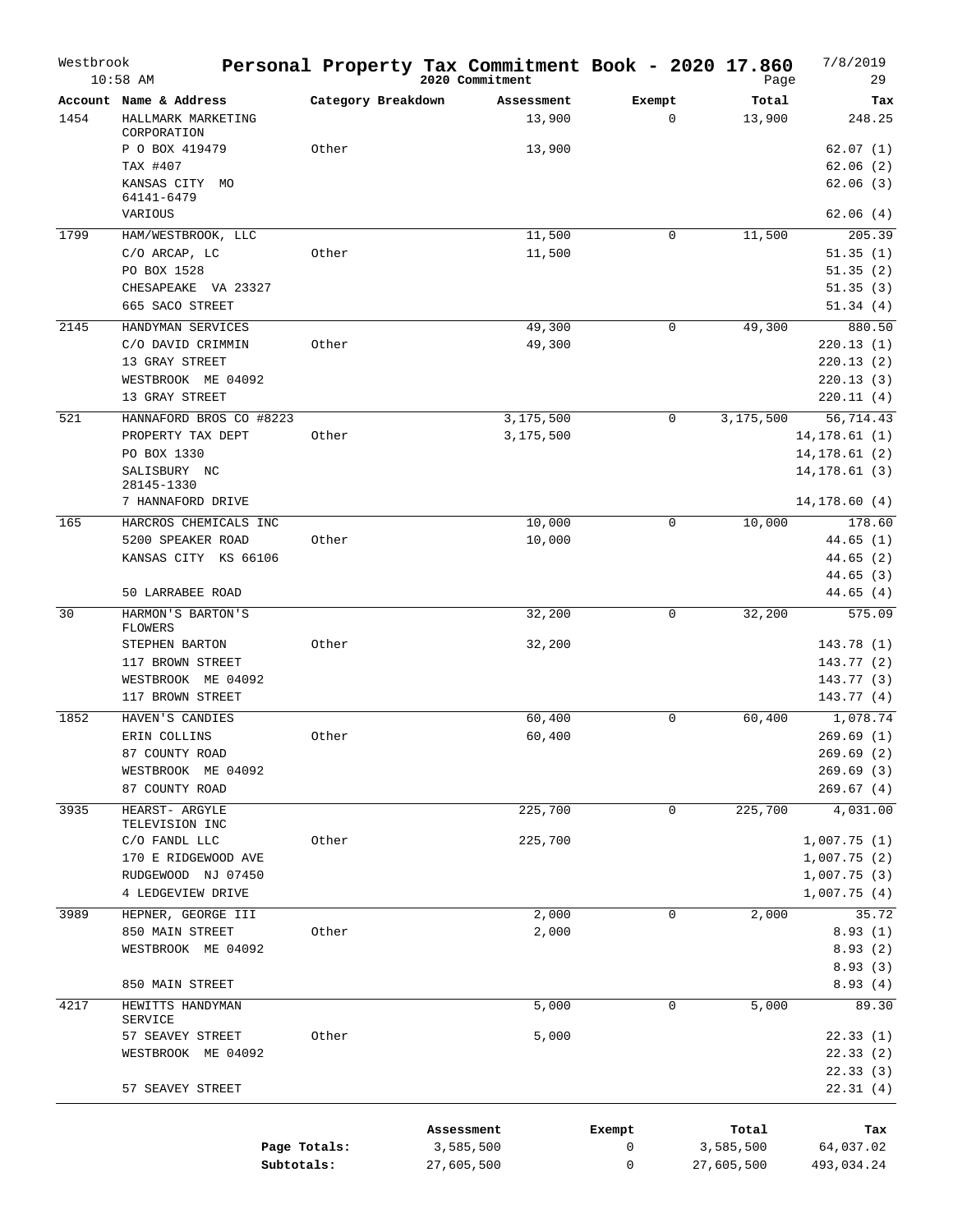| Westbrook | $10:58$ AM                              |                    | Personal Property Tax Commitment Book - 2020 17.860<br>2020 Commitment |             | Page       | 7/8/2019<br>30        |
|-----------|-----------------------------------------|--------------------|------------------------------------------------------------------------|-------------|------------|-----------------------|
|           | Account Name & Address                  | Category Breakdown | Assessment                                                             | Exempt      | Total      | Tax                   |
| 2084      | HEWLETT-PACKARD<br>FINANCIAL SERV       |                    | 3,300                                                                  | $\mathbf 0$ | 3,300      | 58.94                 |
|           | ATTN: PROPERTY TAX                      | Other              | 3,300                                                                  |             |            | 14.74(1)              |
|           | PO BOX 251209<br>PLANO<br>TX 75025-1209 |                    |                                                                        |             |            | 14.74(2)              |
|           | VARIOUS                                 |                    |                                                                        |             |            | 14.74 (3)<br>14.72(4) |
| 4028      | HIGI SH LLC                             |                    | 1,000                                                                  | 0           | 1,000      | 17.86                 |
|           | PO BOX 800729                           | Other              | 1,000                                                                  |             |            | 4.47(1)               |
|           | DALLAS TX 75380                         |                    |                                                                        |             |            | 4.47(2)               |
|           |                                         |                    |                                                                        |             |            | 4.47(3)               |
| 2147      | VARIOUS<br>HIS & HERS HAIR CARE         |                    | 1,100                                                                  | 0           |            | 4.45(4)<br>19.65      |
|           | C/O CATHERINE PLUMMER                   | Other              | 1,100                                                                  |             | 1,100      | 4.92(1)               |
|           | 56 GREEN STREET                         |                    |                                                                        |             |            | 4.91(2)               |
|           | WESTBROOK ME 04092                      |                    |                                                                        |             |            | 4.91(3)               |
|           | 56 GREEN STREET                         |                    |                                                                        |             |            | 4.91(4)               |
| 2278      | HNTB CORPORATION                        |                    | 3,900                                                                  | $\mathbf 0$ | 3,900      | 69.65                 |
|           | PO BOX 412197<br>KANSAS CITY MO 64141   | Other              | 3,900                                                                  |             |            | 17.42(1)<br>17.41(2)  |
|           |                                         |                    |                                                                        |             |            | 17.41(3)              |
|           | 340 COUNTY ROAD                         |                    |                                                                        |             |            | 17.41(4)              |
| 794       | HONEYWELL<br>INTERNATIONAL, INC.        |                    | 14,000                                                                 | $\mathbf 0$ | 14,000     | 250.04                |
|           | C/O ALTUS GROUP US INC                  | Other              | 14,000                                                                 |             |            | 62.51(1)              |
|           | PO BOX 71970                            |                    |                                                                        |             |            | 62.51(2)              |
|           | PHOENIX AZ 85050<br>207 LARRABEE ROAD   |                    |                                                                        |             |            | 62.51(3)<br>62.51(4)  |
| 3841      | HUGHES NETWORK SYSTEMS                  |                    | 1,600                                                                  | 0           | 1,600      | 28.58                 |
|           | LLC                                     |                    |                                                                        |             |            |                       |
|           | C/O RYAN PTS DEPT. 804                  | Other              | 1,600                                                                  |             |            | 7.15(1)               |
|           | PO BOX 460049                           |                    |                                                                        |             |            | 7.15(2)               |
|           | TX 77056<br>HOUSTON<br>VARIOUS          |                    |                                                                        |             |            | 7.15(3)<br>7.13(4)    |
| 4025      | HUNTINGTON TECHNOLOGY<br>FINANCE        |                    | 3,000                                                                  | 0           | 3,000      | 53.58                 |
|           | 2285 FRANKLIN ROAD                      | Other              | 3,000                                                                  |             |            | 13.40(1)              |
|           | BLOOMFIELD HILLS MI<br>48302            |                    |                                                                        |             |            | 13.40 (2)             |
|           |                                         |                    |                                                                        |             |            | 13.40(3)              |
|           | VARIOUS                                 |                    |                                                                        |             |            | 13.38(4)              |
| 1916      | HVAC SERVICES, INC<br>73 BRADLEY DRIVE  | Other              | 16,900<br>16,900                                                       | $\mathbf 0$ | 16,900     | 301.83<br>75.46(1)    |
|           | WESTBROOK ME 04092                      |                    |                                                                        |             |            | 75.46(2)              |
|           |                                         |                    |                                                                        |             |            | 75.46(3)              |
|           | 73 BRADLEY DRIVE                        |                    |                                                                        |             |            | 75.45(4)              |
| 4123      | IDEXX DISTRIBUTION INC                  |                    | 7,700                                                                  | 0           | 7,700      | 137.52                |
|           | C/O RYAN LLC                            | Other              | 7,700                                                                  |             |            | 34.38(1)              |
|           | PO BOX 4900- DEPT 602<br>SCOTTSDALE AZ  |                    |                                                                        |             |            | 34.38(2)<br>34.38(3)  |
|           | 85261-4900<br>VARIOUS                   |                    |                                                                        |             |            | 34.38(4)              |
| 2541      | IDEXX DISTRIBUTION INC                  |                    | 15,900                                                                 | 0           | 15,900     | 283.97                |
|           | 1 IDEXX DRIVE                           | Other              | 15,900                                                                 |             |            | 71.00(1)              |
|           | WESTBROOK ME 04092                      |                    |                                                                        |             |            | 70.99(2)              |
|           |                                         |                    |                                                                        |             |            | 70.99(3)              |
|           | 1 IDEXX DRIVE                           |                    |                                                                        |             |            | 70.99(4)              |
|           |                                         |                    | Assessment                                                             | Exempt      | Total      | Tax                   |
|           | Page Totals:                            |                    | 68,400                                                                 | 0           | 68,400     | 1,221.62              |
|           | Subtotals:                              |                    | 27,673,900                                                             | 0           | 27,673,900 | 494,255.86            |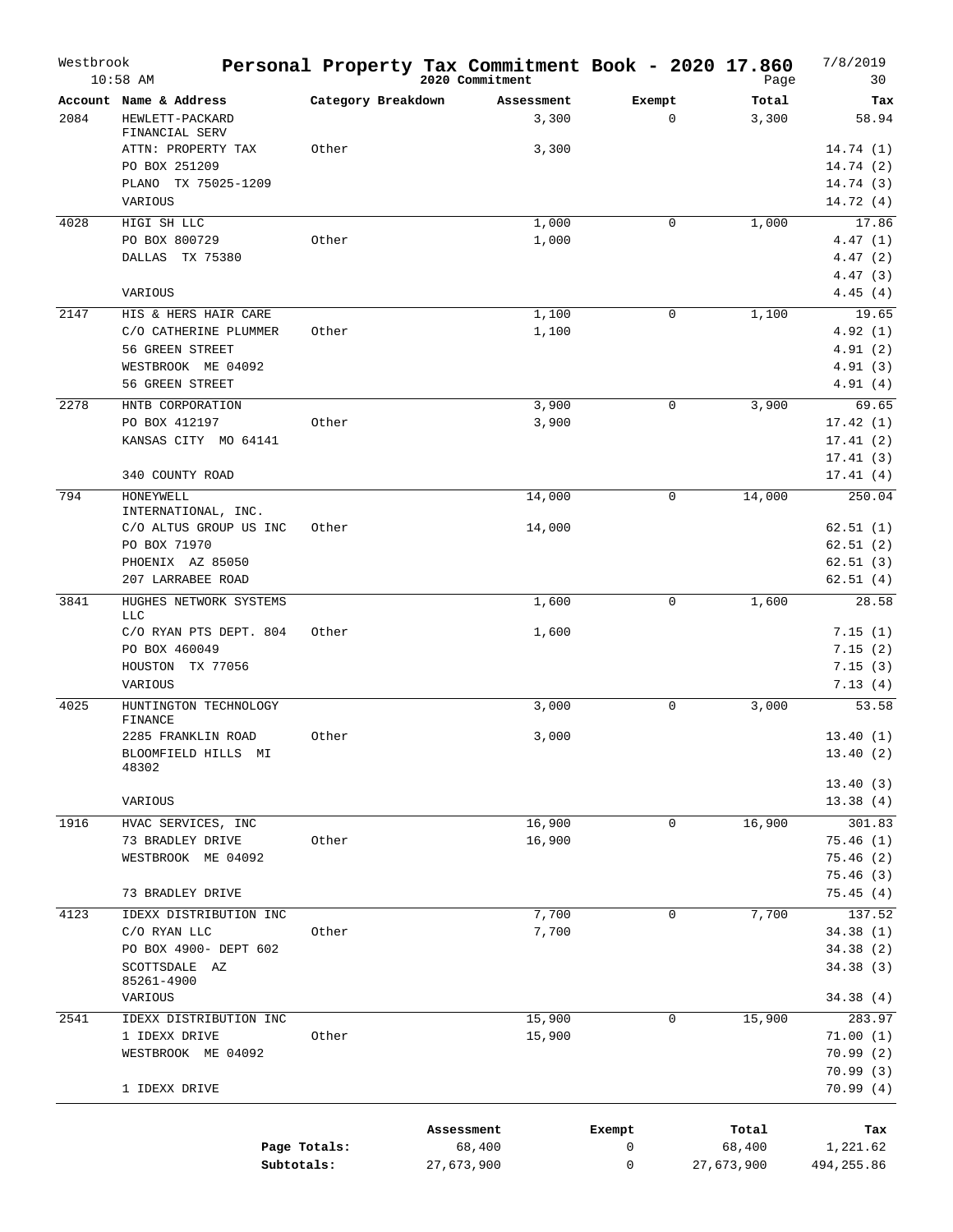| Westbrook | $10:58$ AM                        |                    | Personal Property Tax Commitment Book - 2020 17.860<br>2020 Commitment |        |             | Page       | 7/8/2019<br>31               |
|-----------|-----------------------------------|--------------------|------------------------------------------------------------------------|--------|-------------|------------|------------------------------|
|           | Account Name & Address            | Category Breakdown | Assessment                                                             | Exempt |             | Total      | Tax                          |
| 792       | IDEXX LABORATORIES<br>INC         |                    | 12,616,800                                                             |        | 0           | 12,616,800 | 225,336.05                   |
|           | ONE IDEXX DRIVE                   | Other              | 12,616,800                                                             |        |             |            | 56,334.02(1)                 |
|           | WESTBROOK ME 04092                |                    |                                                                        |        |             |            | 56,334.01(2)                 |
|           |                                   |                    |                                                                        |        |             |            | 56,334.01 (3)                |
|           | 1 IDEXX DRIVE                     |                    |                                                                        |        |             |            | 56,334.01(4)                 |
| 3252      | IDEXX LABORATORIES INC            |                    | 831,900                                                                |        | $\mathbf 0$ | 831,900    | 14,857.73                    |
|           | ONE IDEXX DRIVE                   | Other              | 831,900                                                                |        |             |            | 3,714.44(1)                  |
|           | WESTBROOK ME 04092                |                    |                                                                        |        |             |            | 3,714.43(2)                  |
|           |                                   |                    |                                                                        |        |             |            | 3,714.43(3)                  |
|           | 1 THOMAS DRIVE                    |                    |                                                                        |        |             |            | 3,714.43(4)                  |
| 2326      | IDEXX OPERATIONS INC              |                    | 1,656,800                                                              |        | 0           | 1,656,800  | 29,590.45                    |
|           | ONE IDEXX DRIVE                   | Other              | 1,656,800                                                              |        |             |            | 7,397.62 (1)                 |
|           | WESTBROOK ME 04092                |                    |                                                                        |        |             |            | 7,397.61(2)                  |
|           |                                   |                    |                                                                        |        |             |            | 7,397.61 (3)                 |
|           | 1 IDEXX DRIVE                     |                    |                                                                        |        |             |            | 7,397.61 (4)                 |
| 3460      | IDEXX PHARMACEUTICALS,            |                    | 162,500                                                                |        | 0           | 162,500    | 2,902.25                     |
|           | INC<br>ONE IDEXX DRIVE            | Other              | 162,500                                                                |        |             |            | 725.57(1)                    |
|           | WESTBROOK ME 04092                |                    |                                                                        |        |             |            | 725.56(2)                    |
|           |                                   |                    |                                                                        |        |             |            | 725.56(3)                    |
|           | 1 IDEXX DRIVE                     |                    |                                                                        |        |             |            | 725.56(4)                    |
| 3747      | IMPECCABLE PROPERTY               |                    | 46,400                                                                 |        | $\mathbf 0$ | 46,400     | 828.70                       |
|           | WORKS LLC                         |                    |                                                                        |        |             |            |                              |
|           | ALAN LANGLEY                      | Other              | 46,400                                                                 |        |             |            | 207.18(1)                    |
|           | 28 ELMWOOD AVENUE                 |                    |                                                                        |        |             |            | 207.18(2)                    |
|           | WESTBROOK ME 04092                |                    |                                                                        |        |             |            | 207.18(3)                    |
|           | 32 ELMWOOD AVENUE                 |                    |                                                                        |        |             |            | 207.16(4)                    |
| 3741      | INDEPENCE FLOOR SUPPLY<br>& RENTA |                    | 3,700                                                                  |        | 0           | 3,700      | 66.08                        |
|           | 4 WARREN AVENUE                   | Other              | 3,700                                                                  |        |             |            | 16.52(1)                     |
|           | WESTBROOK ME 04092                |                    |                                                                        |        |             |            | 16.52(2)                     |
|           |                                   |                    |                                                                        |        |             |            | 16.52(3)                     |
|           | 4 WARREN AVENUE                   |                    |                                                                        |        |             |            | 16.52(4)                     |
| 378       | INFINITY FEDERAL CREDIT           |                    | 874,100                                                                |        | 0           | 874,100    | 15,611.43                    |
|           | UNION                             |                    |                                                                        |        |             |            |                              |
|           | P O BOX 9742                      | Other              | 874,100                                                                |        |             |            | 3,902.86(1)                  |
|           | PORTLAND ME 04104-5060            |                    |                                                                        |        |             |            | 3,902.86 (2)<br>3,902.86 (3) |
|           | 202 LARRABEE ROAD                 |                    |                                                                        |        |             |            | 3,902.85(4)                  |
| 3543      | INFORMATION SALES                 |                    | 3,300                                                                  |        | 0           | 3,300      | 58.94                        |
|           | ASSOCIATES                        |                    |                                                                        |        |             |            |                              |
|           | 45 WALPOLE STREET STE 2           | Other              | 3,300                                                                  |        |             |            | 14.74(1)                     |
|           | NORWOOD MA 02062-3319             |                    |                                                                        |        |             |            | 14.74 (2)                    |
|           |                                   |                    |                                                                        |        |             |            | 14.74(3)                     |
|           | VARIOUS                           |                    |                                                                        |        |             |            | 14.72(4)                     |
| 1372      | INSURANCE TRUST                   |                    | 60,100                                                                 |        | 0           | 60,100     | 1,073.39                     |
|           | P O BOX 1338                      | Other              | 60,100                                                                 |        |             |            | 268.35(1)                    |
|           | PORTLAND ME 04104                 |                    |                                                                        |        |             |            | 268.35(2)                    |
|           |                                   |                    |                                                                        |        |             |            | 268.35(3)                    |
|           | 2 LEDGEVIEW DRIVE                 |                    |                                                                        |        |             |            | 268.34(4)                    |
| 4032      | INTEGRATED SYSTEMS OF<br>MAINE    |                    | 4,800                                                                  |        | 0           | 4,800      | 85.73                        |
|           | 24 BRIDGTON ROAD STE 2            | Other              | 4,800                                                                  |        |             |            | 21.44(1)                     |
|           | WSTBROOK ME 04092                 |                    |                                                                        |        |             |            | 21.43(2)                     |
|           |                                   |                    |                                                                        |        |             |            | 21.43(3)                     |
|           | 24 BRIDGTON ROAD                  |                    |                                                                        |        |             |            | 21.43(4)                     |
|           |                                   |                    |                                                                        |        |             |            |                              |
|           |                                   |                    | Assessment                                                             | Exempt |             | Total      | Tax                          |
|           | Page Totals:<br>Subtotals:        |                    | 16,260,400                                                             | 0<br>0 |             | 16,260,400 | 290,410.75                   |
|           |                                   |                    | 43,934,300                                                             |        |             | 43,934,300 | 784,666.61                   |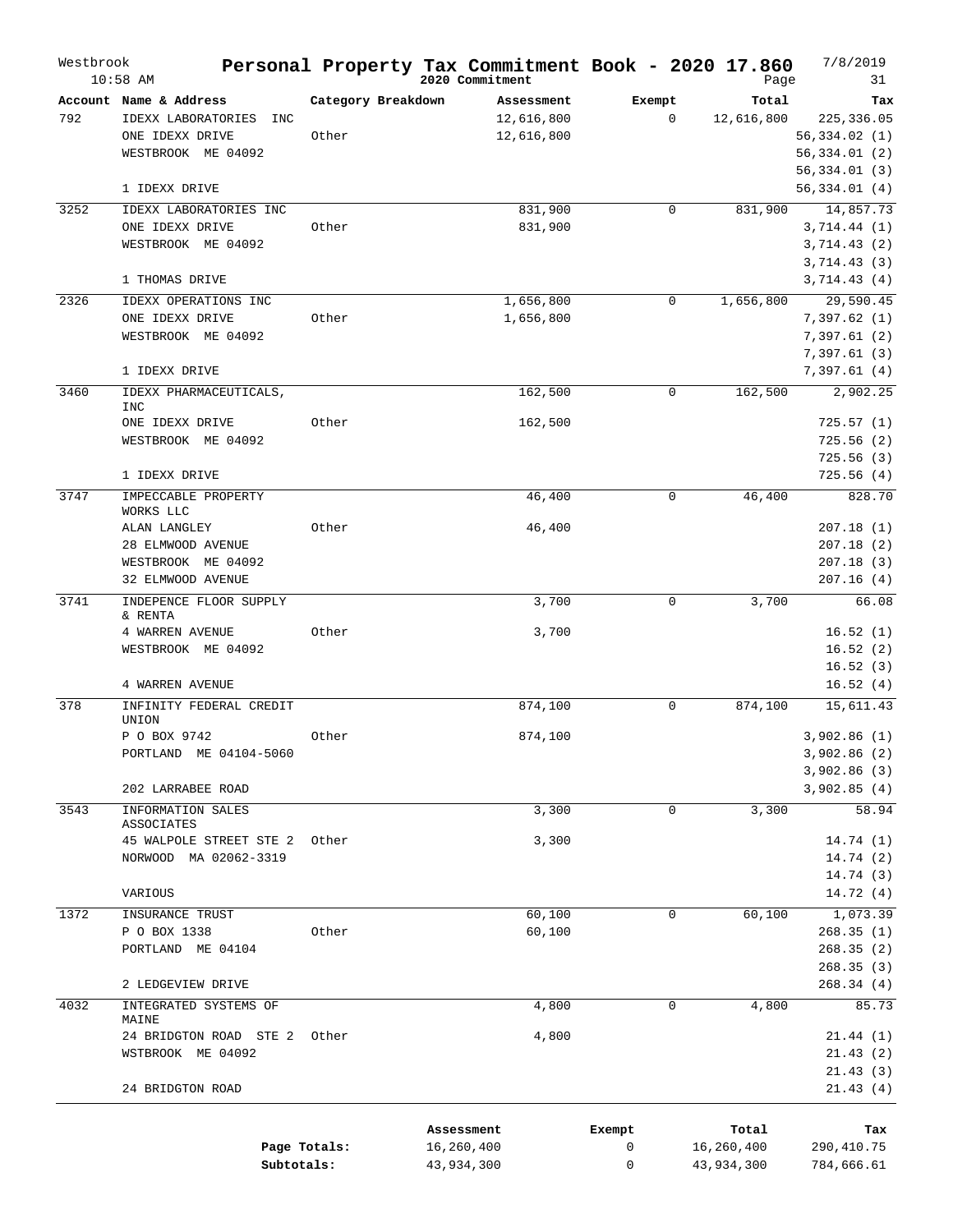| Westbrook | $10:58$ AM                                                |                    | Personal Property Tax Commitment Book - 2020 17.860<br>2020 Commitment |                       | Page           | 7/8/2019<br>32       |
|-----------|-----------------------------------------------------------|--------------------|------------------------------------------------------------------------|-----------------------|----------------|----------------------|
| 3728      | Account Name & Address<br>INTERNATIONAL MERCHANT          | Category Breakdown | Assessment<br>2,700                                                    | Exempt<br>$\mathbf 0$ | Total<br>2,700 | Tax<br>48.22         |
|           | <b>SERVICE</b><br>1331 AIRPORT FREEWAY,<br><b>STE 150</b> | Other              | 2,700                                                                  |                       |                | 12.06(1)             |
|           | EULESS TX 76040-4118                                      |                    |                                                                        |                       |                | 12.06(2)             |
|           | VARIOUS                                                   |                    |                                                                        |                       |                | 12.06(3)<br>12.04(4) |
| 1355      | J & M INC                                                 |                    | 19,400                                                                 | $\mathbf 0$           | 19,400         | 346.48               |
|           | P O BOX 1087                                              | Other              | 19,400                                                                 |                       |                | 86.62(1)             |
|           | WESTBROOK ME<br>04098-1087                                |                    |                                                                        |                       |                | 86.62(2)             |
|           | 8 STROUDWATER STREET                                      |                    |                                                                        |                       |                | 86.62(3)<br>86.62(4) |
| 4118      | J & S SALISBY LLC                                         |                    | 12,800                                                                 | $\mathbf 0$           | 12,800         | 228.61               |
|           | DBA THE DAILY GRIND                                       | Other              | 12,800                                                                 |                       |                | 57.16(1)             |
|           | 820 MAIN STREET                                           |                    |                                                                        |                       |                | 57.15(2)             |
|           | WESTBROOK ME 04092                                        |                    |                                                                        |                       |                | 57.15(3)             |
|           | 820 MAIN STREET                                           |                    |                                                                        |                       |                | 57.15(4)             |
| 3641      | J + T HOLDINGS                                            |                    | 6,900                                                                  | $\mathbf 0$           | 6,900          | 123.23               |
|           | PO BOX 748                                                | Other              | 6,900                                                                  |                       |                | 30.81(1)             |
|           | GORHAM ME 04038                                           |                    |                                                                        |                       |                | 30.81(2)             |
|           |                                                           |                    |                                                                        |                       |                | 30.81(3)             |
|           | 125 BRIDGTON ROAD                                         |                    |                                                                        |                       |                | 30.80(4)             |
| 3163      | J GAUDET ASSOCIATES                                       |                    | 4,300                                                                  | $\mathbf 0$           | 4,300          | 76.80                |
|           | 386 BRIDGTON ROAD                                         | Other              | 4,300                                                                  |                       |                | 19.20(1)             |
|           | WESTBROOK ME 04092                                        |                    |                                                                        |                       |                | 19.20(2)             |
|           |                                                           |                    |                                                                        |                       |                | 19.20(3)             |
|           | 386 BRIDGTON ROAD                                         |                    |                                                                        |                       |                | 19.20(4)             |
| 3447      | J MURPHY TAX PARTNERS                                     |                    | 4,500                                                                  | $\mathbf 0$           | 4,500          | 80.37                |
|           | 306 BRIDGTON ROAD                                         | Other              | 4,500                                                                  |                       |                | 20.10(1)             |
|           | WESTBROOK ME 04092                                        |                    |                                                                        |                       |                | 20.09(2)             |
|           |                                                           |                    |                                                                        |                       |                | 20.09(3)             |
|           | 306 BRIDGTON ROAD                                         |                    |                                                                        |                       |                | 20.09(4)             |
| 4140      | JACKS THAI CUISINE LLC                                    |                    | 27,200                                                                 | 0                     | 27,200         | 485.79               |
|           | 861 MAIN STREET                                           | Other              | 27,200                                                                 |                       |                | 121.45(1)            |
|           | WESTBROOK ME 04092                                        |                    |                                                                        |                       |                | 121.45(2)            |
|           |                                                           |                    |                                                                        |                       |                | 121.45(3)            |
|           | 861 MAIN STREET                                           |                    |                                                                        |                       |                | 121.44(4)            |
| 4168      | <b>JAMES MULLEN</b>                                       |                    | 5,500                                                                  | $\mathbf 0$           | 5,500          | 98.23                |
|           | 90 BRIDGE STREET                                          | Other              | 5,500                                                                  |                       |                | 24.56(1)             |
|           | SUITE 346                                                 |                    |                                                                        |                       |                | 24.56(2)             |
|           | WESTBROOK ME 04092                                        |                    |                                                                        |                       |                | 24.56(3)             |
|           | 90 BRIDGE STREET                                          |                    |                                                                        |                       |                | 24.55(4)             |
| 4046      | JAMES PARA                                                |                    | 3,700                                                                  | $\mathbf 0$           | 3,700          | 66.08                |
|           | DBA HOUSE OF PIZZA                                        | Other              | 3,700                                                                  |                       |                | 16.52(1)             |
|           | 1 WESTBROOK COMMON STE<br>4                               |                    |                                                                        |                       |                | 16.52(2)             |
|           | WESTBROOK ME 04092                                        |                    |                                                                        |                       |                | 16.52(3)             |
|           | 1 WESTBROOK COMMON STE<br>4                               |                    |                                                                        |                       |                | 16.52(4)             |
| 4268      | JAMEZY GROCERY STORE                                      |                    | 10,000                                                                 | 0                     | 10,000         | 178.60               |
|           | 206 BROWN STREET                                          | Other              | 10,000                                                                 |                       |                | 44.65(1)             |
|           | UNIT 1                                                    |                    |                                                                        |                       |                | 44.65 (2)            |
|           | WESTBROOK ME 04092                                        |                    |                                                                        |                       |                | 44.65 (3)            |
|           | 206 BROWN STREET                                          |                    |                                                                        |                       |                | 44.65(4)             |
|           |                                                           |                    |                                                                        |                       |                |                      |
|           |                                                           |                    | Assessment                                                             | Exempt                | Total          | Tax                  |
|           |                                                           |                    |                                                                        |                       |                |                      |

|              | ASSessment | Exempt | тосат      | тах        |
|--------------|------------|--------|------------|------------|
| Page Totals: | 97,000     |        | 97,000     | 1,732.41   |
| Subtotals:   | 44,031,300 |        | 44,031,300 | 786,399.02 |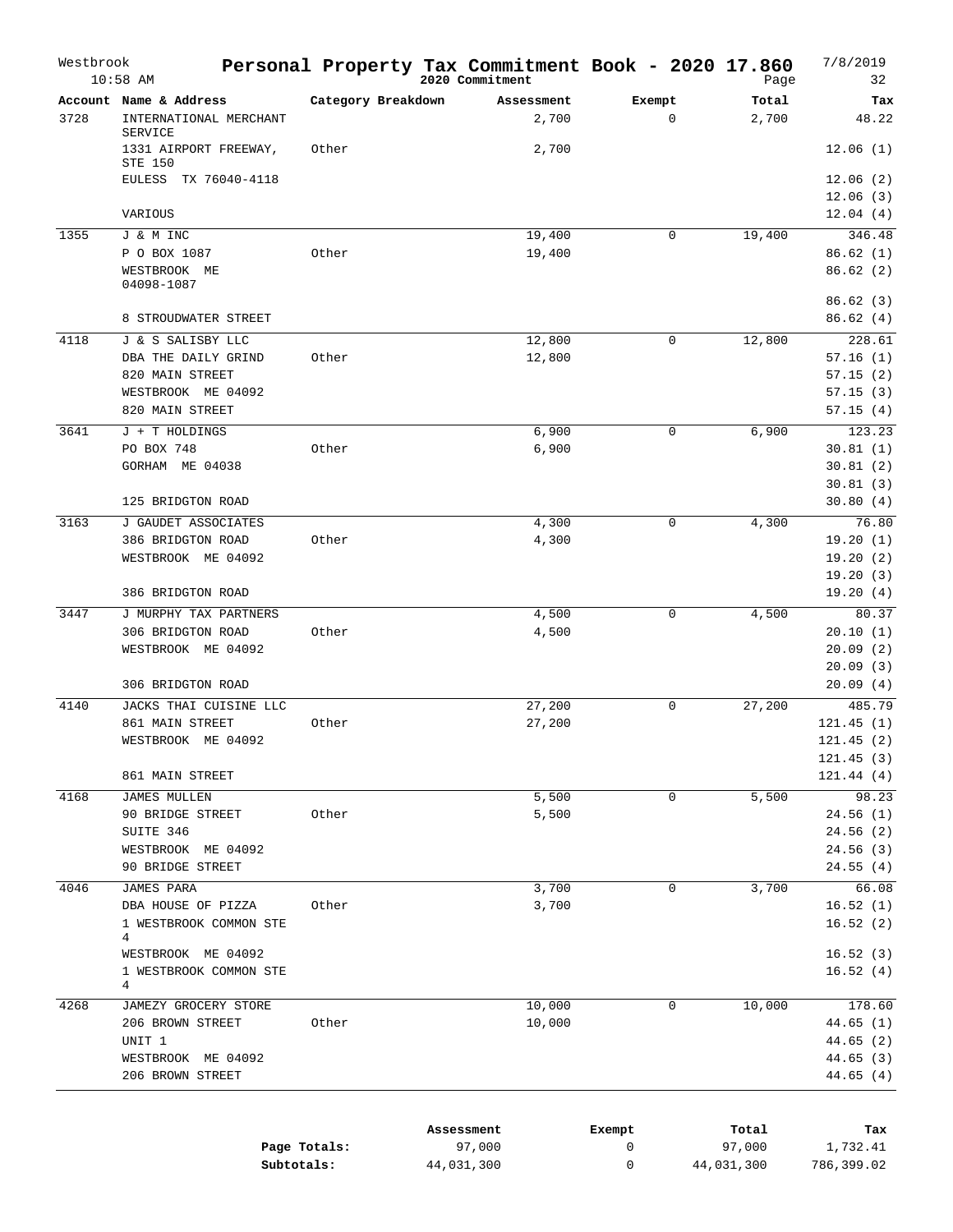| Westbrook | $10:58$ AM                                  |                    | Personal Property Tax Commitment Book - 2020 17.860<br>2020 Commitment |             | Page           | 7/8/2019<br>33       |
|-----------|---------------------------------------------|--------------------|------------------------------------------------------------------------|-------------|----------------|----------------------|
| 3583      | Account Name & Address<br>JEANNE LAVOIE &   | Category Breakdown | Assessment<br>1,000                                                    | Exempt<br>0 | Total<br>1,000 | Tax<br>17.86         |
|           | ASSOCIATES<br>PO BOX 124                    | Other              | 1,000                                                                  |             |                | 4.47(1)              |
|           | GORHAM ME 04038                             |                    |                                                                        |             |                | 4.47(2)              |
|           |                                             |                    |                                                                        |             |                | 4.47(3)              |
|           | 90 BRIDGE STREET STE<br>215D                |                    |                                                                        |             |                | 4.45(4)              |
| 4162      | <b>JENNIFER AKERS</b>                       |                    | 5,500                                                                  | 0           | 5,500          | 98.23                |
|           | 90 BRIDGE STREET                            | Other              | 5,500                                                                  |             |                | 24.56(1)             |
|           | SUITE 215C                                  |                    |                                                                        |             |                | 24.56(2)             |
|           | WESTBROOK ME 04092                          |                    |                                                                        |             |                | 24.56(3)<br>24.55(4) |
|           | 90 BRIDGE STREET                            |                    |                                                                        |             |                |                      |
| 2283      | JIM'S PLUMBING &<br>HEATING INC             |                    | 3,100                                                                  | 0           | 3,100          | 55.37                |
|           | 89 LAMB STREET                              | Other              | 3,100                                                                  |             |                | 13.85(1)             |
|           | WESTBROOK ME 04092                          |                    |                                                                        |             |                | 13.84(2)             |
|           |                                             |                    |                                                                        |             |                | 13.84(3)             |
|           | 89 LAMB STREET                              |                    |                                                                        |             |                | 13.84(4)             |
| 4165      | JOCELYN LEE PHOTOGRAPHY                     |                    | 5,500                                                                  | 0           | 5,500          | 98.23                |
|           | 90 BRIDGE STREET                            | Other              | 5,500                                                                  |             |                | 24.56(1)             |
|           | SUITE 330<br>WESTBROOK ME 04092             |                    |                                                                        |             |                | 24.56(2)<br>24.56(3) |
|           | 90 BRIDGE STREET                            |                    |                                                                        |             |                | 24.55(4)             |
| 3756      | JOHN SCOTT PLUMBING &<br><b>HEATING</b>     |                    | 5,900                                                                  | 0           | 5,900          | 105.37               |
|           | 73 WARREN AVENUE                            | Other              | 5,900                                                                  |             |                | 26.35(1)             |
|           | WESTBROOK ME 04092                          |                    |                                                                        |             |                | 26.34(2)             |
|           |                                             |                    |                                                                        |             |                | 26.34(3)             |
|           | 73 WARREN AVENUE                            |                    |                                                                        |             |                | 26.34(4)             |
| 3729      | JOHNSON AND JORDAN INC.                     |                    | 4,900                                                                  | 0           | 4,900          | 87.51                |
|           | 18 MUSSEY RD                                | Other              | 4,900                                                                  |             |                | 21.88(1)             |
|           | SCARBOROUGH ME 04074                        |                    |                                                                        |             |                | 21.88(2)             |
|           | 690 STROUDWATER STREET                      |                    |                                                                        |             |                | 21.88(3)<br>21.87(4) |
| 2251      | JOHNSON CONTROLS FIRE                       |                    | 165,500                                                                | 0           | 165,500        | 2,955.83             |
|           | PROTECTI                                    |                    |                                                                        |             |                |                      |
|           | ATTN TAX DEPARTMENT                         | Other              | 165,500                                                                |             |                | 738.96 (1)           |
|           | PO BOX 5006                                 |                    |                                                                        |             |                | 738.96 (2)           |
|           | BOCA RATON FL 33431                         |                    |                                                                        |             |                | 738.96 (3)           |
|           | 30 THOMAS DRIVE                             |                    |                                                                        |             |                | 738.95 (4)           |
| 4040      | JOHNSTONE SUPPLY                            |                    | 14,400                                                                 | 0           | 14,400         | 257.18               |
|           | 7 THOMAS DRIVE<br>WESTBROOK ME 04092        | Other              | 14,400                                                                 |             |                | 64.30(1)<br>64.30(2) |
|           |                                             |                    |                                                                        |             |                | 64.30(3)             |
|           | 7 THOMAS DRIVE                              |                    |                                                                        |             |                | 64.28(4)             |
| 3896      | JOKERS FOUR INC DBA                         |                    | 30,800                                                                 | 0           | 30,800         | 550.09               |
|           | JOKERS FAMILY FUN &<br>GAMES                | Other              | 30,800                                                                 |             |                | 137.53(1)            |
|           | 510 WARREN AVENUE                           |                    |                                                                        |             |                | 137.52(2)            |
|           | PORTLAND ME 04103                           |                    |                                                                        |             |                | 137.52(3)            |
|           | 100 LARRABEE ROAD                           |                    |                                                                        |             |                | 137.52(4)            |
| 4114      | JST TRANSPORTATION<br>40 KENWOOD CIRCLE STE | Other              | 18,200<br>18,200                                                       | 0           | 18,200         | 325.05<br>81.27(1)   |
|           | $3 - 4$<br>FRANKLIN MA 02038                |                    |                                                                        |             |                | 81.26(2)             |
|           | 39 EISENHOWER DRIVE                         |                    |                                                                        |             |                | 81.26(3)<br>81.26(4) |
|           |                                             |                    | Assessment                                                             | Exempt      | Total          | Tax                  |
|           |                                             | Page Totals:       | 254,800                                                                | 0           | 254,800        | 4,550.72             |
|           | Subtotals:                                  |                    | 44,286,100                                                             | 0           | 44,286,100     | 790,949.74           |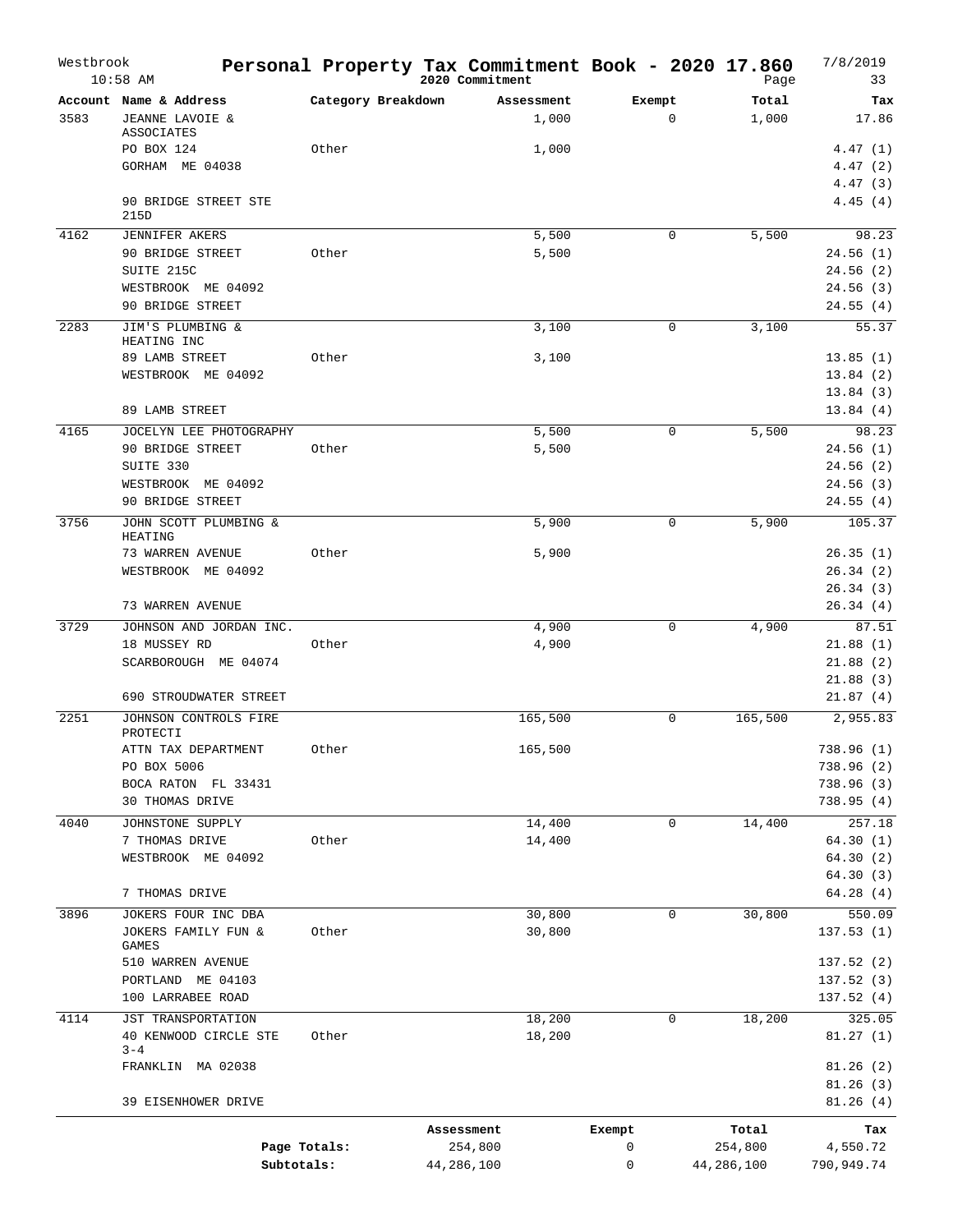| Westbrook | $10:58$ AM                           |                    | Personal Property Tax Commitment Book - 2020 17.860<br>2020 Commitment |             | Page       | 7/8/2019<br>34     |
|-----------|--------------------------------------|--------------------|------------------------------------------------------------------------|-------------|------------|--------------------|
|           | Account Name & Address               | Category Breakdown | Assessment                                                             | Exempt      | Total      | Tax                |
| 4141      | JT LEAHEY REAL ESTATE                |                    | 5,500                                                                  | $\mathbf 0$ | 5,500      | 98.23              |
|           | 1 WESTBROOK COMMON                   | Other              | 5,500                                                                  |             |            | 24.56(1)           |
|           | SUITE 1                              |                    |                                                                        |             |            | 24.56(2)           |
|           | WESTBROOK ME 04092                   |                    |                                                                        |             |            | 24.56(3)           |
|           | 1 WESTBROOK COMMON                   |                    |                                                                        |             |            | 24.55(4)           |
| 4266      | JULIE CHAMPOUX                       |                    | 4,600                                                                  | 0           | 4,600      | 82.16              |
|           | 91 LARRABEE ROAD                     | Other              | 4,600                                                                  |             |            | 20.54(1)           |
|           | WESTBROOK ME 04092                   |                    |                                                                        |             |            | 20.54(2)           |
|           |                                      |                    |                                                                        |             |            | 20.54(3)           |
|           | 91 LARRABEE ROAD                     |                    |                                                                        |             |            | 20.54(4)           |
|           |                                      |                    |                                                                        | $\mathbf 0$ |            | 446.50             |
| 4249      | K AND R AUTO TRUCK<br>REPAIR         |                    | 25,000                                                                 |             | 25,000     |                    |
|           | 1171 BRIDGTON ROAD                   | Other              | 25,000                                                                 |             |            | 111.63(1)          |
|           | WESTBROOK ME 04092                   |                    |                                                                        |             |            | 111.63(2)          |
|           |                                      |                    |                                                                        |             |            | 111.63(3)          |
|           | 1171 BRIDGTON ROAD                   |                    |                                                                        |             |            | 111.61(4)          |
| 783       | K BROS INC                           |                    | 23,700                                                                 | $\mathbf 0$ | 23,700     | 423.28             |
|           | PROMPTO INC                          | Other              | 23,700                                                                 |             |            | 105.82(1)          |
|           |                                      |                    |                                                                        |             |            |                    |
|           | 70 SCOTT DRIVE<br>WESTBROOK ME 04092 |                    |                                                                        |             |            | 105.82(2)          |
|           |                                      |                    |                                                                        |             |            | 105.82(3)          |
|           | 70 SCOTT DRIVE                       |                    |                                                                        |             |            | 105.82(4)          |
| 1834      | KAMAN INDUSTRIAL                     |                    | 9,000                                                                  | 0           | 9,000      | 160.74             |
|           | TECHNOLOGIES<br>1 VISION WAY         | Other              | 9,000                                                                  |             |            | 40.19(1)           |
|           | BLOOMFIELD CT 06002                  |                    |                                                                        |             |            | 40.19(2)           |
|           |                                      |                    |                                                                        |             |            | 40.19(3)           |
|           | 35 BRADLEY DRIVE                     |                    |                                                                        |             |            | 40.17(4)           |
|           |                                      |                    |                                                                        |             |            |                    |
| 509       | KARDEX REMSTAR LLC                   |                    | 100,300                                                                | $\mathbf 0$ | 100,300    | 1,791.36           |
|           | 41 EISENHOWER DRIVE                  | Other              | 100,300                                                                |             |            | 447.84 (1)         |
|           | WESTBROOK ME 04092                   |                    |                                                                        |             |            | 447.84 (2)         |
|           |                                      |                    |                                                                        |             |            | 447.84 (3)         |
|           | 41 EISENHOWER DRIVE                  |                    |                                                                        |             |            | 447.84 (4)         |
| 3212      | KATE CHENEY CHAPPELL                 |                    | 1,100                                                                  | 0           | 1,100      | 19.65              |
|           | STUDIO LL                            | Other              |                                                                        |             |            | 4.92(1)            |
|           | PO BOX 920                           |                    | 1,100                                                                  |             |            |                    |
|           | KENNEBUNK ME 04043                   |                    |                                                                        |             |            | 4.91(2)            |
|           | 90 BRIDGE STREET STE                 |                    |                                                                        |             |            | 4.91(3)<br>4.91(4) |
|           | 360                                  |                    |                                                                        |             |            |                    |
| 4095      | KELLEY BROTHERS                      |                    | 1,000                                                                  | 0           | 1,000      | 17.86              |
|           | PO BOX 177                           | Other              | 1,000                                                                  |             |            | 4.47(1)            |
|           | SYRACUSE NY 13205-0177               |                    |                                                                        |             |            | 4.47(2)            |
|           |                                      |                    |                                                                        |             |            | 4.47(3)            |
|           | 4 DELTA DRIVE UNIT 3                 |                    |                                                                        |             |            |                    |
|           |                                      |                    |                                                                        |             |            | 4.45(4)            |
| 4261      | KJS WOODWORKING LLC                  |                    | 50,000                                                                 | 0           | 50,000     | 893.00             |
|           | 28 STROUDWATER STREET                | Other              | 50,000                                                                 |             |            | 223.25 (1)         |
|           | WESTBROOK ME 04092                   |                    |                                                                        |             |            | 223.25(2)          |
|           |                                      |                    |                                                                        |             |            | 223.25 (3)         |
|           | 28 STROUDWATER STREET                |                    |                                                                        |             |            | 223.25(4)          |
| 3550      | KNIGHT PROPERTY                      |                    | 9,700                                                                  | $\mathbf 0$ | 9,700      | 173.24             |
|           | SERVCIES                             |                    |                                                                        |             |            |                    |
|           | 783 COUNTY ROAD                      | Other              | 9,700                                                                  |             |            | 43.31(1)           |
|           | WESTBROOK ME 04092                   |                    |                                                                        |             |            | 43.31 (2)          |
|           |                                      |                    |                                                                        |             |            | 43.31(3)           |
|           | 783 COUNTY ROAD                      |                    |                                                                        |             |            | 43.31(4)           |
|           |                                      |                    |                                                                        |             |            |                    |
|           |                                      |                    |                                                                        |             |            |                    |
|           |                                      |                    | Assessment                                                             | Exempt      | Total      | Tax                |
|           |                                      | Page Totals:       | 229,900                                                                | 0           | 229,900    | 4,106.02           |
|           | Subtotals:                           |                    | 44,516,000                                                             | 0           | 44,516,000 | 795,055.76         |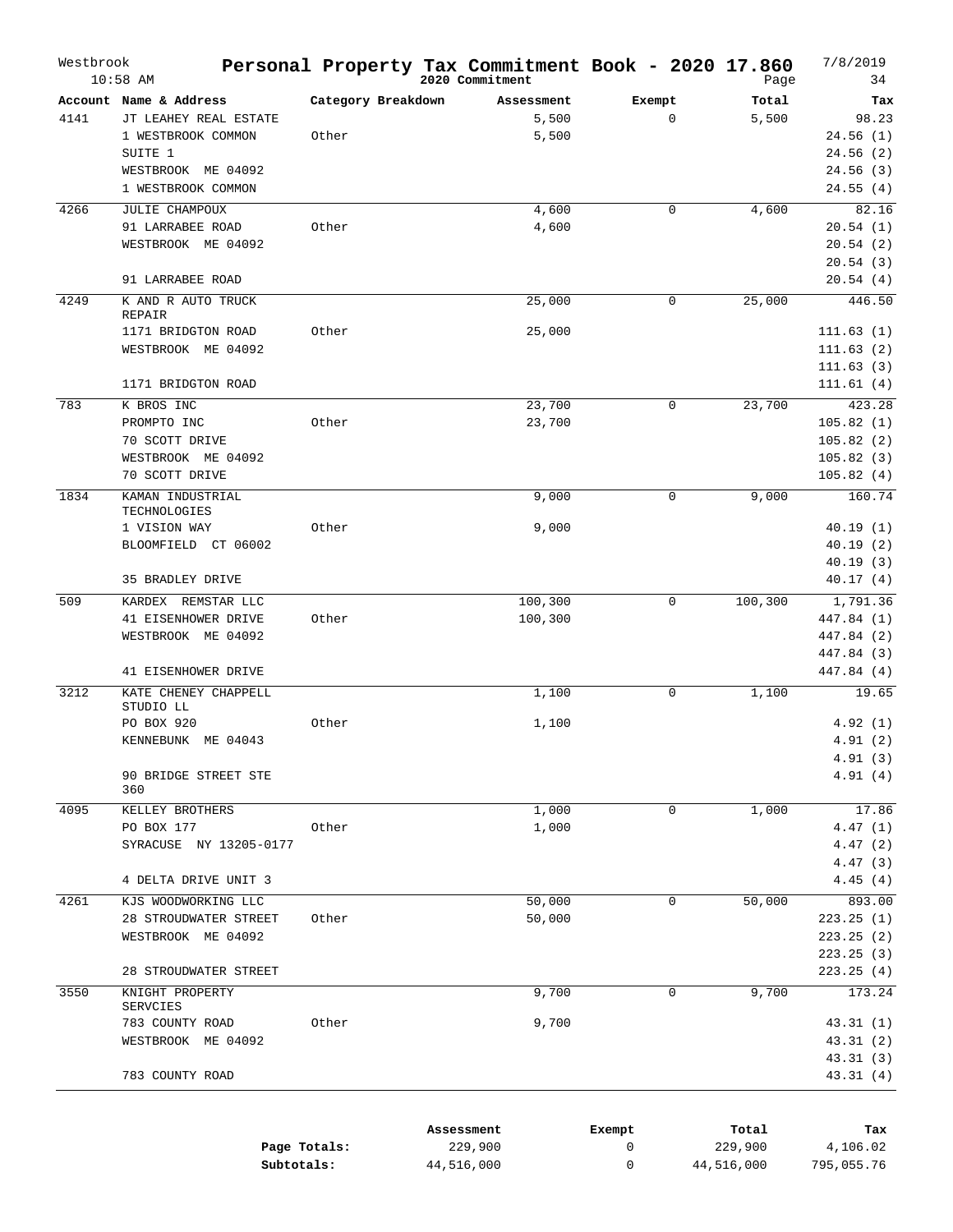| Westbrook | $10:58$ AM                         |                    | Personal Property Tax Commitment Book - 2020 17.860<br>2020 Commitment |             | Page       | 7/8/2019<br>35 |
|-----------|------------------------------------|--------------------|------------------------------------------------------------------------|-------------|------------|----------------|
|           | Account Name & Address             | Category Breakdown | Assessment                                                             | Exempt      | Total      | Tax            |
| 2419      | KNOCK ON WOODWORKS                 |                    | 10,700                                                                 | $\mathbf 0$ | 10,700     | 191.10         |
|           | CASCO BAY BUILDERS INC.            | Other              | 10,700                                                                 |             |            | 47.78 (1)      |
|           | <b>36R ROCHESTER STREET</b>        |                    |                                                                        |             |            | 47.78 (2)      |
|           | WESTBROOK ME 04092                 |                    |                                                                        |             |            | 47.78 (3)      |
|           | <b>36 ROCHESTER STREET</b>         |                    |                                                                        |             |            | 47.76 (4)      |
| 3396      | KNOCKOUT STRATEGIES,               |                    | 46,900                                                                 | $\mathbf 0$ | 46,900     | 837.63         |
|           | <b>INC</b><br>26 THOMAS DRIVE      | Other              | 46,900                                                                 |             |            | 209.41 (1)     |
|           | WESTBROOK ME 04092                 |                    |                                                                        |             |            | 209.41(2)      |
|           |                                    |                    |                                                                        |             |            | 209.41(3)      |
|           | 26 THOMAS DRIVE                    |                    |                                                                        |             |            | 209.40(4)      |
| 3002      | KOHLS DEPARTMENT STORE<br>703      |                    | 710,900                                                                | 0           | 710,900    | 12,696.67      |
|           | ATTN: TAX DEPT                     | Other              | 710,900                                                                |             |            | 3, 174.17(1)   |
|           | PO BOX 3208                        |                    |                                                                        |             |            | 3, 174.17(2)   |
|           | MILWAUKEE WI 53201                 |                    |                                                                        |             |            | 3, 174.17(3)   |
|           | 17 MAIN STREET                     |                    |                                                                        |             |            | 3, 174.16(4)   |
| 3889      | KONE USA                           |                    | 29,000                                                                 | $\Omega$    | 29,000     | 517.94         |
|           | 81 COUNTY ROAD                     | Other              | 29,000                                                                 |             |            | 129.49(1)      |
|           | WESTBROOK ME 04092                 |                    |                                                                        |             |            | 129.49(2)      |
|           |                                    |                    |                                                                        |             |            | 129.49(3)      |
|           | 81 COUNTY ROAD                     |                    |                                                                        |             |            | 129.47(4)      |
| 2436      | KOZETAS RESTAURANT                 |                    | 5,200                                                                  | $\mathbf 0$ | 5,200      | 92.87          |
|           | 597 BRIDGTON ROAD                  | Other              | 5,200                                                                  |             |            | 23.22(1)       |
|           | WESTBROOK ME 04092                 |                    |                                                                        |             |            | 23.22(2)       |
|           |                                    |                    |                                                                        |             |            | 23.22(3)       |
|           | 597 BRIDGTON ROAD                  |                    |                                                                        |             |            | 23.21(4)       |
| 3910      | KP3 LLC                            |                    | 33,300                                                                 | $\Omega$    | 33,300     | 594.74         |
|           | PO BOX 4182                        | Other              | 33,300                                                                 |             |            | 148.69(1)      |
|           | PORTLAND ME 04101                  |                    |                                                                        |             |            | 148.69(2)      |
|           |                                    |                    |                                                                        |             |            | 148.69(3)      |
|           | 84 WARREN AVENUE UNIT H            |                    |                                                                        |             |            | 148.67(4)      |
| 213       | L P APPLIANCE                      |                    | 5,100                                                                  | $\mathbf 0$ | 5,100      | 91.09          |
|           | DISTRIBUTORS INC<br>CRAIG LAPIERRE | Other              | 5,100                                                                  |             |            | 22.78(1)       |
|           | 54 BRIDGTON ROAD                   |                    |                                                                        |             |            | 22.77(2)       |
|           | WESTBROOK ME 04092                 |                    |                                                                        |             |            | 22.77(3)       |
|           | 54 BRIDGTON ROAD                   |                    |                                                                        |             |            | 22.77(4)       |
| 4086      | L2M ARCHITECTS                     |                    | 15,900                                                                 | 0           | 15,900     | 283.97         |
|           | 90 BRIDGE STREET STE               | Other              | 15,900                                                                 |             |            | 71.00(1)       |
|           | 420                                |                    |                                                                        |             |            |                |
|           | WESTBROOK ME 04092                 |                    |                                                                        |             |            | 70.99(2)       |
|           |                                    |                    |                                                                        |             |            | 70.99(3)       |
|           | 90 BRIDGE STREET STE<br>420        |                    |                                                                        |             |            | 70.99(4)       |
| 4262      | LABELLA HAIR SALON                 |                    | 5,000                                                                  | $\mathbf 0$ | 5,000      | 89.30          |
|           | 395 BRIDGTON ROAD                  | Other              | 5,000                                                                  |             |            | 22.33(1)       |
|           | SUITE <sub>2</sub>                 |                    |                                                                        |             |            | 22.33(2)       |
|           | WESTBROOK ME 04092                 |                    |                                                                        |             |            | 22.33(3)       |
|           | 395 BRIDGTON ROAD                  |                    |                                                                        |             |            | 22.31(4)       |
| 447       | LAKE REGION IMPORTS,<br><b>INC</b> |                    | 52,300                                                                 | $\mathbf 0$ | 52,300     | 934.08         |
|           | 608 BRIDGTON ROAD                  | Other              | 52,300                                                                 |             |            | 233.52 (1)     |
|           | WESTBROOK ME 04092                 |                    |                                                                        |             |            | 233.52 (2)     |
|           |                                    |                    |                                                                        |             |            | 233.52 (3)     |
|           | 608 BRIDGTON ROAD                  |                    |                                                                        |             |            | 233.52 (4)     |
|           |                                    |                    |                                                                        |             |            |                |
|           |                                    |                    | Assessment                                                             | Exempt      | Total      | Tax            |
|           |                                    | Page Totals:       | 914,300                                                                | 0           | 914,300    | 16,329.39      |
|           | Subtotals:                         |                    | 45,430,300                                                             | 0           | 45,430,300 | 811,385.15     |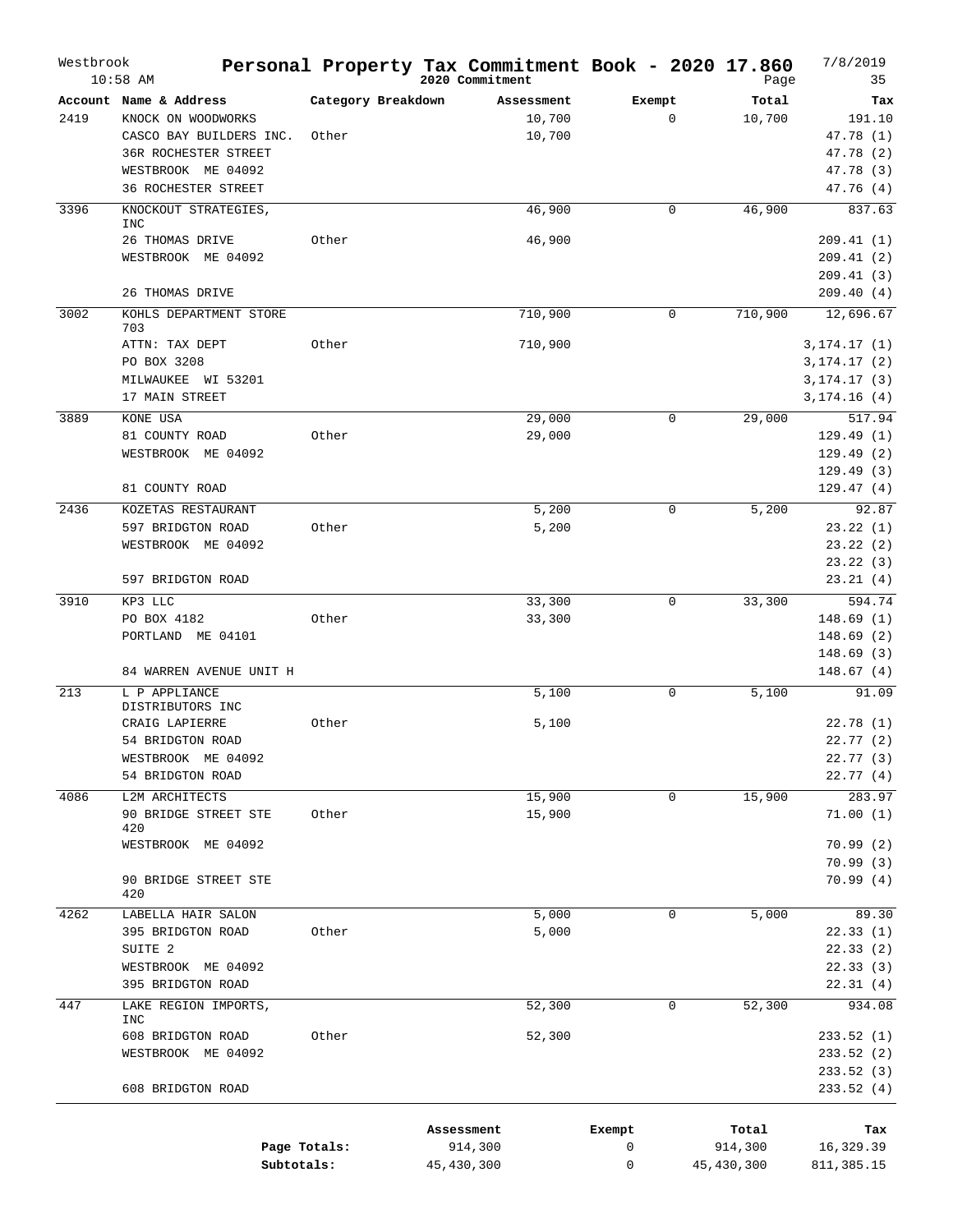| Westbrook | $10:58$ AM                            |                    | Personal Property Tax Commitment Book - 2020 17.860<br>2020 Commitment |             | Page    | 7/8/2019<br>36       |
|-----------|---------------------------------------|--------------------|------------------------------------------------------------------------|-------------|---------|----------------------|
|           | Account Name & Address                | Category Breakdown | Assessment                                                             | Exempt      | Total   | Tax                  |
| 3769      | LAMBRIDES AND<br>ASSOCIATESC INC      |                    | 1,900                                                                  | $\mathbf 0$ | 1,900   | 33.93                |
|           | 89 LARRABEE ROAD                      | Other              | 1,900                                                                  |             |         | 8.49(1)              |
|           | WESTBROOK ME 04092                    |                    |                                                                        |             |         | 8.48(2)              |
|           |                                       |                    |                                                                        |             |         | 8.48(3)              |
|           | 89 LARRABEE ROAD                      |                    |                                                                        |             |         | 8.48(4)              |
| 1785      | LANCO ASSEMBLY SYSTEMS                |                    | 197,500                                                                | 0           | 197,500 | 3,527.35             |
|           | C/O SHARON<br>DADIEGO/FINANCE         | Other              | 197,500                                                                |             |         | 881.84 (1)           |
|           | 12 THOMAS DRIVE                       |                    |                                                                        |             |         | 881.84 (2)           |
|           | WESTBROOK ME 04092                    |                    |                                                                        |             |         | 881.84 (3)           |
|           | 12 THOMAS DRIVE                       |                    |                                                                        |             |         | 881.83 (4)           |
| 3856      | LANCO VENDING                         |                    | 9,100                                                                  | 0           | 9,100   | 162.53               |
|           | MICHAEL LANO                          | Other              | 9,100                                                                  |             |         | 40.64(1)             |
|           | 59 WHISPERING PINES<br>DRIVE          |                    |                                                                        |             |         | 40.63(2)             |
|           | SOUTH PORTLAND ME<br>04106<br>VARIOUS |                    |                                                                        |             |         | 40.63(3)<br>40.63(4) |
|           |                                       |                    |                                                                        |             |         |                      |
| 1421      | LAROSE, JAMES G &<br>THERESE H        |                    | 13,200                                                                 | 0           | 13,200  | 235.75               |
|           | 84 ABBY LANE                          | Other              | 13,200                                                                 |             |         | 58.94(1)             |
|           | PORTLAND ME 04103                     |                    |                                                                        |             |         | 58.94(2)             |
|           |                                       |                    |                                                                        |             |         | 58.94(3)             |
|           | 197 NEW GORHAM ROAD                   |                    |                                                                        |             |         | 58.93(4)             |
| 214       | LARSON'S GARAGE                       |                    | 3,600                                                                  | $\mathbf 0$ | 3,600   | 64.30                |
|           | 740 COUNTY ROAD                       | Other              | 3,600                                                                  |             |         | 16.08(1)             |
|           | WESTBROOK ME 04092                    |                    |                                                                        |             |         | 16.08(2)             |
|           |                                       |                    |                                                                        |             |         | 16.08(3)             |
|           | 740 COUNTY ROAD                       |                    |                                                                        |             |         | 16.06(4)             |
| 3132      | LATINI ELECTRIC                       |                    | 2,700                                                                  | $\mathbf 0$ | 2,700   | 48.22                |
|           | ANTHONY LATINI                        | Other              | 2,700                                                                  |             |         | 12.06(1)             |
|           | 170 PIERCE STREET                     |                    |                                                                        |             |         | 12.06(2)             |
|           | WESTBROOK ME 04092                    |                    |                                                                        |             |         | 12.06(3)             |
|           | 170 PIERCE STREET                     |                    |                                                                        |             |         | 12.04(4)             |
| 4274      | LAVISH EARTH CRYSTALS                 |                    | 1,200                                                                  | 0           | 1,200   | 21.43                |
|           | 820 MAIN STREET                       | Other              | 1,200                                                                  |             |         | 5.36(1)              |
|           | WESTBROOK ME 04092                    |                    |                                                                        |             |         | 5.36(2)              |
|           |                                       |                    |                                                                        |             |         | 5.36(3)              |
|           | 820 MAIN STREET                       |                    |                                                                        |             |         | 5.35(4)              |
| 1601      | LEE AUTO MALL                         |                    | 328,700                                                                | 0           | 328,700 | 5,870.58             |
|           | 200 MAIN STREET                       | Other              | 328,700                                                                |             |         | 1,467.65(1)          |
|           | WESTBROOK ME 04092                    |                    |                                                                        |             |         | 1,467.65(2)          |
|           |                                       |                    |                                                                        |             |         | 1,467.65 (3)         |
|           | 200 MAIN STREET                       |                    |                                                                        |             |         | 1,467.63(4)          |
| 3803      | LEE BAXTER ENTERPRISES<br>INC.        |                    | 8,700                                                                  | 0           | 8,700   | 155.38               |
|           | DBA CINCINNATI TIME OF<br>MAINE       | Other              | 8,700                                                                  |             |         | 38.85(1)             |
|           | 79 BRADLEY DRIVE                      |                    |                                                                        |             |         | 38.85(2)             |
|           | WESTBROOK ME 04092                    |                    |                                                                        |             |         | 38.85(3)             |
|           | 79 BRADLEY DRIVE                      |                    |                                                                        |             |         | 38.83(4)             |

|              | Assessment | Exempt | Total      | Tax        |
|--------------|------------|--------|------------|------------|
| Page Totals: | 566,600    |        | 566,600    | 10,119.47  |
| Subtotals:   | 45,996,900 |        | 45,996,900 | 821,504.62 |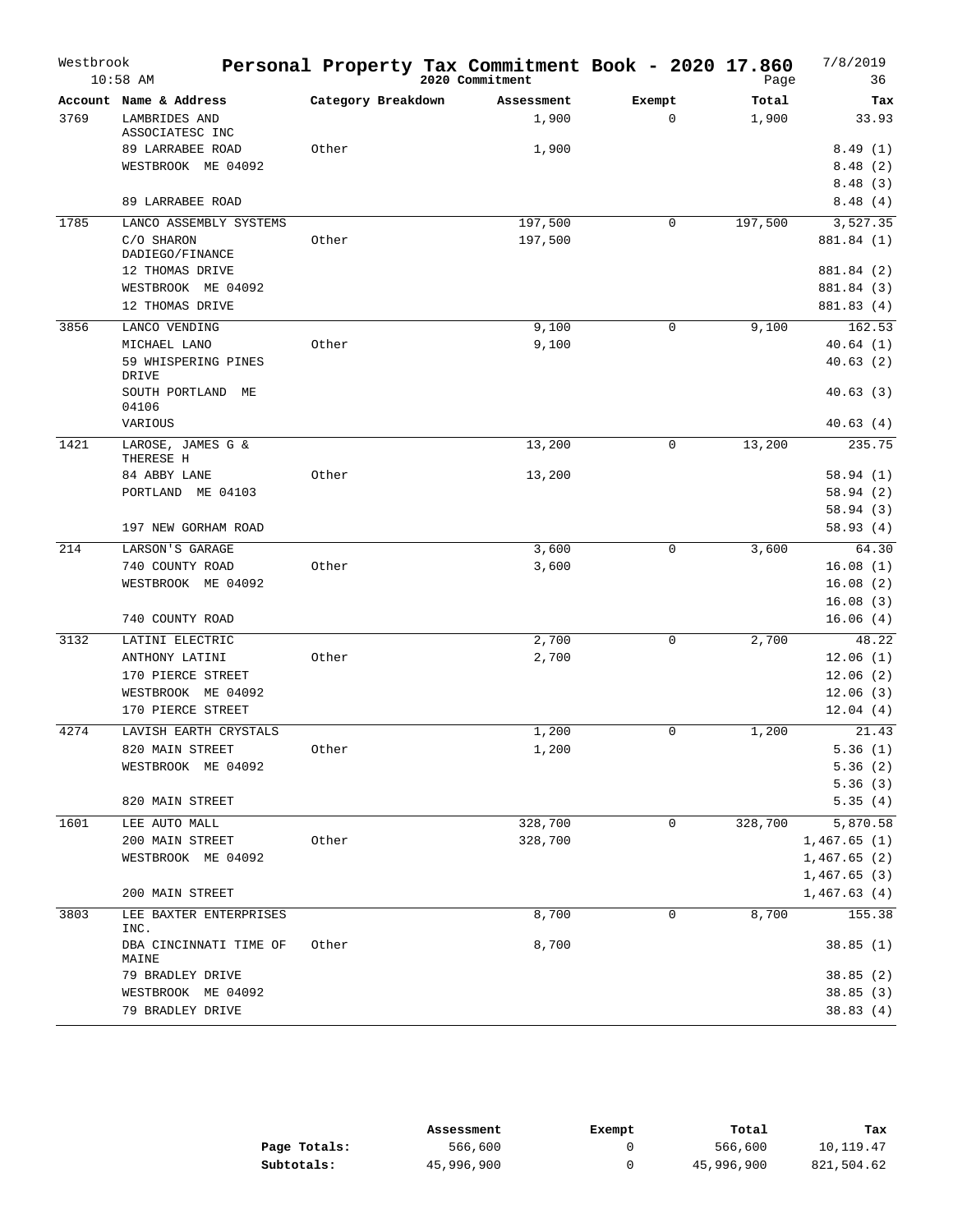| Westbrook | $10:58$ AM                            |                    | Personal Property Tax Commitment Book - 2020 17.860<br>2020 Commitment |         |        |             | Page         | 7/8/2019<br>37       |
|-----------|---------------------------------------|--------------------|------------------------------------------------------------------------|---------|--------|-------------|--------------|----------------------|
|           | Account Name & Address                | Category Breakdown | Assessment                                                             |         | Exempt |             | Total        | Tax                  |
| 4209      | LEGENDS RESTAURANT &                  |                    |                                                                        | 20,400  |        | $\mathbf 0$ | 20,400       | 364.34               |
|           | TAP ROOM<br>855 MAIN STREET           | Other              |                                                                        | 20,400  |        |             |              | 91.09(1)             |
|           | WESTBROOK ME 04092                    |                    |                                                                        |         |        |             |              | 91.09(2)             |
|           |                                       |                    |                                                                        |         |        |             |              | 91.09(3)             |
|           | 855 MAIN STREET                       |                    |                                                                        |         |        |             |              | 91.07(4)             |
| 3980      | LENNYS PUB                            |                    |                                                                        | 9,700   |        | 0           | 9,700        | 173.24               |
|           | 10 HARDY ROAD                         | Other              |                                                                        | 9,700   |        |             |              | 43.31(1)             |
|           | WESTBROOK ME 04092                    |                    |                                                                        |         |        |             |              | 43.31(2)             |
|           |                                       |                    |                                                                        |         |        |             |              | 43.31(3)             |
|           | 10 HARDY ROAD                         |                    |                                                                        |         |        |             |              | 43.31(4)             |
| 426       | LES WILSON & SONS iNC.                |                    |                                                                        | 133,000 |        | 0           | 133,000      | 2,375.38             |
|           | PO BOX 1029                           | Other              |                                                                        | 133,000 |        |             |              | 593.85(1)            |
|           | WESTBROOK ME<br>04098-1028            |                    |                                                                        |         |        |             |              | 593.85(2)            |
|           |                                       |                    |                                                                        |         |        |             |              | 593.85(3)            |
|           | 161 WARREN AVENUE REAR                |                    |                                                                        |         |        |             |              | 593.83(4)            |
| 369       | LIFE STORAGE LP #222                  |                    |                                                                        | 37,700  |        | 0           | 37,700       | 673.32               |
|           | LIFE STORAGE LP                       | Other              |                                                                        | 37,700  |        |             |              | 168.33(1)            |
|           | 6467 MAIN STREET STE                  |                    |                                                                        |         |        |             |              | 168.33(2)            |
|           | 200<br>WILLIAMSVILLE NY               |                    |                                                                        |         |        |             |              | 168.33(3)            |
|           | 14221-5890                            |                    |                                                                        |         |        |             |              |                      |
|           | 576 BRIDGTON ROAD                     |                    |                                                                        |         |        |             |              | 168.33(4)            |
| 4283      | LINDE GAS NORTH AMERICA               |                    |                                                                        | 28,100  |        | $\mathbf 0$ | 28,100       | 501.87               |
|           | LLC<br>10 RIVERVIEW DR                | Other              |                                                                        | 28,100  |        |             |              | 125.47(1)            |
|           | DANBURY CT 00681-0                    |                    |                                                                        |         |        |             |              | 125.47(2)            |
|           |                                       |                    |                                                                        |         |        |             |              | 125.47(3)            |
|           | VARIOUS                               |                    |                                                                        |         |        |             |              | 125.46(4)            |
| 3046      | LINFORD J STILLSON DO                 |                    |                                                                        | 11,500  |        | 0           | 11,500       | 205.39               |
|           | 825 MAIN STREET                       | Other              |                                                                        | 11,500  |        |             |              | 51.35(1)             |
|           | SUITE 1                               |                    |                                                                        |         |        |             |              | 51.35(2)             |
|           | WESTBROOK ME 04092                    |                    |                                                                        |         |        |             |              | 51.35(3)             |
|           | 825 MAIN STREET                       |                    |                                                                        |         |        |             |              | 51.34(4)             |
| 3485      | LITTLE RED SCHOOL HOUSE               |                    |                                                                        | 16,800  |        | 0           | 16,800       | 300.05               |
|           | 596 MAIN STREET<br>WESTBROOK ME 04092 | Other              |                                                                        | 16,800  |        |             |              | 75.02(1)<br>75.01(2) |
|           |                                       |                    |                                                                        |         |        |             |              | 75.01(3)             |
|           | 596 MAIN STREET                       |                    |                                                                        |         |        |             |              | 75.01(4)             |
| 4073      | LITTLE RED SCHOOL HOUSE               |                    |                                                                        | 4,000   |        | 0           | 4,000        | 71.44                |
|           | TOO                                   |                    |                                                                        |         |        |             |              |                      |
|           | 18 PATRICK DRIVE                      | Other              |                                                                        | 4,000   |        |             |              | 17.86(1)             |
|           | WESTBROOK ME 04092                    |                    |                                                                        |         |        |             |              | 17.86(2)<br>17.86(3) |
|           | 18 PATRICK DRIVE                      |                    |                                                                        |         |        |             |              | 17.86(4)             |
| 3999      | LIVE@212                              |                    |                                                                        | 1,700   |        | 0           | 1,700        | 30.36                |
|           | 212 BROWN STREET                      | Other              |                                                                        | 1,700   |        |             |              | 7.59(1)              |
|           | WESTBROOK ME 04092                    |                    |                                                                        |         |        |             |              | 7.59(2)              |
|           |                                       |                    |                                                                        |         |        |             |              | 7.59(3)              |
|           | 212 BROWN STREET                      |                    |                                                                        |         |        |             |              | 7.59(4)              |
| 3501      | LL BEAN                               |                    |                                                                        | 15,600  |        | 0           | 15,600       | 278.62               |
|           | ATTN: ANN HEBERT                      | Other              |                                                                        | 15,600  |        |             |              | 69.66(1)             |
|           | 15 CASCO STREET                       |                    |                                                                        |         |        |             |              | 69.66 (2)            |
|           | FREEPORT ME 04032<br>25 THOMAS DRIVE  |                    |                                                                        |         |        |             |              | 69.66(3)<br>69.64(4) |
|           |                                       |                    |                                                                        |         |        |             |              |                      |
|           |                                       |                    | Assessment                                                             |         | Exempt |             | Total        | Tax                  |
|           |                                       | Page Totals:       | 278,500                                                                |         | 0      |             | 278,500      | 4,974.01             |
|           | Subtotals:                            |                    | 46,275,400                                                             |         | 0      |             | 46, 275, 400 | 826,478.63           |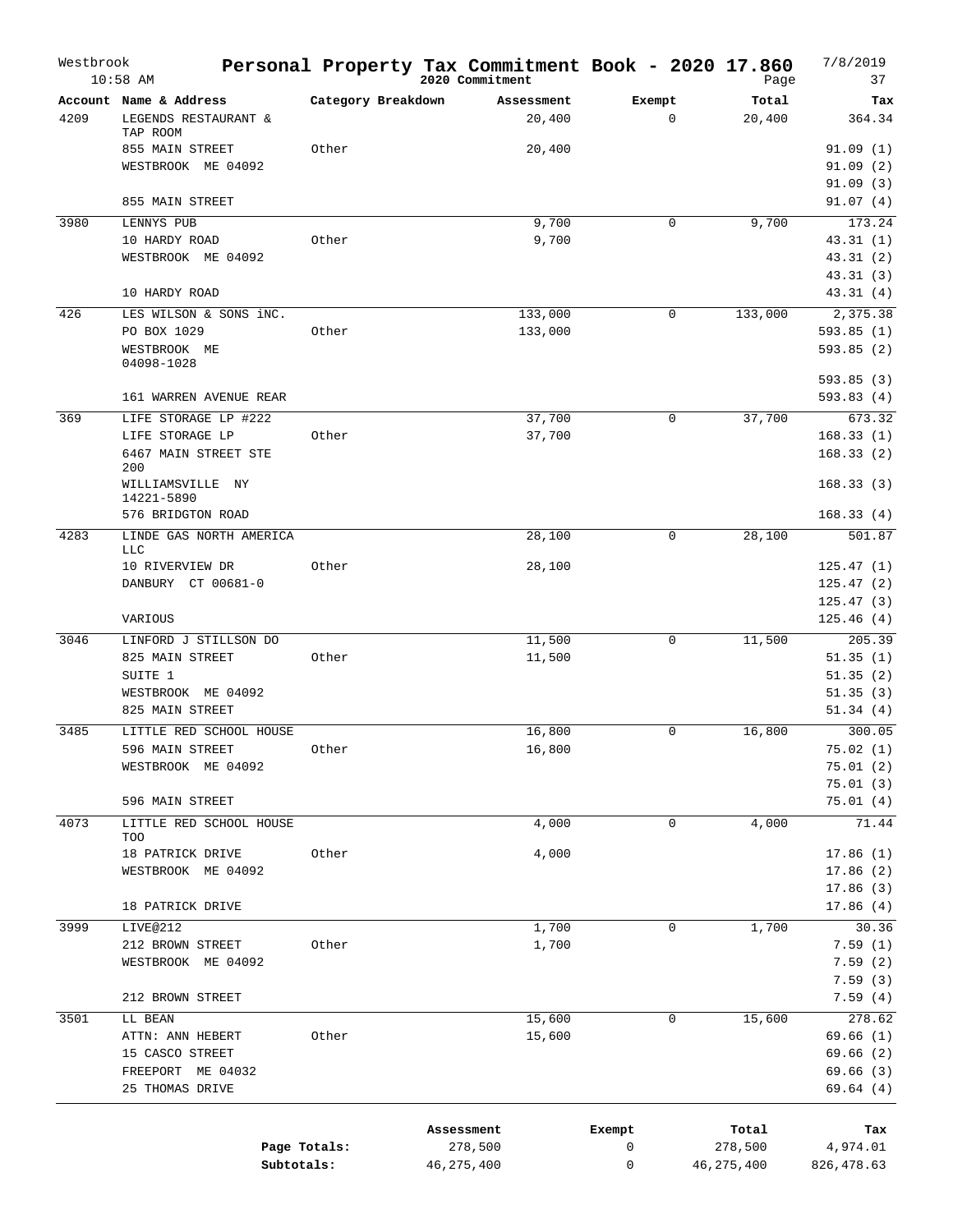| Westbrook | $10:58$ AM                                                                                                |                             | Personal Property Tax Commitment Book - 2020 17.860<br>2020 Commitment |                       | Page                           | 7/8/2019<br>38                                             |
|-----------|-----------------------------------------------------------------------------------------------------------|-----------------------------|------------------------------------------------------------------------|-----------------------|--------------------------------|------------------------------------------------------------|
| 3032      | Account Name & Address<br>LOOMIS ARMORED US LLC<br>1401 MCKINNEY STREET<br>SUITE 1200<br>HOUSTON TX 77010 | Category Breakdown<br>Other | Assessment<br>38,100<br>38,100                                         | Exempt<br>$\mathbf 0$ | Total<br>38,100                | Tax<br>680.47<br>170.12(1)<br>170.12(2)<br>170.12(3)       |
|           | <b>30 BRADLEY DRIVE</b>                                                                                   |                             |                                                                        |                       |                                | 170.11(4)                                                  |
| 4258      | LOWRY AERATION SYSTEMS<br><b>INC</b><br>39 EISENHOWER DRIVE<br>WESTBROOK ME 04092                         | Other                       | 19,900<br>19,900                                                       | $\mathbf 0$           | 19,900                         | 355.41<br>88.86 (1)<br>88.85(2)<br>88.85(3)                |
|           | 39 EISENHOWER DRIVE                                                                                       |                             |                                                                        |                       |                                | 88.85(4)                                                   |
| 4271      | M.T. CLEANING SERVICE<br><b>LLC</b>                                                                       |                             | 2,000                                                                  | 0                     | 2,000                          | 35.72                                                      |
|           | 625 BRIDGTON ROAD<br>WESTBROOK ME 04092                                                                   | Other                       | 2,000                                                                  |                       |                                | 8.93(1)<br>8.93(2)<br>8.93(3)                              |
|           | 625 BRIDGTON ROAD                                                                                         |                             |                                                                        |                       |                                | 8.93(4)                                                    |
| 228       | MACK BROTHERS<br>C/O MARSHALL MACK<br>80 LONGFELLOW STREET<br>WESTBROOK ME 04092<br>80 LONGFELLOW STREET  | Other                       | 5,900<br>5,900                                                         | 0                     | 5,900                          | 105.37<br>26.35(1)<br>26.34(2)<br>26.34(3)<br>26.34(4)     |
| 4270      | MACKY PAGE MANUAL AND                                                                                     |                             | 2,000                                                                  | 0                     | 2,000                          | 35.72                                                      |
|           | MOVEMENT<br>625 BRIDGTON ROAD<br>WESTBROOK ME 04092                                                       | Other                       | 2,000                                                                  |                       |                                | 8.93(1)<br>8.93(2)<br>8.93(3)                              |
|           | 625 BRIDGTON ROAD                                                                                         |                             |                                                                        |                       |                                | 8.93(4)                                                    |
| 3464      | MAILFINANCE INC<br>TAX DEPT<br>478 WHEELERS FARM ROAD<br>MILFORD<br>CT 06461<br>VARIOUS                   | Other                       | 2,600<br>2,600                                                         | 0                     | 2,600                          | 46.44<br>11.61(1)<br>11.61(2)<br>11.61(3)<br>11.61(4)      |
| 3203      | MAIN STREET DENTAL<br>PAUL C CLOUTIER DDS<br>808 MAIN STREET<br>WESTBROOK ME 04092<br>808 MAIN STREET     | Other                       | 39,600<br>39,600                                                       | 0                     | 39,600                         | 707.26<br>176.82(1)<br>176.82(2)<br>176.82(3)<br>176.80(4) |
| 1008      | MAINE ACADEMY OF                                                                                          |                             | 14,500                                                                 | $\mathbf 0$           | 14,500                         | 258.97                                                     |
|           | GYMNASTICS<br>20B TERMINAL STREET<br>WESTBROOK ME 04092<br>20 TERMINAL STREET                             | Other                       | 14,500                                                                 |                       |                                | 64.75 (1)<br>64.74 (2)<br>64.74 (3)<br>64.74 (4)           |
| 3809      | MAINE BUSINESS                                                                                            |                             | 1,400                                                                  | 0                     | 1,400                          | 25.00                                                      |
|           | FURNITURE<br>510 COUNTY RD<br>WESTBROOK ME 04092                                                          | Other                       | 1,400                                                                  |                       |                                | 6.25(1)<br>6.25(2)<br>6.25(3)                              |
|           | 510 COUNTY ROAD                                                                                           |                             |                                                                        |                       |                                | 6.25(4)                                                    |
| 2406      | MAINE CENTERS FOR<br>HEALTHCARE,                                                                          |                             | 488,000                                                                | $\mathbf 0$           | 488,000                        | 8,715.68                                                   |
|           | 2 CHABOT STREET<br>WESTBROOK ME 04092<br>2 CHABOT STREET                                                  | Other                       | 488,000                                                                |                       |                                | 2,178.92(1)<br>2,178.92 (2)<br>2,178.92 (3)<br>2,178.92(4) |
|           |                                                                                                           | Page Totals:<br>Subtotals:  | Assessment<br>614,000<br>46,889,400                                    | Exempt<br>0<br>0      | Total<br>614,000<br>46,889,400 | Tax<br>10,966.04<br>837, 444.67                            |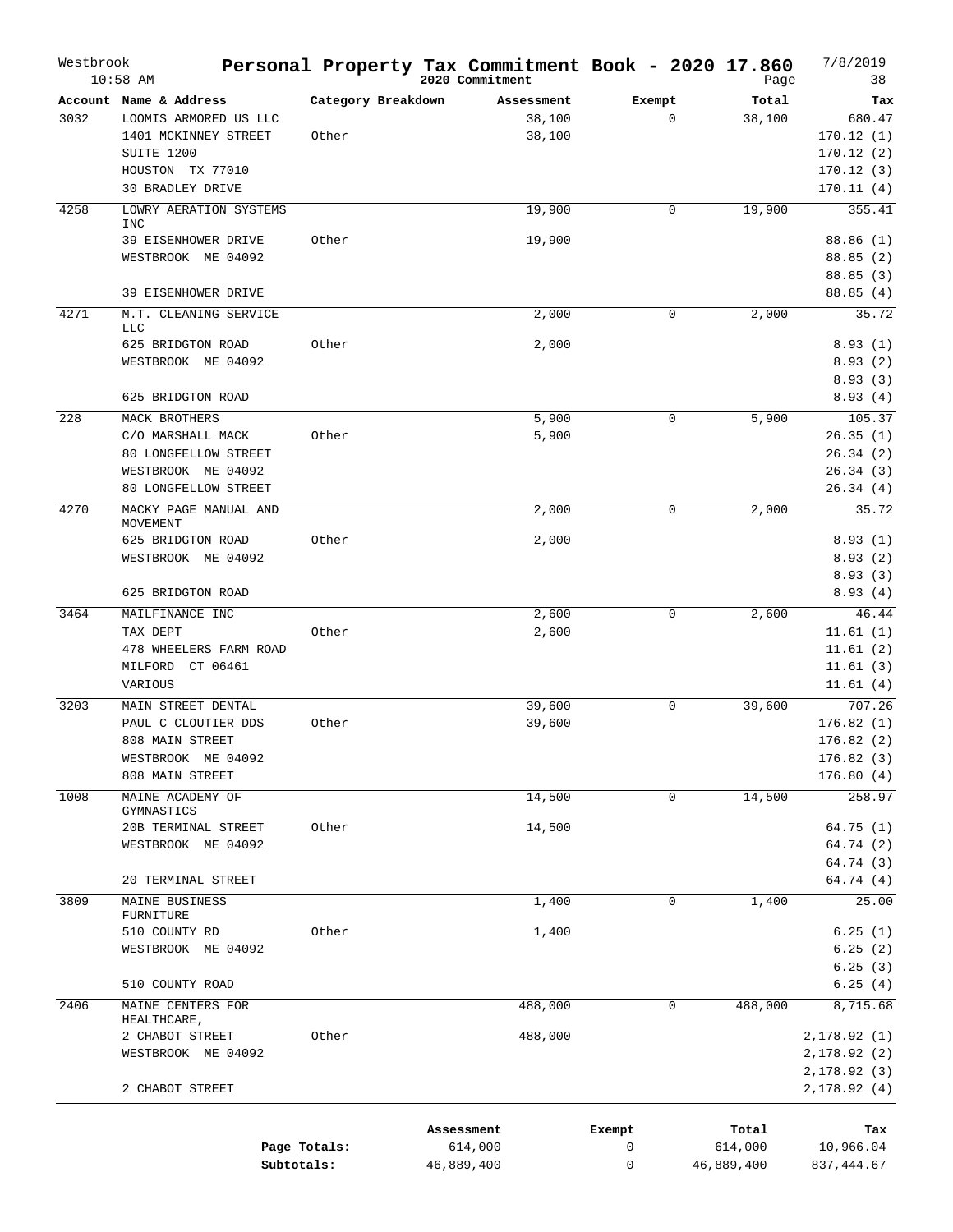| Westbrook | $10:58$ AM                                        |                    | Personal Property Tax Commitment Book - 2020 17.860<br>2020 Commitment |                       | Page            | 7/8/2019<br>39            |
|-----------|---------------------------------------------------|--------------------|------------------------------------------------------------------------|-----------------------|-----------------|---------------------------|
| 2101      | Account Name & Address<br>MAINE CONTRACT FLOORING | Category Breakdown | Assessment<br>25,000                                                   | Exempt<br>$\mathbf 0$ | Total<br>25,000 | Tax<br>446.50             |
|           | 3 KAREN DRIVE                                     | Other              | 25,000                                                                 |                       |                 | 111.63(1)                 |
|           | WESTBROOK ME 04092                                |                    |                                                                        |                       |                 | 111.63(2)                 |
|           |                                                   |                    |                                                                        |                       |                 | 111.63(3)                 |
|           | 3 KAREN DRIVE                                     |                    |                                                                        |                       |                 | 111.61(4)                 |
| 2420      | MAINE DOVETAIL INC                                |                    | 7,000                                                                  | 0                     | 7,000           | 125.02                    |
|           | 36R ROCHESTER STREET                              | Other              | 7,000                                                                  |                       |                 | 31.26(1)                  |
|           | WESTBROOK ME 04092                                |                    |                                                                        |                       |                 | 31.26(2)                  |
|           | <b>36 ROCHESTER STREET</b>                        |                    |                                                                        |                       |                 | 31.26(3)<br>31.24(4)      |
| 3431      | MAINE EXPEDITED FREIGHT                           |                    | 20,700                                                                 | 0                     | 20,700          | 369.70                    |
|           | 15 SAUNDERS WAY                                   | Other              | 20,700                                                                 |                       |                 | 92.43(1)                  |
|           | <b>UNIT 500-F</b>                                 |                    |                                                                        |                       |                 | 92.43(2)                  |
|           | WESTBROOK ME 04092                                |                    |                                                                        |                       |                 | 92.43(3)                  |
|           | 15 SAUNDERS WAY                                   |                    |                                                                        |                       |                 | 92.41(4)                  |
| 3691      | MAINE FIBER COMPANY INC                           |                    | 1,100                                                                  | 0                     | 1,100           | 19.65                     |
|           | 465 CONGRESS STREET                               | Other              | 1,100                                                                  |                       |                 | 4.92(1)                   |
|           | PORTLAND<br>ME 04101                              |                    |                                                                        |                       |                 | 4.91(2)                   |
|           |                                                   |                    |                                                                        |                       |                 | 4.91(3)                   |
|           | VARIOUS                                           |                    |                                                                        |                       |                 | 4.91 (4)                  |
| 3040      | MAINE RSA #1 IMC                                  |                    | 30,500                                                                 | 0                     | 30,500          | 544.73                    |
|           | #: 853-ME-MULTIPLE                                | Other              | 30,500                                                                 |                       |                 | 136.19(1)                 |
|           | PO BOX 2629                                       |                    |                                                                        |                       |                 | 136.18(2)                 |
|           | ADDISON<br>TX 75001                               |                    |                                                                        |                       |                 | 136.18(3)                 |
|           | VARIOUS                                           |                    |                                                                        |                       |                 | 136.18(4)                 |
| 3078      | MAINE RSA #1/ DBA US<br>CELLULAR                  |                    | 120,200                                                                | 0                     | 120,200         | 2,146.77                  |
|           | $C/O$ $D&P$ #                                     | Other              | 120,200                                                                |                       |                 | 536.70(1)                 |
|           | 853-ME-0000853009                                 |                    |                                                                        |                       |                 |                           |
|           | PO BOX 2629                                       |                    |                                                                        |                       |                 | 536.69(2)                 |
|           | ADDISON TX 75001<br>11 MAIN STREET                |                    |                                                                        |                       |                 | 536.69(3)<br>536.69(4)    |
|           |                                                   |                    |                                                                        |                       |                 |                           |
| 1619      | MAINE UNIFORM RENTAL<br>DBA PRATT ABBOTT          | Other              | 1,381,100<br>1,381,100                                                 | 0                     | 1,381,100       | 24,666.45<br>6, 166.62(1) |
|           | UNIFORM RENTA                                     |                    |                                                                        |                       |                 |                           |
|           | P O BOX 1120                                      |                    |                                                                        |                       |                 | 6, 166.61(2)              |
|           | PORTLAND ME 04104                                 |                    |                                                                        |                       |                 | 6, 166.61(3)              |
|           | 2 EISENHOWER DRIVE                                |                    |                                                                        |                       |                 | 6, 166.61(4)              |
| 3962      | MAINE WARRIOR GYM LLC                             |                    | 18,200                                                                 | 0                     | 18,200          | 325.05                    |
|           | 865 SPRING STREET                                 | Other              | 18,200                                                                 |                       |                 | 81.27(1)                  |
|           | WESTBROOK ME 04092                                |                    |                                                                        |                       |                 | 81.26(2)                  |
|           |                                                   |                    |                                                                        |                       |                 | 81.26(3)                  |
|           | 865 SPRING STREET                                 |                    |                                                                        |                       |                 | 81.26(4)                  |
| 49        | MAINELY SMALL ENGINES                             | Other              | 5,600                                                                  | 0                     | 5,600           | 100.02                    |
|           | RANDY SCHAEFER<br>319 COUNTY ROAD                 |                    | 5,600                                                                  |                       |                 | 25.01(1)<br>25.01(2)      |
|           | WESTBROOK ME                                      |                    |                                                                        |                       |                 | 25.01(3)                  |
|           | 04092-2340                                        |                    |                                                                        |                       |                 |                           |
|           | 319 COUNTY ROAD                                   |                    |                                                                        |                       |                 | 24.99(4)                  |
| 2422      | MALONE PADDLE GEAR LLC                            |                    | 73,200                                                                 | 0                     | 73,200          | 1,307.35                  |
|           | DBA MAOLNE AUTO RACKS                             | Other              | 73,200                                                                 |                       |                 | 326.84(1)                 |
|           | 81 COUNTY ROAD SUITE 1                            |                    |                                                                        |                       |                 | 326.84(2)                 |
|           | WESTBROOK ME 04092                                |                    |                                                                        |                       |                 | 326.84(3)                 |
|           | 81 COUNTY ROAD                                    |                    |                                                                        |                       |                 | 326.83 (4)                |

|              | Assessment | Exempt | Total      | Tax        |
|--------------|------------|--------|------------|------------|
| Page Totals: | 1,682,600  |        | 1,682,600  | 30,051.24  |
| Subtotals:   | 48,572,000 |        | 48,572,000 | 867,495.91 |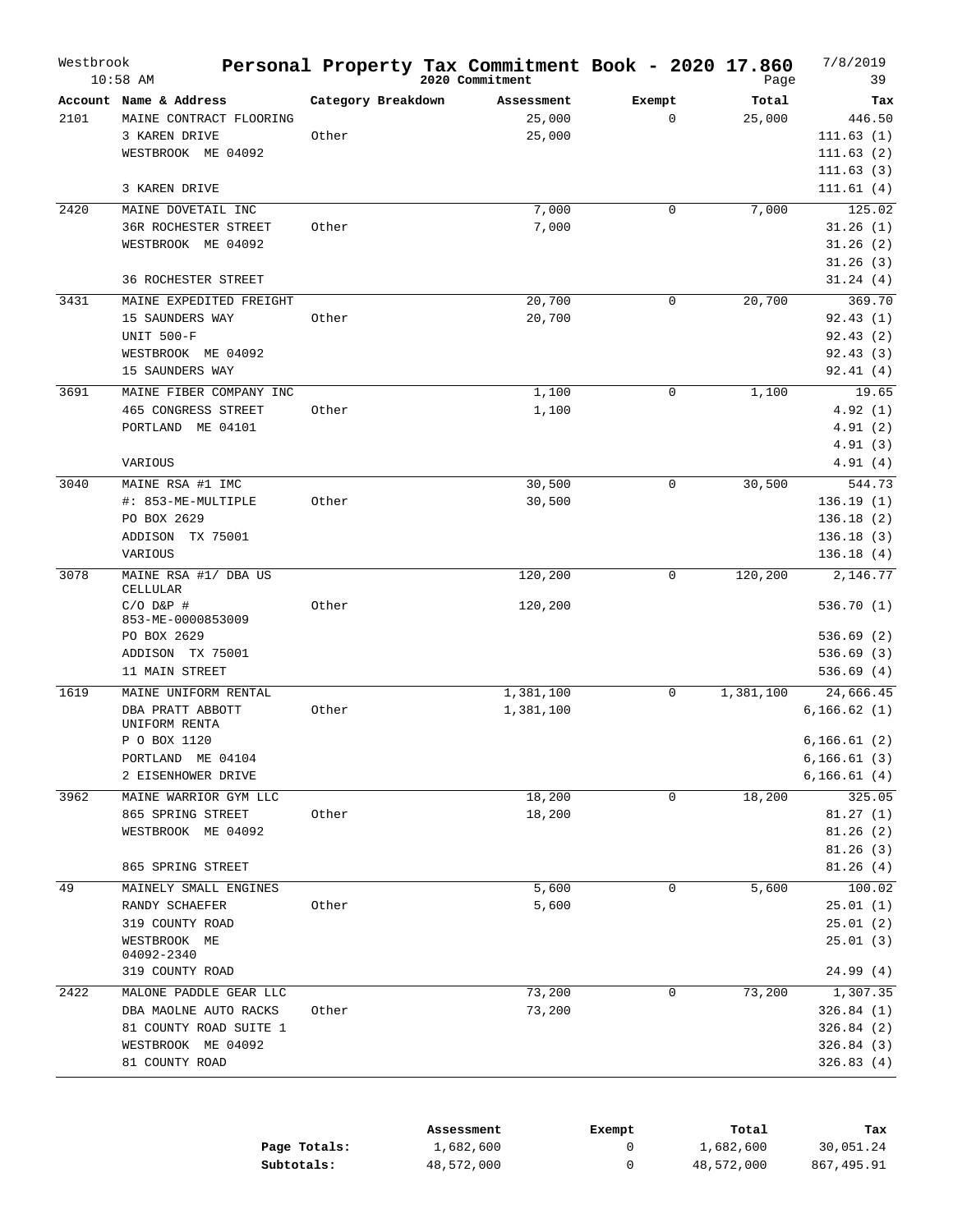| Westbrook | $10:58$ AM                                                                                                      |                             | Personal Property Tax Commitment Book - 2020 17.860<br>2020 Commitment |                       | Page                              | 7/8/2019<br>40                                                       |
|-----------|-----------------------------------------------------------------------------------------------------------------|-----------------------------|------------------------------------------------------------------------|-----------------------|-----------------------------------|----------------------------------------------------------------------|
| 4256      | Account Name & Address<br>MARIA DUFFY LCPC<br>406 BRIDGTON ROAD<br>WESTBROOK ME 04092                           | Category Breakdown<br>Other | Assessment<br>2,000<br>2,000                                           | Exempt<br>$\mathbf 0$ | Total<br>2,000                    | Tax<br>35.72<br>8.93(1)<br>8.93(2)<br>8.93(3)                        |
|           | 406 BRIDGTON ROAD                                                                                               |                             |                                                                        |                       |                                   | 8.93(4)                                                              |
| 3465      | MARITIMES & NORTHEAST<br>PIPELINE                                                                               |                             | 23,775,800                                                             | 0                     | 23,775,800                        | 424,635.79                                                           |
|           | PO BOX 2629<br>ADDISON TX 75001<br>METHODIST ROAD                                                               | Other                       | 23,775,800                                                             |                       |                                   | 106, 158.95(1)<br>106, 158.95(2)<br>106, 158.95(3)<br>106, 158.94(4) |
| 4146      | MARK ROCKWOOD<br>PHOTOGRAPHY INC                                                                                |                             | 5,500                                                                  | 0                     | 5,500                             | 98.23                                                                |
|           | 342 EASTERN PROMENADE<br>APT 252<br>PORTLAND ME 04101                                                           | Other                       | 5,500                                                                  |                       |                                   | 24.56(1)<br>24.56(2)                                                 |
|           |                                                                                                                 |                             |                                                                        |                       |                                   | 24.56(3)                                                             |
|           | 90 BRIDGE STREET                                                                                                |                             |                                                                        |                       |                                   | 24.55(4)                                                             |
| 2052      | MARLIN LEASING CORP<br>PO BOX 5481<br>MOUNT LAUREL NJ 08054                                                     | Other                       | 3,300<br>3,300                                                         | 0                     | 3,300                             | 58.94<br>14.74(1)<br>14.74(2)<br>14.74(3)                            |
|           | VARIOUS                                                                                                         |                             |                                                                        |                       |                                   | 14.72(4)                                                             |
| 111       | MARTINI LANE DISCOUNT<br><b>BEVERAGE</b>                                                                        |                             | 19,400                                                                 | 0                     | 19,400                            | 346.48                                                               |
|           | PHILIP LANE<br>894 MAIN STREET<br>WESTBROOK ME 04092<br>894 MAIN STREET                                         | Other                       | 19,400                                                                 |                       |                                   | 86.62(1)<br>86.62(2)<br>86.62(3)<br>86.62(4)                         |
| 3586      | MAS HOME CARE OF MAINE<br>21 SACO STREET<br>WESTBROOK ME 04092<br>21 SACO STREET                                | Other                       | 55,100<br>55,100                                                       | 0                     | 55,100                            | 984.09<br>246.03(1)<br>246.02(2)<br>246.02 (3)<br>246.02(4)          |
| 3994      | MAST LANDING BREWING<br>COMPANY<br>C/O IAN H DORSEY<br>920 MAIN STREET<br>WESTBROOK ME 04032<br>920 MAIN STREET | Other                       | 254,900<br>254,900                                                     | 0                     | 254,900                           | 4,552.51<br>1,138.13(1)<br>1,138.13(2)<br>1,138.13(3)<br>1,138.12(4) |
| 2334      | MATHESON TRI GAS INC<br>PO BOX 626<br>150 ALLEN ROAD<br>BASKING RIDGE NJ 07920<br>VARIOUS                       | Other                       | 45,200<br>45,200                                                       | 0                     | 45,200                            | 807.27<br>201.82(1)<br>201.82(2)<br>201.82(3)<br>201.81(4)           |
| 4273      | MAVIS FOOD MART<br>529B MAIN STREET<br>WESTBROOK ME 04092                                                       | Other                       | 21,100<br>21,100                                                       | 0                     | 21,100                            | 376.85<br>94.22 (1)<br>94.21(2)<br>94.21 (3)                         |
| 3831      | 529 MAIN STREET<br>MCKEEMAN & SONS SERVICE                                                                      |                             | 12,100                                                                 | 0                     | 12,100                            | 94.21 (4)<br>216.11                                                  |
|           | CO<br>P.O. BOX 1457<br>WESTBROOK ME 04098<br>640 SACO STREET                                                    | Other                       | 12,100                                                                 |                       |                                   | 54.03(1)<br>54.03(2)<br>54.03(3)<br>54.02(4)                         |
|           | Subtotals:                                                                                                      | Page Totals:                | Assessment<br>24,194,400<br>72,766,400                                 | Exempt<br>0<br>0      | Total<br>24,194,400<br>72,766,400 | Tax<br>432,111.99<br>1,299,607.90                                    |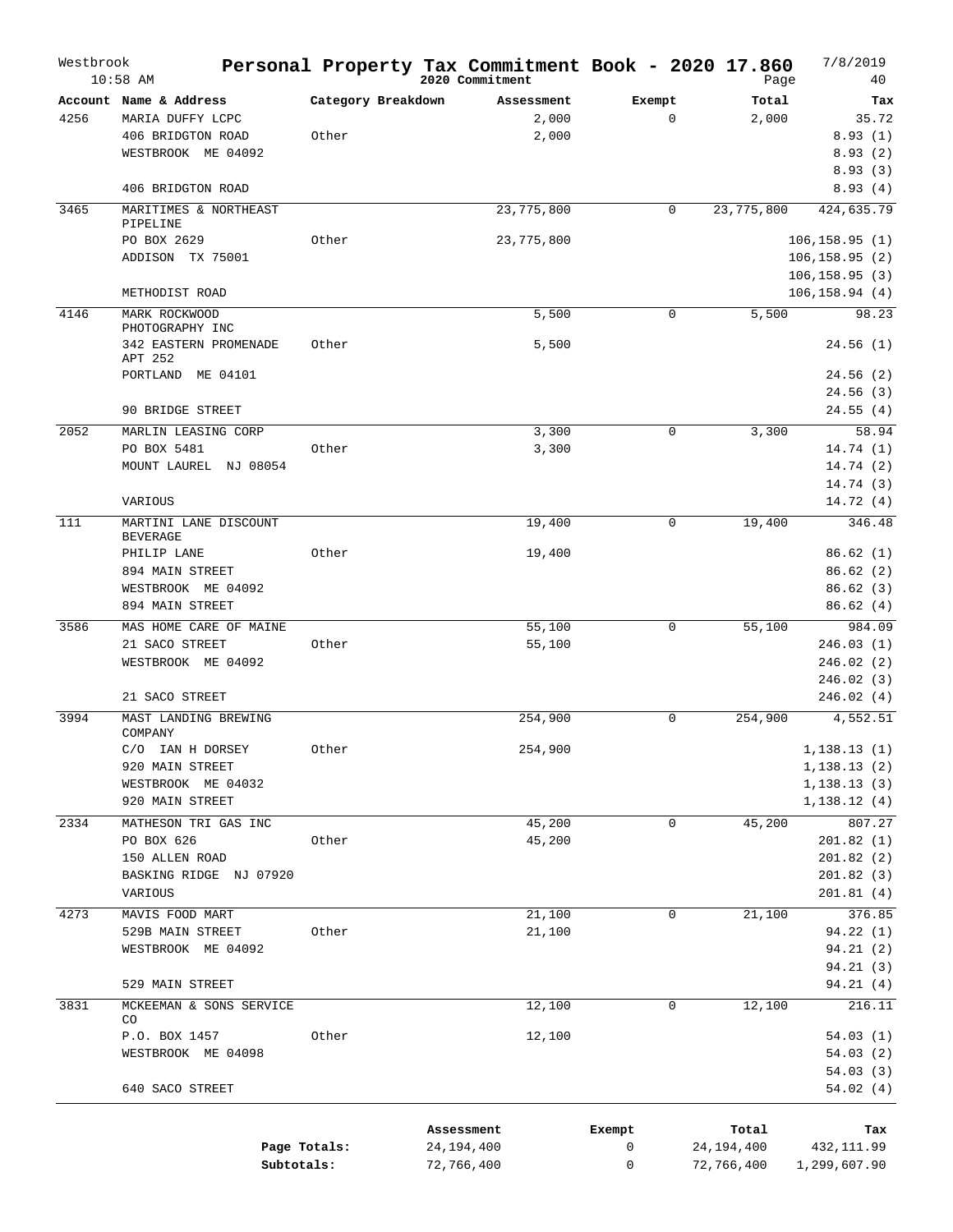| Westbrook | $10:58$ AM                            |                    | Personal Property Tax Commitment Book - 2020 17.860<br>2020 Commitment |             |             | Page             | 7/8/2019<br>41         |
|-----------|---------------------------------------|--------------------|------------------------------------------------------------------------|-------------|-------------|------------------|------------------------|
|           | Account Name & Address                | Category Breakdown | Assessment                                                             | Exempt      |             | Total            | Tax                    |
| 3671      | MCS ASSOCIATES DBA<br>SUBWAY          |                    | 14,700                                                                 |             | $\mathbf 0$ | 14,700           | 262.54                 |
|           | 390 BRIDGTON ROAD                     | Other              | 14,700                                                                 |             |             |                  | 65.64(1)               |
|           | WESTBROOK ME 04092                    |                    |                                                                        |             |             |                  | 65.64(2)               |
|           | 390 BRIDGTON ROAD                     |                    |                                                                        |             |             |                  | 65.64(3)<br>65.62(4)   |
| 3139      | MEDEO EUROPEAN FOOD                   |                    | 8,800                                                                  |             | 0           | 8,800            | 157.17                 |
|           | DELI                                  |                    |                                                                        |             |             |                  |                        |
|           | LUBA GORELOV                          | Other              | 8,800                                                                  |             |             |                  | 39.30(1)               |
|           | 529 MAIN STREET                       |                    |                                                                        |             |             |                  | 39.29(2)               |
|           | WESTBROOK ME 04092<br>529 MAIN STREET |                    |                                                                        |             |             |                  | 39.29(3)<br>39.29(4)   |
| 4169      | MEREDITH COUGH                        |                    | 5,500                                                                  |             | $\mathbf 0$ | 5,500            | 98.23                  |
|           | 90 BRIDGE STREET                      | Other              | 5,500                                                                  |             |             |                  | 24.56(1)               |
|           | SUITE 405                             |                    |                                                                        |             |             |                  | 24.56(2)               |
|           | WESTBROOK ME 04092                    |                    |                                                                        |             |             |                  | 24.56(3)               |
|           | 90 BRIDGE STREET                      |                    |                                                                        |             |             |                  | 24.55(4)               |
| 756       | MESSER LLC                            |                    | 11,900                                                                 |             | 0           | 11,900           | 212.53                 |
|           | 200 SOMERSET CORP BLVD                | Other              | 11,900                                                                 |             |             |                  | 53.14(1)               |
|           | SUITE 7                               |                    |                                                                        |             |             |                  | 53.13(2)               |
|           | BRIDGEWATER NJ<br>08807-2882          |                    |                                                                        |             |             |                  | 53.13(3)               |
|           | VARIOUS                               |                    |                                                                        |             |             |                  | 53.13(4)               |
| 250       | MESSER TRUCK EQUIPMENT                |                    | 117,400                                                                |             | 0           | 117,400          | 2,096.76               |
|           | 170 WARREN AVENUE                     | Other              | 117,400                                                                |             |             |                  | 524.19(1)              |
|           | WESTBROOK ME 04092                    |                    |                                                                        |             |             |                  | 524.19(2)              |
|           | 170 WARREN AVENUE                     |                    |                                                                        |             |             |                  | 524.19(3)<br>524.19(4) |
| 4056      | MICHAEL J. PAPI DBA                   |                    | 21,800                                                                 |             | 0           | 21,800           | 389.35                 |
|           | 142 EAST COMMONWEALTH                 | Other              | 21,800                                                                 |             |             |                  | 97.34(1)               |
|           | DR                                    |                    |                                                                        |             |             |                  |                        |
|           | PORTLAND ME 04103                     |                    |                                                                        |             |             |                  | 97.34(2)               |
|           | 84 WARREN AVENUE UNIT A               |                    |                                                                        |             |             |                  | 97.34(3)<br>97.33(4)   |
| 3737      | MIGUELA VELAZQUEZ DO                  |                    | 12,700                                                                 |             | $\mathbf 0$ | 12,700           | 226.82                 |
|           | 240 MAIN STREET                       | Other              | 12,700                                                                 |             |             |                  | 56.71(1)               |
|           | WESTBROOK ME 04092                    |                    |                                                                        |             |             |                  | 56.71(2)               |
|           |                                       |                    |                                                                        |             |             |                  | 56.71(3)               |
|           | 240 MAIN STREET                       |                    |                                                                        |             |             |                  | 56.69(4)               |
| 1907      | MIMMO INC                             |                    | 348,100                                                                |             | 0           | 348,100          | 6,217.07               |
|           | AMATO'S BAKERY ATTN:                  | Other              | 348,100                                                                |             |             |                  | 1,554.27(1)            |
|           | MAR<br>312 ST JOHN STREET             |                    |                                                                        |             |             |                  | 1,554.27(2)            |
|           | PORTLAND ME 04102                     |                    |                                                                        |             |             |                  | 1,554.27(3)            |
|           | 4 THOMAS DRIVE                        |                    |                                                                        |             |             |                  | 1,554.26(4)            |
| 3255      | MISTER BAGEL                          |                    | 25,200                                                                 |             | $\mathbf 0$ | 25,200           | 450.07                 |
|           | RICK WAGNER                           | Other              | 25,200                                                                 |             |             |                  | 112.52(1)              |
|           | 609 MAIN STREET SUITE                 |                    |                                                                        |             |             |                  | 112.52(2)              |
|           | #1                                    |                    |                                                                        |             |             |                  |                        |
|           | WESTBROOK ME 04092<br>609 MAIN STREET |                    |                                                                        |             |             |                  | 112.52(3)              |
| 3077      | MJJM ENTERPRISES INC                  |                    | 11,000                                                                 |             | 0           | 11,000           | 112.51(4)<br>196.46    |
|           | DBA SUPERCUTS                         | Other              | 11,000                                                                 |             |             |                  | 49.12 (1)              |
|           | 37 WALKER ROAD                        |                    |                                                                        |             |             |                  | 49.12 (2)              |
|           | NORTH ANDOVER MA 01845                |                    |                                                                        |             |             |                  | 49.12 (3)              |
|           | 11 MAIN STREET                        |                    |                                                                        |             |             |                  | 49.10 (4)              |
|           |                                       |                    |                                                                        |             |             |                  |                        |
|           |                                       | Page Totals:       | Assessment<br>577,100                                                  | Exempt<br>0 |             | Total<br>577,100 | Tax<br>10,307.00       |
|           | Subtotals:                            |                    | 73,343,500                                                             | 0           |             | 73,343,500       | 1,309,914.90           |
|           |                                       |                    |                                                                        |             |             |                  |                        |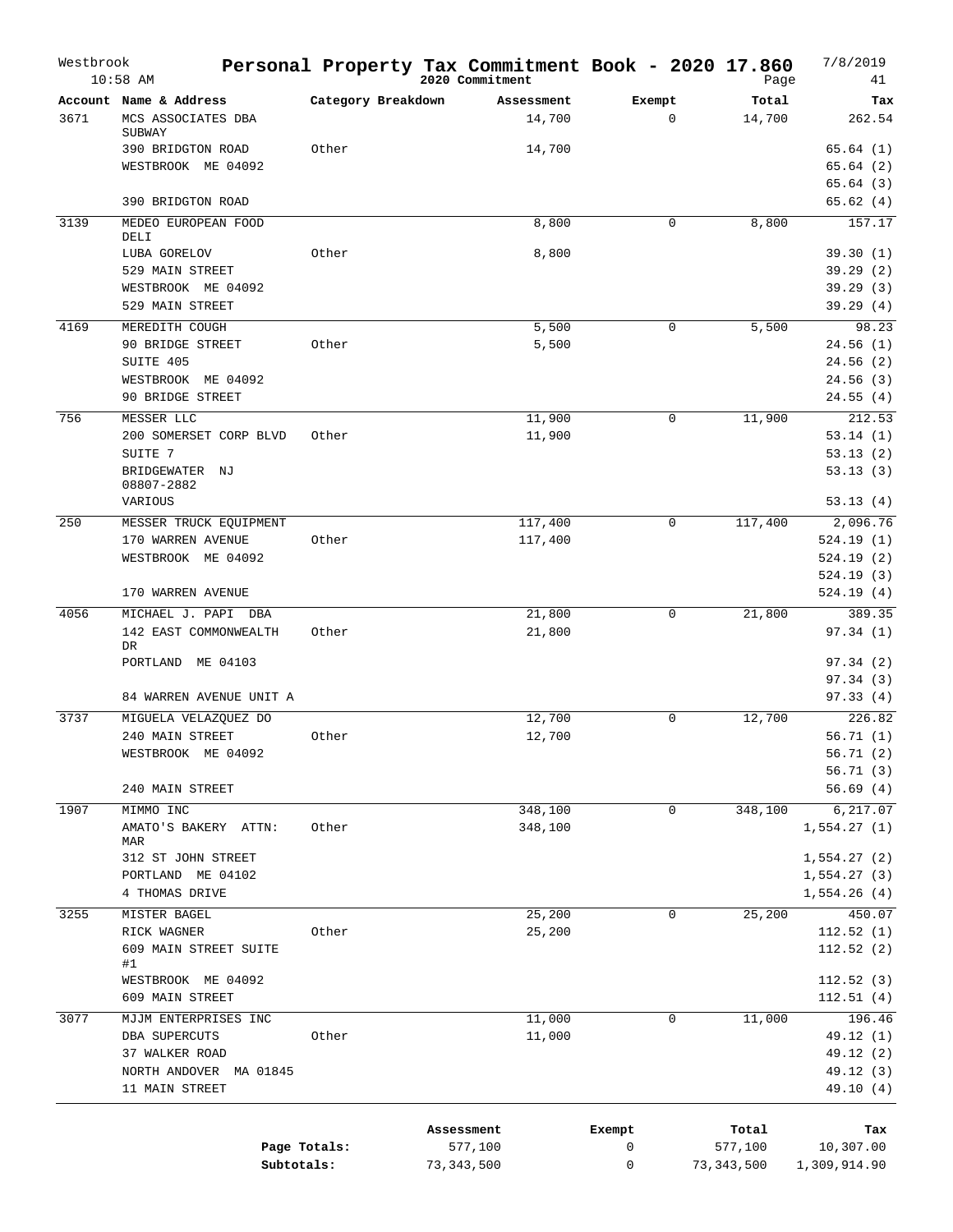| Westbrook | $10:58$ AM                                |                    | Personal Property Tax Commitment Book - 2020 17.860<br>2020 Commitment |             | Page       | 7/8/2019<br>42          |
|-----------|-------------------------------------------|--------------------|------------------------------------------------------------------------|-------------|------------|-------------------------|
|           | Account Name & Address                    | Category Breakdown | Assessment                                                             | Exempt      | Total      | Tax                     |
| 3764      | MMC WESTBROOK FAMILY                      |                    | 13,200                                                                 | $\mathbf 0$ | 13,200     | 235.75                  |
|           | MEDICINE<br>1 HARNOIS AV                  | Other              | 13,200                                                                 |             |            | 58.94(1)                |
|           | WESTBROOK ME 04092                        |                    |                                                                        |             |            | 58.94(2)                |
|           |                                           |                    |                                                                        |             |            | 58.94(3)                |
|           | 1 HARNOIS AVENUE                          |                    |                                                                        |             |            | 58.93(4)                |
| 419       | MMP WESTBROOK INTERNAL                    |                    | 96,900                                                                 | 0           | 96,900     | 1,730.63                |
|           | MEDICIN                                   |                    |                                                                        |             |            |                         |
|           | 1 HARNOIS AVENUE<br>WESTBROOK ME          | Other              | 96,900                                                                 |             |            | 432.66(1)<br>432.66 (2) |
|           | 04092-2340                                |                    |                                                                        |             |            |                         |
|           |                                           |                    |                                                                        |             |            | 432.66 (3)              |
|           | 1 HARNOIS AVENUE                          |                    |                                                                        |             |            | 432.65(4)               |
| 3300      | MMP WESTBROOK                             |                    | 19,200                                                                 | 0           | 19,200     | 342.91                  |
|           | PEDIATRICS<br>1 HARNOIS AVENUE            | Other              | 19,200                                                                 |             |            | 85.73(1)                |
|           | WESTBROOK ME 04092                        |                    |                                                                        |             |            | 85.73(2)                |
|           |                                           |                    |                                                                        |             |            | 85.73(3)                |
|           | 1 HARNOIS AVENUE                          |                    |                                                                        |             |            | 85.72 (4)               |
| 19        | MOBILE MINI INC                           |                    | 1,000                                                                  | 0           | 1,000      | 17.86                   |
|           | CO RYAN                                   | Other              | 1,000                                                                  |             |            | 4.47(1)                 |
|           | PO BOX 4900                               |                    |                                                                        |             |            | 4.47(2)                 |
|           | SCOTTSDALE AZ 85261                       |                    |                                                                        |             |            | 4.47(3)                 |
|           | VARIOUS                                   |                    |                                                                        |             |            | 4.45(4)                 |
| 3599      | MOD DOG SPA LLC                           |                    | 4,500                                                                  | 0           | 4,500      | 80.37                   |
|           | 91 LARRABEE ROAD STE<br>101               | Other              | 4,500                                                                  |             |            | 20.10(1)                |
|           | WESTBROOK ME 04092                        |                    |                                                                        |             |            | 20.09(2)                |
|           |                                           |                    |                                                                        |             |            | 20.09(3)                |
|           | 91 LARRABEE ROAD                          |                    |                                                                        |             |            | 20.09(4)                |
| 3094      | MODERN PEST SERVICES                      |                    | 13,300                                                                 | 0           | 13,300     | 237.54                  |
|           | 34A THOMAS DRIVE                          | Other              | 13,300                                                                 |             |            | 59.39(1)                |
|           | WESTBROOK ME 04092                        |                    |                                                                        |             |            | 59.39(2)<br>59.39(3)    |
|           | 34 THOMAS DRIVE                           |                    |                                                                        |             |            | 59.37(4)                |
| 4057      | MONSON COMPANIES INC                      |                    | 2,600                                                                  | 0           | 2,600      | 46.44                   |
|           | 39 MECHANIC ST                            | Other              | 2,600                                                                  |             |            | 11.61(1)                |
|           | SUITE 200                                 |                    |                                                                        |             |            | 11.61(2)                |
|           | WESTBROOK ME 04092                        |                    |                                                                        |             |            | 11.61(3)                |
|           | 39 MECHANIC STREET                        |                    |                                                                        |             |            | 11.61(4)                |
| 4285      | MONTECITO MARKET                          |                    | 25,900                                                                 | 0           | 25,900     | 462.57                  |
|           | 1102 BRIDGTON ROAD                        | Other              | 25,900                                                                 |             |            | 115.65(1)               |
|           | WESTBROOK ME 04092                        |                    |                                                                        |             |            | 115.64(2)               |
|           | 1102 BRIDGTON ROAD                        |                    |                                                                        |             |            | 115.64(3)<br>115.64(4)  |
| 402       | MOONLIGHT CLEANERS                        |                    | 25,600                                                                 | 0           | 25,600     | 457.22                  |
|           | CYNTHIA & THOMAS                          | Other              | 25,600                                                                 |             |            | 114.31(1)               |
|           | TOBIASSEN                                 |                    |                                                                        |             |            |                         |
|           | 43 WESTWOOD RD                            |                    |                                                                        |             |            | 114.31(2)               |
|           | GRAY ME 04039-6600                        |                    |                                                                        |             |            | 114.31(3)               |
|           | 823 MAIN STREET                           |                    |                                                                        |             |            | 114.29(4)               |
| 4078      | MOSLEY FINANCIAL GROUP<br>425 MAIN STREET | Other              | 3,600<br>3,600                                                         | 0           | 3,600      | 64.30                   |
|           | 2ND FLOOR                                 |                    |                                                                        |             |            | 16.08(1)<br>16.08(2)    |
|           | WESTBROOK ME 04092                        |                    |                                                                        |             |            | 16.08(3)                |
|           | 425 MAIN STREET                           |                    |                                                                        |             |            | 16.06(4)                |
|           |                                           |                    |                                                                        |             |            |                         |
|           |                                           |                    | Assessment                                                             | Exempt      | Total      | Tax                     |
|           |                                           | Page Totals:       | 205,800                                                                | 0           | 205,800    | 3,675.59                |
|           |                                           | Subtotals:         | 73,549,300                                                             | 0           | 73,549,300 | 1, 313, 590.49          |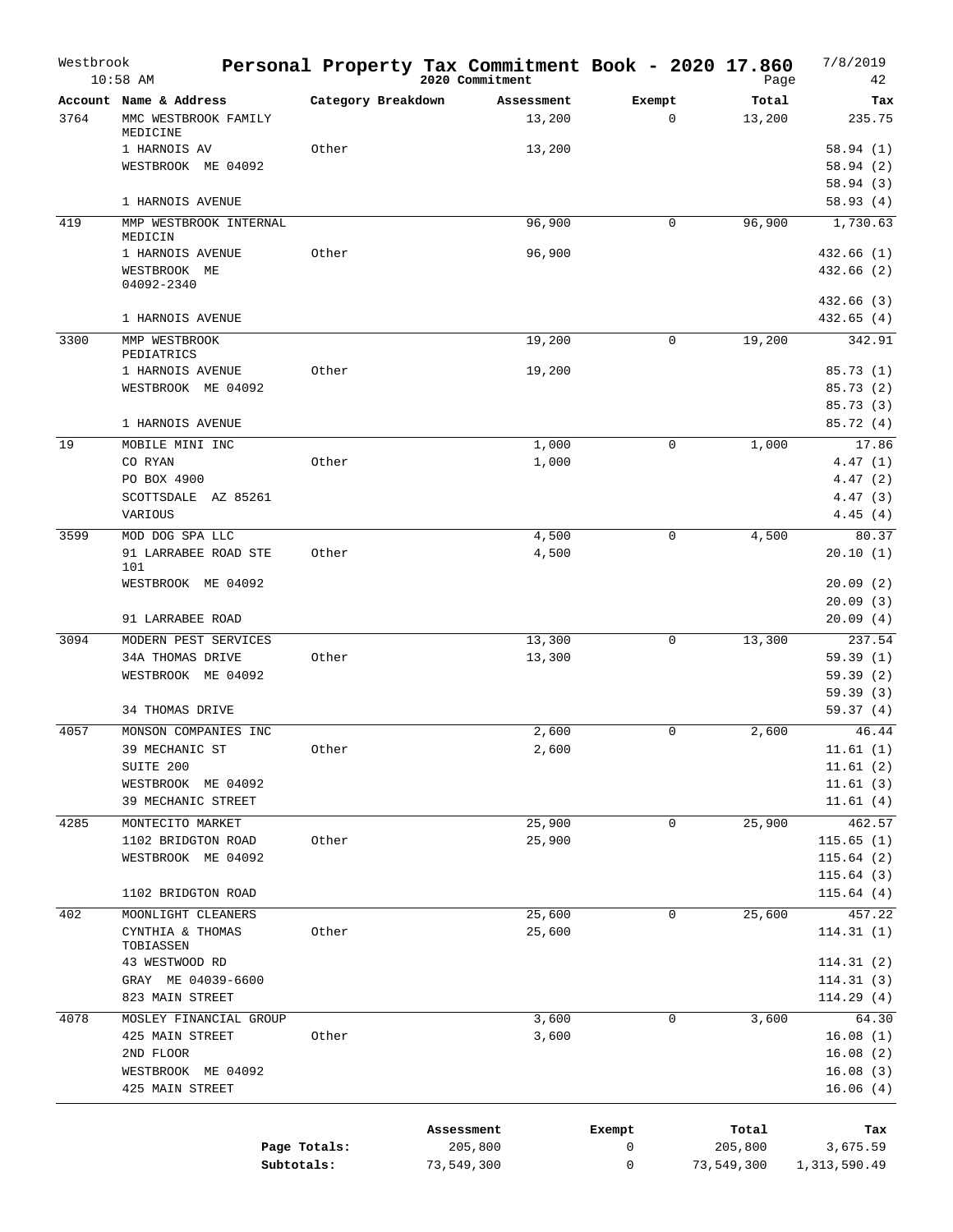| Westbrook | $10:58$ AM                               |                    | Personal Property Tax Commitment Book - 2020 17.860<br>2020 Commitment |             | Page    | 7/8/2019<br>43         |
|-----------|------------------------------------------|--------------------|------------------------------------------------------------------------|-------------|---------|------------------------|
|           | Account Name & Address                   | Category Breakdown | Assessment                                                             | Exempt      | Total   | Tax                    |
| 4210      | MOVEMENT MORTGAGE                        |                    | 10,000                                                                 | $\mathbf 0$ | 10,000  | 178.60                 |
|           | 547 MAIN STREET                          | Other              | 10,000                                                                 |             |         | 44.65(1)               |
|           | WESTBROOK ME 04092                       |                    |                                                                        |             |         | 44.65(2)               |
|           |                                          |                    |                                                                        |             |         | 44.65(3)               |
|           | 547 MAIN STREET                          |                    |                                                                        |             |         | 44.65(4)               |
| 593       | MULLEN'S DRIVING SCHOOL<br><b>INC</b>    |                    | 3,200                                                                  | $\mathbf 0$ | 3,200   | 57.15                  |
|           | 104 TANDBERG TR                          | Other              | 3,200                                                                  |             |         | 14.29(1)               |
|           | WINDHAM ME 04062-5206                    |                    |                                                                        |             |         | 14.29(2)               |
|           |                                          |                    |                                                                        |             |         | 14.29(3)               |
|           | 28 STROUDWATER STREET                    |                    |                                                                        |             |         | 14.28(4)               |
| 1594      | NAMCO POOLS LLC                          |                    | 41,500                                                                 | $\mathbf 0$ | 41,500  | 741.19                 |
|           | <b>30 WATERCHASE DRIVE</b>               | Other              | 41,500                                                                 |             |         | 185.30(1)              |
|           | ROCKY HILL CT 06067                      |                    |                                                                        |             |         | 185.30(2)              |
|           |                                          |                    |                                                                        |             |         | 185.30(3)              |
|           | 100 LARRABEE ROAD                        |                    |                                                                        |             |         | 185.29(4)              |
| 3915      | NAPOLITANO, CAESAR                       |                    | 6,100                                                                  | $\mathbf 0$ | 6,100   | 108.95                 |
|           | 199 ALLEN AVENUE                         | Other              | 6,100                                                                  |             |         | 27.24(1)               |
|           | PORTLAND ME 04103                        |                    |                                                                        |             |         | 27.24(2)<br>27.24(3)   |
|           | 640 SACO STREET                          |                    |                                                                        |             |         | 27.23(4)               |
| 2496      | NATIONAL ENTERTAINMNET                   |                    | 2,400                                                                  | $\mathbf 0$ | 2,400   | 42.86                  |
|           | NETWORK<br>325 INTERLOCKEN PARKWAY       | Other              | 2,400                                                                  |             |         | 10.72(1)               |
|           | B<br>BROOMFIELD CO                       |                    |                                                                        |             |         | 10.72(2)               |
|           | 80021-8043                               |                    |                                                                        |             |         | 10.72(3)               |
|           | VARIOUS                                  |                    |                                                                        |             |         | 10.70(4)               |
| 3160      | NATIVE MAINE PRODUCE                     |                    | 217,800                                                                | $\mathbf 0$ | 217,800 | 3,889.91               |
|           | AND                                      |                    |                                                                        |             |         |                        |
|           | SPECIALTY FOODS                          | Other              | 217,800                                                                |             |         | 972.48 (1)             |
|           | 10 BRADLEY DRIVE                         |                    |                                                                        |             |         | 972.48(2)              |
|           | WESTBROOK ME 04092                       |                    |                                                                        |             |         | 972.48 (3)             |
|           | 10 BRADLEY DRIVE                         |                    |                                                                        |             |         | 972.47(4)              |
| 3605      | NATURES DESIGN<br>LANDSCAPING            |                    | 167,800                                                                | $\mathbf 0$ | 167,800 | 2,996.91               |
|           | 63 HARDING BRIDGE ROAD                   | Other              | 167,800                                                                |             |         | 749.23 (1)             |
|           | GORHAM ME 04038                          |                    |                                                                        |             |         | 749.23 (2)             |
|           |                                          |                    |                                                                        |             |         | 749.23(3)              |
|           | 58 PERSHING WAY                          |                    |                                                                        |             |         | 749.22 (4)             |
| 2551      | NCS PEARSON, INC                         |                    | 23,800                                                                 | $\mathbf 0$ | 23,800  | 425.07                 |
|           | C/O DUCHARME, MCMILLEN                   | Other              | 23,800                                                                 |             |         | 106.27(1)              |
|           | PO BOX 80615                             |                    |                                                                        |             |         | 106.27(2)<br>106.27(3) |
|           | INDIANAPOLIS IN 46280<br>201 MAIN STREET |                    |                                                                        |             |         | 106.26(4)              |
| 4012      | NELSON PROPERTY                          |                    | 15,100                                                                 | $\mathbf 0$ | 15,100  | 269.69                 |
|           | SERVICES                                 |                    |                                                                        |             |         |                        |
|           | 7 HARDY ROAD                             | Other              | 15,100                                                                 |             |         | 67.43(1)               |
|           | WESTBROOK, ME 04092                      |                    |                                                                        |             |         | 67.42(2)<br>67.42(3)   |
|           | 7 HARDY ROAD                             |                    |                                                                        |             |         | 67.42(4)               |
|           |                                          |                    |                                                                        |             |         |                        |

|              | Assessment | Exempt | Total      | Tax          |
|--------------|------------|--------|------------|--------------|
| Page Totals: | 487,700    |        | 487,700    | 8,710.33     |
| Subtotals:   | 74,037,000 |        | 74,037,000 | 1,322,300.82 |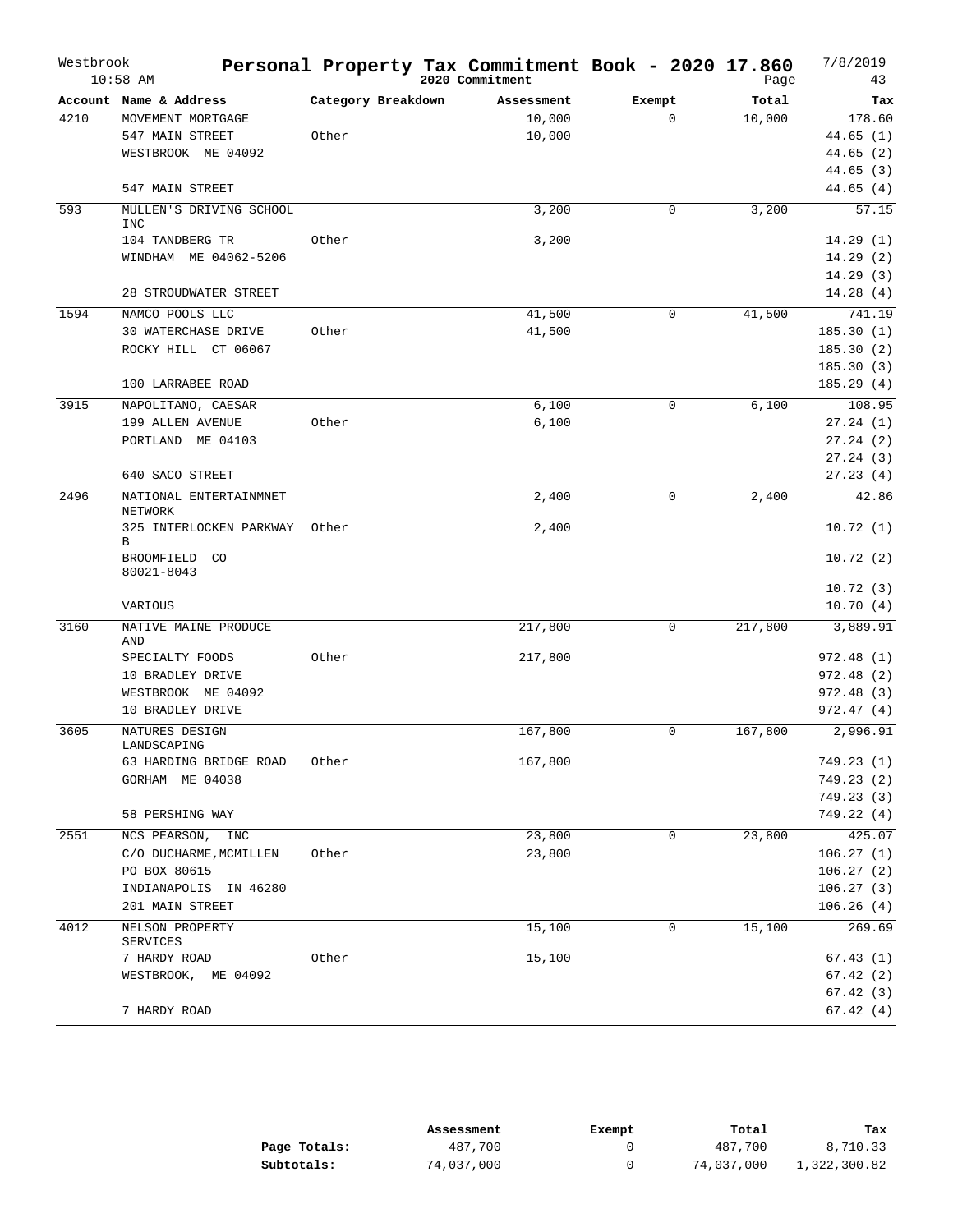| Westbrook | $10:58$ AM                                                  |                    | Personal Property Tax Commitment Book - 2020 17.860<br>2020 Commitment |                       | Page           | 7/8/2019<br>44           |
|-----------|-------------------------------------------------------------|--------------------|------------------------------------------------------------------------|-----------------------|----------------|--------------------------|
| 657       | Account Name & Address<br>NESTLE WATERS NORTH<br>AMERICA IN | Category Breakdown | Assessment<br>5,000                                                    | Exempt<br>$\mathbf 0$ | Total<br>5,000 | Tax<br>89.30             |
|           | C/O RYAN TAX COMPLIANCE<br>SERVIC                           | Other              | 5,000                                                                  |                       |                | 22.33(1)                 |
|           | POB 4900, DEPT 170                                          |                    |                                                                        |                       |                | 22.33(2)                 |
|           | SCOTTSDALE AZ<br>85261-4900                                 |                    |                                                                        |                       |                | 22.33(3)                 |
|           |                                                             |                    |                                                                        |                       |                | 22.31(4)                 |
| 2368      | NETINSURE                                                   |                    | 2,300                                                                  | 0                     | 2,300          | 41.08                    |
|           | DANIEL FREUND                                               | Other              | 2,300                                                                  |                       |                | 10.27(1)                 |
|           | 90 BRIDGE STREET<br>WESTBROOK ME 04092                      |                    |                                                                        |                       |                | 10.27(2)<br>10.27(3)     |
|           | 90 BRIDGE STREET STE                                        |                    |                                                                        |                       |                | 10.27(4)                 |
|           | 105                                                         |                    |                                                                        |                       |                |                          |
| 3855      | NEW CINGULAR WIRELESS<br>PCS LLC                            |                    | 16,500                                                                 | 0                     | 16,500         | 294.69                   |
|           | 550 COCHITUATE RD, STE<br>13                                | Other              | 16,500                                                                 |                       |                | 73.68(1)                 |
|           | FRAMINGHAM MA 01701                                         |                    |                                                                        |                       |                | 73.67 (2)                |
|           |                                                             |                    |                                                                        |                       |                | 73.67(3)                 |
|           | VARIOUS                                                     |                    |                                                                        |                       |                | 73.67(4)                 |
| 2476      | NEW ENGLAND<br>CHIROPRACTIC, LLC                            |                    | 61,400                                                                 | 0                     | 61,400         | 1,096.60                 |
|           | 89 LARRABEE ROAD                                            | Other              | 61,400                                                                 |                       |                | 274.15(1)                |
|           | WESTBROOK ME 04092                                          |                    |                                                                        |                       |                | 274.15(2)                |
|           |                                                             |                    |                                                                        |                       |                | 274.15(3)                |
|           | 89 LARRABEE ROAD                                            |                    |                                                                        |                       |                | 274.15 (4)               |
| 3594      | NEW ENGLAND OFF-ROAD<br>OUTFITTER                           |                    | 20,400                                                                 | 0                     | 20,400         | 364.34                   |
|           | 4 THOMAS DRIVE                                              | Other              | 20,400                                                                 |                       |                | 91.09(1)                 |
|           | WESTBROOK ME 04092                                          |                    |                                                                        |                       |                | 91.09(2)                 |
|           |                                                             |                    |                                                                        |                       |                | 91.09(3)                 |
|           | 4 THOMAS DRIVE                                              |                    |                                                                        |                       |                | 91.07(4)                 |
| 1043      | NEW ENGLAND VENDING                                         |                    | 2,000                                                                  | $\mathbf 0$           | 2,000          | 35.72                    |
|           | ONE LISBON ST                                               | Other              | 2,000                                                                  |                       |                | 8.93(1)                  |
|           | LISBON ME 04250                                             |                    |                                                                        |                       |                | 8.93(2)                  |
|           |                                                             |                    |                                                                        |                       |                | 8.93(3)                  |
|           | VARIOUS                                                     |                    |                                                                        |                       |                | 8.93(4)                  |
| 3459      | NISSAN MOTOR ACCEPTANCE<br>CORP                             |                    | 40,100                                                                 | 0                     | 40,100         | 716.19                   |
|           | DBA INFINITI FINANCIAL<br>SERVICE                           | Other              | 40,100                                                                 |                       |                | 179.05(1)                |
|           | PO BOX 650214                                               |                    |                                                                        |                       |                | 179.05(2)                |
|           | DALLAS TX 75265                                             |                    |                                                                        |                       |                | 179.05(3)                |
|           | 1 SAUNDERS WAY                                              |                    |                                                                        |                       |                | 179.04(4)                |
| 3975      | NORTH SPORE LLC                                             |                    | 30,700                                                                 | 0                     | 30,700         | 548.30                   |
|           | #110<br>90 BRIDGE STREET                                    | Other              | 30,700                                                                 |                       |                | 137.09(1)                |
|           | WESTBROOK ME 04092                                          |                    |                                                                        |                       |                | 137.07 (2)<br>137.07 (3) |
|           | 90 BRIDGE STREET STE B4                                     |                    |                                                                        |                       |                | 137.07 (4)               |
| 4033      | NORTHBRIDGE STROUDWATER                                     |                    | 242,000                                                                | 0                     | 242,000        | 4,322.12                 |
|           | LODGE<br>ASSISTED LIVING LLC                                | Other              | 242,000                                                                |                       |                | 1,080.53(1)              |
|           | 116 LANDING ROAD                                            |                    |                                                                        |                       |                | 1,080.53(2)              |
|           | WESTBROOK ME 04092                                          |                    |                                                                        |                       |                | 1,080.53(3)              |
|           | 116 LANDING ROAD                                            |                    |                                                                        |                       |                | 1,080.53(4)              |
|           |                                                             |                    |                                                                        |                       |                |                          |

|              | Assessment | Exempt | Total      | Tax          |
|--------------|------------|--------|------------|--------------|
| Page Totals: | 420,400    |        | 420,400    | 7,508.34     |
| Subtotals:   | 74,457,400 |        | 74,457,400 | 1,329,809.16 |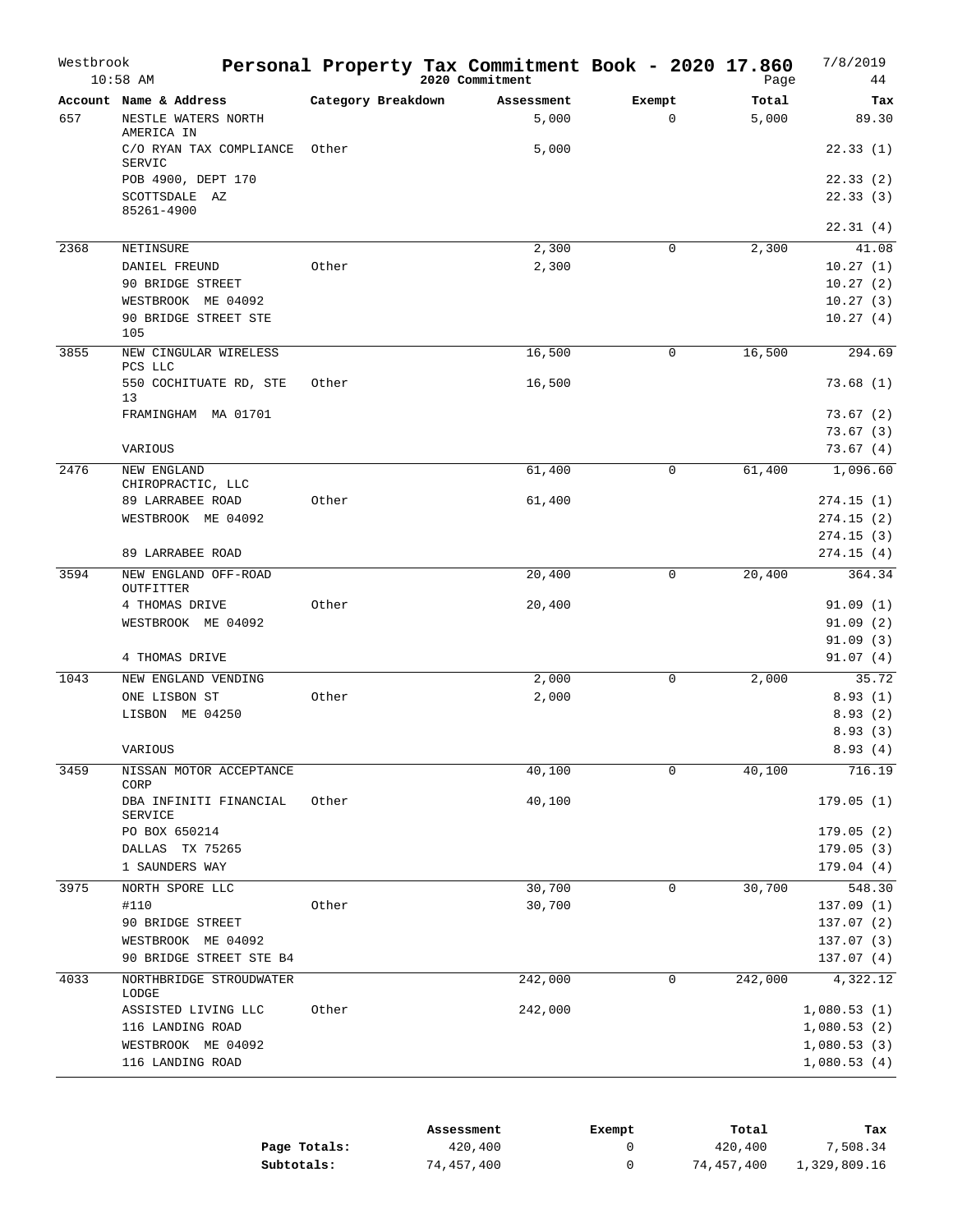| Westbrook | $10:58$ AM                              |                    | Personal Property Tax Commitment Book - 2020 17.860<br>2020 Commitment |              | Page         | 7/8/2019<br>45 |
|-----------|-----------------------------------------|--------------------|------------------------------------------------------------------------|--------------|--------------|----------------|
|           | Account Name & Address                  | Category Breakdown | Assessment                                                             | Exempt       | Total        | Tax            |
| 3391      | NORTHEAST CREDIT UNION                  |                    | 1,600                                                                  | $\mathbf{0}$ | 1,600        | 28.58          |
|           | PO BOX 1240                             | Other              | 1,600                                                                  |              |              | 7.15(1)        |
|           | PORTSMOUTH NH 03802                     |                    |                                                                        |              |              | 7.15(2)        |
|           |                                         |                    |                                                                        |              |              | 7.15(3)        |
|           | 17 WESTBROOK COMMON                     |                    |                                                                        |              |              | 7.13(4)        |
| 4065      | NORTHEAST LABORATORY<br><b>SERVICES</b> |                    | 53,100                                                                 | 0            | 53,100       | 948.37         |
|           | 120 MAIN STREET STE B                   | Other              | 53,100                                                                 |              |              | 237.10(1)      |
|           | WESTBROOK ME 04092                      |                    |                                                                        |              |              | 237.09 (2)     |
|           |                                         |                    |                                                                        |              |              | 237.09 (3)     |
|           | 120 MAIN STREET                         |                    |                                                                        |              |              | 237.09(4)      |
| 3998      | NORTHEAST PATIENTS<br>GROUP             |                    | 2,000                                                                  | 0            | 2,000        | 35.72          |
|           | 506 MAIN STREET                         | Other              | 2,000                                                                  |              |              | 8.93(1)        |
|           | SUITE <sub>8</sub>                      |                    |                                                                        |              |              | 8.93(2)        |
|           | WESTBROOK ME 04092                      |                    |                                                                        |              |              | 8.93(3)        |
|           | 506 MAIN STREET                         |                    |                                                                        |              |              | 8.93(4)        |
| 3820      | NORTHEAST SPRAY<br>INSULATION           |                    | 128,600                                                                | 0            | 128,600      | 2,296.80       |
|           | 84 WARREN AVENUE UNIT C                 | Other              | 128,600                                                                |              |              | 574.20(1)      |
|           | WESTBROOK ME 04092                      |                    |                                                                        |              |              | 574.20(2)      |
|           |                                         |                    |                                                                        |              |              | 574.20(3)      |
|           | 84 WARREN AVENUE UNIT C                 |                    |                                                                        |              |              | 574.20(4)      |
| 808       | NORTHEAST TEST<br>CONSULTANTS           |                    | 42,000                                                                 | 0            | 42,000       | 750.12         |
|           | 587 SPRING STREET                       | Other              | 42,000                                                                 |              |              | 187.53(1)      |
|           | WESTBROOK ME 04092                      |                    |                                                                        |              |              | 187.53(2)      |
|           |                                         |                    |                                                                        |              |              | 187.53(3)      |
|           | 587 SPRING STREET                       |                    |                                                                        |              |              | 187.53(4)      |
| 3373      | NORTHERN UTILITIES INC                  |                    | 16, 418, 100                                                           | 0            | 16, 418, 100 | 293, 227. 27   |
|           | 6 LIBERTY LANE WEST                     | Other              | 16, 418, 100                                                           |              |              | 73,306.82 (1)  |
|           | HAMPTON NH 03842-1720                   |                    |                                                                        |              |              | 73,306.82 (2)  |
|           |                                         |                    |                                                                        |              |              | 73,306.82 (3)  |
|           | VARIOUS                                 |                    |                                                                        |              |              | 73,306.81(4)   |
| 251       | NORTRAX INC                             |                    | 377,900                                                                | $\mathbf{0}$ | 377,900      | 6,749.29       |
|           | CORP. SHARED SERVICES                   | Other              | 377,900                                                                |              |              | 1,687.33(1)    |
|           | 4042 PARK OAKS BLVD.,<br>STE 200        |                    |                                                                        |              |              | 1,687.32 (2)   |
|           | TAMPA FL 33610                          |                    |                                                                        |              |              | 1,687.32(3)    |
|           | 396 COUNTY ROAD                         |                    |                                                                        |              |              | 1,687.32(4)    |
| 4053      | NOTHING BAKES LIKE A                    |                    | 5,500                                                                  | 0            | 5,500        | 98.23          |
|           | PARROTT                                 |                    |                                                                        |              |              |                |
|           | 90 BRIDGE ST STE 255                    | Other              | 5,500                                                                  |              |              | 24.56(1)       |
|           | WESTBROOK ME 04092                      |                    |                                                                        |              |              | 24.56(2)       |
|           |                                         |                    |                                                                        |              |              | 24.56(3)       |
|           | 90 BRIDGE STREET STE<br>255             |                    |                                                                        |              |              | 24.55(4)       |
| 4050      | NOYES, KYLE DBA GROW<br>HOME INC        |                    | 65,300                                                                 | 0            | 65,300       | 1,166.26       |
|           | 10 GRETA WAY                            | Other              | 65,300                                                                 |              |              | 291.57 (1)     |
|           | FALMOUTH ME 04105                       |                    |                                                                        |              |              | 291.57 (2)     |
|           |                                         |                    |                                                                        |              |              | 291.57 (3)     |
|           | 640 SACO STREET                         |                    |                                                                        |              |              | 291.55(4)      |
|           |                                         |                    |                                                                        |              |              |                |

|              | Assessment | Exempt | Total      | тах          |
|--------------|------------|--------|------------|--------------|
| Page Totals: | 17,094,100 |        | 17,094,100 | 305,300.64   |
| Subtotals:   | 91,551,500 |        | 91,551,500 | 1,635,109.80 |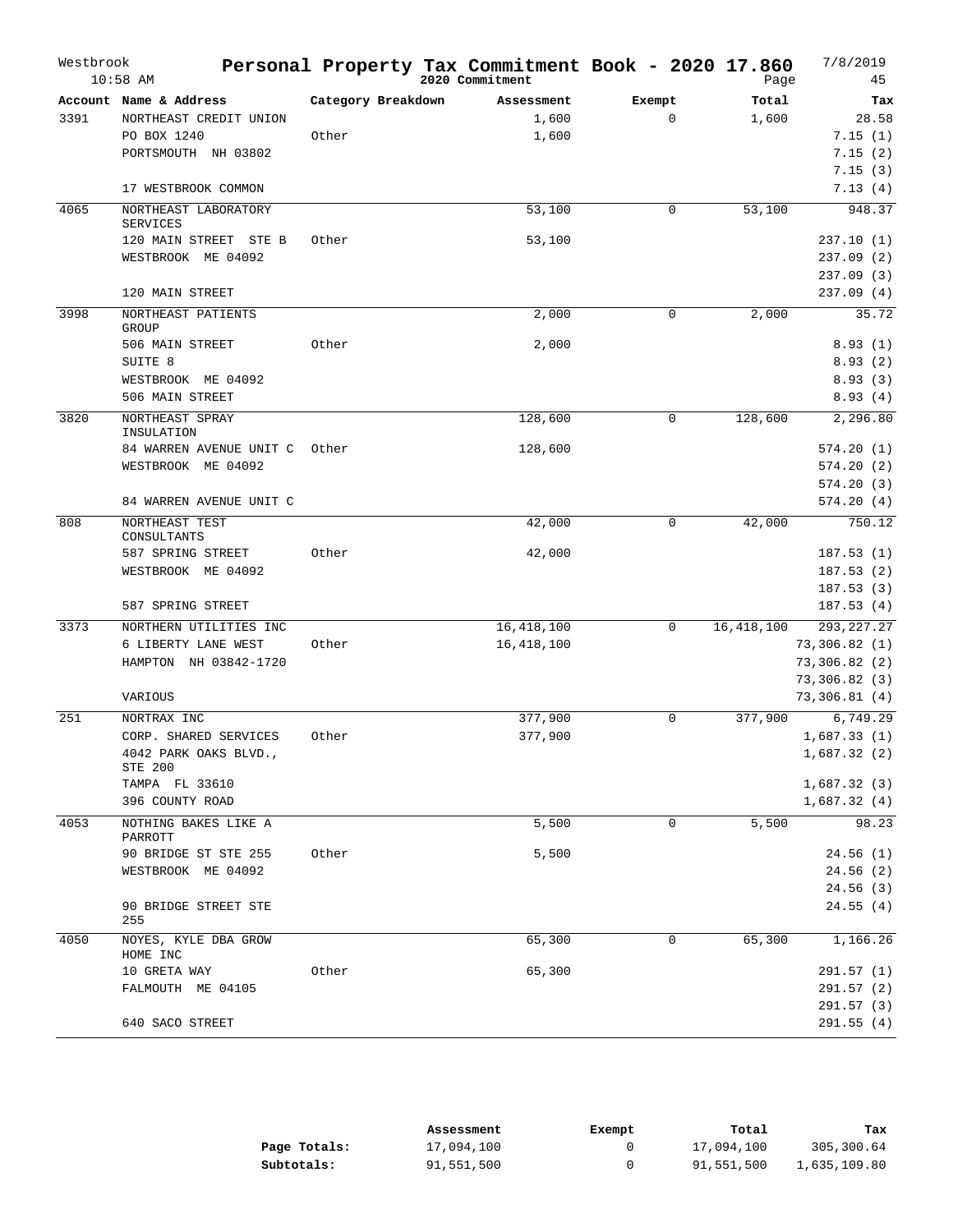| Westbrook | $10:58$ AM                               |                    | Personal Property Tax Commitment Book - 2020 17.860<br>2020 Commitment |             | Page    | 7/8/2019<br>46         |
|-----------|------------------------------------------|--------------------|------------------------------------------------------------------------|-------------|---------|------------------------|
|           | Account Name & Address                   | Category Breakdown | Assessment                                                             | Exempt      | Total   | Tax                    |
| 2500      | NUCO2 SUPPLY LLC                         |                    | 28,100                                                                 | $\mathbf 0$ | 28,100  | 501.87                 |
|           | 10 RIVERVIEW DR                          | Other              | 28,100                                                                 |             |         | 125.47(1)              |
|           | DANBURY CT 06810                         |                    |                                                                        |             |         | 125.47(2)              |
|           |                                          |                    |                                                                        |             |         | 125.47(3)              |
|           | VARIOUS                                  |                    |                                                                        |             |         | 125.46(4)              |
| 3760      | OBRION, JAMES S.                         |                    | 5,500                                                                  | $\mathbf 0$ | 5,500   | 98.23                  |
|           | OBRION CARPET CARE                       | Other              | 5,500                                                                  |             |         | 24.56(1)               |
|           | 229 CENTRAL STREET                       |                    |                                                                        |             |         | 24.56(2)               |
|           | WESTBROOK ME 04092                       |                    |                                                                        |             |         | 24.56(3)               |
|           | 229 CENTRAL STREET                       |                    |                                                                        |             |         | 24.55(4)               |
| 2616      | ODWALLA, INC                             |                    | 115,900                                                                | $\mathbf 0$ | 115,900 | 2,069.97               |
|           | PO BOX 1734                              | Other              | 115,900                                                                |             |         | 517.50(1)              |
|           | ATLANTA GA 30301                         |                    |                                                                        |             |         | 517.49(2)              |
|           |                                          |                    |                                                                        |             |         | 517.49 (3)             |
|           | 5 KAREN DRIVE                            |                    |                                                                        |             |         | 517.49(4)              |
| 702       | OFFTECH OF MAINE INC                     |                    | 21,000                                                                 | 0           | 21,000  | 375.06                 |
|           | 1 KAREN DRIVE                            | Other              | 21,000                                                                 |             |         | 93.77(1)               |
|           | SUITE 1                                  |                    |                                                                        |             |         | 93.77 (2)              |
|           | WESTBROOK ME<br>04092-1928               |                    |                                                                        |             |         | 93.77 (3)              |
|           | 1 KAREN DRIVE                            |                    |                                                                        |             |         | 93.75(4)               |
| 3724      | OLIVER VENDING                           |                    | 28,700                                                                 | $\mathbf 0$ | 28,700  | 512.58                 |
|           | 671 US RT 1                              | Other              | 28,700                                                                 |             |         | 128.15(1)              |
|           | SCARBOROUGH ME 04074                     |                    |                                                                        |             |         | 128.15(2)              |
|           |                                          |                    |                                                                        |             |         | 128.15(3)              |
|           | VARIOUS                                  |                    |                                                                        |             |         | 128.13(4)              |
| 2445      | OLYMPIA SPORTS                           |                    | 911,000                                                                | $\mathbf 0$ | 911,000 | 16, 270.46             |
|           | OSC SPORTS INC.                          | Other              | 911,000                                                                |             |         | 4,067.62(1)            |
|           | 5 BRADLEY DRIVE                          |                    |                                                                        |             |         | 4,067.62(2)            |
|           | WESTBROOK ME 04092                       |                    |                                                                        |             |         | 4,067.62(3)            |
|           | 5 BRADLEY DRIVE                          |                    |                                                                        |             |         | 4,067.60(4)            |
| 4235      | OLYMPIC KARATE CENTERS<br><b>INC</b>     |                    | 5,000                                                                  | $\mathbf 0$ | 5,000   | 89.30                  |
|           | 39 MECHANIC STREET                       | Other              | 5,000                                                                  |             |         | 22.33(1)               |
|           | SUITE 500                                |                    |                                                                        |             |         | 22.33(2)               |
|           | WESTBROOK<br>ME 04092                    |                    |                                                                        |             |         | 22.33(3)               |
|           | 39 MECHANIC STREET                       |                    |                                                                        |             |         | 22.31(4)               |
| 4004      | OMAR ABDILAAHI                           |                    | 17,000                                                                 | 0           | 17,000  | 303.62                 |
|           | DBA ASLI GROCERY MARKET                  | Other              | 17,000                                                                 |             |         | 75.91(1)               |
|           | 26 BRIDGTON ROAD                         |                    |                                                                        |             |         | 75.91(2)               |
|           | WESTBROOK ME 04092                       |                    |                                                                        |             |         | 75.91(3)               |
|           | 26 BRIDGTON ROAD STE 4                   |                    |                                                                        |             |         | 75.89(4)               |
| 4125      | OPNAD FUND INC                           |                    | 9,300                                                                  | 0           | 9,300   | 166.10                 |
|           | 711 JORIE BLVD                           | Other              | 9,300                                                                  |             |         | 41.53(1)               |
|           | OAKBROOK IL 60523                        |                    |                                                                        |             |         | 41.53(2)               |
|           |                                          |                    |                                                                        |             |         | 41.53(3)               |
|           | VARIOUS                                  |                    |                                                                        |             |         | 41.51(4)               |
| 1349      | OTIS ELEVATOR COMPANY                    |                    | 26,900                                                                 | 0           | 26,900  | 480.43                 |
|           | C/O TAX DEPT 8FS-2                       | Other              | 26,900                                                                 |             |         | 120.11(1)              |
|           | 8 FARM SPRINGS RD<br>FARMINGTON CT 06032 |                    |                                                                        |             |         | 120.11(2)<br>120.11(3) |
|           | 35 BRADLEY DRIVE                         |                    |                                                                        |             |         | 120.10(4)              |
|           |                                          |                    |                                                                        |             |         |                        |

|              | Assessment | Exempt | Total      | Tax          |
|--------------|------------|--------|------------|--------------|
| Page Totals: | 1,168,400  |        | 1,168,400  | 20,867.62    |
| Subtotals:   | 92,719,900 |        | 92,719,900 | 1,655,977.42 |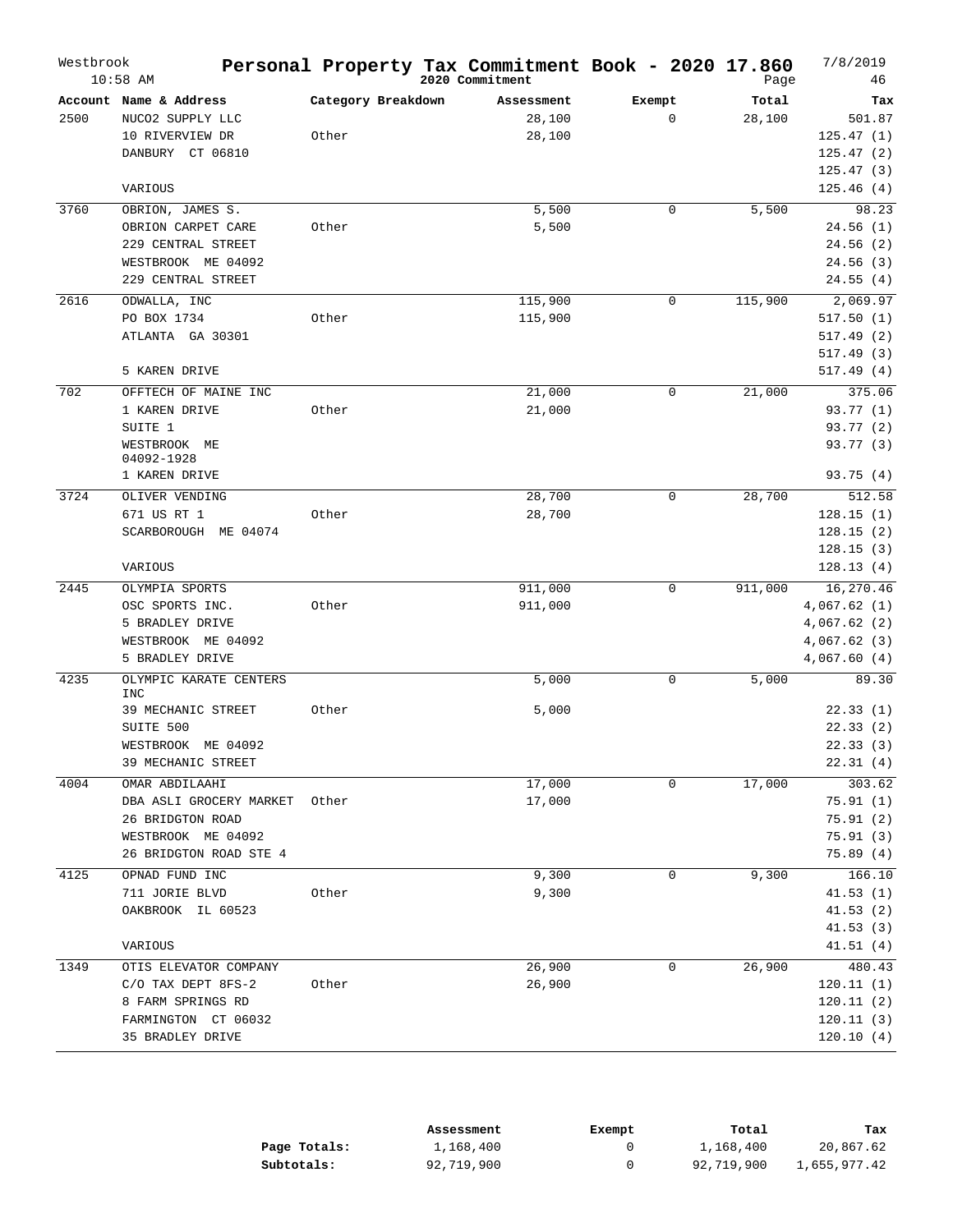|      | $10:58$ AM                                                               |                             | 2020 Commitment              | Personal Property Tax Commitment Book - 2020 17.860 | Page           | 7/8/2019<br>47                |
|------|--------------------------------------------------------------------------|-----------------------------|------------------------------|-----------------------------------------------------|----------------|-------------------------------|
| 2618 | Account Name & Address<br>OUR COZY PET CORNER<br>DORENE MURRAY & BETHANY | Category Breakdown<br>Other | Assessment<br>2,200<br>2,200 | Exempt<br>$\mathbf 0$                               | Total<br>2,200 | Tax<br>39.29<br>9.83(1)       |
|      | M<br>802 METHODIST ROAD<br>WESTBROOK ME 04092<br>802 METHODIST ROAD      |                             |                              |                                                     |                | 9.82(2)<br>9.82(3)<br>9.82(4) |
| 3004 | P R RESTAURANTS LLC                                                      |                             | 126,100                      | $\mathbf 0$                                         | 126,100        | 2,252.15                      |
|      | 2150 WASHINGTON ST STE<br>125                                            | Other                       | 126,100                      |                                                     |                | 563.04(1)                     |
|      | NEWTON MA 02462                                                          |                             |                              |                                                     |                | 563.04(2)                     |
|      |                                                                          |                             |                              |                                                     |                | 563.04(3)                     |
|      | 11 MAIN STREET                                                           |                             |                              |                                                     |                | 563.03(4)                     |
| 3903 | PACSOFT, INC.                                                            | Other                       | 9,100<br>9,100               | $\mathbf 0$                                         | 9,100          | 162.53                        |
|      | 201 MAIN STREET<br>WESTBROOK ME 04092                                    |                             |                              |                                                     |                | 40.64(1)<br>40.63(2)          |
|      |                                                                          |                             |                              |                                                     |                | 40.63(3)                      |
|      | 201 MAIN STREET                                                          |                             |                              |                                                     |                | 40.63(4)                      |
| 934  | PALLAS & SINCLAIR                                                        |                             | 1,300                        | $\mathbf 0$                                         | 1,300          | 23.22                         |
|      | 425 MAIN STREET                                                          | Other                       | 1,300                        |                                                     |                | 5.81(1)                       |
|      | WESTBROOK ME 04092                                                       |                             |                              |                                                     |                | 5.81(2)                       |
|      | 425 MAIN STREET                                                          |                             |                              |                                                     |                | 5.81(3)<br>5.79(4)            |
| 4201 | PARKSIDE ICE CREAM                                                       |                             | 7,500                        | $\mathbf 0$                                         | 7,500          | 133.95                        |
|      | 650 MAIN STREET                                                          | Other                       | 7,500                        |                                                     |                | 33.49(1)                      |
|      | WESTBROOK ME 04092                                                       |                             |                              |                                                     |                | 33.49(2)                      |
|      |                                                                          |                             |                              |                                                     |                | 33.49(3)                      |
|      | 650 MAIN STREET                                                          |                             |                              |                                                     |                | 33.48(4)                      |
| 3929 | PATTISON SIGN GROUP<br>INC.                                              |                             | 9,600                        | 0                                                   | 9,600          | 171.46                        |
|      | 555 ELLESMERE RD<br>TORONTO, CANADA ON<br>$MIR4E-8$                      | Other                       | 9,600                        |                                                     |                | 42.87(1)<br>42.87(2)          |
|      |                                                                          |                             |                              |                                                     |                | 42.87(3)                      |
|      | 3 SAUNDERS WAY                                                           |                             |                              |                                                     |                | 42.85(4)                      |
| 291  | PAUL'S SHOE REPAIR                                                       | Other                       | 3,400                        | $\mathbf 0$                                         | 3,400          | 60.72                         |
|      | 22 CUMBERLAND STREET<br>WESTBROOK ME 04092                               |                             | 3,400                        |                                                     |                | 15.18(1)<br>15.18(2)          |
|      |                                                                          |                             |                              |                                                     |                | 15.18(3)                      |
|      | 22 CUMBERLAND STREET                                                     |                             |                              |                                                     |                | 15.18(4)                      |
| 3033 | PAYLESS SHOESOURCE 4626                                                  |                             | 12,200                       | 0                                                   | 12, 200        | 217.89                        |
|      | PO BOX 1249                                                              | Other                       | 12,200                       |                                                     |                | 54.48(1)                      |
|      | TOPEKA KS 66601                                                          |                             |                              |                                                     |                | 54.47(2)                      |
|      |                                                                          |                             |                              |                                                     |                | 54.47 (3)                     |
|      | 11 MAIN STREET                                                           |                             |                              |                                                     |                | 54.47(4)                      |
| 4178 | P-CUBE INC                                                               |                             | 18,800                       | 0                                                   | 18,800         | 335.77                        |
|      | PO BOX 487                                                               | Other                       | 18,800                       |                                                     |                | 83.95 (1)                     |
|      | RAYMOND ME 04071                                                         |                             |                              |                                                     |                | 83.94 (2)<br>83.94 (3)        |
|      | 2 KAREN DRIVE                                                            |                             |                              |                                                     |                | 83.94 (4)                     |
| 4253 | PECK SIGNS INC                                                           |                             | 30,000                       | 0                                                   | 30,000         | 535.80                        |
|      | 510 COUNTY ROAD                                                          | Other                       | 30,000                       |                                                     |                | 133.95(1)                     |
|      | WESTBROOK ME 04092                                                       |                             |                              |                                                     |                | 133.95(2)                     |
|      |                                                                          |                             |                              |                                                     |                | 133.95(3)                     |
|      | 510 COUNTY ROAD                                                          |                             |                              |                                                     |                | 133.95(4)                     |

|              | Assessment | Exempt | Total      | Tax          |
|--------------|------------|--------|------------|--------------|
| Page Totals: | 220,200    |        | 220,200    | 3,932.78     |
| Subtotals:   | 92,940,100 |        | 92,940,100 | 1,659,910.20 |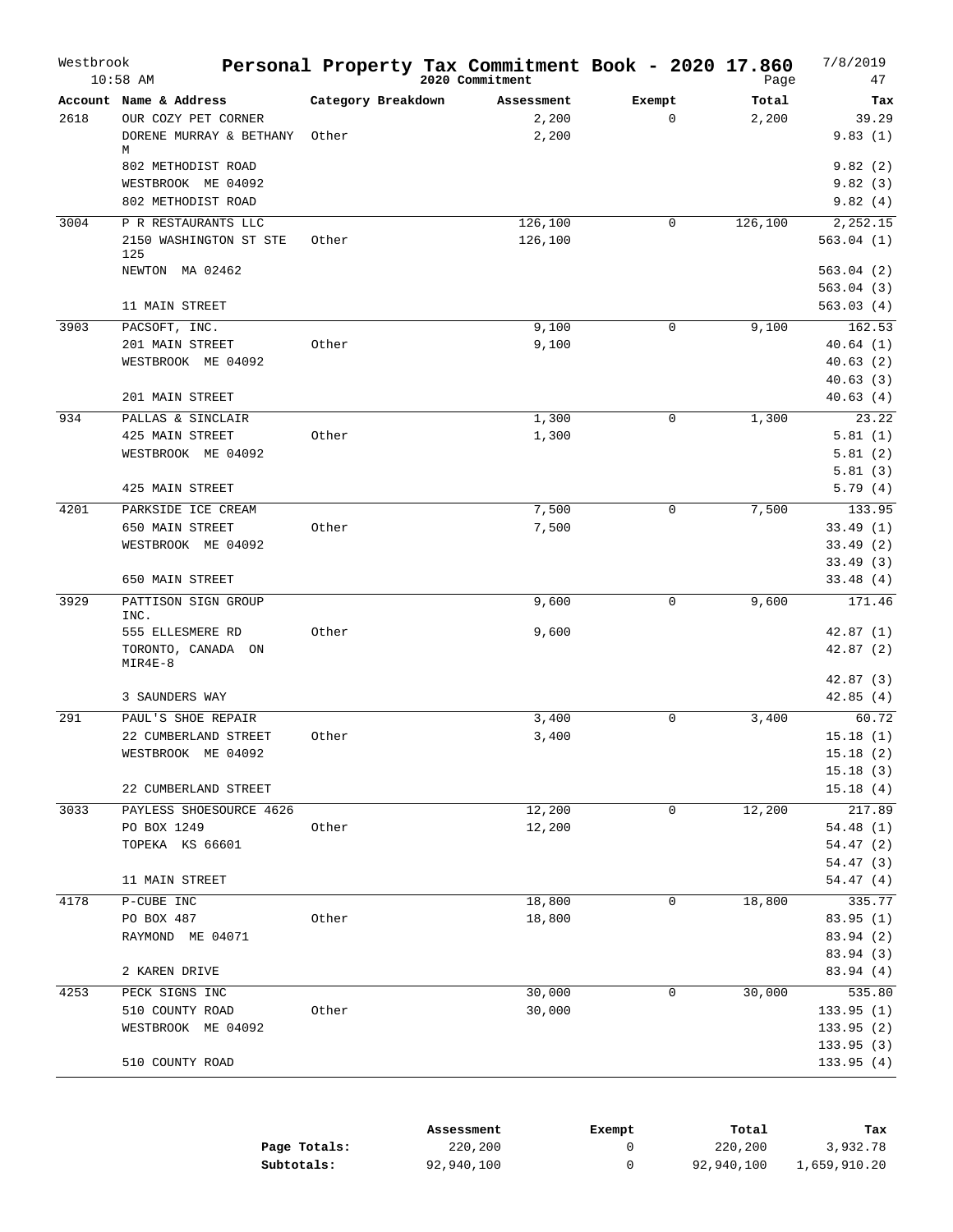| Westbrook | $10:58$ AM                                  |                    | Personal Property Tax Commitment Book - 2020 17.860<br>2020 Commitment |             | Page   | 7/8/2019<br>48 |
|-----------|---------------------------------------------|--------------------|------------------------------------------------------------------------|-------------|--------|----------------|
|           | Account Name & Address                      | Category Breakdown | Assessment                                                             | Exempt      | Total  | Tax            |
| 3382      | PENSION SERVICES                            |                    | 13,500                                                                 | $\mathbf 0$ | 13,500 | 241.11         |
|           | 869 MAIN STREET                             | Other              | 13,500                                                                 |             |        | 60.28(1)       |
|           | SUITE 400                                   |                    |                                                                        |             |        | 60.28(2)       |
|           | WESTBROOK ME 04092                          |                    |                                                                        |             |        | 60.28(3)       |
|           | 869 MAIN STREET                             |                    |                                                                        |             |        | 60.27(4)       |
| 1666      | PEOPLES UNITED BANK                         |                    | 80,100                                                                 | $\mathbf 0$ | 80,100 | 1,430.59       |
|           | ATTN: CORPORATE TAX<br>DEPT                 | Other              | 80,100                                                                 |             |        | 357.65(1)      |
|           | 850 MAIN ST 15TH FLOOR                      |                    |                                                                        |             |        | 357.65(2)      |
|           | BRIDGEPORT CT 06604                         |                    |                                                                        |             |        | 357.65(3)      |
|           | 790 MAIN STREET                             |                    |                                                                        |             |        | 357.64(4)      |
| 1930      | PEPPERIDGE FARM INC                         |                    | 1,700                                                                  | 0           | 1,700  | 30.36          |
|           | 1 CAMPBELL PL TAX DEPT<br>$MS-37$           | Other              | 1,700                                                                  |             |        | 7.59(1)        |
|           | CAMDEN NJ 08103                             |                    |                                                                        |             |        | 7.59(2)        |
|           |                                             |                    |                                                                        |             |        | 7.59(3)        |
|           | 4 DELTA DRIVE UNIT 4                        |                    |                                                                        |             |        | 7.59(4)        |
| 500       | PEREZ, MARK                                 |                    | 8,600                                                                  | $\mathbf 0$ | 8,600  | 153.60         |
|           | <b>DBA NEW ENGLAND</b><br><b>ASSOCIATES</b> | Other              | 8,600                                                                  |             |        | 38.40(1)       |
|           | 772 CUMBERLAND STREET                       |                    |                                                                        |             |        | 38.40(2)       |
|           | WESTBROOK ME 04092                          |                    |                                                                        |             |        | 38.40(3)       |
|           | 772 CUMBERLAND STREET                       |                    |                                                                        |             |        | 38.40(4)       |
| 4027      | PERKINS PAPER LLC                           |                    | 1,200                                                                  | 0           | 1,200  | 21.43          |
|           | C/O ADVANCED PROPERTY<br>TAX COMP           | Other              | 1,200                                                                  |             |        | 5.36(1)        |
|           | 1611 N INTERSTATE 35E<br>STE 428            |                    |                                                                        |             |        | 5.36(2)        |
|           | CARROLLTON<br>ТX<br>75006-8616              |                    |                                                                        |             |        | 5.36(3)        |
|           | 510 COUNTY ROAD                             |                    |                                                                        |             |        | 5.35(4)        |
| 3886      | PET-ICURE, ETC                              |                    | 1,600                                                                  | $\mathbf 0$ | 1,600  | 28.58          |
|           | MELISSA BAILEY                              | Other              | 1,600                                                                  |             |        | 7.15(1)        |
|           | 26 HURRICANE RD                             |                    |                                                                        |             |        | 7.15(2)        |
|           | GORHAM ME 04038                             |                    |                                                                        |             |        | 7.15(3)        |
|           | 947 MAIN STREET                             |                    |                                                                        |             |        | 7.13(4)        |
| 3171      | PGW AUTO GLASS LLC                          |                    | 1,000                                                                  | $\mathbf 0$ | 1,000  | 17.86          |
|           | PO BOX 25247                                | Other              | 1,000                                                                  |             |        | 4.47(1)        |
|           | NASHVILLE TN 37202                          |                    |                                                                        |             |        | 4.47(2)        |
|           |                                             |                    |                                                                        |             |        | 4.47(3)        |
|           | 2 KAREN DRIVE                               |                    |                                                                        |             |        | 4.45(4)        |
| 2112      | PHILBUILT                                   |                    | 1,200                                                                  | 0           | 1,200  | 21.43          |
|           | C/O PHIL MURRAY                             | Other              | 1,200                                                                  |             |        | 5.36(1)        |
|           | 71 EAST VALENTINE<br>STREET                 |                    |                                                                        |             |        | 5.36(2)        |
|           | WESTBROOK ME 04092                          |                    |                                                                        |             |        | 5.36(3)        |
|           | 71 EAST VALENTINE<br>STREET                 |                    |                                                                        |             |        | 5.35(4)        |
| 4180      | PHLIPS MEDICAL LLC                          |                    | 55,000                                                                 | 0           | 55,000 | 982.30         |
|           | 401 MAIN STREET                             | Other              | 55,000                                                                 |             |        | 245.58 (1)     |
|           | SUITE 1                                     |                    |                                                                        |             |        | 245.58 (2)     |
|           | WESTBROOK ME 04092                          |                    |                                                                        |             |        | 245.58 (3)     |
|           | 401 MAIN STREET                             |                    |                                                                        |             |        | 245.56 (4)     |
|           |                                             |                    |                                                                        |             |        |                |

|              | Assessment | Exempt | Total      | Tax          |
|--------------|------------|--------|------------|--------------|
| Page Totals: | 163,900    |        | 163,900    | 2,927.26     |
| Subtotals:   | 93,104,000 |        | 93,104,000 | 1,662,837.46 |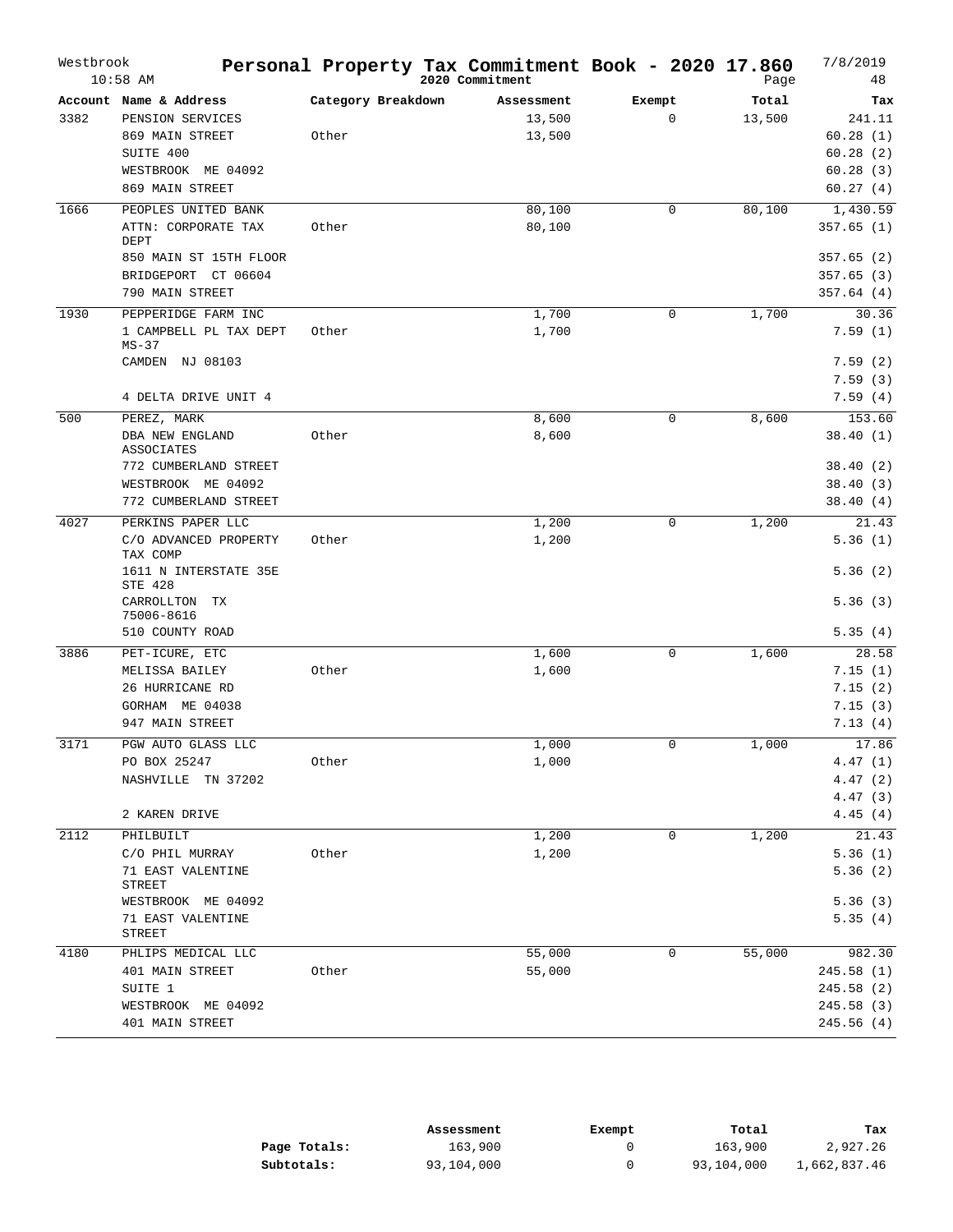| Westbrook | $10:58$ AM                       |                    | Personal Property Tax Commitment Book - 2020 17.860<br>2020 Commitment |             | Page    | 7/8/2019<br>49 |
|-----------|----------------------------------|--------------------|------------------------------------------------------------------------|-------------|---------|----------------|
|           | Account Name & Address           | Category Breakdown | Assessment                                                             | Exempt      | Total   | Tax            |
| 4159      | PHOENIX MOTORCYCLE               |                    | 5,500                                                                  | $\mathbf 0$ | 5,500   | 98.23          |
|           | 185 WARREN AVENUE                | Other              | 5,500                                                                  |             |         | 24.56(1)       |
|           | WESTBROOK ME 04092               |                    |                                                                        |             |         | 24.56(2)       |
|           |                                  |                    |                                                                        |             |         | 24.56(3)       |
|           | 185 WARREN AVENUE                |                    |                                                                        |             |         | 24.55(4)       |
| 3894      | PICKETT, VERNON S.               |                    | 16,500                                                                 | $\Omega$    | 16,500  | 294.69         |
|           | 296 BROWN STREET                 | Other              | 16,500                                                                 |             |         | 73.68(1)       |
|           | WESTBROOK ME 04092               |                    |                                                                        |             |         | 73.67(2)       |
|           |                                  |                    |                                                                        |             |         | 73.67(3)       |
|           | 296 BROWN STREET                 |                    |                                                                        |             |         | 73.67(4)       |
| 2407      | PICKUS, DR OWEN                  |                    | 102,700                                                                | $\mathbf 0$ | 102,700 | 1,834.22       |
|           | 2 CHABOT STREET                  | Other              | 102,700                                                                |             |         | 458.56(1)      |
|           | WESTBROOK ME 04092               |                    |                                                                        |             |         | 458.56 (2)     |
|           |                                  |                    |                                                                        |             |         | 458.56 (3)     |
|           | 2 CHABOT STREET                  |                    |                                                                        |             |         | 458.54 (4)     |
| 3797      | PIKA ENERGY INC                  |                    | 5,700                                                                  | 0           | 5,700   | 101.80         |
|           | 35 BRADLEY DRIVE UNIT 1          | Other              | 5,700                                                                  |             |         | 25.45(1)       |
|           | WESTBROOK ME 04092               |                    |                                                                        |             |         |                |
|           |                                  |                    |                                                                        |             |         | 25.45(2)       |
|           |                                  |                    |                                                                        |             |         | 25.45(3)       |
|           | 35 BRADLEY DRIVE                 |                    |                                                                        |             |         | 25.45(4)       |
| 3134      | PIKE INDUSTRIES                  |                    | 303,900                                                                | $\mathbf 0$ | 303,900 | 5,427.65       |
|           | 3 EASTGATE PARK DR               | Other              | 303,900                                                                |             |         | 1,356.92(1)    |
|           | BELMONT NH 03220-3603            |                    |                                                                        |             |         | 1,356.91(2)    |
|           |                                  |                    |                                                                        |             |         | 1,356.91(3)    |
|           | 95 WARREN AVENUE                 |                    |                                                                        |             |         | 1,356.91(4)    |
| 2242      | PILKINGTON NORTH<br>AMERICA INC  |                    | 32,700                                                                 | $\mathbf 0$ | 32,700  | 584.02         |
|           | ATTN: TAX DEPARTMENT             | Other              | 32,700                                                                 |             |         | 146.01(1)      |
|           | 811 MADISON AVENUE FL 3          |                    |                                                                        |             |         | 146.01(2)      |
|           | TOLEDO OH 43604-5688             |                    |                                                                        |             |         | 146.01(3)      |
|           | 5 KAREN DRIVE                    |                    |                                                                        |             |         | 145.99(4)      |
| 4038      | PINE STATE SERVCES INC           |                    | 20,000                                                                 | $\mathbf 0$ | 20,000  | 357.20         |
|           | 3 EISENHOWER DRIVE               | Other              | 20,000                                                                 |             |         | 89.30(1)       |
|           | WESTBROOK ME 04092               |                    |                                                                        |             |         | 89.30 (2)      |
|           |                                  |                    |                                                                        |             |         | 89.30 (3)      |
|           | 3 EISENHOWER DRIVE               |                    |                                                                        |             |         | 89.30 (4)      |
| 4092      | PINE TREE APOTHECARY             |                    | 24,200                                                                 | $\mathbf 0$ | 24,200  | 432.21         |
|           | 15 EISENHOWER DRIVE              | Other              | 24,200                                                                 |             |         | 108.06(1)      |
|           | WESTBROOK ME 04092               |                    |                                                                        |             |         | 108.05(2)      |
|           |                                  |                    |                                                                        |             |         | 108.05(3)      |
|           | 15 EISENHOWER DRIVE              |                    |                                                                        |             |         | 108.05(4)      |
| 3755      | PINE TREE WASTE INC              |                    | 195,600                                                                | 0           | 195,600 | 3,493.42       |
|           | C/O HARDING AND CARBONE          | Other              | 195,600                                                                |             |         | 873.36 (1)     |
|           | 1235 NORTH LOOP WEST,<br>STE 205 |                    |                                                                        |             |         | 873.36 (2)     |
|           | HOUSTON TX 77008                 |                    |                                                                        |             |         | 873.36 (3)     |
|           | 594 COUNTY ROAD                  |                    |                                                                        |             |         | 873.34 (4)     |
| 4106      | PINSCHER DESIGNS LLC             |                    | 26,300                                                                 | $\mathbf 0$ | 26,300  | 469.72         |
|           | 4 WARREN AVENUE STE 2            | Other              | 26,300                                                                 |             |         | 117.43(1)      |
|           | WESTBROOK ME 04092               |                    |                                                                        |             |         | 117.43(2)      |
|           |                                  |                    |                                                                        |             |         | 117.43 (3)     |
|           | 4 WARREN AVENUE                  |                    |                                                                        |             |         | 117.43(4)      |
|           |                                  |                    |                                                                        |             |         |                |

|              | Assessment | Exempt | Total      | Tax          |
|--------------|------------|--------|------------|--------------|
| Page Totals: | 733,100    |        | 733,100    | 13,093.16    |
| Subtotals:   | 93,837,100 |        | 93,837,100 | 1,675,930.62 |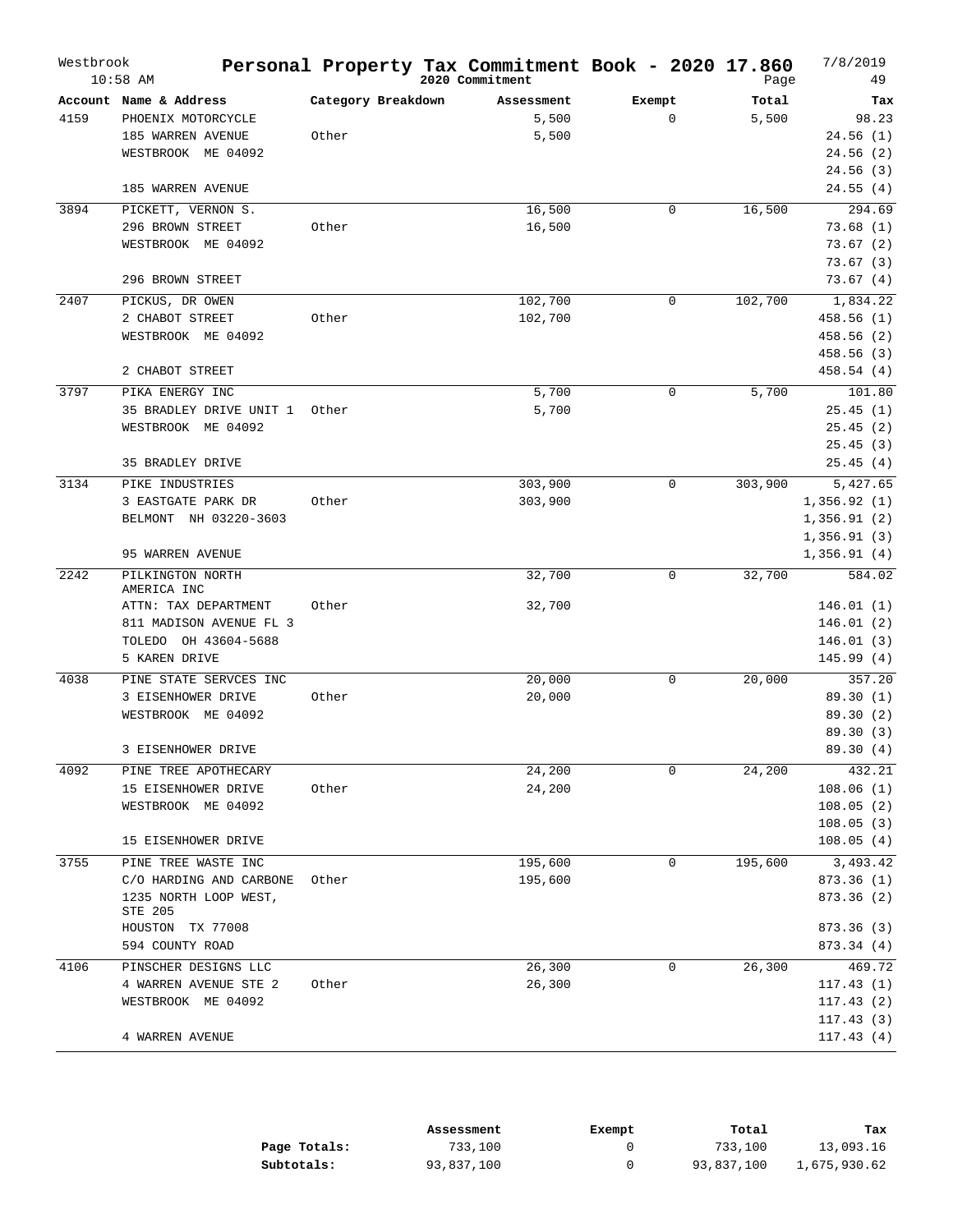| Westbrook | $10:58$ AM                                                         |                    | Personal Property Tax Commitment Book - 2020 17.860<br>2020 Commitment |                       | Page           | 7/8/2019<br>50                   |
|-----------|--------------------------------------------------------------------|--------------------|------------------------------------------------------------------------|-----------------------|----------------|----------------------------------|
| 301       | Account Name & Address<br>PITNEY BOWES GLOBAL FIN<br><b>SVCS</b>   | Category Breakdown | Assessment<br>2,900                                                    | Exempt<br>$\mathbf 0$ | Total<br>2,900 | Tax<br>51.79                     |
|           | 5310 CYPRESS CENTER DR<br>TAMPA FL 33609                           | Other              | 2,900                                                                  |                       |                | 12.95(1)<br>12.95(2)<br>12.95(3) |
|           | VARIOUS                                                            |                    |                                                                        |                       |                | 12.94(4)                         |
| 822       | PITNEY BOWES INC<br>5310 CYPRESS CENTER<br>DRIVE<br>TAMPA FL 33609 | Other              | 1,700<br>1,700                                                         | $\mathbf 0$           | 1,700          | 30.36<br>7.59(1)<br>7.59(2)      |
|           |                                                                    |                    |                                                                        |                       |                | 7.59(3)                          |
|           | VARIOUS                                                            |                    |                                                                        |                       |                | 7.59(4)                          |
| 1046      | PIZZA HUT #633 CAPITAL<br><b>ENTERPR</b>                           |                    | 104,300                                                                | $\mathbf 0$           | 104,300        | 1,862.80                         |
|           | C/O STRASSBURG &<br>COMPANY                                        | Other              | 104,300                                                                |                       |                | 465.70(1)                        |
|           | 1223 NORTH ROCK ROAD<br>#J10                                       |                    |                                                                        |                       |                | 465.70(2)                        |
|           | WICHITA KS 67206-1269                                              |                    |                                                                        |                       |                | 465.70(3)                        |
|           | 25 MAIN STREET                                                     |                    |                                                                        |                       |                | 465.70(4)                        |
| 506       | PIZZA TIME<br>STEVEN ORR                                           | Other              | 13,600<br>13,600                                                       | $\mathbf 0$           | 13,600         | 242.90<br>60.73(1)               |
|           | 528 MAIN STREET                                                    |                    |                                                                        |                       |                | 60.73(2)                         |
|           | WESTBROOK ME 04092                                                 |                    |                                                                        |                       |                | 60.73(3)                         |
|           | 528 MAIN STREET                                                    |                    |                                                                        |                       |                | 60.71(4)                         |
| 3408      | PLANET BOTANICALS                                                  |                    | 5,500                                                                  | $\mathbf 0$           | 5,500          | 98.23                            |
|           | 90 BRIDGE ST SUITE 135                                             | Other              | 5,500                                                                  |                       |                | 24.56(1)                         |
|           | WESTBROOK ME 04092                                                 |                    |                                                                        |                       |                | 24.56 (2)                        |
|           |                                                                    |                    |                                                                        |                       |                | 24.56(3)                         |
|           | 90 BRIDGE STREET STE<br>135                                        |                    |                                                                        |                       |                | 24.55(4)                         |
| 2629      | PLANET FITNESS                                                     |                    | 31,400                                                                 | 0                     | 31,400         | 560.80                           |
|           | GRANITE COAST<br>PROPERTIES LLC                                    | Other              | 31,400                                                                 |                       |                | 140.20(1)                        |
|           | PO BOX 4609<br>PORSMOUTH NH                                        |                    |                                                                        |                       |                | 140.20(2)<br>140.20(3)           |
|           | 03802-4609<br>8 THOMAS DRIVE                                       |                    |                                                                        |                       |                | 140.20(4)                        |
| 3997      | PLAYER DESIGN                                                      |                    | 13,000                                                                 | 0                     | 13,000         | 232.18                           |
|           | PO BOX 712                                                         | Other              | 13,000                                                                 |                       |                | 58.05(1)                         |
|           | 39 SECOND ST STE 2                                                 |                    |                                                                        |                       |                | 58.05(2)                         |
|           | PRESQUE ISLE ME 04769                                              |                    |                                                                        |                       |                | 58.05(3)                         |
|           | 506 MAIN STREET                                                    |                    |                                                                        |                       |                | 58.03(4)                         |
| 3562      | PORTLAND CELLULAR DBA<br>VERIZON                                   |                    | 145,300                                                                | 0                     | 145,300        | 2,595.06                         |
|           | PROPERT TAX DEPT                                                   | Other              | 145,300                                                                |                       |                | 648.77 (1)                       |
|           | PO BOX 635                                                         |                    |                                                                        |                       |                | 648.77 (2)                       |
|           | BASKING RIDGE NJ 07920                                             |                    |                                                                        |                       |                | 648.77 (3)                       |
|           | CELLULAR M&E                                                       |                    |                                                                        |                       |                | 648.75 (4)                       |
| 374       | PORTLAND HOTEL<br>OPERATORS INC.                                   |                    | 256,700                                                                | $\mathbf 0$           | 256,700        | 4,584.66                         |
|           | DBA SUPER 8 MOTEL OF<br>PORTLAND                                   | Other              | 256,700                                                                |                       |                | 1,146.17(1)                      |
|           | 208 LARRABEE ROAD                                                  |                    |                                                                        |                       |                | 1,146.17 (2)                     |
|           | WESTBROOK ME 04092<br>208 LARRABEE ROAD                            |                    |                                                                        |                       |                | 1, 146.17(3)                     |
|           |                                                                    |                    |                                                                        |                       |                | 1,146.15(4)                      |

|              | Assessment | Exempt | Total      | Tax          |
|--------------|------------|--------|------------|--------------|
| Page Totals: | 574,400    |        | 574,400    | 10,258.78    |
| Subtotals:   | 94,411,500 |        | 94,411,500 | 1,686,189.40 |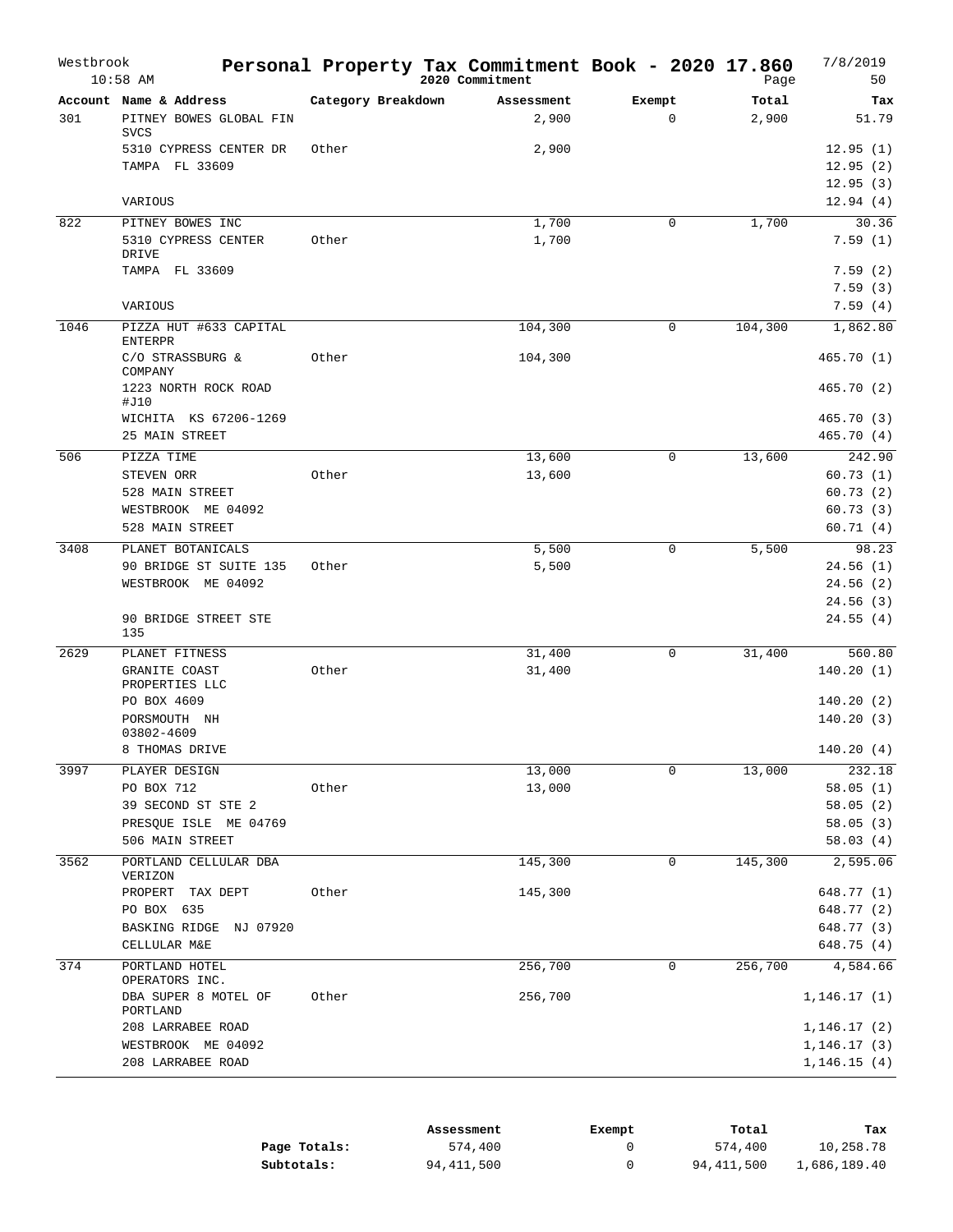| Westbrook | $10:58$ AM                         |                    | Personal Property Tax Commitment Book - 2020 17.860<br>2020 Commitment |              | Page   | 7/8/2019<br>51 |
|-----------|------------------------------------|--------------------|------------------------------------------------------------------------|--------------|--------|----------------|
|           | Account Name & Address             | Category Breakdown | Assessment                                                             | Exempt       | Total  | Tax            |
| 3144      | PORTLAND PIE COMPANY               |                    | 40,500                                                                 | $\mathbf{0}$ | 40,500 | 723.33         |
|           | 869 MAIN STREET                    | Other              | 40,500                                                                 |              |        | 180.84(1)      |
|           | SUITE 100                          |                    |                                                                        |              |        | 180.83(2)      |
|           | WESTBROOK ME 04092                 |                    |                                                                        |              |        | 180.83(3)      |
|           | 869 MAIN STREET                    |                    |                                                                        |              |        | 180.83(4)      |
| 4214      | PORTLAND STAFFING                  |                    | 5,000                                                                  | 0            | 5,000  | 89.30          |
|           | 90 BRIDGE STREET                   | Other              | 5,000                                                                  |              |        | 22.33(1)       |
|           | SUITE 215B                         |                    |                                                                        |              |        | 22.33(2)       |
|           | WESTBROOK ME 04092                 |                    |                                                                        |              |        | 22.33(3)       |
|           | 90 BRIDGE STREET                   |                    |                                                                        |              |        | 22.31(4)       |
| 336       | PORTLAND WEST FAMILY               |                    | 11,400                                                                 | $\mathbf 0$  | 11,400 | 203.60         |
|           | PRACTICE                           |                    |                                                                        |              |        |                |
|           | CHRISTINE BLAKE, D.O.              | Other              | 11,400                                                                 |              |        | 50.90(1)       |
|           | 114 STROUDWATER STREET             |                    |                                                                        |              |        | 50.90(2)       |
|           | WESTBROOK ME 04092                 |                    |                                                                        |              |        | 50.90(3)       |
|           | 114 STROUDWATER STREET             |                    |                                                                        |              |        | 50.90(4)       |
| 309       | PRATT ABBOTT INC                   |                    | 90,600                                                                 | $\mathsf 0$  | 90,600 | 1,618.12       |
|           | P O BOX 1120                       | Other              | 90,600                                                                 |              |        | 404.53(1)      |
|           | PORTLAND ME 04104                  |                    |                                                                        |              |        | 404.53 (2)     |
|           |                                    |                    |                                                                        |              |        | 404.53 (3)     |
|           | 434 MAIN STREET                    |                    |                                                                        |              |        | 404.53(4)      |
| 310       | PRATT INSURANCE AGENCY             |                    | 6,600                                                                  | $\mathbf 0$  | 6,600  | 117.88         |
|           | P O BOX 439                        | Other              | 6,600                                                                  |              |        | 29.47(1)       |
|           | WESTBROOK ME 04098                 |                    |                                                                        |              |        | 29.47(2)       |
|           |                                    |                    |                                                                        |              |        | 29.47(3)       |
|           | 969 MAIN STREET                    |                    |                                                                        |              |        | 29.47(4)       |
| 4182      | PRAXAIR DISTRIBUTION<br><b>INC</b> |                    | 5,300                                                                  | $\mathsf 0$  | 5,300  | 94.66          |
|           | 10 RIVERVIEW DRIVE                 | Other              | 5,300                                                                  |              |        | 23.67(1)       |
|           | DANBURY CT 06810                   |                    |                                                                        |              |        | 23.67(2)       |
|           |                                    |                    |                                                                        |              |        | 23.67(3)       |
|           | VARIOUS                            |                    |                                                                        |              |        | 23.65(4)       |
| 4179      | PRAXAIR LEASED<br>EQUIPMENT        |                    | 24,400                                                                 | $\mathbf 0$  | 24,400 | 435.78         |
|           | 10 RIVERVIEW DRIVE                 | Other              | 24,400                                                                 |              |        | 108.95(1)      |
|           | DANBURY CT 06810                   |                    |                                                                        |              |        | 108.95(2)      |
|           |                                    |                    |                                                                        |              |        | 108.95(3)      |
|           | VARIOUS                            |                    |                                                                        |              |        | 108.93(4)      |
| 4153      | PRECISION PAYMENTS INC             |                    | 1,500                                                                  | 0            | 1,500  | 26.79          |
|           | 23 BRIDGTON ROAD                   | Other              | 1,500                                                                  |              |        | 6.70(1)        |
|           | WESTBROOK ME 04092                 |                    |                                                                        |              |        | 6.70(2)        |
|           |                                    |                    |                                                                        |              |        | 6.70(3)        |
|           | 23 BRIDGTON ROAD                   |                    |                                                                        |              |        | 6.69(4)        |
| 3116      | PRECISION WELDING                  |                    | 26,600                                                                 | $\mathbf 0$  | 26,600 | 475.08         |
|           | 690 STROUDWATER STREET             | Other              | 26,600                                                                 |              |        | 118.77(1)      |
|           | WESTBROOK ME 04092                 |                    |                                                                        |              |        | 118.77(2)      |
|           |                                    |                    |                                                                        |              |        | 118.77(3)      |
|           | 690 STROUDWATER STREET             |                    |                                                                        |              |        | 118.77(4)      |
| 4102      | PREMIER AMUSEMENTS INC             |                    | 3,800                                                                  | 0            | 3,800  | 67.87          |
|           | 2140 WARD AVE                      | Other              | 3,800                                                                  |              |        | 16.97(1)       |
|           | SIMI VALLEY CA 93065               |                    |                                                                        |              |        | 16.97(2)       |
|           |                                    |                    |                                                                        |              |        | 16.97(3)       |
|           | VARIOUS                            |                    |                                                                        |              |        | 16.96(4)       |
|           |                                    |                    |                                                                        |              |        |                |

|              | Assessment | Exempt | Total      | Tax          |
|--------------|------------|--------|------------|--------------|
| Page Totals: | 215,700    |        | 215,700    | 3,852.41     |
| Subtotals:   | 94,627,200 |        | 94,627,200 | 1,690,041.81 |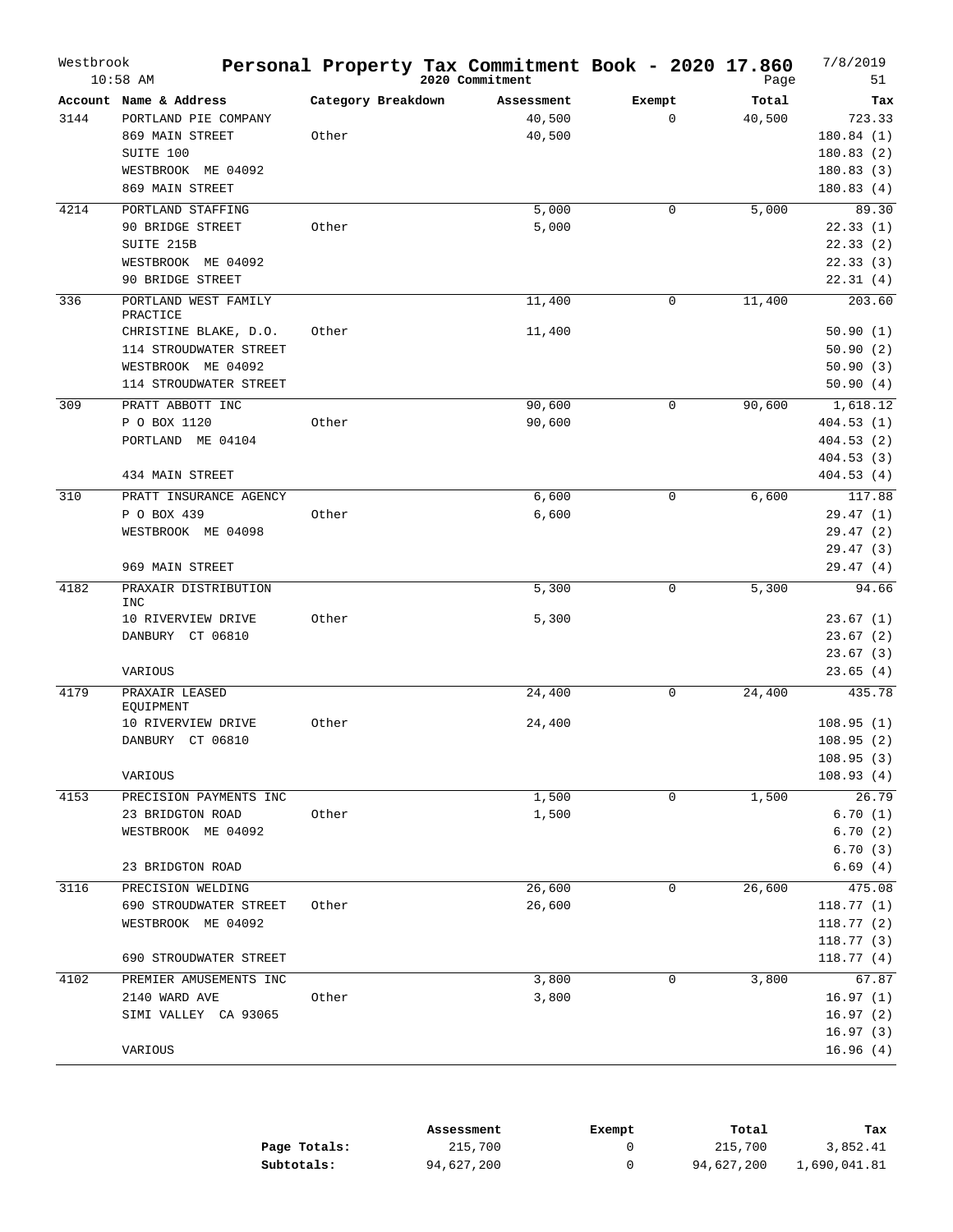| Westbrook | $10:58$ AM                 |                    | Personal Property Tax Commitment Book - 2020 17.860<br>2020 Commitment |             | Page         | 7/8/2019<br>52 |
|-----------|----------------------------|--------------------|------------------------------------------------------------------------|-------------|--------------|----------------|
|           | Account Name & Address     | Category Breakdown | Assessment                                                             | Exempt      | Total        | Tax            |
| 3340      | PREMIER RENTALS            |                    | 85,000                                                                 | $\mathbf 0$ | 85,000       | 1,518.10       |
|           | 511 MAIN STREET            | Other              | 85,000                                                                 |             |              | 379.53(1)      |
|           | WESTBROOK ME 04092         |                    |                                                                        |             |              | 379.53(2)      |
|           |                            |                    |                                                                        |             |              | 379.53(3)      |
|           | 511 MAIN STREET            |                    |                                                                        |             |              | 379.51(4)      |
| 314       | PRIDES CORNER DRIVE IN     |                    | 7,300                                                                  | 0           | 7,300        | 130.38         |
|           | C/O JOHN TEVANIAN          | Other              | 7,300                                                                  |             |              | 32.60(1)       |
|           | 125 HARRISBURG AVENUE      |                    |                                                                        |             |              | 32.60(2)       |
|           | UNIT 10                    |                    |                                                                        |             |              |                |
|           | WESTBROOK ME 04092         |                    |                                                                        |             |              | 32.60(3)       |
|           | 651 BRIDGTON ROAD          |                    |                                                                        |             |              | 32.58(4)       |
| 3954      | PRO-AV SYSTEMS             |                    | 13,100                                                                 | 0           | 13,100       | 233.97         |
|           | 17 PATRICK DRIVE STE 1     | Other              | 13,100                                                                 |             |              | 58.50(1)       |
|           | WESTBROOK ME 04092         |                    |                                                                        |             |              | 58.49(2)       |
|           |                            |                    |                                                                        |             |              | 58.49(3)       |
|           | 17 PATRICK DRIVE           |                    |                                                                        |             |              | 58.49(4)       |
| 3090      | PROFENNOS PIZZERIA         |                    | 15,300                                                                 | 0           | 15,300       | 273.26         |
|           | 934 MAIN STREET            | Other              | 15,300                                                                 |             |              | 68.32(1)       |
|           | WESTBROOK ME 04092         |                    |                                                                        |             |              | 68.32(2)       |
|           |                            |                    |                                                                        |             |              | 68.32(3)       |
|           | 934 MAIN STREET            |                    |                                                                        |             |              | 68.30(4)       |
| 3928      | PROG LEASING LLC           |                    | 16,600                                                                 | 0           | 16,600       | 296.48         |
|           | PO BOX 4900 DEPT 500       | Other              | 16,600                                                                 |             |              | 74.12(1)       |
|           | SCOTTSDALE<br>AZ           |                    |                                                                        |             |              | 74.12(2)       |
|           | 85261-4900                 |                    |                                                                        |             |              |                |
|           |                            |                    |                                                                        |             |              | 74.12(3)       |
|           | VARIOUS                    |                    |                                                                        |             |              | 74.12(4)       |
| 1963      | PUBLIC AUTO FINANCE        |                    | 4,000                                                                  | $\mathbf 0$ | 4,000        | 71.44          |
|           | DBA ROWE SPECIAL CREDIT    | Other              | 4,000                                                                  |             |              | 17.86(1)       |
|           | PO BOX 109                 |                    |                                                                        |             |              | 17.86(2)       |
|           | WESTBROOK ME 04098-109     |                    |                                                                        |             |              | 17.86(3)       |
|           | 152 MAIN STREET            |                    |                                                                        |             |              | 17.86(4)       |
| 3540      | QUAD GRAPHICS INC          |                    | 213,300                                                                | 0           | 213,300      | 3,809.54       |
|           | N61 W23044 HARRYS WAY      | Other              | 213,300                                                                |             |              | 952.39(1)      |
|           | SUSSEX WI 53089-3995       |                    |                                                                        |             |              | 952.39 (2)     |
|           |                            |                    |                                                                        |             |              | 952.39 (3)     |
|           | 25 THOMAS DRIVE            |                    |                                                                        |             |              | 952.37 (4)     |
| 4120      | OUENCH USA INC             |                    | 2,500                                                                  | 0           | 2,500        | 44.65          |
|           | GRANT THORTON LLP          | Other              | 2,500                                                                  |             |              | 11.17(1)       |
|           | PO BOX 30286               |                    |                                                                        |             |              | 11.16(2)       |
|           | PHILADELPHIA PA 19103      |                    |                                                                        |             |              | 11.16(3)       |
|           | VARIOUS                    |                    |                                                                        |             |              | 11.16(4)       |
| 4155      | QUILL BOOKS AND            |                    | 33,000                                                                 | 0           | 33,000       | 589.38         |
|           | <b>BEVERAGE</b>            |                    |                                                                        |             |              |                |
|           | 1 WESTBROOK COMMON         | Other              | 33,000                                                                 |             |              | 147.35(1)      |
|           | SUITE 5                    |                    |                                                                        |             |              | 147.35(2)      |
|           | WESTBROOK ME 04092         |                    |                                                                        |             |              | 147.35(3)      |
|           | 1 WESTBROOK COMMON         |                    |                                                                        |             |              | 147.33(4)      |
| 1932      | R W EATON ASSOCIATES       |                    | 3,600                                                                  | 0           | 3,600        | 64.30          |
|           | INC                        |                    |                                                                        |             |              |                |
|           | 58 PLEASANT STREET         | Other              | 3,600                                                                  |             |              | 16.08(1)       |
|           | WESTBROOK ME<br>04092-4081 |                    |                                                                        |             |              | 16.08(2)       |
|           |                            |                    |                                                                        |             |              | 16.08(3)       |
|           | 58 PLEASANT STREET         |                    |                                                                        |             |              | 16.06(4)       |
|           |                            |                    |                                                                        |             |              |                |
|           |                            |                    |                                                                        |             |              |                |
|           |                            |                    | 1000000                                                                |             | <b>TRA-1</b> |                |

|              | Assessment | Exempt | Total      | Tax          |
|--------------|------------|--------|------------|--------------|
| Page Totals: | 393,700    |        | 393,700    | 7,031.50     |
| Subtotals:   | 95,020,900 |        | 95,020,900 | 1,697,073.31 |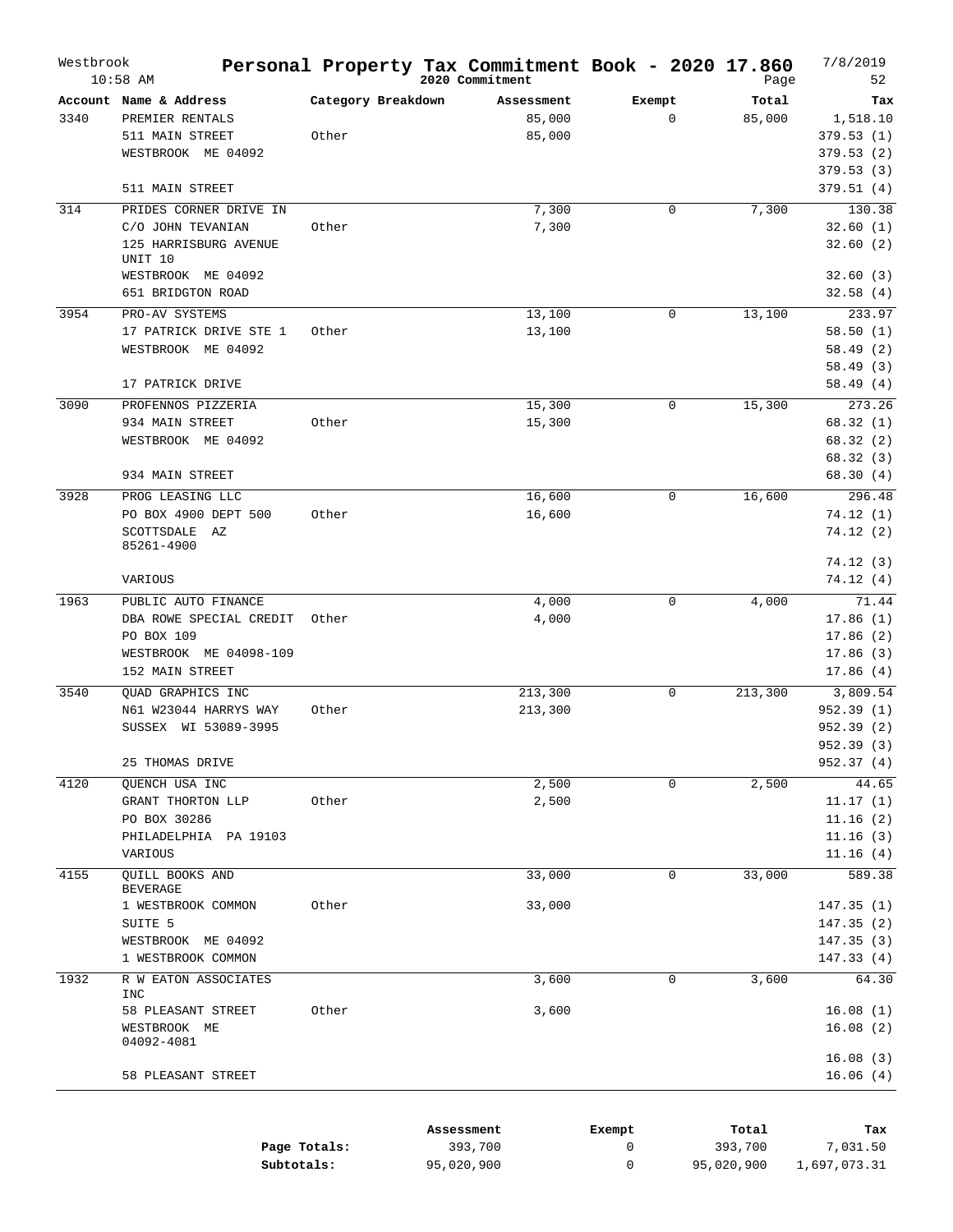| Westbrook | $10:58$ AM                            |                    | Personal Property Tax Commitment Book - 2020 17.860<br>2020 Commitment |             | Page    | 7/8/2019<br>53 |
|-----------|---------------------------------------|--------------------|------------------------------------------------------------------------|-------------|---------|----------------|
|           | Account Name & Address                | Category Breakdown | Assessment                                                             | Exempt      | Total   | Tax            |
| 4052      | RABIA, TOM                            |                    | 12,800                                                                 | $\mathbf 0$ | 12,800  | 228.61         |
|           | PO BOX 4182                           | Other              | 12,800                                                                 |             |         | 57.16(1)       |
|           | PORTLAND ME 04104                     |                    |                                                                        |             |         | 57.15(2)       |
|           |                                       |                    |                                                                        |             |         | 57.15(3)       |
|           | 581 BRIDGTON ROAD                     |                    |                                                                        |             |         | 57.15(4)       |
| 319       | RACE ME STABLES                       |                    | 13,600                                                                 | $\mathbf 0$ | 13,600  | 242.90         |
|           | WILLIAM & BETSY CHILDS                | Other              | 13,600                                                                 |             |         | 60.73(1)       |
|           | 350 EAST BRIDGE STREET                |                    |                                                                        |             |         | 60.73(2)       |
|           | WESTBROOK ME 04092                    |                    |                                                                        |             |         | 60.73(3)       |
|           | 350 EAST BRIDGE STREET                |                    |                                                                        |             |         | 60.71(4)       |
| 4173      | RACHEL ROMANSKI                       |                    | 5,500                                                                  | 0           | 5,500   | 98.23          |
|           | 90 BRIDGE STREET                      | Other              | 5,500                                                                  |             |         | 24.56(1)       |
|           | SUITE 432                             |                    |                                                                        |             |         | 24.56(2)       |
|           | WESTBROOK ME 04092                    |                    |                                                                        |             |         | 24.56(3)       |
|           | 90 BRIDGE STREET                      |                    |                                                                        |             |         | 24.55(4)       |
| 2100      | RADON REMOVAL SYSTEMS                 |                    | 5,500                                                                  | 0           | 5,500   | 98.23          |
|           | C/O RICHARD GOSS                      | Other              | 5,500                                                                  |             |         | 24.56(1)       |
|           | 153 FOREST STREET                     |                    |                                                                        |             |         | 24.56(2)       |
|           | WESTBROOK ME 04092                    |                    |                                                                        |             |         | 24.56(3)       |
|           | 153 FOREST STREET                     |                    |                                                                        |             |         | 24.55(4)       |
| 1980      | RANDALL SAWYER<br>ADVERTISING         |                    | 1,500                                                                  | 0           | 1,500   | 26.79          |
|           | C/O WILLIS R SAWYER JR                | Other              | 1,500                                                                  |             |         | 6.70(1)        |
|           | 54 WOODLAND ROAD                      |                    |                                                                        |             |         | 6.70(2)        |
|           | WESTBROOK ME 04092                    |                    |                                                                        |             |         | 6.70(3)        |
|           | 54 WOODLAND ROAD                      |                    |                                                                        |             |         | 6.69(4)        |
| 3933      | RAYMOND LEASING CORP                  |                    | 70,800                                                                 | $\mathsf 0$ | 70,800  | 1,264.49       |
|           | 22 S CANAL ST                         | Other              | 70,800                                                                 |             |         | 316.13(1)      |
|           | GREENE NY 13778                       |                    |                                                                        |             |         | 316.12(2)      |
|           |                                       |                    |                                                                        |             |         | 316.12(3)      |
|           | VARIOUS                               |                    |                                                                        |             |         | 316.12(4)      |
| 4156      | RE HARVEST INC                        |                    | 14,200                                                                 | $\mathbf 0$ | 14,200  | 253.61         |
|           | PO BOX 149                            | Other              | 14,200                                                                 |             |         | 63.41(1)       |
|           | WEST POLAND<br>ME 04291               |                    |                                                                        |             |         | 63.40(2)       |
|           |                                       |                    |                                                                        |             |         | 63.40(3)       |
|           | 89 CUMBERLAND STREET                  |                    |                                                                        |             |         | 63.40 (4)      |
| 3364      | REDBOX AUTOMATED RETAIL<br><b>LLC</b> |                    | 11,200                                                                 | 0           | 11,200  | 200.03         |
|           | PO BOX 72210                          | Other              | 11,200                                                                 |             |         | 50.01(1)       |
|           | PHOENIX AZ 85050                      |                    |                                                                        |             |         | 50.01(2)       |
|           |                                       |                    |                                                                        |             |         | 50.01(3)       |
|           | VARIOUS                               |                    |                                                                        |             |         | 50.00(4)       |
| 3034      | RENT A CENTER EAST INC.               |                    | 327,300                                                                | $\mathbf 0$ | 327,300 | 5,845.58       |
|           | C/O MARVIN F POER                     | Other              | 327,300                                                                |             |         | 1,461.40(1)    |
|           | PO BOX 52427                          |                    |                                                                        |             |         | 1,461.40(2)    |
|           | ATLANTA GA 30355                      |                    |                                                                        |             |         | 1,461.40(3)    |
|           | 100 LARRABEE ROAD                     |                    |                                                                        |             |         | 1,461.38(4)    |
| 3443      | RESTAURANT<br>TECHNOLOGIES, INC       |                    | 8,500                                                                  | 0           | 8,500   | 151.81         |
|           | C/O ADVANCED PROP TAX<br>COMPLIAN     | Other              | 8,500                                                                  |             |         | 37.96(1)       |
|           | 1611 N INTERSTATE 35E-<br>STE 425     |                    |                                                                        |             |         | 37.95(2)       |
|           | CARROLLTON<br>ТX                      |                    |                                                                        |             |         | 37.95(3)       |
|           | 75006-8618<br>VARIOUS                 |                    |                                                                        |             |         | 37.95(4)       |
|           |                                       |                    | Assessment                                                             | Exempt      | Total   | Tax            |
|           |                                       | Page Totals:       | 470,900                                                                | 0           | 470,900 | 8,410.28       |

**Subtotals:** 95,491,800

0 95,491,800 1,705,483.59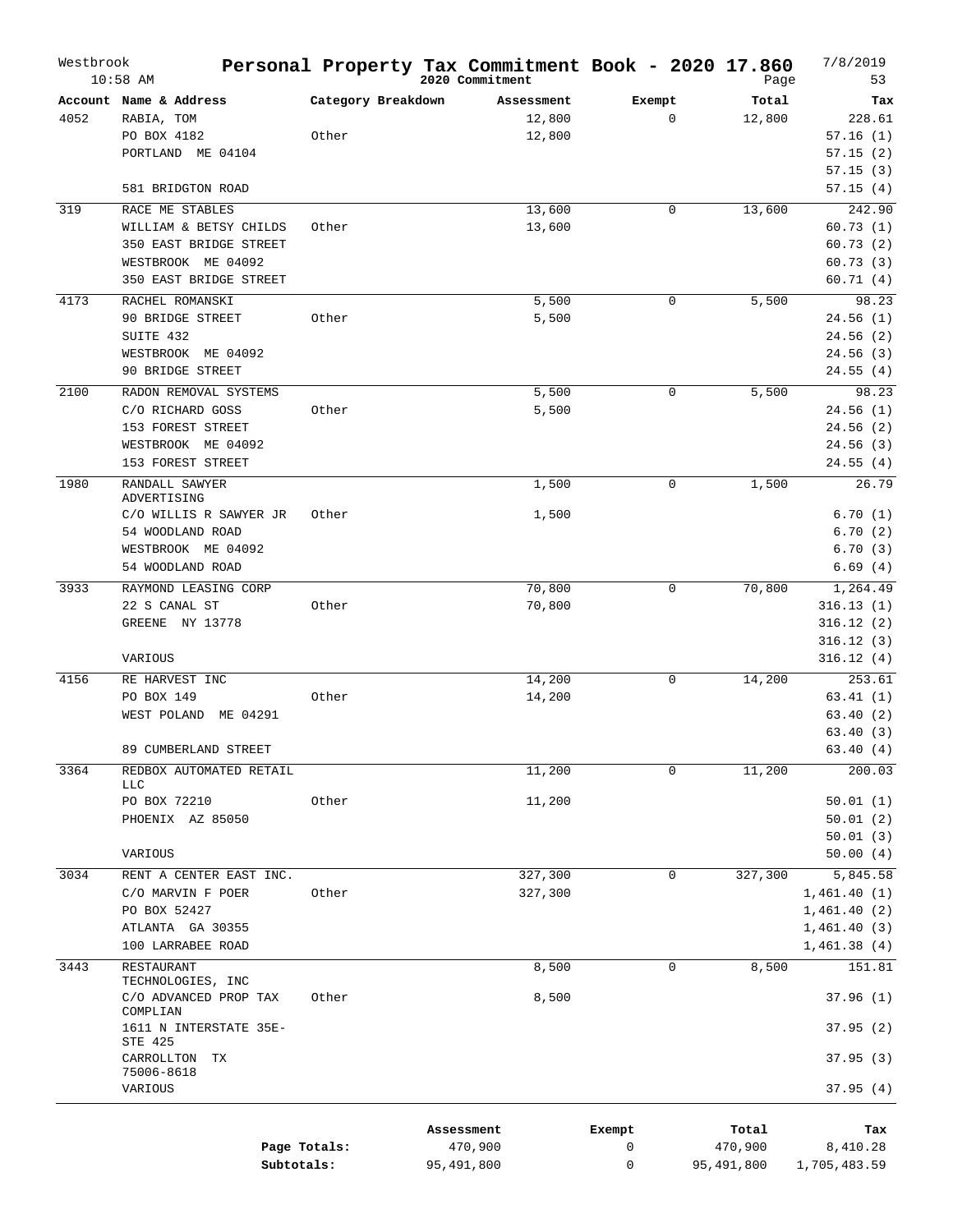| Westbrook | $10:58$ AM                        |                    | Personal Property Tax Commitment Book - 2020 17.860<br>2020 Commitment |             | Page   | 7/8/2019<br>54 |
|-----------|-----------------------------------|--------------------|------------------------------------------------------------------------|-------------|--------|----------------|
|           | Account Name & Address            | Category Breakdown | Assessment                                                             | Exempt      | Total  | Tax            |
| 3064      | RESULTS MARKETING &<br>DESIGN LLC |                    | 76,700                                                                 | $\mathbf 0$ | 76,700 | 1,369.86       |
|           | DBA ETHOS MARKETING &<br>DESIGN   | Other              | 76,700                                                                 |             |        | 342.47 (1)     |
|           | 17 ASH STREET                     |                    |                                                                        |             |        | 342.47 (2)     |
|           | WESTBROOK ME 04092                |                    |                                                                        |             |        | 342.47 (3)     |
|           | 17 ASH STREET                     |                    |                                                                        |             |        | 342.45(4)      |
| 774       | RICCI, JOHN A.                    |                    | 59,700                                                                 | $\mathbf 0$ | 59,700 | 1,066.24       |
|           | J A RICCI & SONS                  | Other              | 59,700                                                                 |             |        | 266.56(1)      |
|           | 315 METHODIST ROAD                |                    |                                                                        |             |        | 266.56(2)      |
|           | WESTBROOK ME 04092                |                    |                                                                        |             |        | 266.56(3)      |
|           | 315 METHODIST ROAD                |                    |                                                                        |             |        | 266.56(4)      |
| 1983      | RICHARD LEDUE BUILDING<br>&       |                    | 1,500                                                                  | $\mathbf 0$ | 1,500  | 26.79          |
|           | REMOLDING INC                     | Other              | 1,500                                                                  |             |        | 6.70(1)        |
|           | 465 CUMBERLAND STREET             |                    |                                                                        |             |        | 6.70(2)        |
|           | WESTBROOK ME 04092                |                    |                                                                        |             |        | 6.70(3)        |
|           | 465 CUMBERLAND STREET             |                    |                                                                        |             |        | 6.69(4)        |
| 3923      | RICHARD STOCKWELL DO              |                    | 9,000                                                                  | $\mathbf 0$ | 9,000  | 160.74         |
|           | 344 CUMBERLAND STREET             | Other              | 9,000                                                                  |             |        | 40.19(1)       |
|           | WESTBROOK ME 04092                |                    |                                                                        |             |        | 40.19(2)       |
|           |                                   |                    |                                                                        |             |        | 40.19(3)       |
|           | 344 CUMBERLAND STREET             |                    |                                                                        |             |        | 40.17(4)       |
| 2043      | RICHARDS ENTERPRISE INC           |                    | 3,600                                                                  | 0           | 3,600  | 64.30          |
|           | JAMES & DEBBIE RICHARD            | Other              | 3,600                                                                  |             |        | 16.08(1)       |
|           | 698 STROUDWATER STREET            |                    |                                                                        |             |        | 16.08(2)       |
|           | WESTBROOK ME 04092                |                    |                                                                        |             |        | 16.08(3)       |
|           | 698 STROUDWATER STREET            |                    |                                                                        |             |        | 16.06(4)       |
| 4231      | RIGHT NOW FITNESS                 |                    | 25,600                                                                 | $\mathbf 0$ | 25,600 | 457.22         |
|           | 39 MECHANIC STREET                | Other              | 25,600                                                                 |             |        | 114.31(1)      |
|           | SUITE 800                         |                    |                                                                        |             |        | 114.31(2)      |
|           | WESTBROOK ME 04092                |                    |                                                                        |             |        | 114.31(3)      |
|           | 39 MECHANIC STREET                |                    |                                                                        |             |        | 114.29(4)      |
| 252       | RIVER'S EDGE DELI                 |                    | 9,800                                                                  | 0           | 9,800  | 175.03         |
|           | STEVE LAMPRON                     | Other              | 9,800                                                                  |             |        | 43.76 (1)      |
|           | 616 MAIN STREET                   |                    |                                                                        |             |        | 43.76 (2)      |
|           | WESTBROOK ME 04092                |                    |                                                                        |             |        | 43.76 (3)      |
|           | 616 MAIN STREET                   |                    |                                                                        |             |        | 43.75 (4)      |
| 4212      | RMR                               |                    | 1,000                                                                  | 0           | 1,000  | 17.86          |
|           | 52 PLEASANT STREET                | Other              | 1,000                                                                  |             |        | 4.47(1)        |
|           | WESTBROOK ME 04092                |                    |                                                                        |             |        | 4.47(2)        |
|           |                                   |                    |                                                                        |             |        | 4.47(3)        |
|           | 52 PLEASANT STREET                |                    |                                                                        |             |        | 4.45(4)        |
| 4109      | ROCKANS AUTO SALE INC             |                    | 2,000                                                                  | 0           | 2,000  | 35.72          |
|           | 41 BRIDGTON ROAD                  | Other              | 2,000                                                                  |             |        | 8.93(1)        |
|           | WESTBROOK ME 04092                |                    |                                                                        |             |        | 8.93(2)        |
|           |                                   |                    |                                                                        |             |        | 8.93(3)        |
|           | 41 BRIDGTON ROAD                  |                    |                                                                        |             |        | 8.93(4)        |
| 3682      | RONALD HASKA DBA                  |                    | 10,800                                                                 | $\mathbf 0$ | 10,800 | 192.89         |
|           | 1-800 RADIATOR                    | Other              | 10,800                                                                 |             |        | 48.23 (1)      |
|           | 20 THOMAS DRIVE                   |                    |                                                                        |             |        | 48.22 (2)      |
|           | WESTBROOK ME 04092                |                    |                                                                        |             |        | 48.22 (3)      |
|           | 20 THOMAS DRIVE                   |                    |                                                                        |             |        | 48.22 (4)      |

|              | Assessment | Exempt | Total      | Tax          |
|--------------|------------|--------|------------|--------------|
| Page Totals: | 199,700    |        | 199,700    | 3,566.65     |
| Subtotals:   | 95,691,500 |        | 95,691,500 | 1,709,050.24 |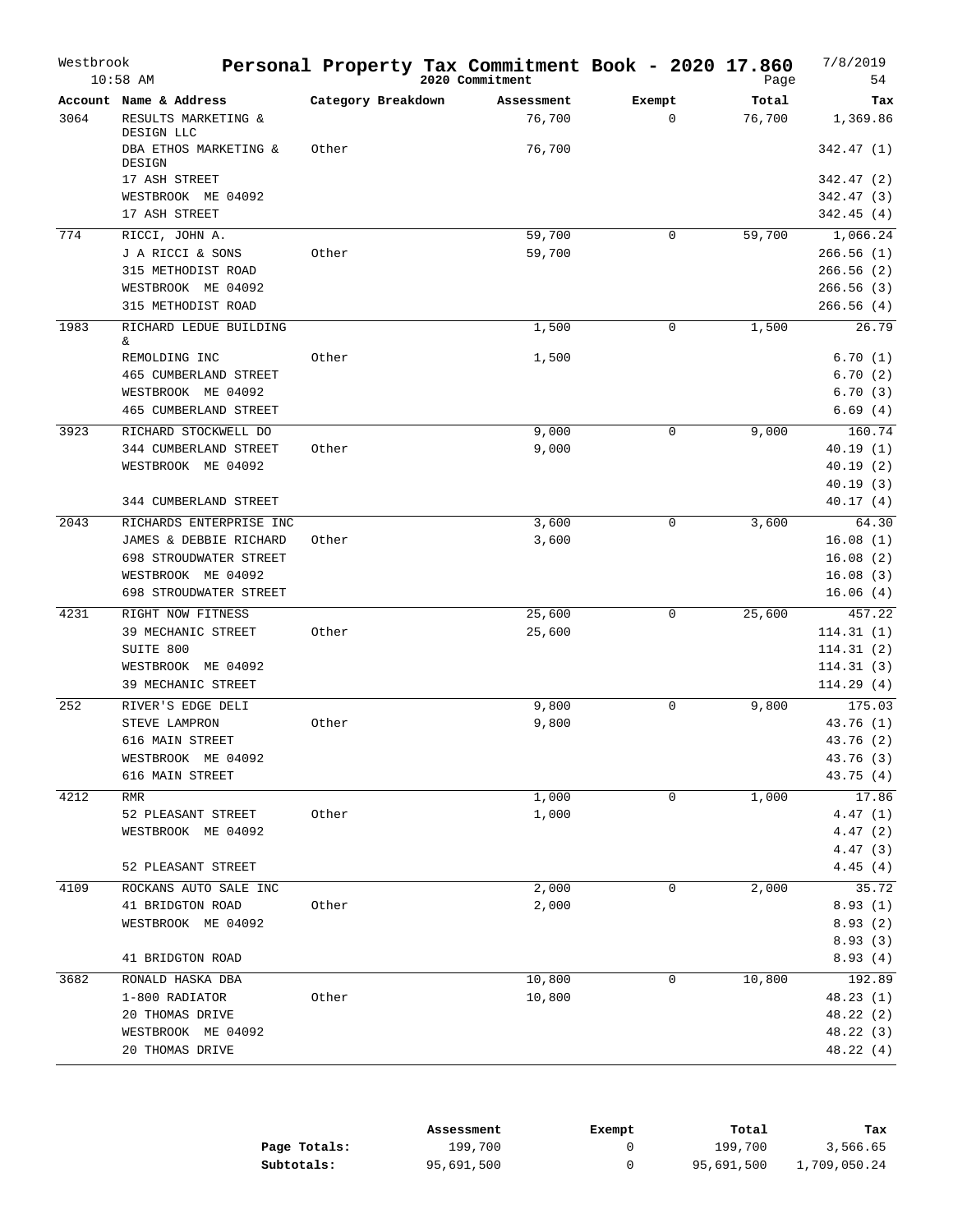| Westbrook | $10:58$ AM                                                                                                               |                             | Personal Property Tax Commitment Book - 2020 17.860<br>2020 Commitment |                       | Page           | 7/8/2019<br>55                                                                     |
|-----------|--------------------------------------------------------------------------------------------------------------------------|-----------------------------|------------------------------------------------------------------------|-----------------------|----------------|------------------------------------------------------------------------------------|
| 2167      | Account Name & Address<br>ROOFA, THE<br>DANIEL WILSON<br>967 MAIN STREET<br>WESTBROOK ME 04092<br>967 MAIN STREET        | Category Breakdown<br>Other | Assessment<br>7,600<br>7,600                                           | Exempt<br>$\mathbf 0$ | Total<br>7,600 | Tax<br>135.74<br>33.94(1)<br>33.94(2)<br>33.94(3)<br>33.92(4)                      |
| 4230      | ROOTS CAFE<br>20 SCHOOL STREET<br>WESTBROOK ME 04092<br>20 SCHOOL STREET                                                 | Other                       | 19,400<br>19,400                                                       | $\mathbf 0$           | 19,400         | 346.48<br>86.62(1)<br>86.62(2)<br>86.62(3)<br>86.62(4)                             |
| 3308      | ROUNTREE FINANCIAL<br>DBA SUCCESSFUL<br>FINANCIAL MANAG<br>506 MAIN ST SUITE 14<br>WESTBROOK ME 04092<br>506 MAIN STREET | Other                       | 7,900<br>7,900                                                         | $\mathbf 0$           | 7,900          | 141.09<br>35.28(1)<br>35.27(2)<br>35.27(3)<br>35.27(4)                             |
| 3393      | ROUTE 22 SERVICE CENTER<br>LLC<br>93 COUNTY ROAD<br>WESTBROOK ME 04092<br>93 COUNTY ROAD                                 | Other                       | 26,500<br>26,500                                                       | 0                     | 26,500         | 473.29<br>118.33(1)<br>118.32(2)<br>118.32(3)<br>118.32(4)                         |
| 332       | ROWE FORD SALES<br>P O BOX 109<br>WESTBROOK ME 04098<br>91 MAIN STREET                                                   | Other                       | 1,091,600<br>1,091,600                                                 | $\mathbf 0$           | 1,091,600      | 19,495.98<br>4,874.00(1)<br>4,874.00 (2)<br>4,874.00 (3)<br>4,873.98 (4)           |
| 3005      | RUBY TUESDAY INC.<br>TAX & LICENSE DEPT<br>333 EAST BROADWAY<br>MARYVILLE<br>TN 37804<br>11 MAIN STREET                  | Other                       | 182,700<br>182,700                                                     | $\mathbf 0$           | 182,700        | 3,263.02<br>815.76(1)<br>815.76(2)<br>815.76(3)<br>815.74(4)                       |
| 2620      | RYAN T LE DBA TNT NAILS<br>PO BOX 725<br>WESTBROOK ME 04098<br>688 MAIN STREET                                           | Other                       | 36,300<br>36,300                                                       | $\mathbf 0$           | 36,300         | 648.32<br>162.08(1)<br>162.08(2)<br>162.08(3)<br>162.08(4)                         |
| 2324      | S G C ENGINEERING LLC<br>501 COUNTY ROAD<br>WESTBROOK ME 04098-470<br>501 COUNTY ROAD                                    | Other                       | 47,400<br>47,400                                                       | 0                     | 47,400         | 846.56<br>211.64 (1)<br>211.64(2)<br>211.64(3)<br>211.64(4)                        |
| 3405      | SACO BIDDEFORD SAVINGS<br>INST<br>2 HANNAFORD DRIVE<br>WESTBROOK ME 04092<br>2 HANNAFORD DRIVE                           | Other                       | 274,300<br>274,300                                                     | 0                     | 274,300        | 4,899.00<br>1,224.75(1)<br>1,224.75(2)<br>1,224.75(3)<br>1,224.75 (4)              |
| 410       | SAPPI NORTH AMERICA,<br>INC.<br>89 CUMBERLAND STREET<br>PO BOX 5000<br>WESTBROOK ME 04098<br>89 CUMBERLAND STREET        | Other                       | 27,081,000<br>27,081,000                                               | 0                     | 27,081,000     | 483,666.66<br>120, 916.67(1)<br>120,916.67 (2)<br>120,916.67 (3)<br>120, 916.65(4) |

|              | Assessment  | Exempt | Total       | Tax          |
|--------------|-------------|--------|-------------|--------------|
| Page Totals: | 28,774,700  |        | 28,774,700  | 513,916.14   |
| Subtotals:   | 124,466,200 |        | 124,466,200 | 2,222,966.38 |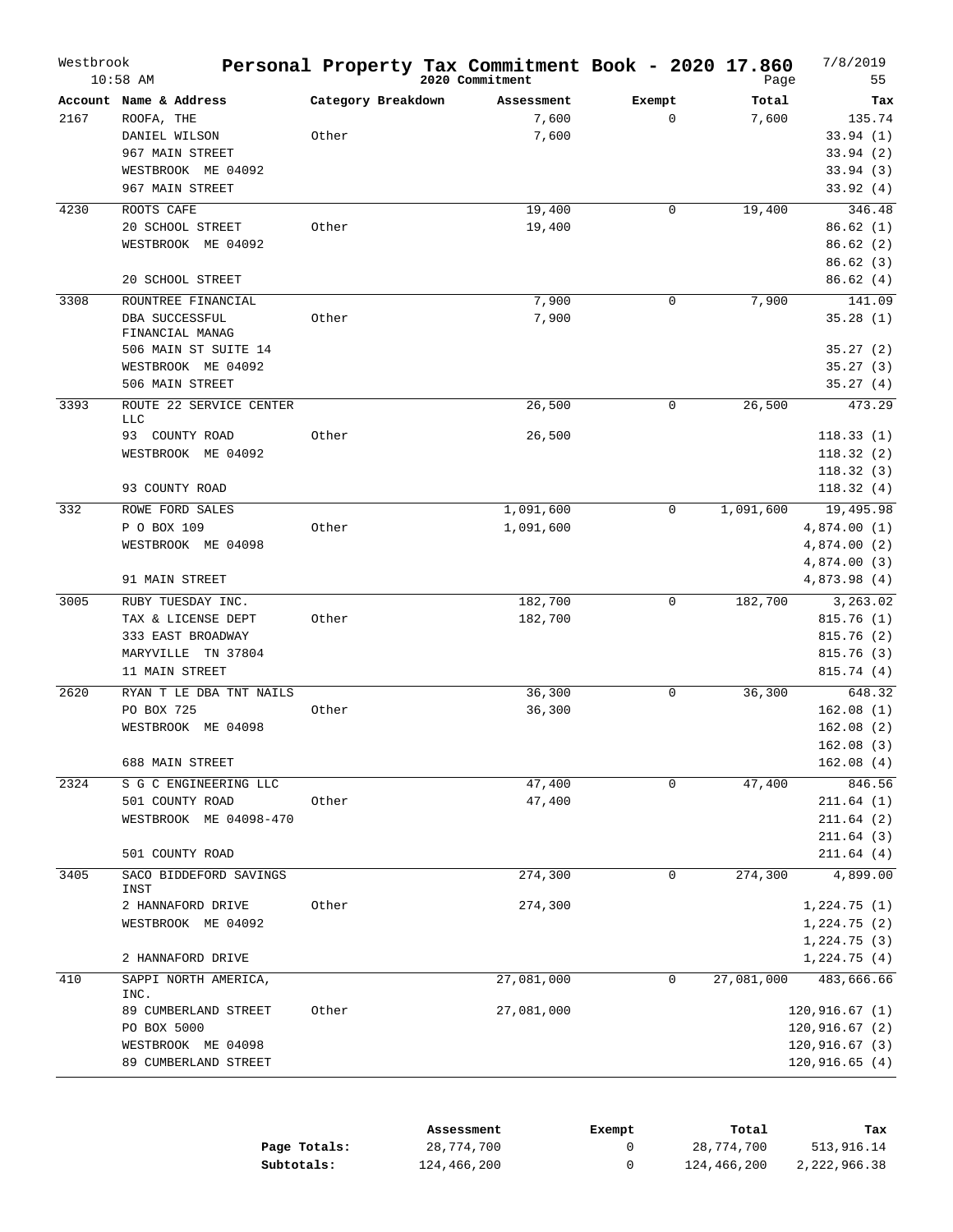| Westbrook | $10:58$ AM                                                                                    |                             | Personal Property Tax Commitment Book - 2020 17.860<br>2020 Commitment |                       | Page             | 7/8/2019<br>56                                             |
|-----------|-----------------------------------------------------------------------------------------------|-----------------------------|------------------------------------------------------------------------|-----------------------|------------------|------------------------------------------------------------|
| 3961      | Account Name & Address<br>SCHLOTTERBECK & FOSS<br>3 LEDGEVIEW DRIVE<br>WESTBROOK ME 04092     | Category Breakdown<br>Other | Assessment<br>121,200<br>121,200                                       | Exempt<br>$\mathbf 0$ | Total<br>121,200 | Tax<br>2,164.63<br>541.16(1)<br>541.16(2)<br>541.16(3)     |
|           | 3 LEDGEVIEW DRIVE                                                                             |                             |                                                                        |                       |                  | 541.15(4)                                                  |
| 2464      | SCIENTIFIC GAMES<br>INTERNATIONAL                                                             |                             | 5,500                                                                  | $\mathbf 0$           | 5,500            | 98.23                                                      |
|           | C/O RYAN, LLC<br>PO BOX 4900<br>SCOTTSDALE AZ<br>85261-4900                                   | Other                       | 5,500                                                                  |                       |                  | 24.56(1)<br>24.56(2)<br>24.56(3)                           |
| 3042      | VARIOUS<br>SCIS CAR CARE                                                                      |                             | 15,900                                                                 | $\mathbf 0$           | 15,900           | 24.55(4)<br>283.97                                         |
|           | 717 BRIDGTON ROAD<br>WESTBROOK ME 04092                                                       | Other                       | 15,900                                                                 |                       |                  | 71.00(1)<br>70.99(2)<br>70.99(3)                           |
| 3966      | 717 BRIDGTON ROAD<br>SCOTT BAUMAN DBA                                                         |                             |                                                                        | $\mathbf 0$           |                  | 70.99(4)<br>192.89                                         |
|           | IRONWILL STRENGTH<br>STUDIO                                                                   | Other                       | 10,800<br>10,800                                                       |                       | 10,800           | 48.23(1)                                                   |
|           | 90 BRIDGE STREET STE<br>127                                                                   |                             |                                                                        |                       |                  | 48.22 (2)                                                  |
|           | WESTBROOK ME 04092<br>90 BRIDGE STREET STE<br>127                                             |                             |                                                                        |                       |                  | 48.22 (3)<br>48.22(4)                                      |
| 4134      | SCREIBER COHEN LLC<br>90 BRIDGE STREET<br>SUITE 250<br>WESTBROOK ME 04092<br>90 BRIDGE STREET | Other                       | 11,000<br>11,000                                                       | $\mathbf 0$           | 11,000           | 196.46<br>49.12 (1)<br>49.12 (2)<br>49.12 (3)<br>49.10 (4) |
| 3321      | SEACOAST INVESTMENTS                                                                          |                             | 21,800                                                                 | $\mathbf 0$           | 21,800           | 389.35                                                     |
|           | DBA THE FROG AND TURTLE<br>3 VALLEE SO<br>WESTBROOK ME 04092<br>3 VALLEE SQUARE               | Other                       | 21,800                                                                 |                       |                  | 97.34(1)<br>97.34(2)<br>97.34(3)<br>97.33(4)               |
| 2432      | SEBAGO ENERGY<br>CONSERVATION                                                                 |                             | 2,100                                                                  | 0                     | 2,100            | 37.51                                                      |
|           | 3 KAREN DRIVE<br>WESTBROOK ME<br>04092-1928                                                   | Other                       | 2,100                                                                  |                       |                  | 9.38(1)<br>9.38(2)                                         |
|           | 3 KAREN DRIVE                                                                                 |                             |                                                                        |                       |                  | 9.38(3)<br>9.37(4)                                         |
| 38        | SEGEE ENTERPRISES II                                                                          |                             | 59,000                                                                 | 0                     | 59,000           | 1,053.74                                                   |
|           | INC<br>35 CHURCH STREET<br>WESTBROOK ME 04092                                                 | Other                       | 59,000                                                                 |                       |                  | 263.44(1)<br>263.44(2)<br>263.44(3)                        |
|           | 35 CHURCH STREET                                                                              |                             |                                                                        |                       |                  | 263.42(4)                                                  |
| 345       | SEVERINO'S VARIETY<br>300 CUMBERLAND STREET<br>WESTBROOK ME 04092<br>300 CUMBERLAND STREET    | Other                       | 21,200<br>21,200                                                       | 0                     | 21,200           | 378.63<br>94.66 (1)<br>94.66(2)<br>94.66 (3)<br>94.65(4)   |
|           |                                                                                               |                             |                                                                        |                       |                  |                                                            |

|              | Assessment  | Exempt | Total       | Tax          |
|--------------|-------------|--------|-------------|--------------|
| Page Totals: | 268,500     |        | 268,500     | 4,795.41     |
| Subtotals:   | 124,734,700 |        | 124,734,700 | 2,227,761.79 |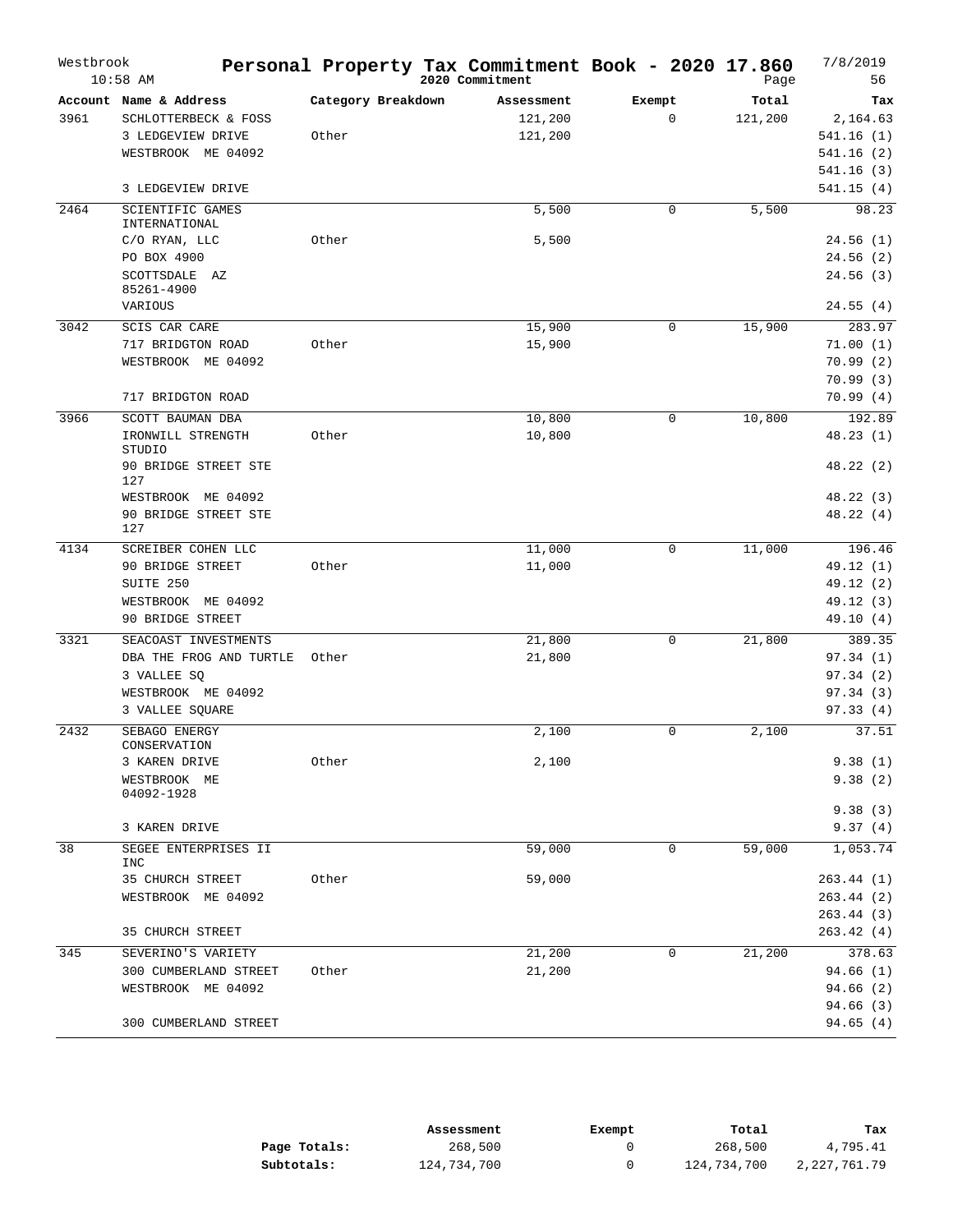| Westbrook | $10:58$ AM                                        |                    | Personal Property Tax Commitment Book - 2020 17.860<br>2020 Commitment |              | Page      | 7/8/2019<br>57          |
|-----------|---------------------------------------------------|--------------------|------------------------------------------------------------------------|--------------|-----------|-------------------------|
|           | Account Name & Address                            | Category Breakdown | Assessment                                                             | Exempt       | Total     | Tax                     |
| 992       | SHAWN E. ADAMS DBA                                |                    | 8,800                                                                  | $\mathbf{0}$ | 8,800     | 157.17                  |
|           | ADAMS EMERGENCY<br>VEHICLES                       | Other              | 8,800                                                                  |              |           | 39.30(1)                |
|           | P O BOX 752                                       |                    |                                                                        |              |           | 39.29(2)                |
|           | WESTBROOK ME 04098                                |                    |                                                                        |              |           | 39.29(3)                |
|           | 501 AUSTIN STREET                                 |                    |                                                                        |              |           | 39.29(4)                |
| 3003      | SHAWS SUPERMARKETS INC<br>0623                    |                    | 992,900                                                                | $\mathbf 0$  | 992,900   | 17,733.19               |
|           | 1371 OAKLAND AVENUE STE<br># 200                  | Other              | 992,900                                                                |              |           | 4,433.30(1)             |
|           | WALNUT CREEK CA 94596                             |                    |                                                                        |              |           | 4,433.30 (2)            |
|           | 31 MAIN STREET                                    |                    |                                                                        |              |           | 4,433.30(3)             |
|           |                                                   |                    |                                                                        |              |           | 4,433.29(4)             |
| 3099      | SHERWIN WILLIAMS CO<br>#705779                    |                    | 112,000                                                                | $\mathbf 0$  | 112,000   | 2,000.32                |
|           | TAX DEPARTMENT<br>PO BOX 6027                     | Other              | 112,000                                                                |              |           | 500.08(1)               |
|           | CLEVELAND OH 44101                                |                    |                                                                        |              |           | 500.08(2)<br>500.08(3)  |
|           | 100 LARRABEE ROAD                                 |                    |                                                                        |              |           | 500.08(4)               |
|           |                                                   |                    |                                                                        |              |           |                         |
| 3357      | SHERWIN WILLIAMS CO<br>#800402                    |                    | 5,800                                                                  | $\mathbf 0$  | 5,800     | 103.59                  |
|           | TAX DEPT                                          | Other              | 5,800                                                                  |              |           | 25.90(1)                |
|           | PO BOX 6027                                       |                    |                                                                        |              |           | 25.90(2)                |
|           | CLEVELAND OH 44101                                |                    |                                                                        |              |           | 25.90(3)                |
|           | 100 LARRABEE ROAD                                 |                    |                                                                        |              |           | 25.89(4)                |
| 2051      | SHIRLEY JOY-SMITH LLC                             |                    | 1,100                                                                  | $\mathbf 0$  | 1,100     | 19.65                   |
|           | 79 LAMB STREET                                    | Other              | 1,100                                                                  |              |           | 4.92(1)                 |
|           | WESTBROOK ME 04092                                |                    |                                                                        |              |           | 4.91(2)                 |
|           |                                                   |                    |                                                                        |              |           | 4.91(3)                 |
|           | 79 LAMB STREET                                    |                    |                                                                        |              |           | 4.91(4)                 |
| 1351      | SHUGARS, STEVEN & CO<br><b>INC</b>                |                    | 7,300                                                                  | $\mathbf 0$  | 7,300     | 130.38                  |
|           | STEVEN SHUGARS                                    | Other              | 7,300                                                                  |              |           | 32.60(1)                |
|           | P O BOX 184                                       |                    |                                                                        |              |           | 32.60(2)                |
|           | WESTBROOK ME 04098                                |                    |                                                                        |              |           | 32.60(3)                |
|           | 7 VIRGINIA STREET                                 |                    |                                                                        |              |           | 32.58(4)                |
| 3772      | SID TOOL CO INC DBA MSC<br>INDUST                 |                    | 62,000                                                                 | $\mathbf 0$  | 62,000    | 1,107.32                |
|           | 525 HARBOUR PLACE DRIVE                           | Other              | 62,000                                                                 |              |           | 276.83(1)               |
|           | DAVIDSON NC 28036                                 |                    |                                                                        |              |           | 276.83(2)               |
|           | VARIOUS                                           |                    |                                                                        |              |           | 276.83(3)<br>276.83 (4) |
| 3175      |                                                   |                    |                                                                        | 0            |           | 41,035.14               |
|           | SIGCO INSULATING GLASS<br><b>48 SPILLER DRIVE</b> | Other              | 2,297,600<br>2,297,600                                                 |              | 2,297,600 | 10, 258.79(1)           |
|           | WESTBROOK ME 04092                                |                    |                                                                        |              |           | 10, 258.79(2)           |
|           |                                                   |                    |                                                                        |              |           | 10, 258.79(3)           |
|           | <b>48 SPILLER DRIVE</b>                           |                    |                                                                        |              |           | 10, 258.77(4)           |
| 534       | SILVEX INC                                        |                    | 1,111,500                                                              | 0            | 1,111,500 | 19,851.39               |
|           | 45 THOMAS DRIVE                                   | Other              | 1,111,500                                                              |              |           | 4,962.85(1)             |
|           | WESTBROOK ME 04092                                |                    |                                                                        |              |           | 4,962.85 (2)            |
|           |                                                   |                    |                                                                        |              |           | 4,962.85 (3)            |
|           | 45 THOMAS DRIVE                                   |                    |                                                                        |              |           | 4,962.84(4)             |
|           |                                                   |                    |                                                                        |              |           |                         |

|              | Assessment    | Exempt | Total       | Tax          |
|--------------|---------------|--------|-------------|--------------|
| Page Totals: | 4,599,000     |        | 4,599,000   | 82,138.15    |
| Subtotals:   | 129, 333, 700 |        | 129,333,700 | 2,309,899.94 |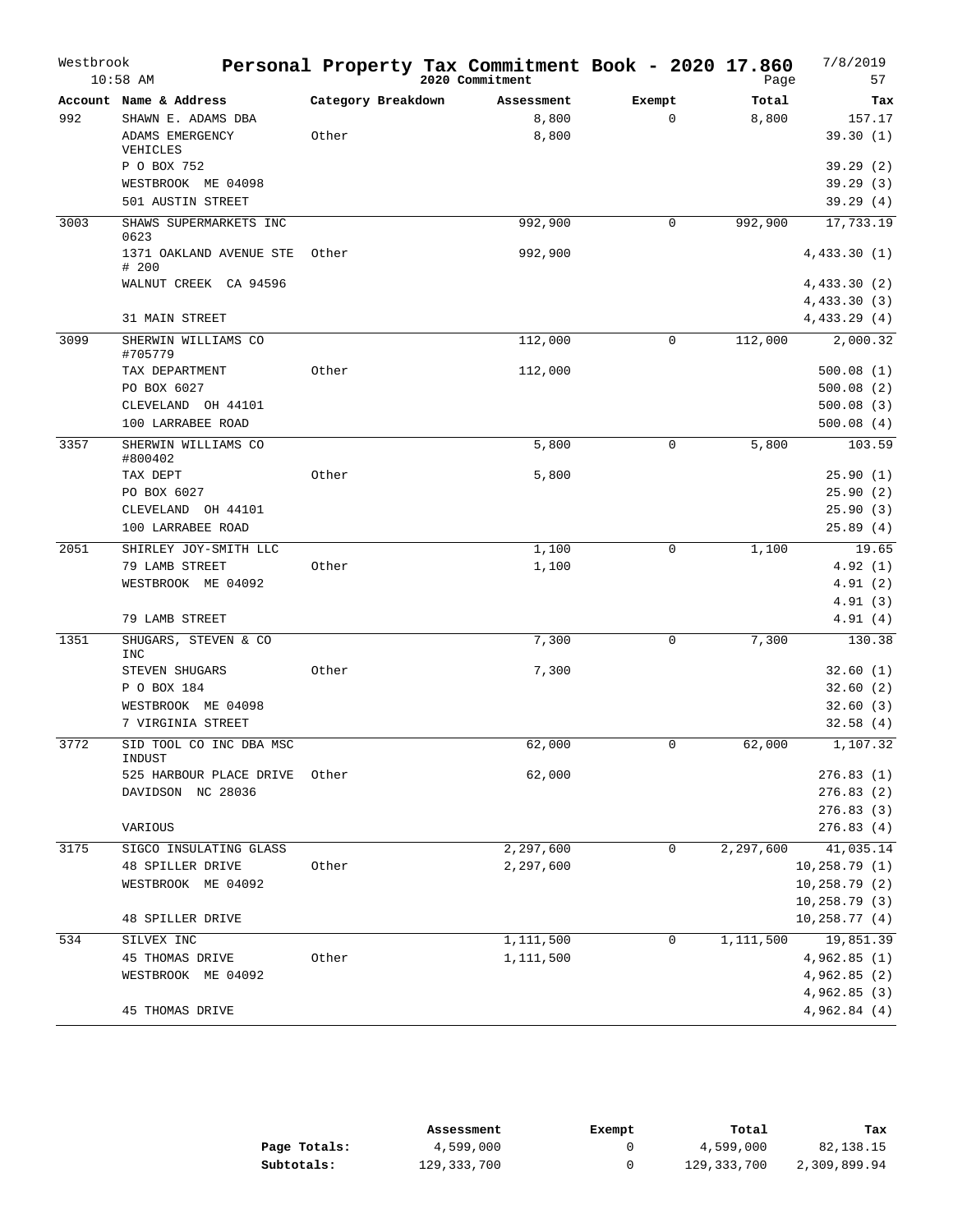| Westbrook | $10:58$ AM                                                                                                                    |                    | Personal Property Tax Commitment Book - 2020 17.860<br>2020 Commitment |                       | Page            | 7/8/2019<br>58                                                       |
|-----------|-------------------------------------------------------------------------------------------------------------------------------|--------------------|------------------------------------------------------------------------|-----------------------|-----------------|----------------------------------------------------------------------|
| 4243      | Account Name & Address<br>SIM CITY INDOOR GOLF<br>SIMULATOR                                                                   | Category Breakdown | Assessment<br>20,000                                                   | Exempt<br>$\mathbf 0$ | Total<br>20,000 | Tax<br>357.20                                                        |
|           | 100 LARRABEE ROAD<br>SUITE 250<br>WESTBROOK ME 04092<br>100 LARRABEE ROAD                                                     | Other              | 20,000                                                                 |                       |                 | 89.30 (1)<br>89.30 (2)<br>89.30(3)<br>89.30 (4)                      |
| 1031      | SKVORAK, JOHN JR, D M D<br>290 BRIDGTON RD STE 3<br>WESTBROOK ME 04092<br>290 BRIDGTON ROAD                                   | Other              | 2,600<br>2,600                                                         | $\mathbf 0$           | 2,600           | 46.44<br>11.61(1)<br>11.61(2)<br>11.61(3)<br>11.61(4)                |
| 352       | SMALL, C A JR<br>410 SMALL HARDY ROAD<br>WESTBROOK ME<br>04092-2340                                                           | Other              | 12,900<br>12,900                                                       | 0                     | 12,900          | 230.39<br>57.60(1)<br>57.60(2)<br>57.60(3)                           |
| 3924      | 410 SMALL HARDY ROAD<br>SMARTE CARTE INC<br>4455 WHITE BEAR PKWY<br>ST PAUL MN 55110<br>VARIOUS                               | Other              | 800<br>800                                                             | $\mathbf 0$           | 800             | 57.59(4)<br>14.29<br>3.58(1)<br>3.57(2)<br>3.57(3)<br>3.57(4)        |
| 205       | SMILING HILL FARM INC<br>781 COUNTY ROAD<br>WESTBROOK ME 04092                                                                | Other              | 126,400<br>126,400                                                     | $\mathbf 0$           | 126,400         | 2,257.50<br>564.38(1)<br>564.38(2)<br>564.38(3)                      |
| 3715      | 781 COUNTY ROAD<br>SMUCKER FOODSERVICE INC<br>C/O TRUE PARTNERS<br>CONSULTING L<br>PO BOX 3576<br>CHICAGO IL 60654<br>VARIOUS | Other              | 20,400<br>20,400                                                       | $\mathbf 0$           | 20,400          | 564.36 (4)<br>364.34<br>91.09(1)<br>91.09(2)<br>91.09(3)<br>91.07(4) |
| 482       | SNR CORPORATION<br>ALL AMERICAN SELF<br><b>STORAGE</b><br>10 REGENCY RIDGE<br>ANDOVER MA 01810<br>45 COUNTY ROAD              | Other              | 8,600<br>8,600                                                         | 0                     | 8,600           | 153.60<br>38.40(1)<br>38.40 (2)<br>38.40 (3)<br>38.40(4)             |
| 2434      | SOLARI, BUD<br>REAL ESTATE APPRAISAL<br>23 BRIDGTON ROAD<br>WESTBROOK ME 04092<br>23 BRIDGTON ROAD                            | Other              | 4,300<br>4,300                                                         | 0                     | 4,300           | 76.80<br>19.20(1)<br>19.20(2)<br>19.20(3)<br>19.20(4)                |
| 2632      | SOLENIS LLC<br>C/O DUFF & PHELPS LLC<br>PO BOX 2629<br>ADDISON TX 75001<br>VARIOUS                                            | Other              | 3,000<br>3,000                                                         | 0                     | 3,000           | 53.58<br>13.40(1)<br>13.40(2)<br>13.40(3)<br>13.38(4)                |
| 3128      | SPA TECH INSTITUTE<br>100 LARRABEE ROAD<br>WESTBROOK ME 04092<br>100 LARRABEE ROAD                                            | Other              | 14,800<br>14,800                                                       | 0                     | 14,800          | 264.33<br>66.09(1)<br>66.08(2)<br>66.08(3)<br>66.08(4)               |

|              | Assessment  | Exempt | Total       | тах          |
|--------------|-------------|--------|-------------|--------------|
| Page Totals: | 213,800     |        | 213,800     | 3,818.47     |
| Subtotals:   | 129,547,500 |        | 129,547,500 | 2,313,718.41 |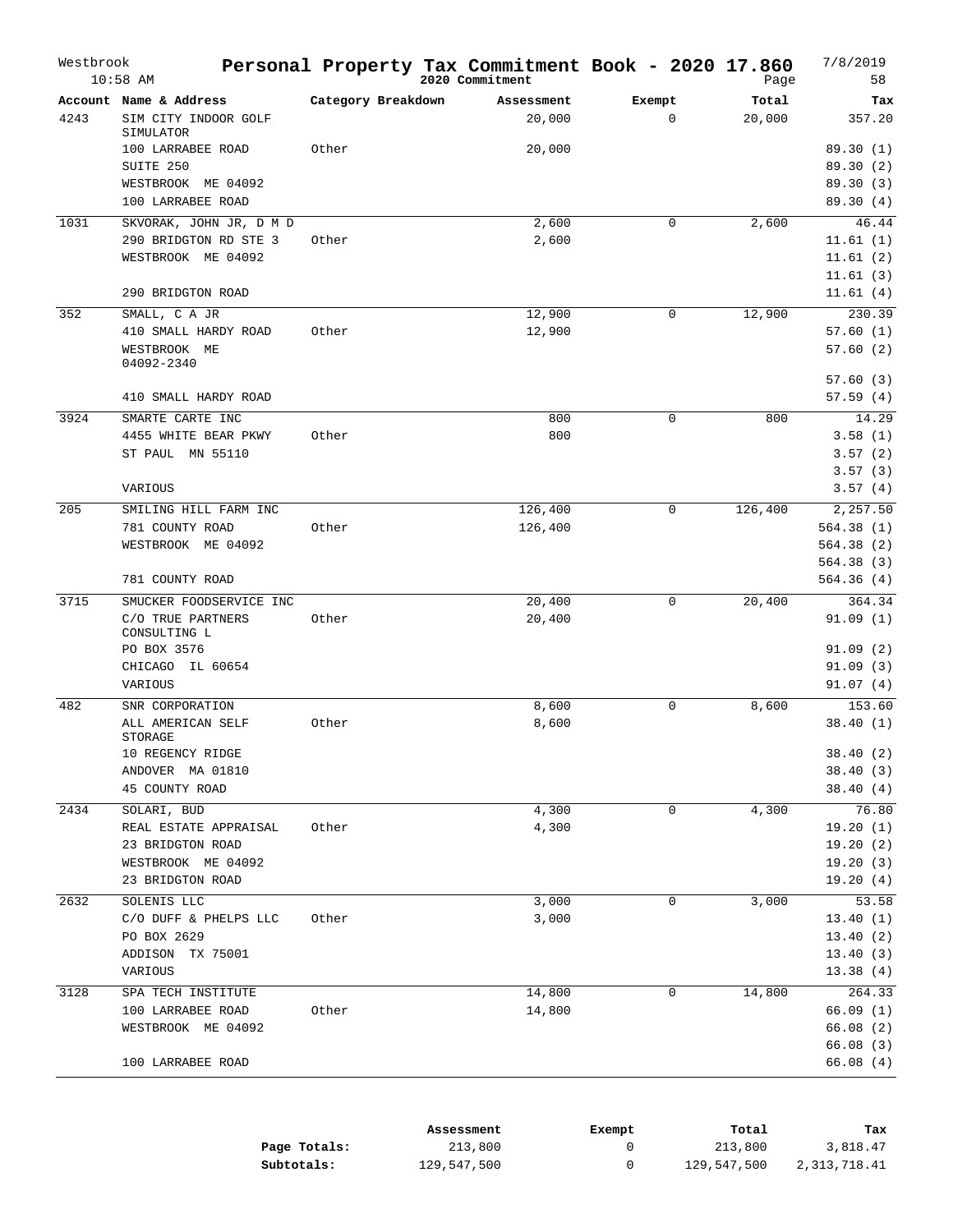| Westbrook | $10:58$ AM                                                                                                 |                    | Personal Property Tax Commitment Book - 2020 17.860<br>2020 Commitment |                        | Page           | 7/8/2019<br>59                                                |
|-----------|------------------------------------------------------------------------------------------------------------|--------------------|------------------------------------------------------------------------|------------------------|----------------|---------------------------------------------------------------|
| 3808      | Account Name & Address<br>SPECTRUM STAFFING<br>SOLUTIONS LL                                                | Category Breakdown | Assessment<br>6,300                                                    | Exempt<br>$\mathbf{0}$ | Total<br>6,300 | Tax<br>112.52                                                 |
|           | 201 MAIN STREET STE 3<br>WESTBROOK ME 04092                                                                | Other              | 6,300                                                                  |                        |                | 28.13(1)<br>28.13(2)<br>28.13(3)                              |
|           | 201 MAIN STREET ST#3                                                                                       |                    |                                                                        |                        |                | 28.13(4)                                                      |
| 360       | SPORTSMAN'S HARDWARE<br>DONALD LITTLEFIELD<br>30 CENTRAL STREET<br>WESTBROOK ME 04092<br>30 CENTRAL STREET | Other              | 125,400<br>125,400                                                     | $\mathbf 0$            | 125,400        | 2,239.64<br>559.91(1)<br>559.91 (2)<br>559.91(3)<br>559.91(4) |
| 4187      | SPRING STREET VARIETY                                                                                      |                    | 22,000                                                                 | 0                      | 22,000         | 392.92                                                        |
|           | <b>LLC</b><br>158 SPRING STREET<br>WESTBROOK ME 04092<br>158 SPRING STREET                                 | Other              | 22,000                                                                 |                        |                | 98.23(1)<br>98.23(2)<br>98.23(3)<br>98.23(4)                  |
| 1022      | SPRINGBROOK REALTY LLC                                                                                     |                    | 413,800                                                                | $\mathbf 0$            | 413,800        | 7,390.47                                                      |
|           | P O BOX 110<br>PORTLAND ME 04112<br>300 SPRING STREET                                                      | Other              | 413,800                                                                |                        |                | 1,847.62(1)<br>1,847.62(2)<br>1,847.62(3)<br>1,847.61(4)      |
| 2643      | ST GERMAIN COLLINS                                                                                         |                    | 10,400                                                                 | $\mathbf 0$            | 10,400         | 185.74                                                        |
|           | 846 MAIN STREET SUITE 3<br>WESTBROOK ME 04092                                                              | Other              | 10,400                                                                 |                        |                | 46.44(1)<br>46.44(2)<br>46.44(3)                              |
|           | 846 MAIN STREET                                                                                            |                    |                                                                        |                        |                | 46.42(4)                                                      |
| 362       | STATE FARM MUTUAL AUTO<br>INS CO                                                                           |                    | 1,100                                                                  | $\mathbf 0$            | 1,100          | 19.65                                                         |
|           | C/O CORPORATE TAX<br>ONE STATE FARM PLAZA<br>BLOOMINGTON IL 61710<br>723 MAIN STREET                       | Other              | 1,100                                                                  |                        |                | 4.92(1)<br>4.91(2)<br>4.91(3)<br>4.91(4)                      |
| 3481      | STICKER STATION<br><b>JAMES GUAY</b><br>5 FOREST ROAD<br>ALFRED ME 04002<br>474 MAIN STREET                | Other              | 18,300<br>18,300                                                       | 0                      | 18,300         | 326.84<br>81.71(1)<br>81.71(2)<br>81.71(3)<br>81.71 (4)       |
| 3082      | STONE COAST MORTGAGE<br>367 MAIN STREET<br>WESTBROOK ME 04092<br>367 MAIN STREET                           | Other              | 7,700<br>7,700                                                         | $\mathbf 0$            | 7,700          | 137.52<br>34.38(1)<br>34.38(2)<br>34.38(3)<br>34.38(4)        |
| 367       | STONELEDGE ANIMAL                                                                                          |                    | 4,100                                                                  | 0                      | 4,100          | 73.23                                                         |
|           | HOSPITAL<br>398 BRIDGTON RD<br>WESTBROOK ME 04092<br>398 BRIDGTON RD                                       | Other              | 4,100                                                                  |                        |                | 18.31(1)<br>18.31(2)<br>18.31(3)<br>18.30(4)                  |
| 4090      | STRANDZ LLC                                                                                                |                    | 2,200                                                                  | 0                      | 2,200          | 39.29                                                         |
|           | 51 HUNTRESS AVENUE<br>WESTBROOK ME 04092                                                                   | Other              | 2,200                                                                  |                        |                | 9.83(1)<br>9.82(2)<br>9.82(3)                                 |
|           | 918 MAIN STREET                                                                                            |                    |                                                                        |                        |                | 9.82(4)                                                       |

|              | Assessment    | Exempt | Total       | Tax          |
|--------------|---------------|--------|-------------|--------------|
| Page Totals: | 611,300       |        | 611,300     | 10,917.82    |
| Subtotals:   | 130, 158, 800 |        | 130,158,800 | 2,324,636.23 |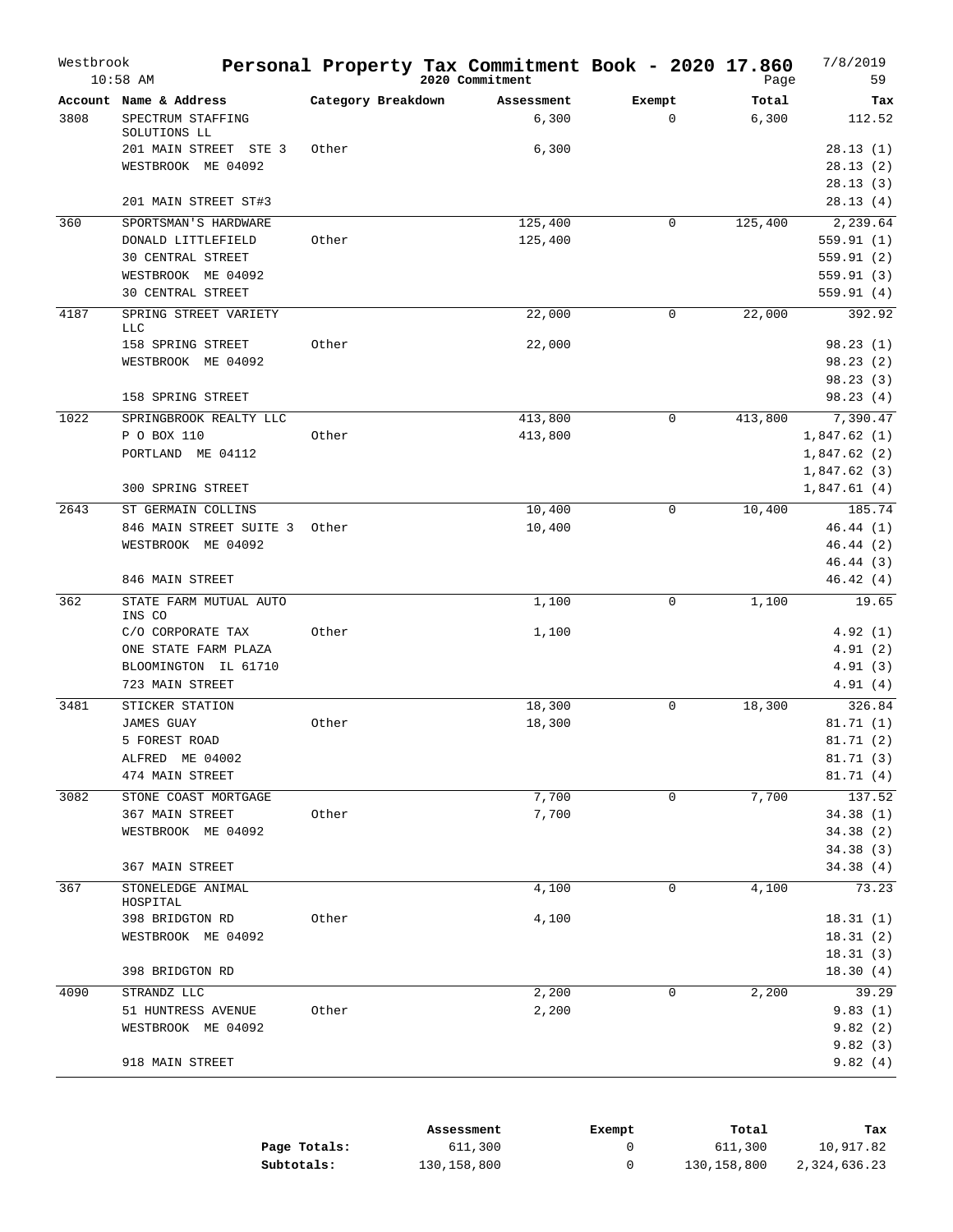| Westbrook | $10:58$ AM                                   |                    | Personal Property Tax Commitment Book - 2020 17.860<br>2020 Commitment |             | Page        | 7/8/2019<br>60         |
|-----------|----------------------------------------------|--------------------|------------------------------------------------------------------------|-------------|-------------|------------------------|
|           | Account Name & Address                       | Category Breakdown | Assessment                                                             | Exempt      | Total       | Tax                    |
| 946       | STRATHAM TIRE INC                            |                    | 29,700                                                                 | $\mathbf 0$ | 29,700      | 530.44                 |
|           | 355 ROUTE 125                                | Other              | 29,700                                                                 |             |             | 132.61(1)              |
|           | BRENTWOOD NH 03833                           |                    |                                                                        |             |             | 132.61(2)              |
|           |                                              |                    |                                                                        |             |             | 132.61(3)              |
|           | 84 WARREN AVENUE UNIT E                      |                    |                                                                        |             |             | 132.61(4)              |
| 3470      | STROUDWATER TIRE AND                         |                    | 36,100                                                                 | $\mathbf 0$ | 36,100      | 644.75                 |
|           | AUTO INC                                     |                    |                                                                        |             |             |                        |
|           | DARYL TEMPLE                                 | Other              | 36,100                                                                 |             |             | 161.19(1)              |
|           | 656 STROUDWATER ST                           |                    |                                                                        |             |             | 161.19(2)              |
|           | WESTBROOK ME 04092<br>656 STROUDWATER STREET |                    |                                                                        |             |             | 161.19(3)<br>161.18(4) |
|           |                                              |                    |                                                                        |             |             |                        |
| 2335      | STROUDWATER TITLE<br><b>SERVICES</b>         |                    | 9,700                                                                  | 0           | 9,700       | 173.24                 |
|           | 55 STROUDWATER STREET                        | Other              | 9,700                                                                  |             |             | 43.31(1)               |
|           | WESTBROOK ME 04092                           |                    |                                                                        |             |             | 43.31(2)               |
|           |                                              |                    |                                                                        |             |             | 43.31(3)               |
|           | 55 STROUDWATER STREET                        |                    |                                                                        |             |             | 43.31(4)               |
| 2641      | SUBWAY - WESTBROOK                           |                    | 18,800                                                                 | 0           | 18,800      | 335.77                 |
|           | BRIAN HAZELWOOD                              | Other              | 18,800                                                                 |             |             | 83.95(1)               |
|           | 17 BURNHAM WOODS CIRCLE                      |                    |                                                                        |             |             | 83.94 (2)              |
|           | SCARBOROUGH ME 04074                         |                    |                                                                        |             |             | 83.94(3)               |
|           | 615 MAIN STREET                              |                    |                                                                        |             |             | 83.94(4)               |
| 441       | SULLIVAN TIRE                                |                    | 110,600                                                                | 0           | 110,600     | 1,975.32               |
|           | ATTN: TAX DEPT                               | Other              | 110,600                                                                |             |             | 493.83 (1)             |
|           | 41 ACCORD PARK DRIVE                         |                    |                                                                        |             |             | 493.83 (2)             |
|           | NORWELL MA 02061                             |                    |                                                                        |             |             | 493.83 (3)             |
|           | 22 SACO STREET                               |                    |                                                                        |             |             | 493.83(4)              |
| 3805      | SUMMIT ADJUSTMENT                            |                    | 1,200                                                                  | 0           | 1,200       | 21.43                  |
|           | SERVICES INC<br>PO BOX 307                   | Other              | 1,200                                                                  |             |             | 5.36(1)                |
|           | WESTBROOK ME 04098                           |                    |                                                                        |             |             | 5.36(2)                |
|           |                                              |                    |                                                                        |             |             | 5.36(3)                |
|           | 869 MAIN STREET                              |                    |                                                                        |             |             | 5.35(4)                |
| 3908      | SUPERIOR GLASS                               |                    | 1,300                                                                  | 0           | 1,300       | 23.22                  |
|           | 529 C MAIN STREET                            | Other              | 1,300                                                                  |             |             | 5.81(1)                |
|           | WESTBROOK ME 04092                           |                    |                                                                        |             |             | 5.81(2)                |
|           |                                              |                    |                                                                        |             |             | 5.81(3)                |
|           | 529 MAIN STREET                              |                    |                                                                        |             |             | 5.79(4)                |
| 3424      | SUPREME HEARING AIDS                         |                    | 5,800                                                                  | 0           | 5,800       | 103.59                 |
|           | MARC & MICHELLE                              | Other              | 5,800                                                                  |             |             | 25.90(1)               |
|           | KUCZEWSKI                                    |                    |                                                                        |             |             |                        |
|           | 11 MAIN ST                                   |                    |                                                                        |             |             | 25.90(2)               |
|           | WESTBROOK ME 04092                           |                    |                                                                        |             |             | 25.90(3)               |
|           | 11 MAIN STREET                               |                    |                                                                        |             |             | 25.89(4)               |
| 1023      | SURPLEX UNDERWRITERS<br>INC                  |                    | 13,800                                                                 | 0           | 13,800      | 246.47                 |
|           | P O BOX 105                                  | Other              | 13,800                                                                 |             |             | 61.62(1)               |
|           | WESTBROOK ME 04098                           |                    |                                                                        |             |             | 61.62(2)               |
|           |                                              |                    |                                                                        |             |             | 61.62(3)               |
|           | 850 MAIN STREET                              |                    |                                                                        |             |             | 61.61(4)               |
| 3767      | SURVEILLANCE                                 |                    | 20,000                                                                 | 0           | 20,000      | 357.20                 |
|           | SPECIALTIES, LTD                             |                    |                                                                        |             |             |                        |
|           | 14900 LANDMARK BLVD                          | Other              | 20,000                                                                 |             |             | 89.30 (1)              |
|           | STE 350                                      |                    |                                                                        |             |             | 89.30 (2)              |
|           | DALLAS TX 75254                              |                    |                                                                        |             |             | 89.30 (3)              |
|           | 4 THOMAS DRIVE                               |                    |                                                                        |             |             | 89.30(4)               |
|           |                                              |                    |                                                                        |             |             |                        |
|           |                                              |                    | Assessment                                                             | Exempt      | Total       | Tax                    |
|           | Page Totals:                                 |                    | 247,000                                                                | 0           | 247,000     | 4,411.43               |
|           | Subtotals:                                   |                    | 130,405,800                                                            | 0           | 130,405,800 | 2,329,047.66           |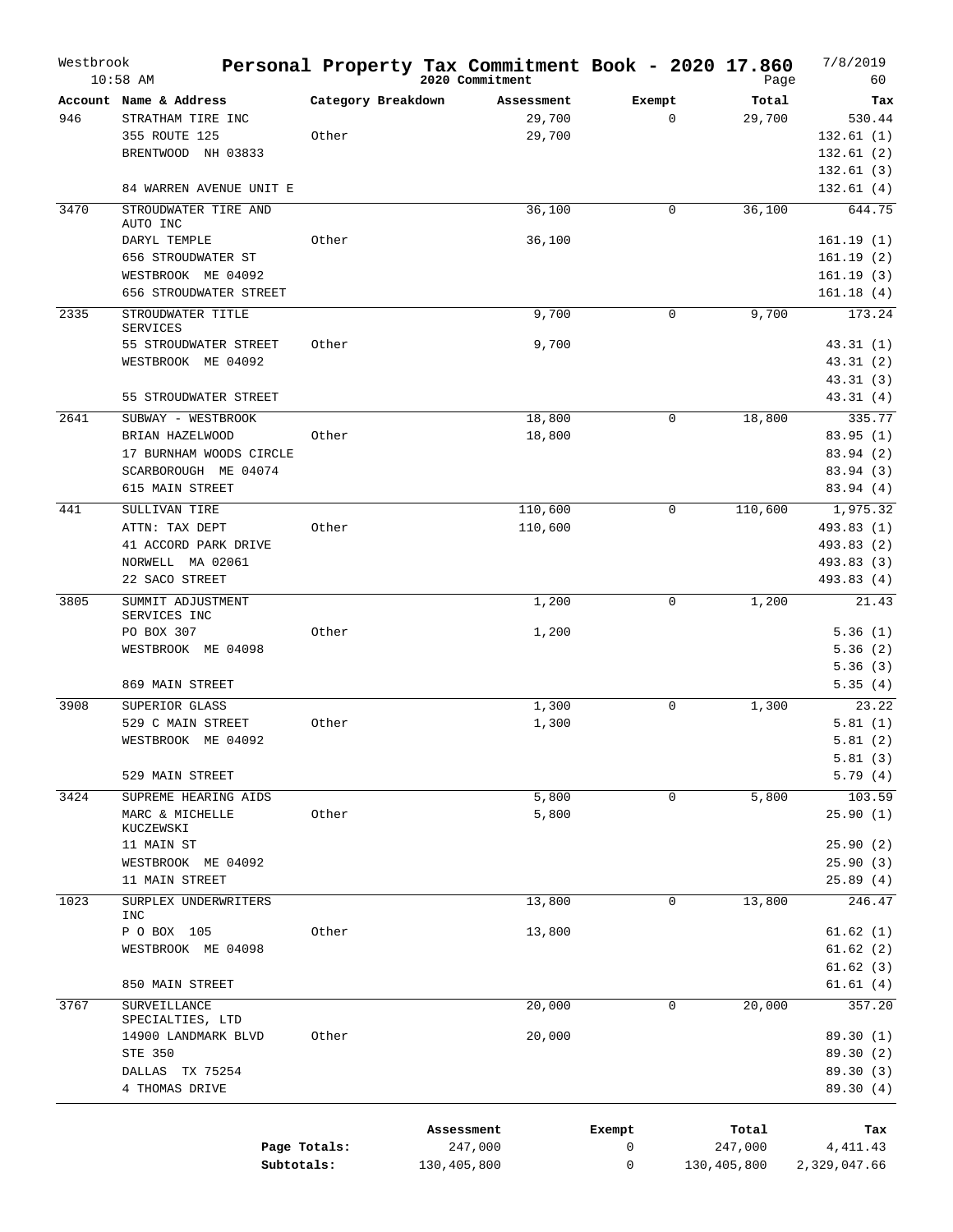| Westbrook | $10:58$ AM                              | Personal Property Tax Commitment Book - 2020 17.860 |             | 2020 Commitment |        |              | Page        | 7/8/2019<br>61 |
|-----------|-----------------------------------------|-----------------------------------------------------|-------------|-----------------|--------|--------------|-------------|----------------|
|           | Account Name & Address                  | Category Breakdown                                  |             | Assessment      | Exempt |              | Total       | Tax            |
| 4219      | SUSPICIOUS SEAGULL<br>PHOTOGRAPHY       |                                                     |             | 7,500           |        | $\mathbf{0}$ | 7,500       | 133.95         |
|           | 42 BRIDGTON ROAD                        | Other                                               |             | 7,500           |        |              |             | 33.49(1)       |
|           | UNIT <sub>3</sub>                       |                                                     |             |                 |        |              |             | 33.49(2)       |
|           | WESTBROOK ME 04092                      |                                                     |             |                 |        |              |             | 33.49(3)       |
|           | 42 BRIDGTON ROAD                        |                                                     |             |                 |        |              |             | 33.48(4)       |
| 4250      | SWAN STUDIO LLC                         |                                                     |             | 7,500           |        | $\mathbf 0$  | 7,500       | 133.95         |
|           | 506 MAIN STREET                         | Other                                               |             | 7,500           |        |              |             | 33.49(1)       |
|           | WESTBROOK ME 04092                      |                                                     |             |                 |        |              |             | 33.49(2)       |
|           |                                         |                                                     |             |                 |        |              |             | 33.49(3)       |
|           | 506 MAIN STREET                         |                                                     |             |                 |        |              |             | 33.48 (4)      |
| 3875      | SWANSON GROUP LLC                       |                                                     |             | 8,300           |        | $\mathbf 0$  | 8,300       | 148.24         |
|           | 838 MAIN STREET                         | Other                                               |             | 8,300           |        |              |             | 37.06(1)       |
|           | WESTBROOK ME                            |                                                     |             |                 |        |              |             | 37.06(2)       |
|           | 04092-2867                              |                                                     |             |                 |        |              |             | 37.06(3)       |
|           | 838 MAIN STREET                         |                                                     |             |                 |        |              |             | 37.06(4)       |
|           |                                         |                                                     |             |                 |        |              |             |                |
| 1448      | SWENSON GRANITE CO                      |                                                     |             | 101,100         |        | $\mathbf 0$  | 101,100     | 1,805.65       |
|           | 369 NORTH STATE STREET                  | Other                                               |             | 101,100         |        |              |             | 451.42 (1)     |
|           | CONCORD NH 03301                        |                                                     |             |                 |        |              |             | 451.41 (2)     |
|           |                                         |                                                     |             |                 |        |              |             | 451.41 (3)     |
|           | 582 BRIDGTON ROAD                       |                                                     |             |                 |        |              |             | 451.41 (4)     |
| 3349      | SYMQUEST GROUP INC                      |                                                     |             | 96,800          |        | $\mathbf 0$  | 96,800      | 1,728.85       |
|           | 30 COMMUNITY DRIVE                      | Other                                               |             | 96,800          |        |              |             | 432.22 (1)     |
|           | SUITE 5                                 |                                                     |             |                 |        |              |             | 432.21 (2)     |
|           | SOUTH BURLINGTON VT<br>05403            |                                                     |             |                 |        |              |             | 432.21 (3)     |
|           | 340 COUNTY ROAD                         |                                                     |             |                 |        |              |             | 432.21(4)      |
| 3981      | SYNAPTIC CHIROPRACTIC                   |                                                     |             | 2,200           |        | 0            | 2,200       | 39.29          |
|           | 690 STROUDWATER STREET                  | Other                                               |             | 2,200           |        |              |             | 9.83(1)        |
|           | WESTBROOK ME 04092                      |                                                     |             |                 |        |              |             | 9.82(2)        |
|           |                                         |                                                     |             |                 |        |              |             | 9.82(3)        |
|           | 690 STROUDWATER STREET                  |                                                     |             |                 |        |              |             | 9.82(4)        |
| 495       | SYNERGENT                               |                                                     |             | 369,900         |        | $\mathbf 0$  | 369,900     | 6,606.41       |
|           | P O BOX 1236                            | Other                                               |             | 369,900         |        |              |             | 1,651.61(1)    |
|           | PORTLAND ME 04104                       |                                                     |             |                 |        |              |             | 1,651.60(2)    |
|           |                                         |                                                     |             |                 |        |              |             | 1,651.60(3)    |
|           | 2 LEDGEVIEW DRIVE                       |                                                     |             |                 |        |              |             | 1,651.60(4)    |
| 4100      | SYNERGY CHC CORP                        |                                                     |             | 5,400           |        | $\mathbf 0$  | 5,400       | 96.44          |
|           | 865 SPRING STREET                       | Other                                               |             | 5,400           |        |              |             | 24.11(1)       |
|           | WESTBROOK ME 04092                      |                                                     |             |                 |        |              |             | 24.11(2)       |
|           |                                         |                                                     |             |                 |        |              |             | 24.11(3)       |
|           | 865 SPRING STREET                       |                                                     |             |                 |        |              |             | 24.11(4)       |
| 2336      | SYSCO FOOD SERVICES OF                  |                                                     |             | 599,300         |        | $\mathbf 0$  | 599,300     | 10,703.50      |
|           | NNE INC<br>ATTN; PROPERTY               | Other                                               |             | 599,300         |        |              |             | 2,675.88(1)    |
|           | ACCOUNTING                              |                                                     |             |                 |        |              |             |                |
|           | 1390 ENCLAVE PKWY<br>HOUSTON TX 77077   |                                                     |             |                 |        |              |             | 2,675.88 (2)   |
|           | 36 THOMAS DRIVE                         |                                                     |             |                 |        |              |             | 2,675.88 (3)   |
|           |                                         |                                                     |             |                 |        |              |             | 2,675.86 (4)   |
| 1784      | SYSCO OF NORTHERN NEW<br><b>ENGLAND</b> |                                                     |             | 208,400         |        | $\mathbf 0$  | 208,400     | 3,722.02       |
|           | ATTN: PROPERTY<br>ACCOUNTING            | Other                                               |             | 208,400         |        |              |             | 930.51(1)      |
|           | 1390 ENCLAVE PKWY                       |                                                     |             |                 |        |              |             | 930.51 (2)     |
|           | HOUSTON TX 77077                        |                                                     |             |                 |        |              |             | 930.51(3)      |
|           | 44 THOMAS DRIVE                         |                                                     |             |                 |        |              |             | 930.49 (4)     |
|           |                                         |                                                     | Assessment  |                 | Exempt |              | Total       | Tax            |
|           |                                         | Page Totals:                                        | 1,406,400   |                 | 0      |              | 1,406,400   | 25, 118.30     |
|           |                                         | Subtotals:                                          | 131,812,200 |                 | 0      |              | 131,812,200 | 2,354,165.96   |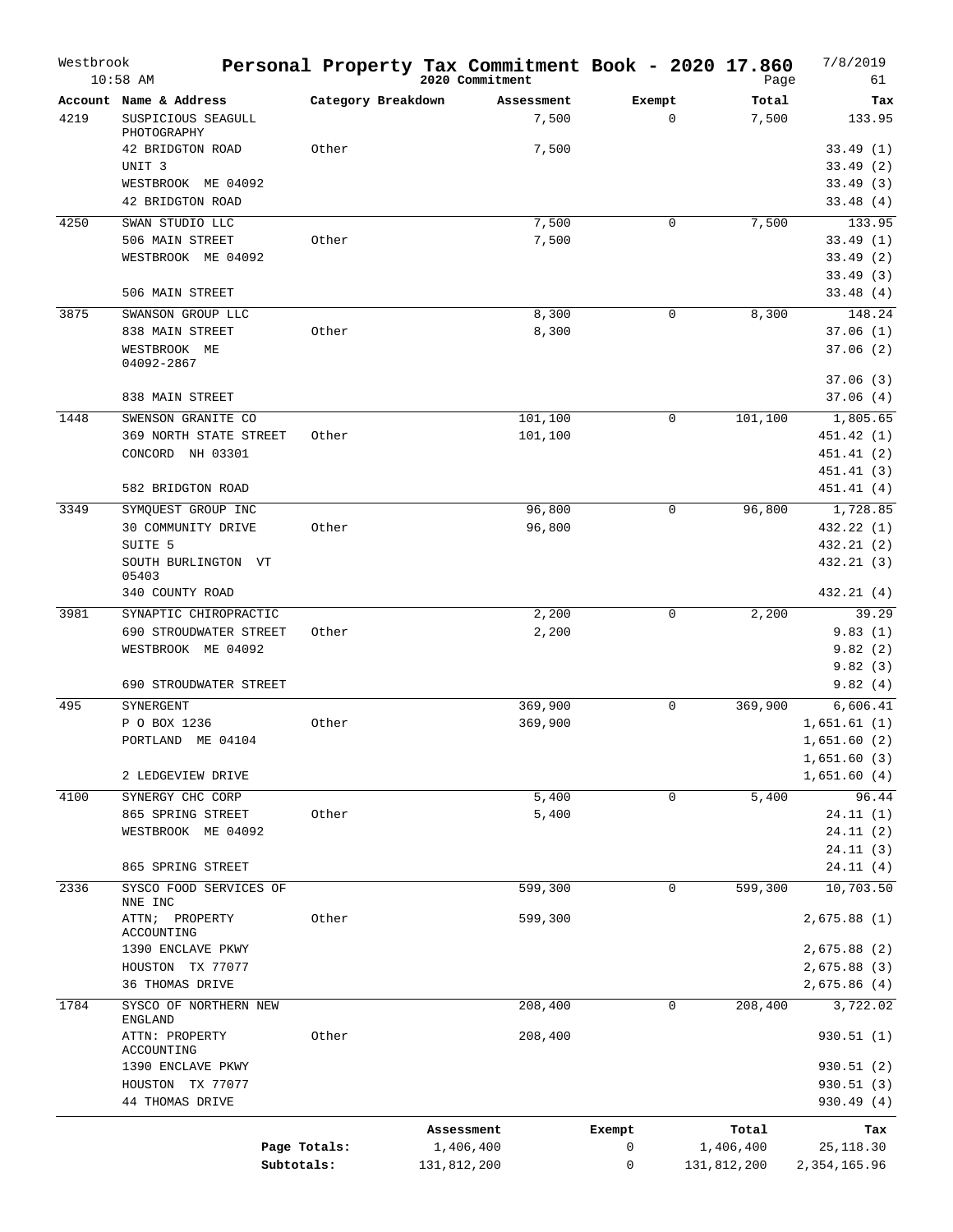| $10:58$ AM |                                                                                              |                             | 2020 Commitment                |                       | Page            | 62                                                 |
|------------|----------------------------------------------------------------------------------------------|-----------------------------|--------------------------------|-----------------------|-----------------|----------------------------------------------------|
| 852        | Account Name & Address<br>T & R PROPERTIES LLC<br>C/O WESTBROOK SERVICE<br><b>CENTER</b>     | Category Breakdown<br>Other | Assessment<br>39,200<br>39,200 | Exempt<br>$\mathbf 0$ | Total<br>39,200 | Tax<br>700.11<br>175.03(1)                         |
|            | 399 MAIN STREET<br>WESTBROOK ME 04092<br>399 MAIN STREET                                     |                             |                                |                       |                 | 175.03(2)<br>175.03(3)<br>175.02(4)                |
| 4197       | T MOBILE                                                                                     |                             | 33,500                         | 0                     | 33,500          | 598.31                                             |
|            | 220 BROADWAY                                                                                 | Other                       | 33,500                         |                       |                 | 149.58(1)                                          |
|            | SUITE 104<br>LYNNFIELD MA                                                                    |                             |                                |                       |                 | 149.58(2)<br>149.58(3)                             |
|            | 01940-2352<br>11 MAIN STREET                                                                 |                             |                                |                       |                 | 149.57 (4)                                         |
| 4154       | T MOBILE NORTHEAST LLC                                                                       |                             | 55,800                         | $\mathbf 0$           | 55,800          | 996.59                                             |
|            | ATTN: PROPERTY TAX DEPT<br>12920 SE 38TH ST<br>BELLEVUE WA 98006                             | Other                       | 55,800                         |                       |                 | 249.15 (1)<br>249.15 (2)<br>249.15 (3)             |
|            | 11 MAIN STREET                                                                               |                             |                                |                       |                 | 249.14 (4)                                         |
| 3525       | T W ENTERPRISES INC<br>PO BOX 455<br>WESTBROOK ME 04098                                      | Other                       | 28,000<br>28,000               | 0                     | 28,000          | 500.08<br>125.02(1)<br>125.02(2)<br>125.02(3)      |
|            | 700 STROUDWATER STREET                                                                       |                             |                                |                       |                 | 125.02(4)                                          |
| 600        | TALIENTO, RONALD<br>23 BRIDGTON ROAD<br>WESTBROOK ME 04092                                   | Other                       | 6,500<br>6,500                 | 0                     | 6,500           | 116.09<br>29.03(1)<br>29.02(2)<br>29.02(3)         |
|            | 23 BRIDGTON ROAD                                                                             |                             |                                |                       |                 | 29.02(4)                                           |
| 292        | TD BANK NA                                                                                   |                             | 102,100                        | 0                     | 102,100         | 1,823.51                                           |
|            | ATTN:B. DITANNO<br>101 HADDONFIELD ROAD<br>2ND FL<br>CHERRY HILL NJ 08002<br>835 MAIN STREET | Other                       | 102,100                        |                       |                 | 455.88 (1)<br>455.88(2)<br>455.88 (3)<br>455.87(4) |
| 3752       | TEAM IRISH MMA                                                                               |                             | 5,000                          | 0                     | 5,000           | 89.30                                              |
|            | 24 BRIDGTON ROAD SUITE<br>3<br>WESTBROOK ME 04092                                            | Other                       | 5,000                          |                       |                 | 22.33(1)<br>22.33(2)                               |
|            | 24 BRIDGTON ROAD                                                                             |                             |                                |                       |                 | 22.33(3)<br>22.31(4)                               |
| 1937       | TEE'N TEE GOLFLAND                                                                           |                             |                                |                       |                 | 291.12                                             |
|            | 23 BRIDGTON ROAD #7<br>WESTBROOK ME 04092                                                    | Other                       | 16,300<br>16,300               | 0                     | 16,300          | 72.78(1)<br>72.78(2)<br>72.78 (3)                  |
|            | 23 BRIDGTON ROAD                                                                             |                             |                                |                       |                 | 72.78(4)                                           |
| 3205       | TEQUILA INC DBA<br>FAJITA GRILL<br>857 MAIN STREET<br>WESTBROOK ME 04092                     | Other                       | 43,900<br>43,900               | 0                     | 43,900          | 784.05<br>196.02 (1)<br>196.01(2)<br>196.01(3)     |
|            | 857 MAIN STREET                                                                              |                             |                                |                       |                 | 196.01(4)                                          |
| 4072       | TESS DESIGNER YARNS<br>424 FORE STREET<br>PORTLAND ME 04101                                  | Other                       | 1,100<br>1,100                 | 0                     | 1,100           | 19.65<br>4.92(1)<br>4.91(2)<br>4.91(3)             |
|            | 90 BRIDGE STREET STE<br>342                                                                  |                             |                                |                       |                 | 4.91(4)                                            |

|              | Assessment  | Exempt | Total       | Tax          |
|--------------|-------------|--------|-------------|--------------|
| Page Totals: | 331,400     |        | 331,400     | 5,918.81     |
| Subtotals:   | 132,143,600 |        | 132,143,600 | 2,360,084.77 |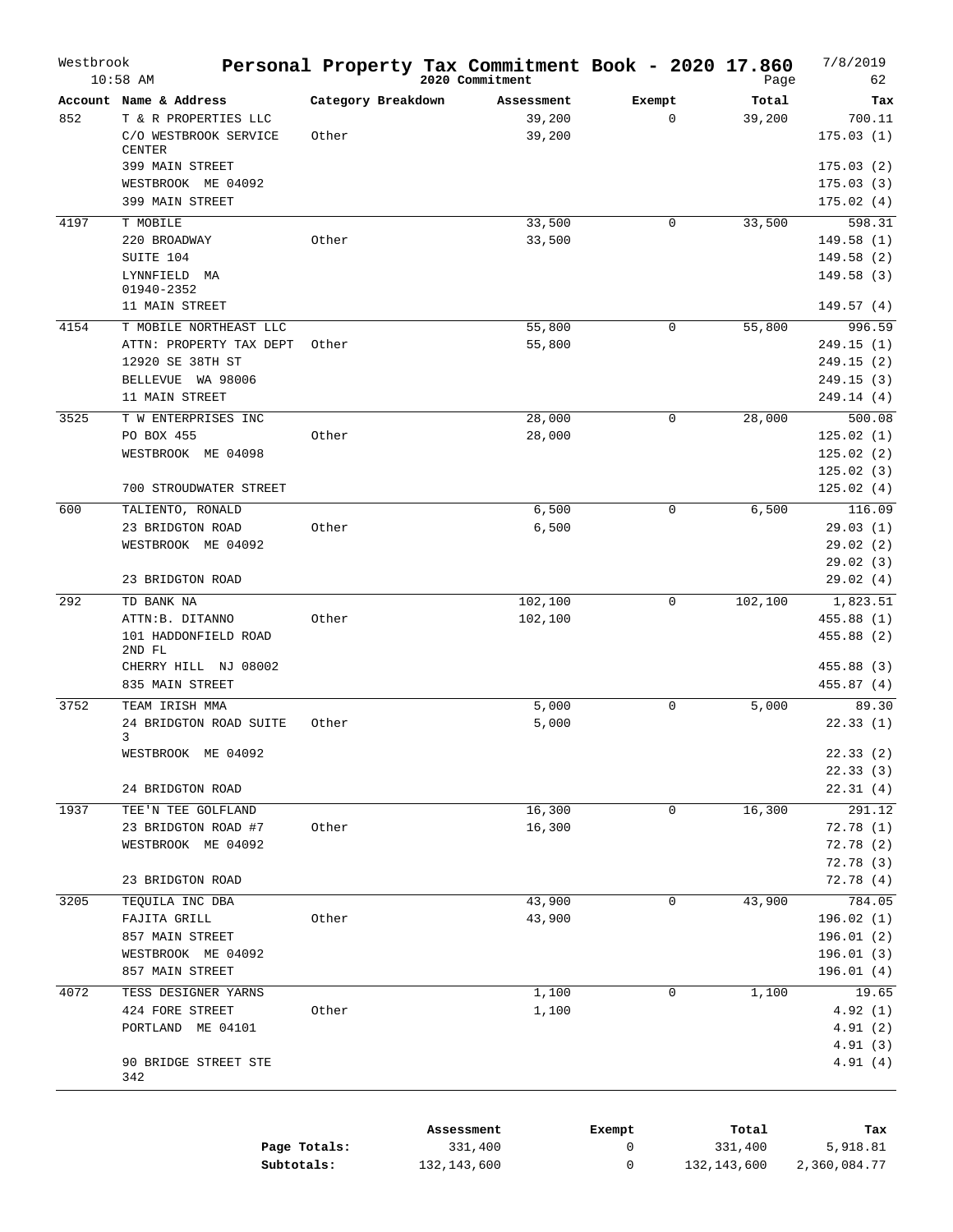| Westbrook | $10:58$ AM                            |                    | Personal Property Tax Commitment Book - 2020 17.860<br>2020 Commitment |             | Page   | 7/8/2019<br>63        |
|-----------|---------------------------------------|--------------------|------------------------------------------------------------------------|-------------|--------|-----------------------|
|           | Account Name & Address                | Category Breakdown | Assessment                                                             | Exempt      | Total  | Tax                   |
| 3087      | THE BAKERS BENCH                      |                    | 39,900                                                                 | $\mathbf 0$ | 39,900 | 712.61                |
|           | 33 BRACKETT STREET                    | Other              | 39,900                                                                 |             |        | 178.16(1)             |
|           | WESTBROOK ME 04092                    |                    |                                                                        |             |        | 178.15(2)             |
|           |                                       |                    |                                                                        |             |        | 178.15(3)             |
|           | 33 BRACKETT STREET                    |                    |                                                                        |             |        | 178.15(4)             |
| 4190      | THE COCA COLA COMPANY                 |                    | 51,200                                                                 | $\mathbf 0$ | 51,200 | 914.43                |
|           | PO BOX 1734                           | Other              | 51,200                                                                 |             |        | 228.61(1)             |
|           | ATLANTA GA 30301                      |                    |                                                                        |             |        | 228.61(2)             |
|           |                                       |                    |                                                                        |             |        | 228.61(3)             |
|           | VARIOUS                               |                    |                                                                        |             |        | 228.60(4)             |
| 4132      | THE CURL BOUTIQUE LLC                 |                    | 5,500                                                                  | $\mathbf 0$ | 5,500  | 98.23                 |
|           | 688 MAIN STREET                       | Other              | 5,500                                                                  |             |        | 24.56(1)              |
|           | WESTBROOK ME 04092                    |                    |                                                                        |             |        | 24.56(2)              |
|           |                                       |                    |                                                                        |             |        | 24.56(3)              |
|           | 688 MAIN STREET                       |                    |                                                                        |             |        | 24.55(4)              |
| 3343      | THE ELMS BED AND<br><b>BREAKFAST</b>  |                    | 9,700                                                                  | 0           | 9,700  | 173.24                |
|           | C/O MAGNUSSON BALFOUR                 | Other              | 9,700                                                                  |             |        | 43.31(1)              |
|           | 95 INDIA STREET                       |                    |                                                                        |             |        | 43.31(2)              |
|           | PORTLAND ME 04101                     |                    |                                                                        |             |        | 43.31(3)              |
|           | 102 CUMBERLAND STREET                 |                    |                                                                        |             |        | 43.31(4)              |
| 4241      | THE HAIR HOUSE                        |                    | 5,000                                                                  | $\mathbf 0$ | 5,000  | 89.30                 |
|           | 1389 BRIDGTON ROAD                    | Other              | 5,000                                                                  |             |        | 22.33(1)              |
|           | WESTBROOK ME 04092                    |                    |                                                                        |             |        | 22.33(2)              |
|           | 1389 BRIDGTON ROAD                    |                    |                                                                        |             |        | 22.33(3)              |
|           |                                       |                    |                                                                        |             |        | 22.31(4)              |
| 4213      | THE LONGEVITY<br>MANUSCRIPT           |                    | 1,000                                                                  | $\mathbf 0$ | 1,000  | 17.86                 |
|           | 25 LAWRENCE STREET                    | Other              | 1,000                                                                  |             |        | 4.47(1)               |
|           | UNIT 55<br>WESTBROOK ME 04092         |                    |                                                                        |             |        | 4.47(2)<br>4.47(3)    |
|           | 25 LAWRENCE STREET                    |                    |                                                                        |             |        | 4.45(4)               |
| 3647      | THE THOMAS AGENCY                     |                    |                                                                        | $\mathbf 0$ | 59,600 |                       |
|           | 207 LARRABEE RD                       | Other              | 59,600<br>59,600                                                       |             |        | 1,064.46<br>266.12(1) |
|           | SIUTE 5                               |                    |                                                                        |             |        | 266.12(2)             |
|           | WESTBROOK ME 04092                    |                    |                                                                        |             |        | 266.12(3)             |
|           | 207 LARRABEE ROAD                     |                    |                                                                        |             |        | 266.10 (4)            |
| 380       | THOMPSON & ANDERSON INC               |                    | 16,800                                                                 | 0           | 16,800 | 300.05                |
|           | 53 SEAVEY STREET                      | Other              | 16,800                                                                 |             |        | 75.02 (1)             |
|           | WESTBROOK ME 04092                    |                    |                                                                        |             |        | 75.01(2)              |
|           |                                       |                    |                                                                        |             |        | 75.01 (3)             |
|           | 53 SEAVEY STREET                      |                    |                                                                        |             |        | 75.01(4)              |
| 4286      | THRIVE OPERATIONS LLC                 |                    | 71,400                                                                 | $\mathbf 0$ | 71,400 | 1,275.20              |
|           | 25 FORBES BOULEVARD                   | Other              | 71,400                                                                 |             |        | 318.80(1)             |
|           | SUITE <sub>3</sub>                    |                    |                                                                        |             |        | 318.80(2)             |
|           | FOXBORO MA 02035                      |                    |                                                                        |             |        | 318.80 (3)            |
|           | 820 MAIN STREET                       |                    |                                                                        |             |        | 318.80(4)             |
| 3233      | TIAA COMMERCIAL FINANCE<br><b>INC</b> |                    | 2,200                                                                  | $\mathbf 0$ | 2,200  | 39.29                 |
|           | 630 N CENTRAL                         | Other              | 2,200                                                                  |             |        | 9.83(1)               |
|           | EXPRESSWAY STE A                      |                    |                                                                        |             |        |                       |
|           | PLANO TX 75074                        |                    |                                                                        |             |        | 9.82(2)               |
|           |                                       |                    |                                                                        |             |        | 9.82(3)               |
|           | VARIOUS                               |                    |                                                                        |             |        | 9.82(4)               |
|           |                                       |                    |                                                                        |             |        |                       |

|              | Assessment  | Exempt | Total       | тах          |
|--------------|-------------|--------|-------------|--------------|
| Page Totals: | 262,300     |        | 262,300     | 4,684.67     |
| Subtotals:   | 132,405,900 |        | 132,405,900 | 2,364,769.44 |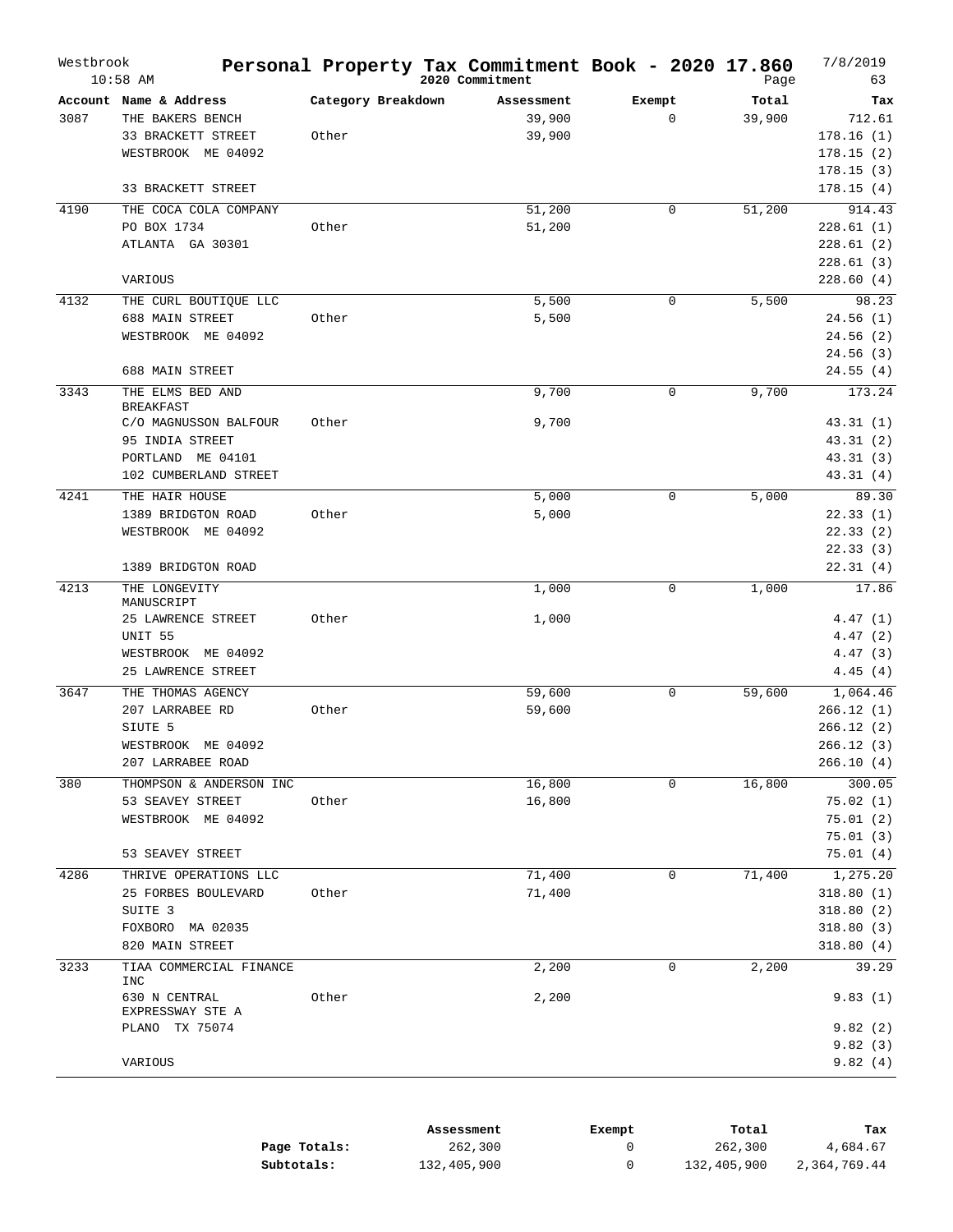| Westbrook | $10:58$ AM                          |                    | Personal Property Tax Commitment Book - 2020 17.860<br>2020 Commitment |        |              | Page      | 7/8/2019<br>64          |
|-----------|-------------------------------------|--------------------|------------------------------------------------------------------------|--------|--------------|-----------|-------------------------|
|           | Account Name & Address              | Category Breakdown | Assessment                                                             | Exempt |              | Total     | Tax                     |
| 1674      | TICKETS UNLIMITED INC               |                    | 3,400                                                                  |        | $\mathbf{0}$ | 3,400     | 60.72                   |
|           | DANIEL MCCARTHY                     | Other              | 3,400                                                                  |        |              |           | 15.18(1)                |
|           | 591 BRIDGTON ROAD                   |                    |                                                                        |        |              |           | 15.18(2)                |
|           | WESTBROOK ME 04092                  |                    |                                                                        |        |              |           | 15.18(3)                |
|           | 591 BRIDGTON ROAD                   |                    |                                                                        |        |              |           | 15.18(4)                |
| 4006      | TIME OUT SPORTS PUB                 |                    | 31,800                                                                 |        | $\mathbf 0$  | 31,800    | 567.95                  |
|           | CINDY BOULAY                        | Other              | 31,800                                                                 |        |              |           | 141.99 (1)              |
|           | <b>39 WEST GRAND AVENUE</b><br>#500 |                    |                                                                        |        |              |           | 141.99 (2)              |
|           | OLD ORCHARD ME 04064                |                    |                                                                        |        |              |           | 141.99 (3)              |
|           | 10 CUMBERLAND STREET                |                    |                                                                        |        |              |           | 141.98(4)               |
| 3553      | TIME WARNER CABLE<br>INTERNET LLC   |                    | 18,300                                                                 |        | 0            | 18,300    | 326.84                  |
|           | C/O CHARTER<br>COMMUNICATIONS TAX   | Other              | 18,300                                                                 |        |              |           | 81.71(1)                |
|           | PO BOX 7467                         |                    |                                                                        |        |              |           | 81.71 (2)               |
|           | CHARLOTTE NC<br>28241-7467          |                    |                                                                        |        |              |           | 81.71(3)                |
|           | VARIOUS                             |                    |                                                                        |        |              |           | 81.71(4)                |
| 8         | TIME WARNER CABLE<br>NORTHEAST LL   |                    | 2,404,500                                                              |        | 0            | 2,404,500 | 42,944.37               |
|           | C/O TIME WARNER CABLE<br>TAX DEPT   | Other              | 2,404,500                                                              |        |              |           | 10,736.10(1)            |
|           | P O BOX 7467                        |                    |                                                                        |        |              |           | 10,736.09(2)            |
|           | CHARLOTTE NC                        |                    |                                                                        |        |              |           | 10,736.09(3)            |
|           | 28241-7467<br>CABLE                 |                    |                                                                        |        |              |           | 10,736.09(4)            |
| 2365      | TIMELESS HAIR CREATIONS             |                    | 2,300                                                                  |        | 0            | 2,300     | 41.08                   |
|           | HEIDI STALLING                      | Other              | 2,300                                                                  |        |              |           | 10.27(1)                |
|           | 1361 BRIDGTON ROAD                  |                    |                                                                        |        |              |           | 10.27(2)                |
|           | WESTBROOK ME 04092                  |                    |                                                                        |        |              |           | 10.27(3)                |
|           | 1361 BRIDGTON ROAD                  |                    |                                                                        |        |              |           | 10.27(4)                |
| 3449      | TIMEPAYMENT CORP                    |                    | 11,600                                                                 |        | $\mathbf{0}$ | 11,600    | 207.18                  |
|           | 1600 DISTRICT AVENUE                | Other              | 11,600                                                                 |        |              |           | 51.80(1)                |
|           | SUITE 200                           |                    |                                                                        |        |              |           | 51.80(2)                |
|           | BURLINGTON MA<br>01803-5222         |                    |                                                                        |        |              |           | 51.80(3)                |
|           | VARIOUS                             |                    |                                                                        |        |              |           | 51.78(4)                |
| 227       | TMM, INC                            |                    | 401,800                                                                |        | 0            | 401,800   | 7,176.15                |
|           | DBA MCDONALDS OF<br>WESTBROOK       | Other              | 401,800                                                                |        |              |           | 1,794.04(1)             |
|           | 536 LINCOLN STREET                  |                    |                                                                        |        |              |           | 1,794.04 (2)            |
|           | LEWISTON ME 04240                   |                    |                                                                        |        |              |           | 1,794.04 (3)            |
|           | 95 MAIN STREET                      |                    |                                                                        |        |              |           | 1,794.03 (4)            |
| 4071      | TMT PORTLAND LLC                    |                    | 2,900                                                                  |        | $\mathbf 0$  | 2,900     | 51.79                   |
|           | 24 BRIDGTON ROAD STE 6              | Other              | 2,900                                                                  |        |              |           | 12.95(1)                |
|           | WESTBROOK ME 04092                  |                    |                                                                        |        |              |           | 12.95(2)                |
|           | 24 BRIDGTON ROAD                    |                    |                                                                        |        |              |           | 12.95(3)<br>12.94(4)    |
| 191       | TODDLE INN CHILDCARE                |                    | 42,400                                                                 |        | 0            | 42,400    | 757.26                  |
|           | <b>INC</b>                          | Other              | 42,400                                                                 |        |              |           |                         |
|           | CHERYL CARRIER<br>PO BOX 40         |                    |                                                                        |        |              |           | 189.32(1)<br>189.32 (2) |
|           | SCARBOROUGH ME                      |                    |                                                                        |        |              |           | 189.32(3)               |
|           | 04070-0040                          |                    |                                                                        |        |              |           |                         |
|           | 969 SPRING STREET                   |                    |                                                                        |        |              |           | 189.30(4)               |
|           |                                     |                    |                                                                        |        |              |           |                         |

|              | Assessment  | Exempt | Total       | Tax          |
|--------------|-------------|--------|-------------|--------------|
| Page Totals: | 2,919,000   |        | 2,919,000   | 52,133.34    |
| Subtotals:   | 135,324,900 |        | 135,324,900 | 2,416,902.78 |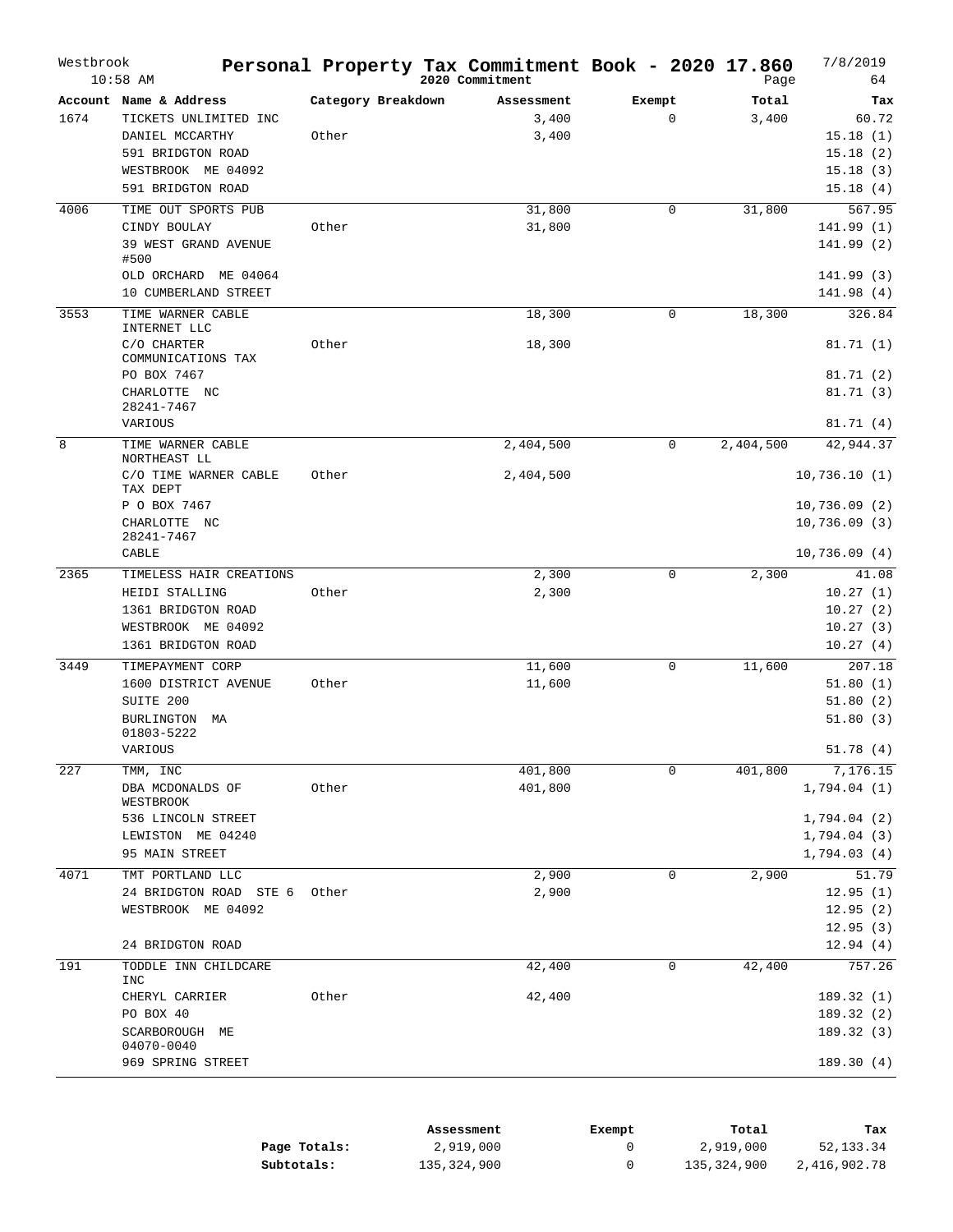| Westbrook | $10:58$ AM                           |                    | Personal Property Tax Commitment Book - 2020 17.860<br>2020 Commitment |        |              | Page    | 7/8/2019<br>65 |
|-----------|--------------------------------------|--------------------|------------------------------------------------------------------------|--------|--------------|---------|----------------|
|           | Account Name & Address               | Category Breakdown | Assessment                                                             | Exempt |              | Total   | Tax            |
| 386       | TOM & JERRY'S CAR WASH<br><b>INC</b> |                    | 14,200                                                                 |        | $\mathbf{0}$ | 14,200  | 253.61         |
|           | 307 MAIN STREET                      | Other              | 14,200                                                                 |        |              |         | 63.41(1)       |
|           | WESTBROOK ME 04092                   |                    |                                                                        |        |              |         | 63.40(2)       |
|           |                                      |                    |                                                                        |        |              |         | 63.40(3)       |
|           | 307 MAIN STREET                      |                    |                                                                        |        |              |         | 63.40(4)       |
| 4247      | TOM MCPHERSON<br>PHOTOGRAPHER        |                    | 7,500                                                                  |        | 0            | 7,500   | 133.95         |
|           | 90 BRIDGE STREET                     | Other              | 7,500                                                                  |        |              |         | 33.49(1)       |
|           | WESTBROOK ME 04092                   |                    |                                                                        |        |              |         | 33.49(2)       |
|           |                                      |                    |                                                                        |        |              |         | 33.49(3)       |
|           | 90 BRIDGE STREET                     |                    |                                                                        |        |              |         | 33.48(4)       |
| 2592      | TOMRA MAINE                          |                    | 51,400                                                                 |        | 0            | 51,400  | 918.00         |
|           | ATT: CHRISTINE FONSECA               | Other              | 51,400                                                                 |        |              |         | 229.50(1)      |
|           | ONE CORPORATE DR, STE<br>710         |                    |                                                                        |        |              |         | 229.50(2)      |
|           | SHELTON CT 06484                     |                    |                                                                        |        |              |         | 229.50(3)      |
|           | VARIOUS                              |                    |                                                                        |        |              |         | 229.50(4)      |
| 4234      | TOP CUTS                             |                    | 5,000                                                                  |        | $\mathbf{0}$ | 5,000   | 89.30          |
|           | 591 BRIDGTON ROAD                    | Other              | 5,000                                                                  |        |              |         | 22.33(1)       |
|           | WESTBROOK ME 04092                   |                    |                                                                        |        |              |         | 22.33(2)       |
|           |                                      |                    |                                                                        |        |              |         | 22.33(3)       |
|           | 591 BRIDGTON ROAD                    |                    |                                                                        |        |              |         | 22.31(4)       |
| 4205      | TOP KABOB                            |                    | 25,000                                                                 |        | 0            | 25,000  | 446.50         |
|           | 888 MAIN STREET                      | Other              | 25,000                                                                 |        |              |         | 111.63(1)      |
|           | WESTBROOK ME 04092                   |                    |                                                                        |        |              |         | 111.63(2)      |
|           |                                      |                    |                                                                        |        |              |         | 111.63(3)      |
|           | 888 MAIN STREET                      |                    |                                                                        |        |              |         | 111.61(4)      |
| 387       | TOPPI, ALAN                          |                    | 2,300                                                                  |        | 0            | 2,300   | 41.08          |
|           | DBA N TOPPI & SONS                   | Other              | 2,300                                                                  |        |              |         | 10.27(1)       |
|           | 1193 METHODIST ROAD                  |                    |                                                                        |        |              |         | 10.27(2)       |
|           | WESTBROOK ME 04092                   |                    |                                                                        |        |              |         | 10.27(3)       |
|           | 1173 METHODIST ROAD                  |                    |                                                                        |        |              |         | 10.27(4)       |
| 2077      | TOWER SPECIALISTS INC                |                    | 2,000                                                                  |        | 0            | 2,000   | 35.72          |
|           | 39 HARDY ROAD                        | Other              | 2,000                                                                  |        |              |         | 8.93(1)        |
|           | FALMOUTH ME 04105                    |                    |                                                                        |        |              |         | 8.93(2)        |
|           |                                      |                    |                                                                        |        |              |         | 8.93(3)        |
|           | 115 HARDY ROAD                       |                    |                                                                        |        |              |         | 8.93(4)        |
|           | FALMOUTH                             |                    |                                                                        |        |              |         |                |
| 4272      | TRAIN MAINE FITNESS                  |                    | 60,000                                                                 |        | 0            | 60,000  | 1,071.60       |
|           | 165 WARREN AVENUE                    | Other              | 60,000                                                                 |        |              |         | 267.90(1)      |
|           | WESTBROOK ME 04092                   |                    |                                                                        |        |              |         | 267.90(2)      |
|           |                                      |                    |                                                                        |        |              |         | 267.90 (3)     |
|           | 165 WARREN AVENUE                    |                    |                                                                        |        |              |         | 267.90 (4)     |
| 271       | TRANE US INC                         |                    | 19,300                                                                 |        | 0            | 19,300  | 344.70         |
|           | C/O FANDL, LLC                       | Other              | 19,300                                                                 |        |              |         | 86.18(1)       |
|           | 2920 N GREEN VALLEY<br>PKWY STE 7    |                    |                                                                        |        |              |         | 86.18(2)       |
|           | HENDERSON NV 89014                   |                    |                                                                        |        |              |         | 86.18 (3)      |
|           | 860 SPRING STREET                    |                    |                                                                        |        |              |         | 86.16(4)       |
| 4158      | TRANQUIL HARVEST LLC                 |                    | 110,000                                                                |        | 0            | 110,000 | 1,964.60       |
|           | 110 NORTH STREET                     | Other              | 110,000                                                                |        |              |         | 491.15 (1)     |
|           | APT <sub>2</sub>                     |                    |                                                                        |        |              |         | 491.15 (2)     |
|           | PORTLAND ME 04101                    |                    |                                                                        |        |              |         | 491.15 (3)     |
|           | 185 WARREN AVENUE                    |                    |                                                                        |        |              |         | 491.15(4)      |
|           |                                      |                    |                                                                        |        |              |         |                |
|           |                                      |                    |                                                                        |        |              |         |                |

|              | Assessment  | Exempt | Total       | Tax          |
|--------------|-------------|--------|-------------|--------------|
| Page Totals: | 296,700     |        | 296,700     | 5,299.06     |
| Subtotals:   | 135,621,600 |        | 135,621,600 | 2,422,201.84 |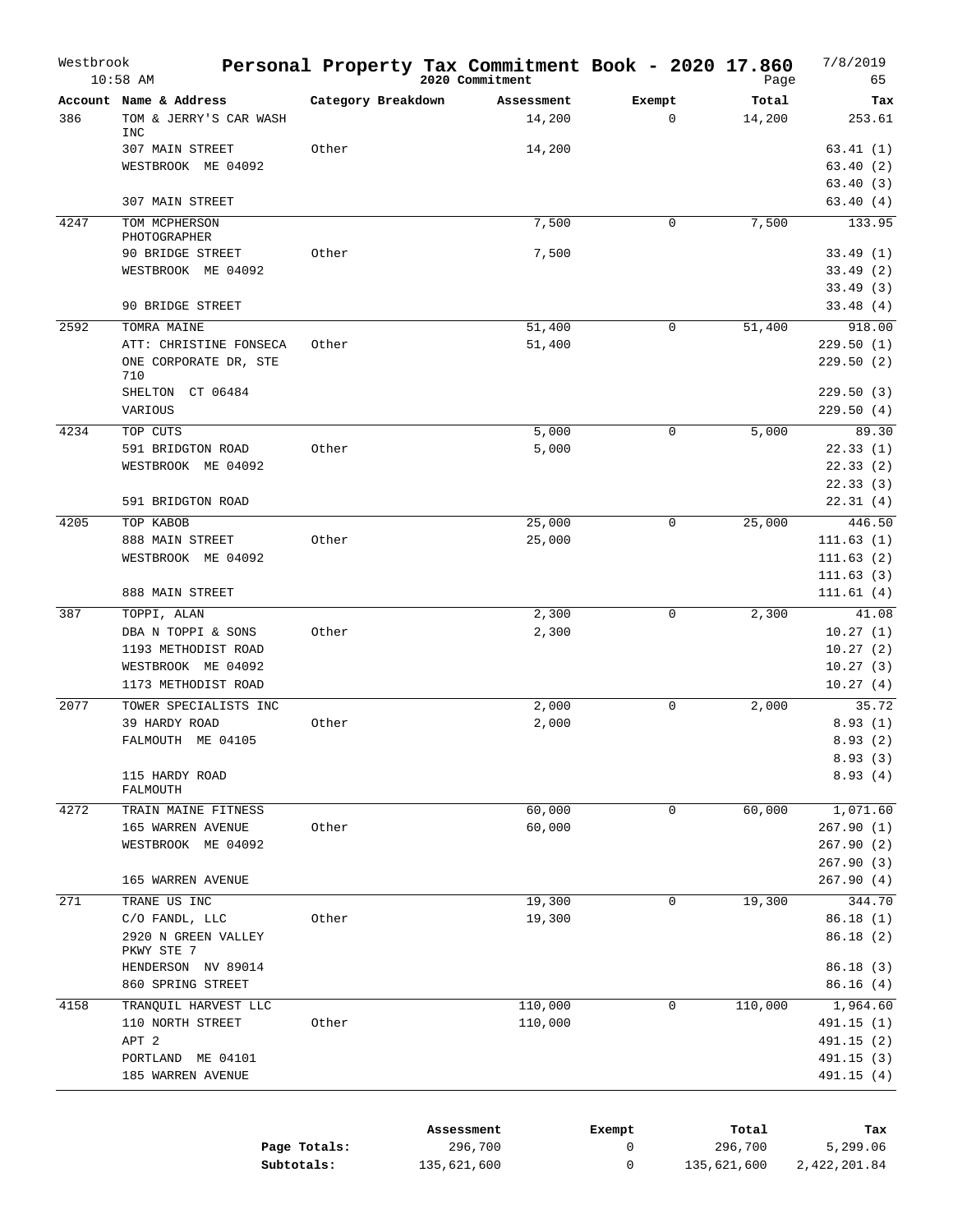| Westbrook | $10:58$ AM                                                                                  |                    | Personal Property Tax Commitment Book - 2020 17.860<br>2020 Commitment |                       | Page            | 7/8/2019<br>66                                               |
|-----------|---------------------------------------------------------------------------------------------|--------------------|------------------------------------------------------------------------|-----------------------|-----------------|--------------------------------------------------------------|
| 2263      | Account Name & Address<br>TRICORP FEDERAL CREDIT<br>UNION                                   | Category Breakdown | Assessment<br>24,800                                                   | Exempt<br>$\mathbf 0$ | Total<br>24,800 | Tax<br>442.93                                                |
|           | 2 LEDGEVIEW DRIVE<br>WESTBROOK ME 04092                                                     | Other              | 24,800                                                                 |                       |                 | 110.74(1)<br>110.73(2)<br>110.73(3)                          |
|           | 2 LEDGEVIEW DRIVE                                                                           |                    |                                                                        |                       |                 | 110.73(4)                                                    |
| 391       | TRI-TANK WELDING &<br>FABRICATION                                                           |                    | 11,100                                                                 | 0                     | 11,100          | 198.25                                                       |
|           | 73 WARREN AVENUE<br>WESTBROOK ME 04092                                                      | Other              | 11,100                                                                 |                       |                 | 49.57 (1)<br>49.56 (2)<br>49.56 (3)                          |
|           | 73 WARREN AVENUE                                                                            |                    |                                                                        |                       |                 | 49.56 (4)                                                    |
| 3385      | TROPICAL SUN TANNING<br>863 MAIN STREET<br>WESTBROOK ME 04092                               | Other              | 28,000<br>28,000                                                       | $\mathbf{0}$          | 28,000          | 500.08<br>125.02(1)<br>125.02(2)<br>125.02(3)                |
|           | 863 MAIN STREET                                                                             |                    |                                                                        |                       |                 | 125.02(4)                                                    |
| 3825      | TRUC T HUYNH DBA<br>PHO EVER MAINE<br>100 LARRABEE ROAD STE<br>310<br>WESTBROOK ME 04092    | Other              | 29,000<br>29,000                                                       | $\mathbf 0$           | 29,000          | 517.94<br>129.49(1)<br>129.49(2)                             |
|           | 100 LARRABEE ROAD                                                                           |                    |                                                                        |                       |                 | 129.49(3)<br>129.47(4)                                       |
| 2611      | U S PHYSICAL THERAPY<br>INC #258                                                            |                    | 10,400                                                                 | 0                     | 10,400          | 185.74                                                       |
|           | C/O L B WALKER &<br>ASSOCIAT<br>13111 NORTHWEST FRWY<br>#125                                | Other              | 10,400                                                                 |                       |                 | 46.44(1)<br>46.44(2)                                         |
|           | HOUSTON TX 77040-6321<br>23 BRIDGTON ROAD                                                   |                    |                                                                        |                       |                 | 46.44(3)<br>46.42(4)                                         |
| 3312      | UNI-CARE HEALTH<br>SERVICES OF ME                                                           |                    | 735,800                                                                | 0                     | 735,800         | 13, 141.39                                                   |
|           | C/O ALUS GROUP US INC<br>PO BOX 72000<br>PHOENIX AZ 85050<br>39 EISENHOWER DRIVE            | Other              | 735,800                                                                |                       |                 | 3,285.35(1)<br>3,285.35(2)<br>3,285.35(3)<br>3,285.34(4)     |
| 769       | UNITED REFRIGERATION<br>INC                                                                 |                    | 32,200                                                                 | 0                     | 32,200          | 575.09                                                       |
|           | ATTN: TAX DEPT.<br>11401 ROOSEVELT BLVD<br>PHILADELPHIA PA<br>19154-2197<br>22 THOMAS DRIVE | Other              | 32,200                                                                 |                       |                 | 143.78(1)<br>143.77 (2)<br>143.77 (3)<br>143.77 (4)          |
| 3111      | UNITED RENTALS NORTH                                                                        |                    | 15,012,100                                                             | 0                     | 15,012,100      | 268,116.11                                                   |
|           | AMERICA<br>C/O RYAN LLC<br>PO BOX 24967<br>NASHVILLE TN 37202<br>10 THOMAS DRIVE            | Other              | 15,012,100                                                             |                       |                 | 67,029.03(1)<br>67,029.03(2)<br>67,029.03(3)<br>67,029.02(4) |
| 933       | UPS STORE #3347                                                                             |                    | 12,300                                                                 | 0                     | 12,300          | 219.68                                                       |
|           | GAREMAR CORP<br>11 MAIN STREET SUITE 7<br>WESTBROOK ME 04092<br>11 MAIN STREET              | Other              | 12,300                                                                 |                       |                 | 54.92 (1)<br>54.92(2)<br>54.92 (3)<br>54.92(4)               |

|              | Assessment  | Exempt | Total       | Tax          |
|--------------|-------------|--------|-------------|--------------|
| Page Totals: | 15,895,700  |        | 15,895,700  | 283,897.21   |
| Subtotals:   | 151,517,300 |        | 151,517,300 | 2,706,099.05 |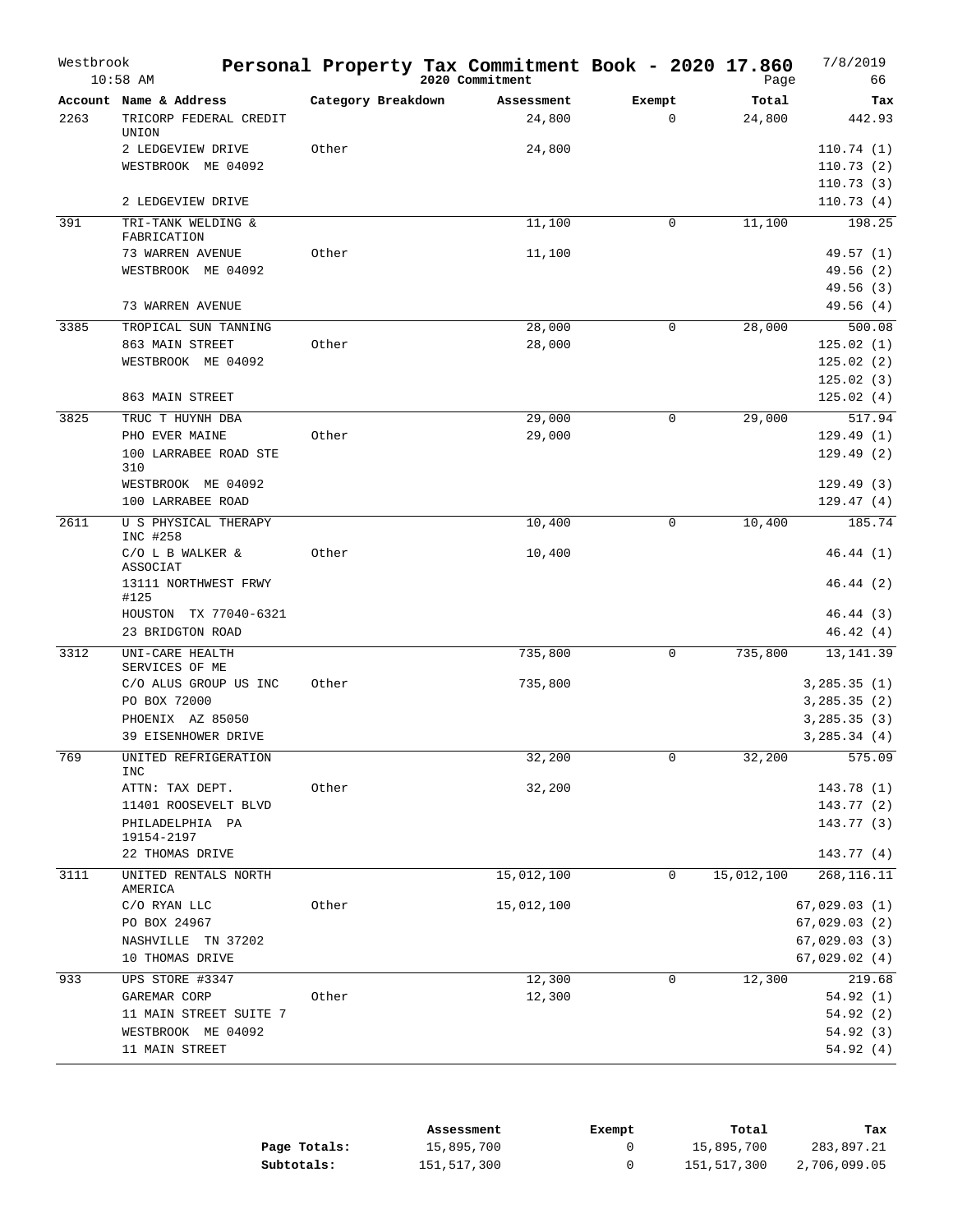| Account Name & Address<br>Category Breakdown<br>Total<br>Exempt<br>Tax<br>Assessment<br>$\mathbf 0$<br>48<br>US BANK NATIONAL ASSOC<br>35,100<br>35,100<br>626.89<br>ATTN: PROPERTY TAX<br>Other<br>35,100<br>156.73(1)<br>DEPART<br>1310 MADRID STREET STE<br>156.72(2)<br>100<br>MARSHALL<br>MN 56258<br>156.72(3)<br>156.72(4)<br>VARIOUS<br>269.69<br>4279<br>15,100<br>15,100<br>US TELEPACIFIC DBA TPX<br>0<br>15,100<br>515 S FLOWER STREET<br>Other<br>67.43 (1)<br>45TH FLOOR<br>67.42(2)<br>LOS ANGELES<br>67.42(3)<br>CA 90071<br>VARIOUS<br>67.42(4)<br>167.88<br>4157<br>9,400<br>9,400<br>VACATIONLAND<br>0<br>DISTRIBUTORS<br>Other<br>9,400<br>41.97 (1)<br>165 WARREN AVENUE<br>41.97 (2)<br>WESTBROOK ME 04092<br>41.97(3)<br>165 WARREN AVENUE<br>41.97(4)<br>3953<br>70,900<br>70,900<br>1,266.27<br>VALENTINE & CO<br>0<br>70,900<br>DBA SMART CATALOGUE<br>Other<br>316.57(1)<br>90 BRIDGE ST STE 206<br>316.57(2)<br>WESTBROOK ME 04092<br>316.57(3)<br>90 BRIDGE STREET STE<br>316.56(4)<br>206<br>33,000<br>4161<br>VERANDA KITCHEN AND BAR<br>33,000<br>0<br>589.38<br>672 MAIN STREET<br>Other<br>33,000<br>147.35(1)<br>WESTBROOK ME 04092<br>147.35(2)<br>147.35(3)<br>147.33(4)<br>672 MAIN STREET<br>139.31<br>1732<br>VIROSTAT INC<br>7,800<br>0<br>7,800<br>7,800<br>P O BOX 8522<br>Other<br>34.83(1)<br>PORTLAND ME 04104<br>34.83(2)<br>34.83(3)<br>34.82 (4)<br>8 SPILLER DRIVE<br>58.94<br>3,300<br>0<br>3,300<br>3439<br>VOILA HAIR AND DAY SPA<br>3,300<br>TRACEY CHAMBERS<br>Other<br>14.74(1)<br>16 ELMWOOD AVENUE<br>14.74 (2)<br>14.74 (3)<br>WESTBROOK ME 04092<br>16 ELMWOOD AVENUE<br>14.72(4)<br>3368<br>1,000<br>1,000<br>17.86<br>VONT LLC<br>0<br>Other<br>1,000<br>4.47(1)<br>17 ASH STREET<br>WESTBROOK ME 04092<br>4.47(2)<br>4.47 (3)<br>17 ASH STREET<br>4.45(4)<br>23,500<br>419.71<br>3011<br>WABASHA LEASING LLC<br>23,500<br>0<br>23,500<br>104.93(1)<br>C/O DUCHARME MCMILLEN<br>Other<br>PO BOX 80615<br>104.93(2)<br>INDIANAPOLIS<br>IN 46280<br>104.93(3)<br>104.92(4)<br>VARIOUS<br>4291<br>160,900<br>160,900<br>2,873.67<br>WALGREEN CO 19078<br>0<br>300 WILMONT ROAD<br>Other<br>160,900<br>718.42(1)<br>MS3301<br>718.42(2)<br>718.42 (3)<br>DEERFIELD IL 60015<br>465 MAIN STREET<br>718.41 (4) | Westbrook | $10:58$ AM | Personal Property Tax Commitment Book - 2020 17.860 | 2020 Commitment | Page | 7/8/2019<br>67 |
|------------------------------------------------------------------------------------------------------------------------------------------------------------------------------------------------------------------------------------------------------------------------------------------------------------------------------------------------------------------------------------------------------------------------------------------------------------------------------------------------------------------------------------------------------------------------------------------------------------------------------------------------------------------------------------------------------------------------------------------------------------------------------------------------------------------------------------------------------------------------------------------------------------------------------------------------------------------------------------------------------------------------------------------------------------------------------------------------------------------------------------------------------------------------------------------------------------------------------------------------------------------------------------------------------------------------------------------------------------------------------------------------------------------------------------------------------------------------------------------------------------------------------------------------------------------------------------------------------------------------------------------------------------------------------------------------------------------------------------------------------------------------------------------------------------------------------------------------------------------------------------------------------------------------------------------------------------------------------------------------------------------------------------------------------------------------------------------------------------------------------------------------------------------------------------------------------------------------------------------------------------------------|-----------|------------|-----------------------------------------------------|-----------------|------|----------------|
|                                                                                                                                                                                                                                                                                                                                                                                                                                                                                                                                                                                                                                                                                                                                                                                                                                                                                                                                                                                                                                                                                                                                                                                                                                                                                                                                                                                                                                                                                                                                                                                                                                                                                                                                                                                                                                                                                                                                                                                                                                                                                                                                                                                                                                                                        |           |            |                                                     |                 |      |                |
|                                                                                                                                                                                                                                                                                                                                                                                                                                                                                                                                                                                                                                                                                                                                                                                                                                                                                                                                                                                                                                                                                                                                                                                                                                                                                                                                                                                                                                                                                                                                                                                                                                                                                                                                                                                                                                                                                                                                                                                                                                                                                                                                                                                                                                                                        |           |            |                                                     |                 |      |                |
|                                                                                                                                                                                                                                                                                                                                                                                                                                                                                                                                                                                                                                                                                                                                                                                                                                                                                                                                                                                                                                                                                                                                                                                                                                                                                                                                                                                                                                                                                                                                                                                                                                                                                                                                                                                                                                                                                                                                                                                                                                                                                                                                                                                                                                                                        |           |            |                                                     |                 |      |                |
|                                                                                                                                                                                                                                                                                                                                                                                                                                                                                                                                                                                                                                                                                                                                                                                                                                                                                                                                                                                                                                                                                                                                                                                                                                                                                                                                                                                                                                                                                                                                                                                                                                                                                                                                                                                                                                                                                                                                                                                                                                                                                                                                                                                                                                                                        |           |            |                                                     |                 |      |                |
|                                                                                                                                                                                                                                                                                                                                                                                                                                                                                                                                                                                                                                                                                                                                                                                                                                                                                                                                                                                                                                                                                                                                                                                                                                                                                                                                                                                                                                                                                                                                                                                                                                                                                                                                                                                                                                                                                                                                                                                                                                                                                                                                                                                                                                                                        |           |            |                                                     |                 |      |                |
|                                                                                                                                                                                                                                                                                                                                                                                                                                                                                                                                                                                                                                                                                                                                                                                                                                                                                                                                                                                                                                                                                                                                                                                                                                                                                                                                                                                                                                                                                                                                                                                                                                                                                                                                                                                                                                                                                                                                                                                                                                                                                                                                                                                                                                                                        |           |            |                                                     |                 |      |                |
|                                                                                                                                                                                                                                                                                                                                                                                                                                                                                                                                                                                                                                                                                                                                                                                                                                                                                                                                                                                                                                                                                                                                                                                                                                                                                                                                                                                                                                                                                                                                                                                                                                                                                                                                                                                                                                                                                                                                                                                                                                                                                                                                                                                                                                                                        |           |            |                                                     |                 |      |                |
|                                                                                                                                                                                                                                                                                                                                                                                                                                                                                                                                                                                                                                                                                                                                                                                                                                                                                                                                                                                                                                                                                                                                                                                                                                                                                                                                                                                                                                                                                                                                                                                                                                                                                                                                                                                                                                                                                                                                                                                                                                                                                                                                                                                                                                                                        |           |            |                                                     |                 |      |                |
|                                                                                                                                                                                                                                                                                                                                                                                                                                                                                                                                                                                                                                                                                                                                                                                                                                                                                                                                                                                                                                                                                                                                                                                                                                                                                                                                                                                                                                                                                                                                                                                                                                                                                                                                                                                                                                                                                                                                                                                                                                                                                                                                                                                                                                                                        |           |            |                                                     |                 |      |                |
|                                                                                                                                                                                                                                                                                                                                                                                                                                                                                                                                                                                                                                                                                                                                                                                                                                                                                                                                                                                                                                                                                                                                                                                                                                                                                                                                                                                                                                                                                                                                                                                                                                                                                                                                                                                                                                                                                                                                                                                                                                                                                                                                                                                                                                                                        |           |            |                                                     |                 |      |                |
|                                                                                                                                                                                                                                                                                                                                                                                                                                                                                                                                                                                                                                                                                                                                                                                                                                                                                                                                                                                                                                                                                                                                                                                                                                                                                                                                                                                                                                                                                                                                                                                                                                                                                                                                                                                                                                                                                                                                                                                                                                                                                                                                                                                                                                                                        |           |            |                                                     |                 |      |                |
|                                                                                                                                                                                                                                                                                                                                                                                                                                                                                                                                                                                                                                                                                                                                                                                                                                                                                                                                                                                                                                                                                                                                                                                                                                                                                                                                                                                                                                                                                                                                                                                                                                                                                                                                                                                                                                                                                                                                                                                                                                                                                                                                                                                                                                                                        |           |            |                                                     |                 |      |                |
|                                                                                                                                                                                                                                                                                                                                                                                                                                                                                                                                                                                                                                                                                                                                                                                                                                                                                                                                                                                                                                                                                                                                                                                                                                                                                                                                                                                                                                                                                                                                                                                                                                                                                                                                                                                                                                                                                                                                                                                                                                                                                                                                                                                                                                                                        |           |            |                                                     |                 |      |                |
|                                                                                                                                                                                                                                                                                                                                                                                                                                                                                                                                                                                                                                                                                                                                                                                                                                                                                                                                                                                                                                                                                                                                                                                                                                                                                                                                                                                                                                                                                                                                                                                                                                                                                                                                                                                                                                                                                                                                                                                                                                                                                                                                                                                                                                                                        |           |            |                                                     |                 |      |                |
|                                                                                                                                                                                                                                                                                                                                                                                                                                                                                                                                                                                                                                                                                                                                                                                                                                                                                                                                                                                                                                                                                                                                                                                                                                                                                                                                                                                                                                                                                                                                                                                                                                                                                                                                                                                                                                                                                                                                                                                                                                                                                                                                                                                                                                                                        |           |            |                                                     |                 |      |                |
|                                                                                                                                                                                                                                                                                                                                                                                                                                                                                                                                                                                                                                                                                                                                                                                                                                                                                                                                                                                                                                                                                                                                                                                                                                                                                                                                                                                                                                                                                                                                                                                                                                                                                                                                                                                                                                                                                                                                                                                                                                                                                                                                                                                                                                                                        |           |            |                                                     |                 |      |                |
|                                                                                                                                                                                                                                                                                                                                                                                                                                                                                                                                                                                                                                                                                                                                                                                                                                                                                                                                                                                                                                                                                                                                                                                                                                                                                                                                                                                                                                                                                                                                                                                                                                                                                                                                                                                                                                                                                                                                                                                                                                                                                                                                                                                                                                                                        |           |            |                                                     |                 |      |                |
|                                                                                                                                                                                                                                                                                                                                                                                                                                                                                                                                                                                                                                                                                                                                                                                                                                                                                                                                                                                                                                                                                                                                                                                                                                                                                                                                                                                                                                                                                                                                                                                                                                                                                                                                                                                                                                                                                                                                                                                                                                                                                                                                                                                                                                                                        |           |            |                                                     |                 |      |                |
|                                                                                                                                                                                                                                                                                                                                                                                                                                                                                                                                                                                                                                                                                                                                                                                                                                                                                                                                                                                                                                                                                                                                                                                                                                                                                                                                                                                                                                                                                                                                                                                                                                                                                                                                                                                                                                                                                                                                                                                                                                                                                                                                                                                                                                                                        |           |            |                                                     |                 |      |                |
|                                                                                                                                                                                                                                                                                                                                                                                                                                                                                                                                                                                                                                                                                                                                                                                                                                                                                                                                                                                                                                                                                                                                                                                                                                                                                                                                                                                                                                                                                                                                                                                                                                                                                                                                                                                                                                                                                                                                                                                                                                                                                                                                                                                                                                                                        |           |            |                                                     |                 |      |                |
|                                                                                                                                                                                                                                                                                                                                                                                                                                                                                                                                                                                                                                                                                                                                                                                                                                                                                                                                                                                                                                                                                                                                                                                                                                                                                                                                                                                                                                                                                                                                                                                                                                                                                                                                                                                                                                                                                                                                                                                                                                                                                                                                                                                                                                                                        |           |            |                                                     |                 |      |                |
|                                                                                                                                                                                                                                                                                                                                                                                                                                                                                                                                                                                                                                                                                                                                                                                                                                                                                                                                                                                                                                                                                                                                                                                                                                                                                                                                                                                                                                                                                                                                                                                                                                                                                                                                                                                                                                                                                                                                                                                                                                                                                                                                                                                                                                                                        |           |            |                                                     |                 |      |                |
|                                                                                                                                                                                                                                                                                                                                                                                                                                                                                                                                                                                                                                                                                                                                                                                                                                                                                                                                                                                                                                                                                                                                                                                                                                                                                                                                                                                                                                                                                                                                                                                                                                                                                                                                                                                                                                                                                                                                                                                                                                                                                                                                                                                                                                                                        |           |            |                                                     |                 |      |                |
|                                                                                                                                                                                                                                                                                                                                                                                                                                                                                                                                                                                                                                                                                                                                                                                                                                                                                                                                                                                                                                                                                                                                                                                                                                                                                                                                                                                                                                                                                                                                                                                                                                                                                                                                                                                                                                                                                                                                                                                                                                                                                                                                                                                                                                                                        |           |            |                                                     |                 |      |                |
|                                                                                                                                                                                                                                                                                                                                                                                                                                                                                                                                                                                                                                                                                                                                                                                                                                                                                                                                                                                                                                                                                                                                                                                                                                                                                                                                                                                                                                                                                                                                                                                                                                                                                                                                                                                                                                                                                                                                                                                                                                                                                                                                                                                                                                                                        |           |            |                                                     |                 |      |                |
|                                                                                                                                                                                                                                                                                                                                                                                                                                                                                                                                                                                                                                                                                                                                                                                                                                                                                                                                                                                                                                                                                                                                                                                                                                                                                                                                                                                                                                                                                                                                                                                                                                                                                                                                                                                                                                                                                                                                                                                                                                                                                                                                                                                                                                                                        |           |            |                                                     |                 |      |                |
|                                                                                                                                                                                                                                                                                                                                                                                                                                                                                                                                                                                                                                                                                                                                                                                                                                                                                                                                                                                                                                                                                                                                                                                                                                                                                                                                                                                                                                                                                                                                                                                                                                                                                                                                                                                                                                                                                                                                                                                                                                                                                                                                                                                                                                                                        |           |            |                                                     |                 |      |                |
|                                                                                                                                                                                                                                                                                                                                                                                                                                                                                                                                                                                                                                                                                                                                                                                                                                                                                                                                                                                                                                                                                                                                                                                                                                                                                                                                                                                                                                                                                                                                                                                                                                                                                                                                                                                                                                                                                                                                                                                                                                                                                                                                                                                                                                                                        |           |            |                                                     |                 |      |                |
|                                                                                                                                                                                                                                                                                                                                                                                                                                                                                                                                                                                                                                                                                                                                                                                                                                                                                                                                                                                                                                                                                                                                                                                                                                                                                                                                                                                                                                                                                                                                                                                                                                                                                                                                                                                                                                                                                                                                                                                                                                                                                                                                                                                                                                                                        |           |            |                                                     |                 |      |                |
|                                                                                                                                                                                                                                                                                                                                                                                                                                                                                                                                                                                                                                                                                                                                                                                                                                                                                                                                                                                                                                                                                                                                                                                                                                                                                                                                                                                                                                                                                                                                                                                                                                                                                                                                                                                                                                                                                                                                                                                                                                                                                                                                                                                                                                                                        |           |            |                                                     |                 |      |                |
|                                                                                                                                                                                                                                                                                                                                                                                                                                                                                                                                                                                                                                                                                                                                                                                                                                                                                                                                                                                                                                                                                                                                                                                                                                                                                                                                                                                                                                                                                                                                                                                                                                                                                                                                                                                                                                                                                                                                                                                                                                                                                                                                                                                                                                                                        |           |            |                                                     |                 |      |                |
|                                                                                                                                                                                                                                                                                                                                                                                                                                                                                                                                                                                                                                                                                                                                                                                                                                                                                                                                                                                                                                                                                                                                                                                                                                                                                                                                                                                                                                                                                                                                                                                                                                                                                                                                                                                                                                                                                                                                                                                                                                                                                                                                                                                                                                                                        |           |            |                                                     |                 |      |                |
|                                                                                                                                                                                                                                                                                                                                                                                                                                                                                                                                                                                                                                                                                                                                                                                                                                                                                                                                                                                                                                                                                                                                                                                                                                                                                                                                                                                                                                                                                                                                                                                                                                                                                                                                                                                                                                                                                                                                                                                                                                                                                                                                                                                                                                                                        |           |            |                                                     |                 |      |                |
|                                                                                                                                                                                                                                                                                                                                                                                                                                                                                                                                                                                                                                                                                                                                                                                                                                                                                                                                                                                                                                                                                                                                                                                                                                                                                                                                                                                                                                                                                                                                                                                                                                                                                                                                                                                                                                                                                                                                                                                                                                                                                                                                                                                                                                                                        |           |            |                                                     |                 |      |                |
|                                                                                                                                                                                                                                                                                                                                                                                                                                                                                                                                                                                                                                                                                                                                                                                                                                                                                                                                                                                                                                                                                                                                                                                                                                                                                                                                                                                                                                                                                                                                                                                                                                                                                                                                                                                                                                                                                                                                                                                                                                                                                                                                                                                                                                                                        |           |            |                                                     |                 |      |                |
|                                                                                                                                                                                                                                                                                                                                                                                                                                                                                                                                                                                                                                                                                                                                                                                                                                                                                                                                                                                                                                                                                                                                                                                                                                                                                                                                                                                                                                                                                                                                                                                                                                                                                                                                                                                                                                                                                                                                                                                                                                                                                                                                                                                                                                                                        |           |            |                                                     |                 |      |                |
|                                                                                                                                                                                                                                                                                                                                                                                                                                                                                                                                                                                                                                                                                                                                                                                                                                                                                                                                                                                                                                                                                                                                                                                                                                                                                                                                                                                                                                                                                                                                                                                                                                                                                                                                                                                                                                                                                                                                                                                                                                                                                                                                                                                                                                                                        |           |            |                                                     |                 |      |                |
|                                                                                                                                                                                                                                                                                                                                                                                                                                                                                                                                                                                                                                                                                                                                                                                                                                                                                                                                                                                                                                                                                                                                                                                                                                                                                                                                                                                                                                                                                                                                                                                                                                                                                                                                                                                                                                                                                                                                                                                                                                                                                                                                                                                                                                                                        |           |            |                                                     |                 |      |                |
|                                                                                                                                                                                                                                                                                                                                                                                                                                                                                                                                                                                                                                                                                                                                                                                                                                                                                                                                                                                                                                                                                                                                                                                                                                                                                                                                                                                                                                                                                                                                                                                                                                                                                                                                                                                                                                                                                                                                                                                                                                                                                                                                                                                                                                                                        |           |            |                                                     |                 |      |                |
|                                                                                                                                                                                                                                                                                                                                                                                                                                                                                                                                                                                                                                                                                                                                                                                                                                                                                                                                                                                                                                                                                                                                                                                                                                                                                                                                                                                                                                                                                                                                                                                                                                                                                                                                                                                                                                                                                                                                                                                                                                                                                                                                                                                                                                                                        |           |            |                                                     |                 |      |                |
|                                                                                                                                                                                                                                                                                                                                                                                                                                                                                                                                                                                                                                                                                                                                                                                                                                                                                                                                                                                                                                                                                                                                                                                                                                                                                                                                                                                                                                                                                                                                                                                                                                                                                                                                                                                                                                                                                                                                                                                                                                                                                                                                                                                                                                                                        |           |            |                                                     |                 |      |                |
|                                                                                                                                                                                                                                                                                                                                                                                                                                                                                                                                                                                                                                                                                                                                                                                                                                                                                                                                                                                                                                                                                                                                                                                                                                                                                                                                                                                                                                                                                                                                                                                                                                                                                                                                                                                                                                                                                                                                                                                                                                                                                                                                                                                                                                                                        |           |            |                                                     |                 |      |                |
|                                                                                                                                                                                                                                                                                                                                                                                                                                                                                                                                                                                                                                                                                                                                                                                                                                                                                                                                                                                                                                                                                                                                                                                                                                                                                                                                                                                                                                                                                                                                                                                                                                                                                                                                                                                                                                                                                                                                                                                                                                                                                                                                                                                                                                                                        |           |            |                                                     |                 |      |                |
|                                                                                                                                                                                                                                                                                                                                                                                                                                                                                                                                                                                                                                                                                                                                                                                                                                                                                                                                                                                                                                                                                                                                                                                                                                                                                                                                                                                                                                                                                                                                                                                                                                                                                                                                                                                                                                                                                                                                                                                                                                                                                                                                                                                                                                                                        |           |            |                                                     |                 |      |                |
|                                                                                                                                                                                                                                                                                                                                                                                                                                                                                                                                                                                                                                                                                                                                                                                                                                                                                                                                                                                                                                                                                                                                                                                                                                                                                                                                                                                                                                                                                                                                                                                                                                                                                                                                                                                                                                                                                                                                                                                                                                                                                                                                                                                                                                                                        |           |            |                                                     |                 |      |                |
|                                                                                                                                                                                                                                                                                                                                                                                                                                                                                                                                                                                                                                                                                                                                                                                                                                                                                                                                                                                                                                                                                                                                                                                                                                                                                                                                                                                                                                                                                                                                                                                                                                                                                                                                                                                                                                                                                                                                                                                                                                                                                                                                                                                                                                                                        |           |            |                                                     |                 |      |                |
|                                                                                                                                                                                                                                                                                                                                                                                                                                                                                                                                                                                                                                                                                                                                                                                                                                                                                                                                                                                                                                                                                                                                                                                                                                                                                                                                                                                                                                                                                                                                                                                                                                                                                                                                                                                                                                                                                                                                                                                                                                                                                                                                                                                                                                                                        |           |            |                                                     |                 |      |                |
|                                                                                                                                                                                                                                                                                                                                                                                                                                                                                                                                                                                                                                                                                                                                                                                                                                                                                                                                                                                                                                                                                                                                                                                                                                                                                                                                                                                                                                                                                                                                                                                                                                                                                                                                                                                                                                                                                                                                                                                                                                                                                                                                                                                                                                                                        |           |            |                                                     |                 |      |                |
|                                                                                                                                                                                                                                                                                                                                                                                                                                                                                                                                                                                                                                                                                                                                                                                                                                                                                                                                                                                                                                                                                                                                                                                                                                                                                                                                                                                                                                                                                                                                                                                                                                                                                                                                                                                                                                                                                                                                                                                                                                                                                                                                                                                                                                                                        |           |            |                                                     |                 |      |                |
|                                                                                                                                                                                                                                                                                                                                                                                                                                                                                                                                                                                                                                                                                                                                                                                                                                                                                                                                                                                                                                                                                                                                                                                                                                                                                                                                                                                                                                                                                                                                                                                                                                                                                                                                                                                                                                                                                                                                                                                                                                                                                                                                                                                                                                                                        |           |            |                                                     |                 |      |                |
|                                                                                                                                                                                                                                                                                                                                                                                                                                                                                                                                                                                                                                                                                                                                                                                                                                                                                                                                                                                                                                                                                                                                                                                                                                                                                                                                                                                                                                                                                                                                                                                                                                                                                                                                                                                                                                                                                                                                                                                                                                                                                                                                                                                                                                                                        |           |            |                                                     |                 |      |                |

|              | Assessment  | Exempt | Total       | тах          |
|--------------|-------------|--------|-------------|--------------|
| Page Totals: | 360,000     |        | 360,000     | 6,429.60     |
| Subtotals:   | 151,877,300 |        | 151,877,300 | 2,712,528.65 |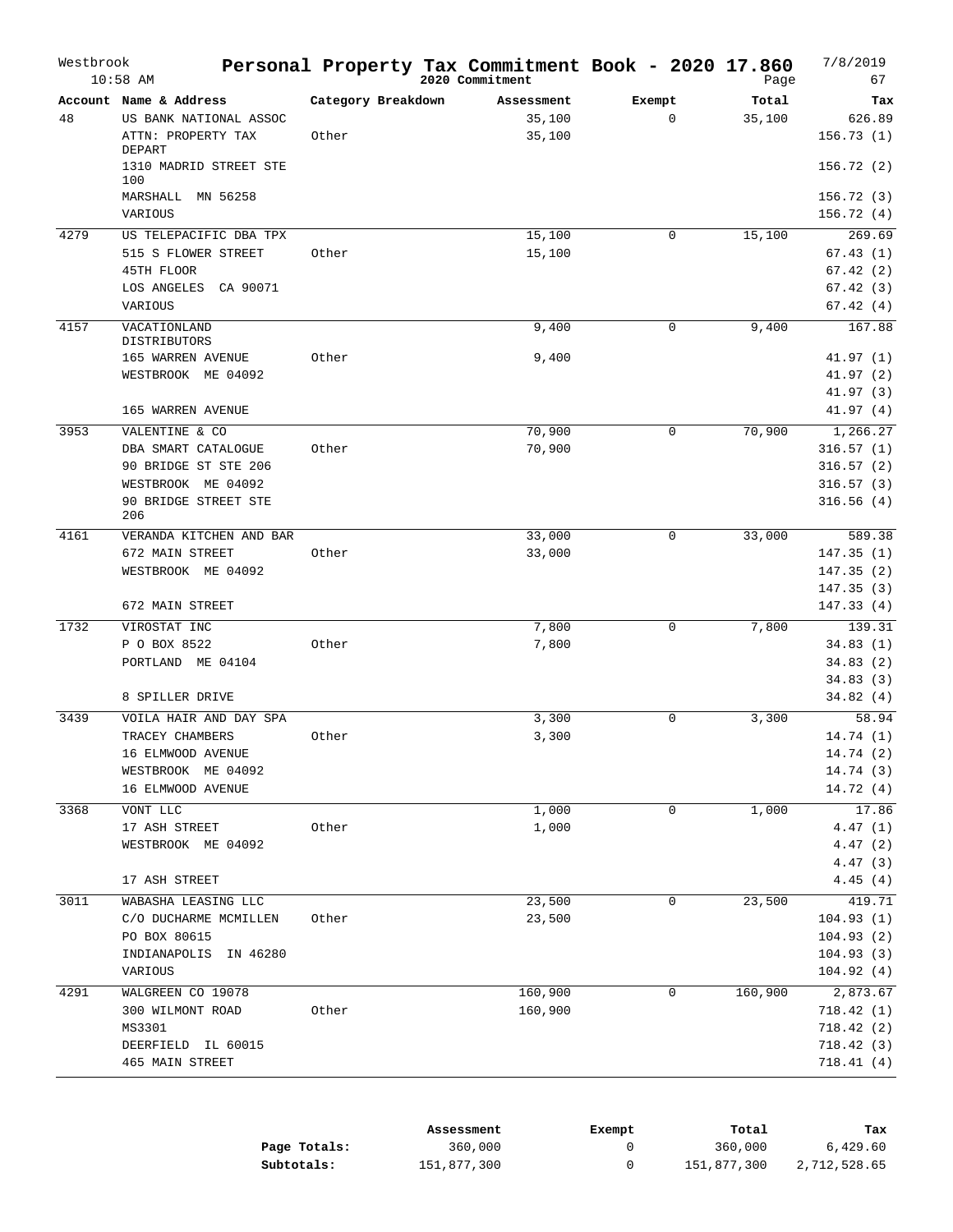| Westbrook | $10:58$ AM                                                                             |                    | Personal Property Tax Commitment Book - 2020 17.860<br>2020 Commitment |                       | Page            | 7/8/2019<br>68                                             |
|-----------|----------------------------------------------------------------------------------------|--------------------|------------------------------------------------------------------------|-----------------------|-----------------|------------------------------------------------------------|
| 4269      | Account Name & Address<br>WALSH ENGINEERING<br>ASSOCIATES                              | Category Breakdown | Assessment<br>35,000                                                   | Exempt<br>$\mathbf 0$ | Total<br>35,000 | Tax<br>625.10                                              |
|           | 1 KAREN DRIVE<br>SUITE 2A<br>WESTBROOK ME 04092<br>1 KAREN DRIVE                       | Other              | 35,000                                                                 |                       |                 | 156.28(1)<br>156.28(2)<br>156.28(3)<br>156.26(4)           |
| 1940      | WALSH PRINTING &<br>GRAPHICS                                                           |                    | 9,000                                                                  | 0                     | 9,000           | 160.74                                                     |
|           | BRIAN J WALSH<br>5 PATRIOT ROAD<br>WESTBROOK ME 04092<br>5 PATRIOT ROAD                | Other              | 9,000                                                                  |                       |                 | 40.19(1)<br>40.19(2)<br>40.19(3)<br>40.17(4)               |
| 409       | WARREN MECHANICAL INC<br>P O BOX 149<br>WESTBROOK ME<br>04098-0149<br>39 WARREN AVENUE | Other              | 23,600<br>23,600                                                       | 0                     | 23,600          | 421.50<br>105.38(1)<br>105.38(2)<br>105.38(3)<br>105.36(4) |
| 4008      | WASHING SYSTEMS<br>INTERMEDIATE H                                                      |                    | 109,800                                                                | 0                     | 109,800         | 1,961.03                                                   |
|           | PO BOX 2629<br>ADDISON TX 75001                                                        | Other              | 109,800                                                                |                       |                 | 490.26 (1)<br>490.26 (2)<br>490.26 (3)                     |
|           | VARIOUS                                                                                |                    |                                                                        |                       |                 | 490.25(4)                                                  |
| 4063      | WAXMAN, DORY & DANIEL<br>DBA<br>90 BRIDGE STREET STE<br>327                            | Other              | 1,200<br>1,200                                                         | 0                     | 1,200           | 21.43<br>5.36(1)                                           |
|           | WESTBROOK ME 04092<br>90 BRIDGE STREET STE<br>327                                      |                    |                                                                        |                       |                 | 5.36(2)<br>5.36(3)<br>5.35(4)                              |
| 3054      | WEEKEND ANIME<br>492 MAIN STREET<br>WESTBROOK ME 04092                                 | Other              | 1,600<br>1,600                                                         | 0                     | 1,600           | 28.58<br>7.15(1)<br>7.15(2)<br>7.15(3)                     |
| 4017      | 492 MAIN STREET<br>WELLS FARGO VENDOR                                                  |                    | 4,700                                                                  | 0                     | 4,700           | 7.13(4)<br>83.94                                           |
|           | FINANCIAL S<br>PO BOX 36200<br>C/O PROP TAX COMPLIANCE<br>BILLINGS MT 59107<br>VARIOUS | Other              | 4,700                                                                  |                       |                 | 20.99(1)<br>20.99(2)<br>20.99(3)<br>20.97(4)               |
| 417       | WESTBROOK ANIMAL<br>HOSPITAL                                                           |                    | 58,100                                                                 | 0                     | 58,100          | 1,037.67                                                   |
|           | 189 PRIDE STREET<br>WESTBROOK ME 04092                                                 | Other              | 58,100                                                                 |                       |                 | 259.42 (1)<br>259.42(2)<br>259.42(3)                       |
|           | 189 PRIDE STREET                                                                       |                    |                                                                        |                       |                 | 259.41(4)                                                  |
| 3378      | WESTBROOK AUTO SERVICE<br>INC                                                          |                    | 17,000                                                                 | $\mathbf 0$           | 17,000          | 303.62                                                     |
|           | 650 BRIDGTON ROAD<br>WESTBROOK ME 04092                                                | Other              | 17,000                                                                 |                       |                 | 75.91(1)<br>75.91 (2)<br>75.91(3)                          |
|           | 650 BRIDGTON ROAD                                                                      |                    |                                                                        |                       |                 | 75.89(4)                                                   |

|              | Assessment  | Exempt | Total       | Tax          |
|--------------|-------------|--------|-------------|--------------|
| Page Totals: | 260,000     |        | 260,000     | 4,643.61     |
| Subtotals:   | 152,137,300 |        | 152,137,300 | 2,717,172.26 |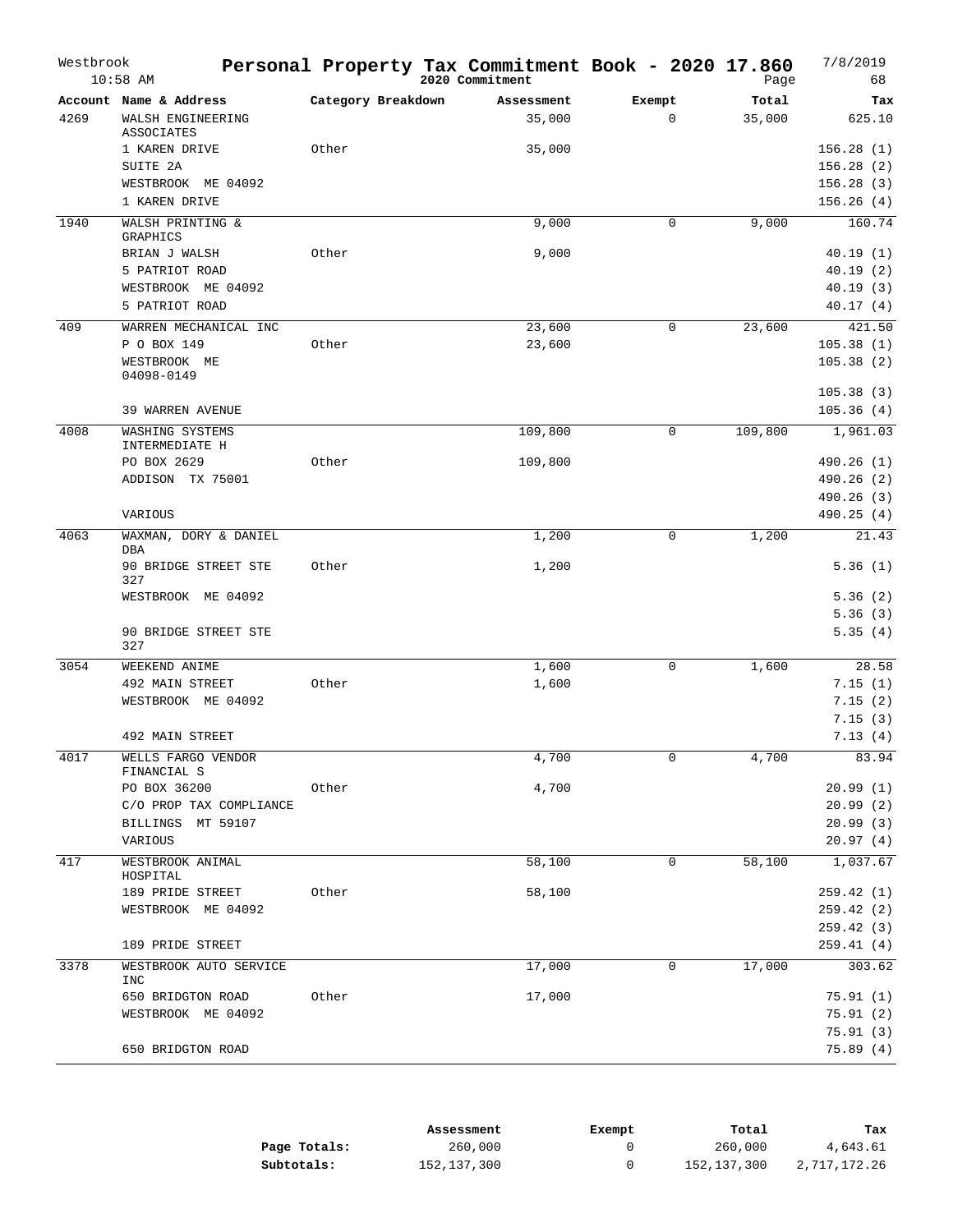| Westbrook | $10:58$ AM                         |                    | Personal Property Tax Commitment Book - 2020 17.860<br>2020 Commitment |             | Page    | 7/8/2019<br>69           |
|-----------|------------------------------------|--------------------|------------------------------------------------------------------------|-------------|---------|--------------------------|
|           | Account Name & Address             | Category Breakdown | Assessment                                                             | Exempt      | Total   | Tax                      |
| 2207      | WESTBROOK ENERGY CENTER            |                    | 67,488,200                                                             | $\mathbf 0$ |         | 67,488,200 1,205,339.25  |
|           | 717 TEXAS AVENUE SUITE             | Other              | 67,488,200                                                             |             |         | 301, 334.82(1)           |
|           | 1000<br>HOUSTON TX 77002           |                    |                                                                        |             |         | 301,334.81 (2)           |
|           |                                    |                    |                                                                        |             |         | 301, 334.81 (3)          |
|           | 60 EISENHOWER DRIVE                |                    |                                                                        |             |         | 301,334.81 (4)           |
| 4143      | WESTBROOK FAMILY                   |                    | 110,000                                                                | 0           | 110,000 | 1,964.60                 |
|           | DENTISTRY                          |                    |                                                                        |             |         |                          |
|           | 100 LARRABEE ROAD                  | Other              | 110,000                                                                |             |         | 491.15 (1)               |
|           | WESTBROOK ME 04092                 |                    |                                                                        |             |         | 491.15 (2)<br>491.15 (3) |
|           | 100 LARRABEE ROAD                  |                    |                                                                        |             |         | 491.15 (4)               |
| 3507      | WESTBROOK MARKET &                 |                    | 55,500                                                                 | $\mathbf 0$ | 55,500  | 991.23                   |
|           | REDEMPTION                         |                    |                                                                        |             |         |                          |
|           | 28 STROUDWATER STREET              | Other              | 55,500                                                                 |             |         | 247.81 (1)               |
|           | WESTBROOK ME 04092                 |                    |                                                                        |             |         | 247.81 (2)               |
|           | 28 STROUDWATER STREET              |                    |                                                                        |             |         | 247.81 (3)<br>247.80 (4) |
|           |                                    |                    |                                                                        |             |         | 426.85                   |
| 3239      | WESTBROOK OPERATIONS<br><b>LLC</b> |                    | 23,900                                                                 | $\mathbf 0$ | 23,900  |                          |
|           | DBA SPRINGBROOK CENTER             | Other              | 23,900                                                                 |             |         | 106.72(1)                |
|           | 101 EAST STATE STREET              |                    |                                                                        |             |         | 106.71(2)                |
|           | KENNETT SQUARE PA                  |                    |                                                                        |             |         | 106.71(3)                |
|           | 19348<br>300 SPRING STREET         |                    |                                                                        |             |         | 106.71(4)                |
| 699       | WESTBROOK POINTE                   |                    | 71,000                                                                 | $\mathbf 0$ | 71,000  | 1,268.06                 |
|           | LIMITED PARTN                      |                    |                                                                        |             |         |                          |
|           | C/O SPEAR MANAGEMENT               | Other              | 71,000                                                                 |             |         | 317.02(1)                |
|           | GROUP<br>575 SOUTHBRIDGE STREET    |                    |                                                                        |             |         | 317.02 (2)               |
|           | AUBURN MA 01501                    |                    |                                                                        |             |         | 317.02(3)                |
|           | 26 PROSPECT STREET                 |                    |                                                                        |             |         | 317.00(4)                |
| 217       | WESTBROOK QUICK MART               |                    | 12,800                                                                 | $\mathsf 0$ | 12,800  | 228.61                   |
|           | <b>LLC</b>                         |                    |                                                                        |             |         |                          |
|           | DBA FRIENDLY REDEMPTION            | Other              | 12,800                                                                 |             |         | 57.16(1)                 |
|           | & GAS<br>925 MAIN STREET           |                    |                                                                        |             |         | 57.15(2)                 |
|           | WESTBROOK ME 04092                 |                    |                                                                        |             |         | 57.15(3)                 |
|           | 925 MAIN STREET                    |                    |                                                                        |             |         | 57.15(4)                 |
| 3521      | WESTERN UNION FINANCIAL            |                    | 1,900                                                                  | $\Omega$    | 1,900   | 33.93                    |
|           | SERVIC                             |                    |                                                                        |             |         |                          |
|           | 7001 E BELLEVIEW AVE               | Other              | 1,900                                                                  |             |         | 8.49(1)                  |
|           | SUITE 680<br>DENVER CO 80237       |                    |                                                                        |             |         | 8.48(2)<br>8.48(3)       |
|           | VARIOUS                            |                    |                                                                        |             |         | 8.48(4)                  |
| 298       | WESTPORT BOWLING LANES             |                    | 71,400                                                                 | 0           | 71,400  | 1,275.20                 |
|           | PINE TREE AMUSEMENT                | Other              | 71,400                                                                 |             |         | 318.80(1)                |
|           | CENTE                              |                    |                                                                        |             |         |                          |
|           | 135 MAIN STREET                    |                    |                                                                        |             |         | 318.80(2)                |
|           | WESTBROOK ME 04092                 |                    |                                                                        |             |         | 318.80 (3)               |
|           | 135 MAIN STREET                    |                    |                                                                        |             |         | 318.80(4)                |
| 710       | WEST-PORT MOTORSPORTS              |                    | 11,700                                                                 | 0           | 11,700  | 208.96                   |
|           | PINE TREE AMUSEMENT<br>CENTE       | Other              | 11,700                                                                 |             |         | 52.24(1)                 |
|           | 135 MAIN STREET                    |                    |                                                                        |             |         | 52.24(2)                 |
|           |                                    |                    |                                                                        |             |         | 52.24(3)                 |
|           | WESTBROOK ME 04092                 |                    |                                                                        |             |         |                          |

|              | Assessment  | Exempt | Total       | Tax          |
|--------------|-------------|--------|-------------|--------------|
| Page Totals: | 67,846,400  |        | 67,846,400  | 1,211,736.69 |
| Subtotals:   | 219,983,700 |        | 219,983,700 | 3,928,908.95 |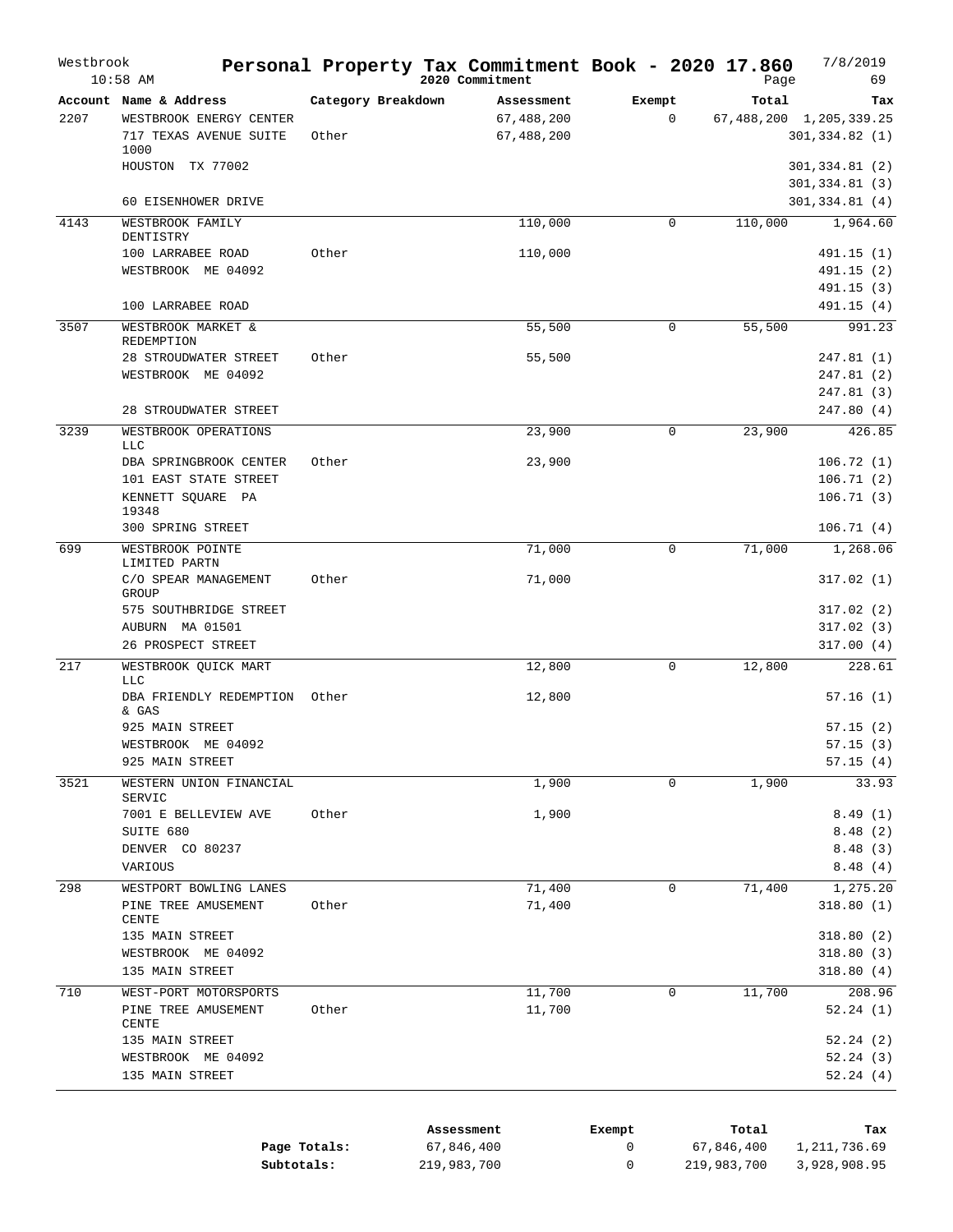| Westbrook | $10:58$ AM                           |                    | Personal Property Tax Commitment Book - 2020 17.860<br>2020 Commitment |             | Page    | 7/8/2019<br>70     |
|-----------|--------------------------------------|--------------------|------------------------------------------------------------------------|-------------|---------|--------------------|
|           | Account Name & Address               | Category Breakdown | Assessment                                                             | Exempt      | Total   | Tax                |
| 2402      | WHITE HOMES                          |                    | 3,400                                                                  | $\mathbf 0$ | 3,400   | 60.72              |
|           | JIM WHITE                            | Other              | 3,400                                                                  |             |         | 15.18(1)           |
|           | 2 FARWELL COURT                      |                    |                                                                        |             |         | 15.18(2)           |
|           | WESTBROOK ME 04092                   |                    |                                                                        |             |         | 15.18(3)           |
|           | 2 FARWELL COURT                      |                    |                                                                        |             |         | 15.18(4)           |
| 3983      | WILD DUCKS SERVICES                  |                    | 247,700                                                                | $\Omega$    | 247,700 | 4,423.92           |
|           | (DBA 33 ELMWOOD BISTRO)              | Other              | 247,700                                                                |             |         | 1,105.98(1)        |
|           | 33 ELMWOOD AVENUE                    |                    |                                                                        |             |         | 1,105.98(2)        |
|           | WESTBROOK ME 04092                   |                    |                                                                        |             |         | 1, 105.98(3)       |
|           | 33 ELMWOOD AVENUE                    |                    |                                                                        |             |         | 1,105.98(4)        |
| 3786      | WILLETTE, EDWARD DBA                 |                    | 1,700                                                                  | $\Omega$    | 1,700   | 30.36              |
|           | SPRING STREET LOBSTER                | Other              | 1,700                                                                  |             |         | 7.59(1)            |
|           | 334 SPRING STREET                    |                    |                                                                        |             |         | 7.59(2)            |
|           | WESTBROOK ME 04092                   |                    |                                                                        |             |         | 7.59(3)            |
|           | 334 SPRING STREET                    |                    |                                                                        |             |         | 7.59(4)            |
| 2017      | WILLIAMS SCOTSMAN INC                |                    | 8,700                                                                  | 0           | 8,700   | 155.38             |
|           | C/O ADVANTAX INC                     | Other              | 8,700                                                                  |             |         | 38.85(1)           |
|           | PO BOX 628                           |                    |                                                                        |             |         | 38.85(2)           |
|           | ST CHARLES<br>IL 60174               |                    |                                                                        |             |         | 38.85(3)           |
|           | VARIOUS                              |                    |                                                                        |             |         | 38.83(4)           |
| 428       | WINSHIP, JOHN O                      |                    |                                                                        | $\mathbf 0$ | 9,700   | 173.24             |
|           | WINSHIP INSURANCE                    | Other              | 9,700<br>9,700                                                         |             |         | 43.31(1)           |
|           | 394 MAIN STREET                      |                    |                                                                        |             |         | 43.31 (2)          |
|           | WESTBROOK ME 04092                   |                    |                                                                        |             |         | 43.31(3)           |
|           | 394 MAIN STREET                      |                    |                                                                        |             |         | 43.31 (4)          |
| 4265      |                                      |                    |                                                                        | $\mathbf 0$ |         |                    |
|           | WOLF TECHNOLOGY GROUP<br>PO BOX 1146 | Other              | 10,000<br>10,000                                                       |             | 10,000  | 178.60<br>44.65(1) |
|           | WESTBROOK ME 04098                   |                    |                                                                        |             |         | 44.65(2)           |
|           |                                      |                    |                                                                        |             |         | 44.65(3)           |
|           | 1389 BRIDGTON ROAD                   |                    |                                                                        |             |         | 44.65 (4)          |
|           |                                      |                    |                                                                        |             |         |                    |
| 1678      | WORKGROUP TECHNOLOGY<br>PARTNERS     |                    | 143,200                                                                | $\mathbf 0$ | 143,200 | 2,557.55           |
|           | P O BOX 110                          | Other              | 143,200                                                                |             |         | 639.39 (1)         |
|           | WESTBROOK ME 04098                   |                    |                                                                        |             |         | 639.39(2)          |
|           |                                      |                    |                                                                        |             |         | 639.39(3)          |
|           | 207 LARRABEE ROAD                    |                    |                                                                        |             |         | 639.38 (4)         |
| 436       | XEROX CORPORATION                    |                    | 6,900                                                                  | $\mathbf 0$ | 6,900   | 123.23             |
|           | PROP TAX XRX2-040A                   | Other              | 6,900                                                                  |             |         | 30.81(1)           |
|           | PO BOX 9601                          |                    |                                                                        |             |         | 30.81(2)           |
|           | WEBSTER NY 14580                     |                    |                                                                        |             |         | 30.81(3)           |
|           | VARIOUS                              |                    |                                                                        |             |         | 30.80(4)           |
| 3681      | XTREME SCREEN &<br>SPORTSWEAR LLC    |                    | 10,400                                                                 | 0           | 10,400  | 185.74             |
|           | 937 MAIN STREET                      | Other              | 10,400                                                                 |             |         | 46.44(1)           |
|           | WESTBROOK ME 04092                   |                    |                                                                        |             |         | 46.44 (2)          |
|           |                                      |                    |                                                                        |             |         | 46.44 (3)          |
|           | 937 MAIN STREET                      |                    |                                                                        |             |         | 46.42(4)           |
| 4034      | Y                                    |                    | 50,300                                                                 | 0           | 50,300  | 898.36             |
|           | 2 THOMAS DRIVE                       | Other              | 50,300                                                                 |             |         | 224.59 (1)         |
|           | WESTBROOK ME 04092                   |                    |                                                                        |             |         | 224.59 (2)         |
|           |                                      |                    |                                                                        |             |         | 224.59 (3)         |
|           | 2 THOMAS DRIVE                       |                    |                                                                        |             |         | 224.59 (4)         |

|              | Assessment    | Exempt | Total       | Tax          |
|--------------|---------------|--------|-------------|--------------|
| Page Totals: | 492,000       |        | 492,000     | 8,787.10     |
| Subtotals:   | 220, 475, 700 |        | 220,475,700 | 3,937,696.05 |